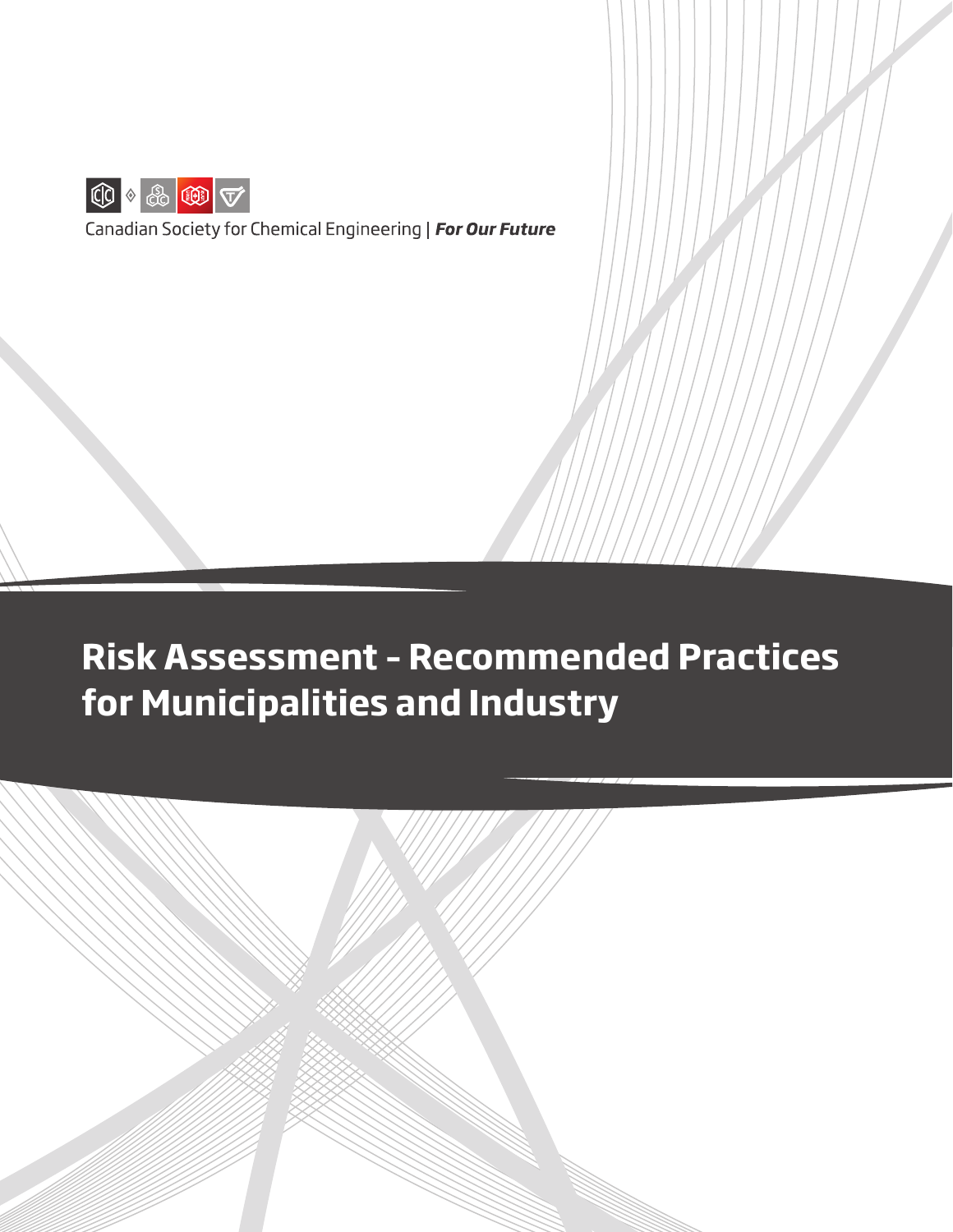# **Risk Assessment – Recommended Practices for Municipalities and Industry**

# **Foreword**

This document was originally prepared by the Risk Assessment Expert Committee of the former Major Industrial Accidents Council of Canada (MIACC). However, it was not published prior to the dissolution of MIACC in 1999, but was transferred to the Canadian Society for Chemical Engineering (CSChE) as part of the work plan of the CSChE's newly-formed Process Safety Management division under which the Risk Assessment Expert Committee now operates. It is sincerely hoped that the information in this document, which provides introductory guidelines for users to consider and not standards or procedures that must be followed, will lead to consistent applications of risk analysis and assessment techniques across Canada.

For more information on risk assessment, or on publications available on this and related subjects, please contact:

#### **Canadian Society for Chemical Engineering**

550-130 Slater Street Ottawa, Ontario K1P 6E2 T. 613-232-6252, F. 613-232-5862 E-mail: info@cheminst.ca www.chemeng.ca

## **Disclaimer**

The proposed application of this publication is stated in the Introduction. While the information presented in this document is intended to assist users in the safe design and operation of facilities handling, using, processing or storing hazardous materials, the user is advised that neither the Canadian Society for Chemical Engineering (CSChE) nor persons involved in producing this publication warrant to represent, expressly or implicitly, the correctness or accuracy of the information presented herein. This publication is intended to be a general guidance and not advice for specific situations, nor is it to constitute a legal standard of care.

It remains the responsibility of the user of the publication to determine its suitability for the particular application intended, to use the information provided in the publication in a manner appropriate to that application, and to consult with qualified professionals as necessary. Notwithstanding the above, or any other provisions in this publication or any applicable statutory provisions, the Canadian Society for Chemical Engineering, the Chemical Institute of Canada (including without limitation their respective past and present officers, directors, members, employees or volunteers), the organizations, or the persons involved in producing this publication shall not be liable to the user for any damages – whether direct, indirect, general, punitive, consequential, for alleged lost profits, or otherwise – that may result directly or indirectly from the application of this publication

© Canadian Society for Chemical Engineering 2004 ISBN No. 0-920804-92-6

All rights reserved. No part of this publication may be reproduced, stored in a retrieval system, or transmitted in any form or by any means, electronic, mechanical, photocopying, recording, or otherwise without prior permission of the copyright owner.

CSChE Risk Assessment – Recommended Practices (2004) 1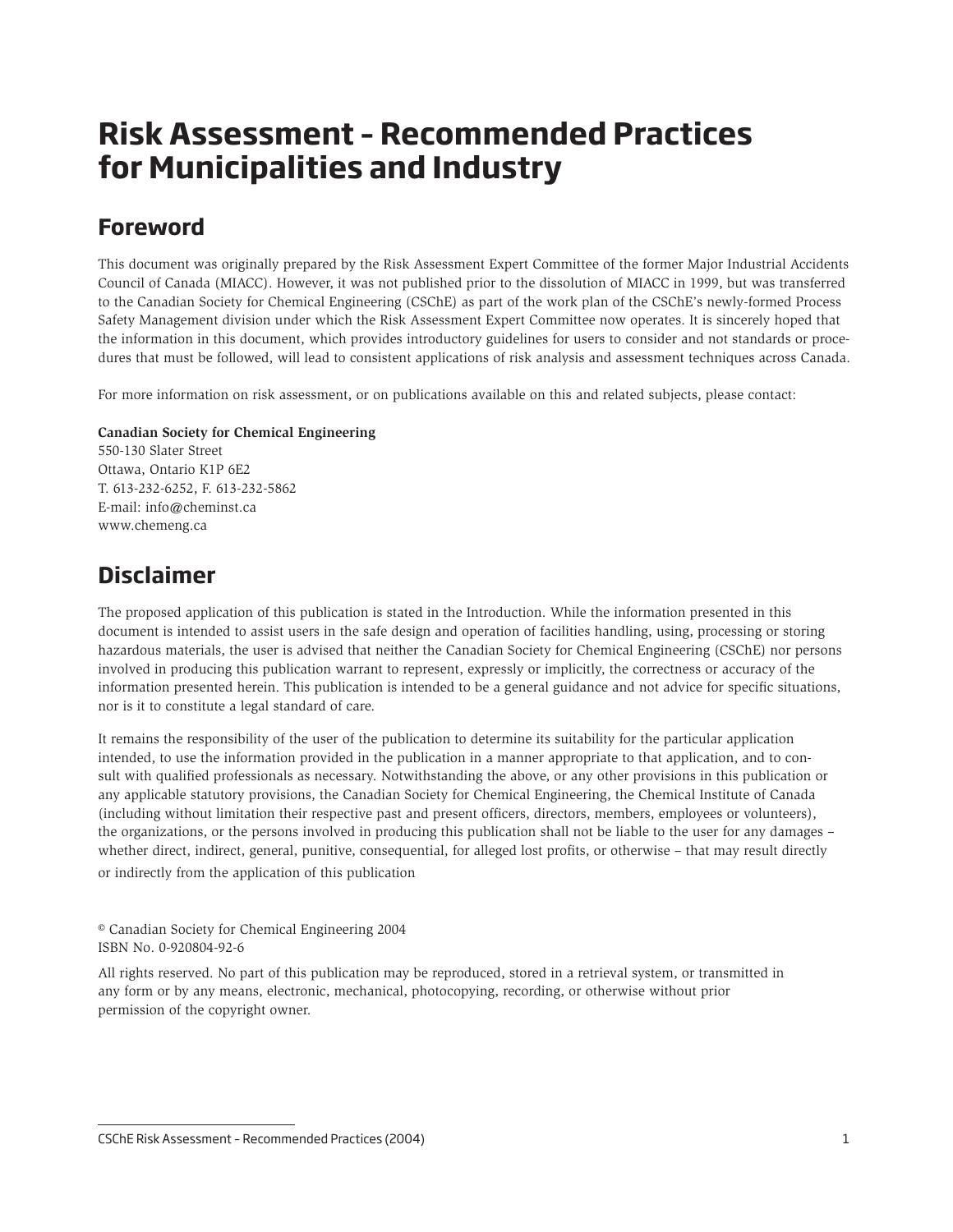## **RISK ASSESSMENT EXPERT COMMITTEE MEMBERS INVOLVED IN THE DEVELOPMENT OF THIS GUIDE**

Dr. Ertugrul Alp, P.Eng., Alp & Associates (Chair) Mr. Derek Atkinson, Imperial Oil, Products & Chemicals Division Robert Beatty, Imperial Oil David DeGagne, Alberta Energy Utilities Board Vince Gagner, Canada Nova Scotia Offshore Petroleum Board Ed Gulbinas, Ontario Office of the Fire Marshall Matthew Hilbert, Magellan Jacques Whitford Nigel Hyatt, Stone & Webster Brian Kelly, Syncrude Canada Ltd. Jean-Paul Lacoursière, JP Lacoursière & Associates Marcello Oliverio, Ontario Power Generation Gerry Phillips, Nova Chemicals Corporation James Pirie, Emergency Measures Ontario James Reid, Transport Canada John Shrives, Environment Canada Michael Zelensky, (for) Alberta Energy Utilities Board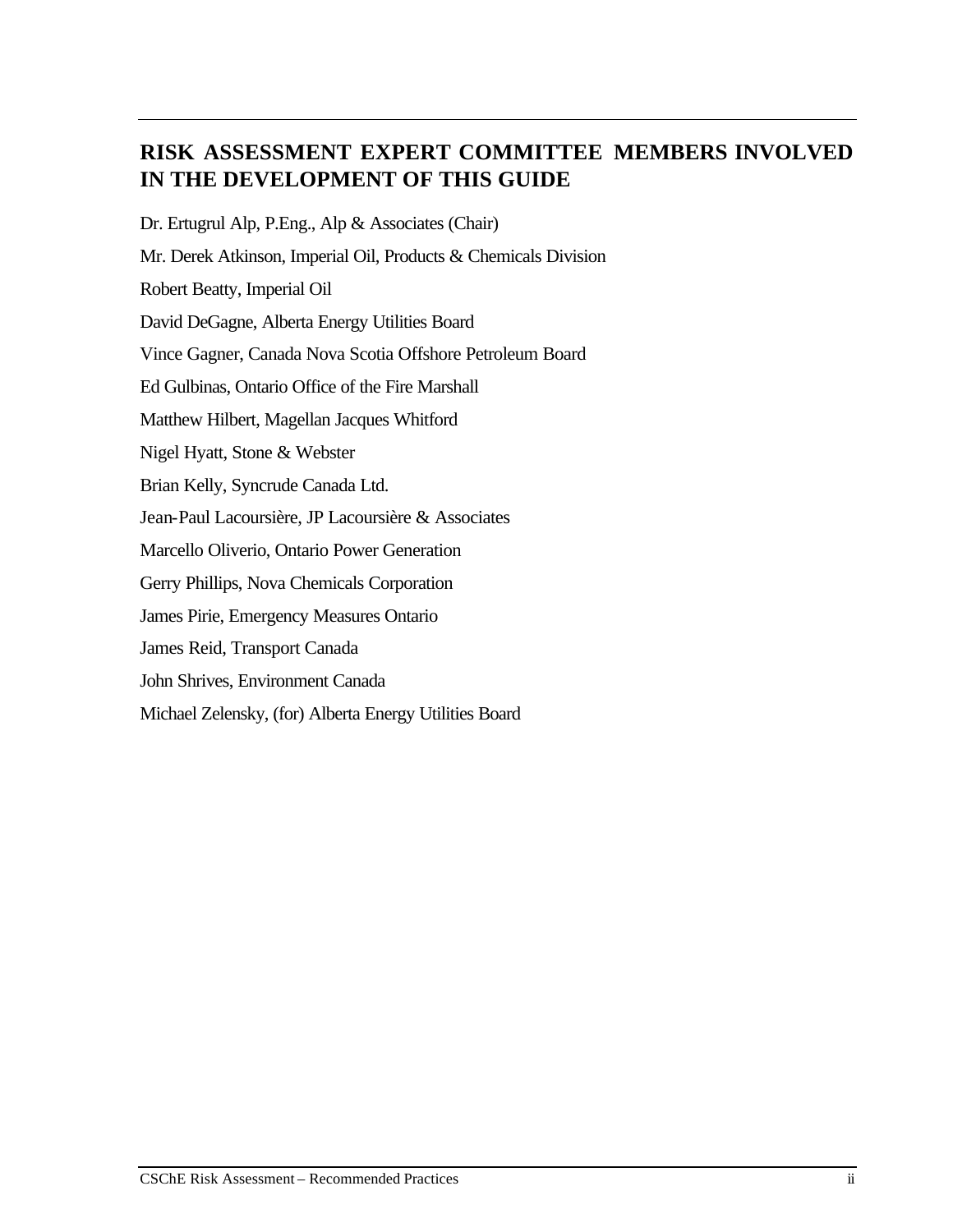# **TABLE OF CONTENTS**

| $1_{-}$<br>1.1<br>1.2                                                                    |  |
|------------------------------------------------------------------------------------------|--|
|                                                                                          |  |
|                                                                                          |  |
|                                                                                          |  |
|                                                                                          |  |
| 1.3                                                                                      |  |
|                                                                                          |  |
| 2.                                                                                       |  |
| 2.1                                                                                      |  |
| 2.2                                                                                      |  |
| 2.3                                                                                      |  |
| 2.4                                                                                      |  |
|                                                                                          |  |
| 3.1                                                                                      |  |
| Identification Of Material, System, Process And Facility Characteristics That Can<br>3.2 |  |
| 3.3                                                                                      |  |
| 3.4                                                                                      |  |
|                                                                                          |  |
| 4.1                                                                                      |  |
| Physical Mechanisms And Parameters Important For Determining Source Terms And<br>4.2     |  |
|                                                                                          |  |
| 4.3                                                                                      |  |
| 4.4                                                                                      |  |
| 4.5                                                                                      |  |
| 4.6                                                                                      |  |
| 4.7                                                                                      |  |
| 4.8                                                                                      |  |
| 4.9                                                                                      |  |
|                                                                                          |  |
|                                                                                          |  |
| 5.1                                                                                      |  |
| 5.2                                                                                      |  |
| 5.3                                                                                      |  |
| 5.3.1                                                                                    |  |
| 5.4                                                                                      |  |
| 5.5                                                                                      |  |
| 5.6                                                                                      |  |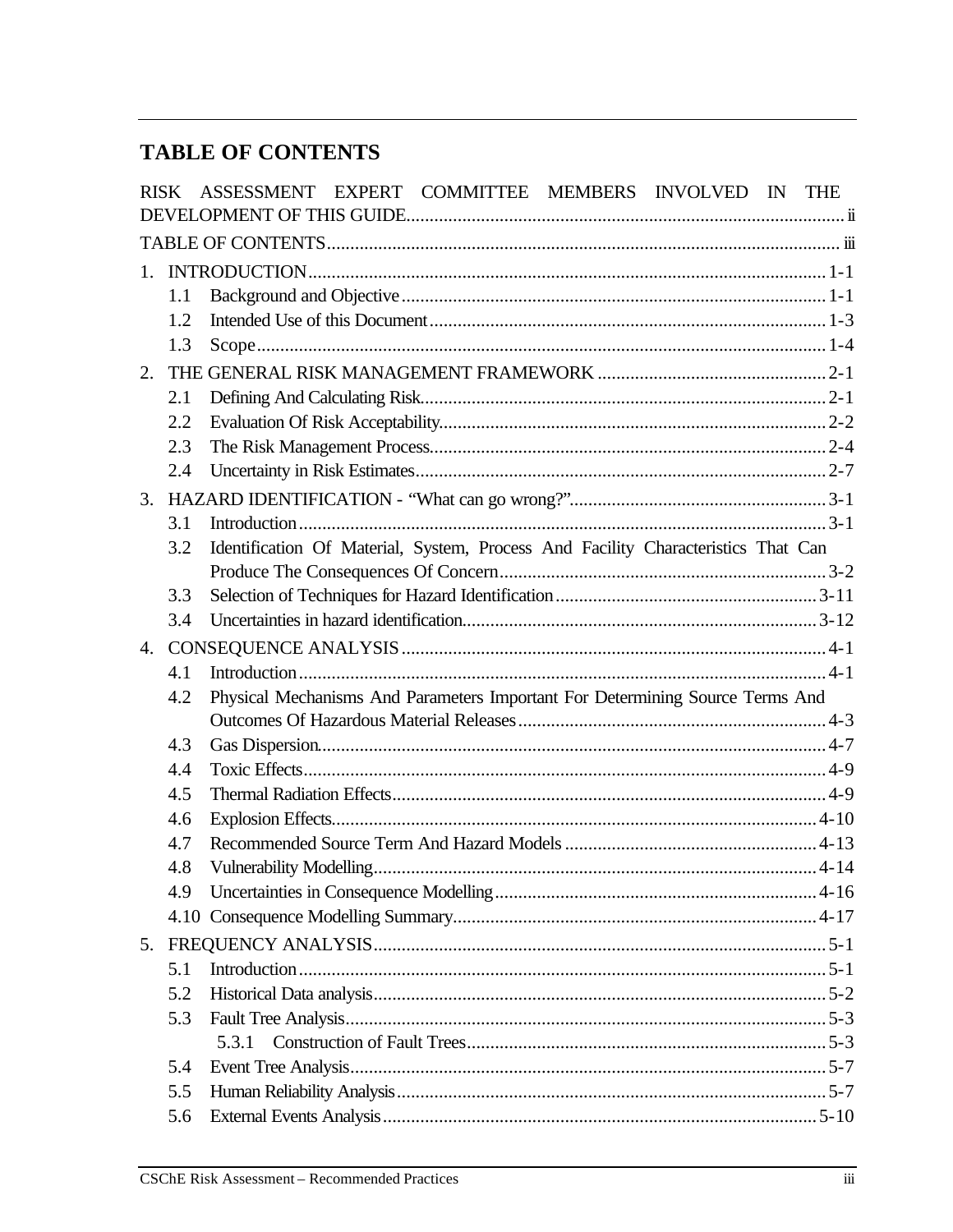Table of Contents

|  | 7. RISK ESTIMATION AND EVALUATION - QUANTITATIVE METHODS7-4 |  |
|--|-------------------------------------------------------------|--|
|  |                                                             |  |
|  |                                                             |  |
|  |                                                             |  |
|  |                                                             |  |
|  |                                                             |  |
|  |                                                             |  |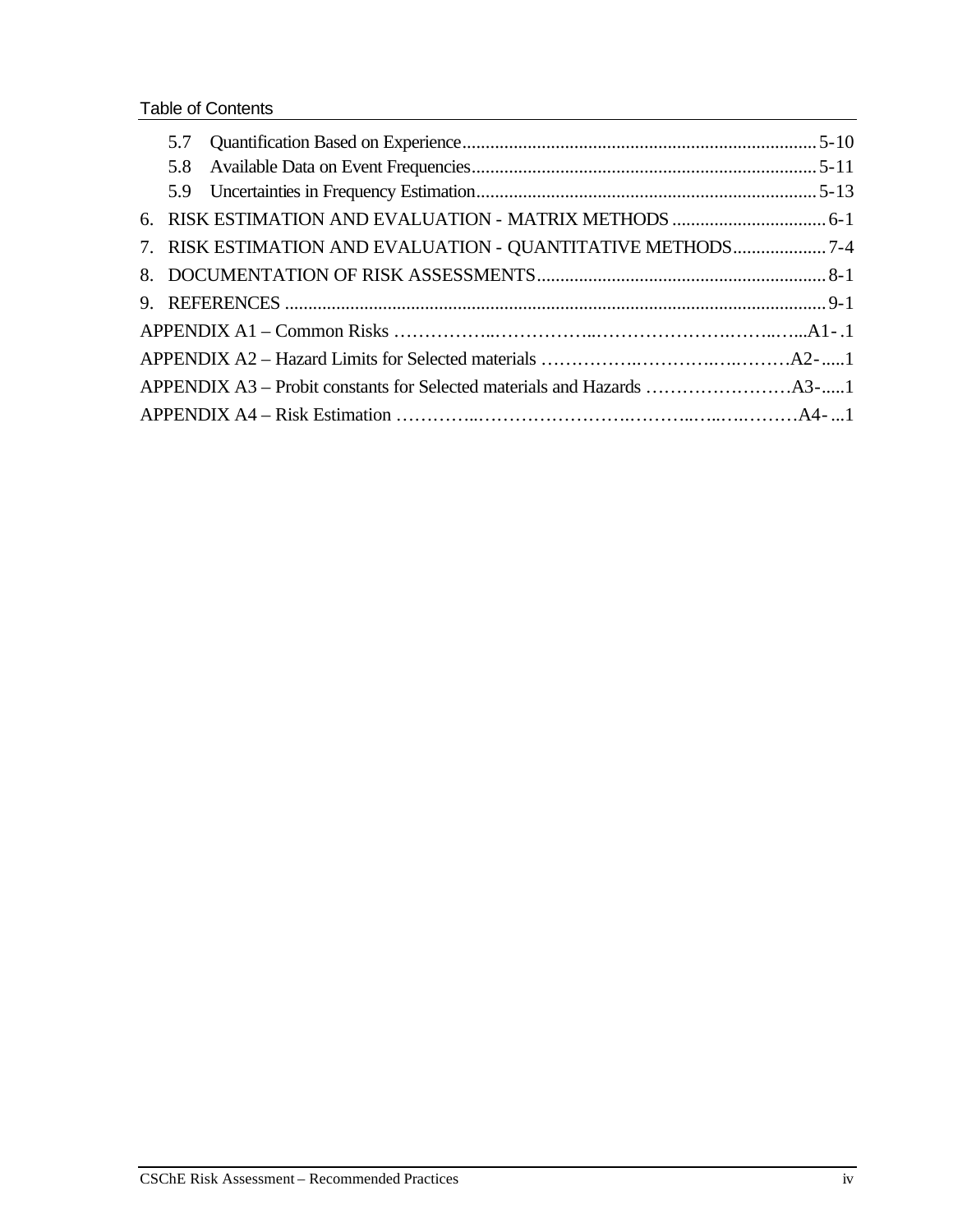## **1. INTRODUCTION**

## **1.1 BACKGROUND AND OBJECTIVE**

The development of this guide took place under the auspices of the former Major Industrial Accidents Council of Canada (MIACC) before MIACC's dissolution in November 1999. The project was then transferred to the newly-formed Process Safety Management division of the Canadian Society for Chemical Engineering (CSChE). The information below describes the development of the guide in the context of other work taking place under MIACC. The documents referred are now available either through the Canadian Association of Fire Chiefs' *Partnerships Toward Safer Communities* initiative or the CSChE.

During 1988-1992, the MIACC Working Group 1 (then Risk Assessment Expert Committee) developed a simplified *risk analysis* methodology (referred to as Version 1 below), which formed the basis of the 1994 *MiniGuide for Hazardous Materials Risk Assessment for Municipalities and Industry* (MIACC, 1994)<sup>1</sup>. The full supporting documentation for the Version 1 methodology explaining its scientific basis, and also providing basic information on the risk management process, has been published as *Risk Assessment Guide for Municipalities and Industry* (MIACC, 1997). The focus of these documents was to provide guidance in land-use planning and siting decisions.

The 1994 MiniGuide covers both the risk *analysis* and risk *evaluation* components of risk *assessment*:

- 1. The simplified risk *analysis* component of the 1994 MiniGuide is based on:
	- Use of the MIACC hazardous substances list for *hazard identification*, assuming that all hazardous events that can occur at a simple hazardous installation can be represented by two types of events (*large* and *small* releases);
	- The Dutch Guide (1988) enclosures for *consequence analysis*;
	- Assumed representative incident frequencies for *frequency analysis*; and
	- A two-point approximation of the individual risk profile (risk versus distance from risk source) for *risk estimation*.
- 2. The risk *evaluation* component is based on allowable individual risk levels for different levels of population density (implied by land use; see Figure 1.1).

The 1994 MiniGuide furthermore provides results of applying the Version 1 methodology to simple installations, in terms of tables of "exclusion" and "no restriction" distances for land use around such installations.

The Version 1 simplified risk *estimation* method (i.e., the method of combining hazardous event frequency and consequence information to quantify risk) is not well suited for some hazards such as explosions and BLEVEs (Boiling Liquid Expanding Vapour Explosions), as well as for non-point risk

 $\overline{a}$ 

<sup>&</sup>lt;sup>1</sup> Full references are given in Section 9 at the end of this document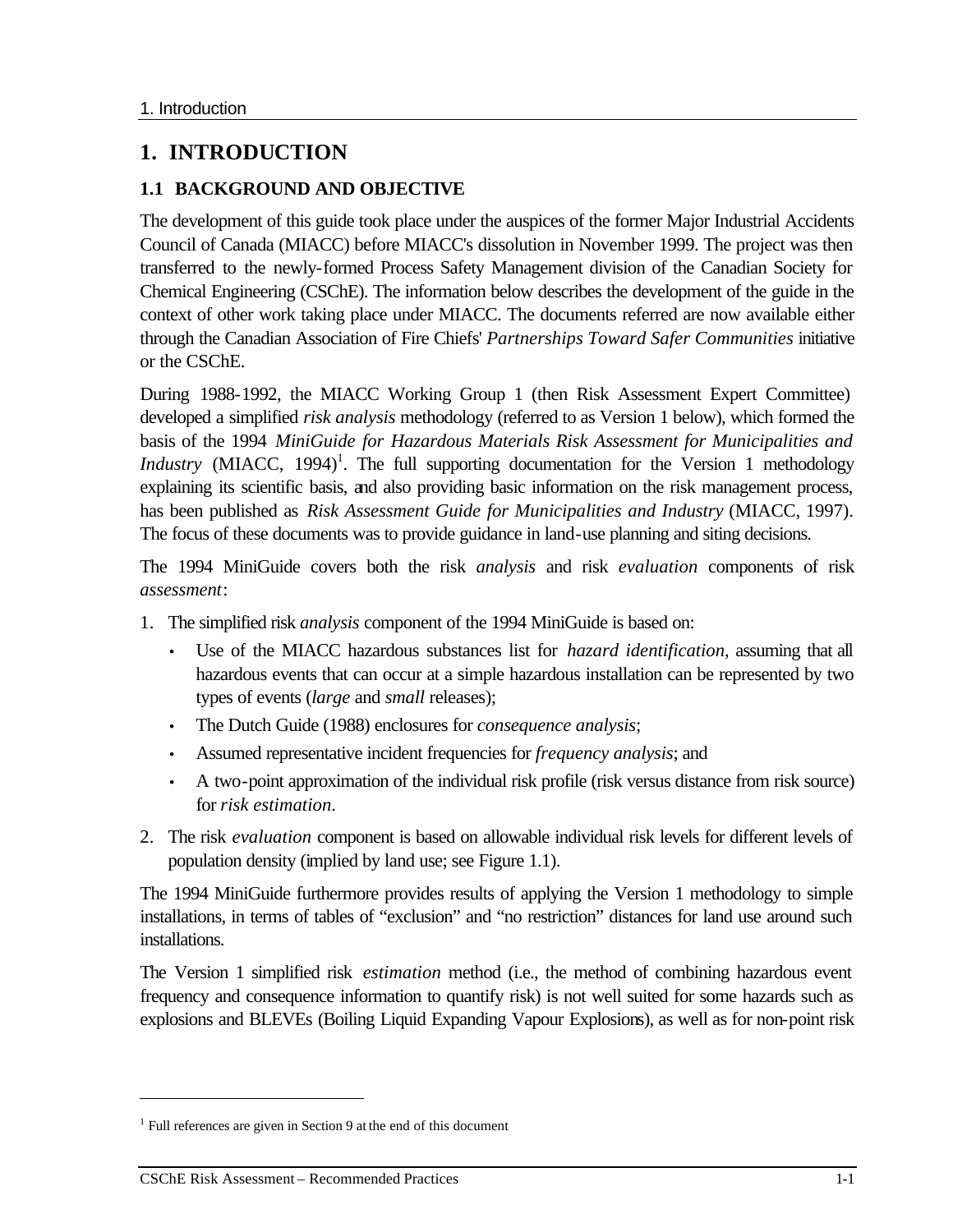sources such as dangerous goods transportation corridors and pipelines. Furthermore, the consequence analysis techniques (based on the 1988 Dutch publication) have become out-of-date.

The objective of the present document is to describe a more advanced methodology for *risk analysis*  that will be applicable to a much broader class of hazards and risk sources. Its focus is still to provide guidance in land-use planning and siting decisions, although many of the techniques discussed can also be used in a range of other applications such as design of hazardous installations and emergency response planning.

## **Figure 1.1 MIACC's Risk Acceptability Criteria**



The present document hence provides guidance on the techniques for analyzing major accident risks from hazardous substances. As such it is analogous to the *Risk Assessment Guide for Municipalities and Industry,* which described the scientific basis of Version 1 methodology. All the limitations identified for Version 1 have been addressed in this version. The updating of the MiniGuide using this advanced methodology has not yet been undertaken, due to resource availability for this heavily modelling-oriented task. **The** *risk evaluation* **component (i.e., the risk acceptability guidelines shown in Figure 1.1) remains the same as in Version 1.** (Note that the intent of the MiniGuide is for use as a screening tool for facilities with a single hazardous material that might impact the public.)

This guideline establishes a scientifically defensible and self-consistent risk analysis methodology, applicable to point as well as line sources of risk. The end point of the analysis is estimation of an appropriate risk measure (i.e., "individual risk" - see below) to be used in conjunction with the risk acceptability guidelines (Figure 1.1) for risk evaluation.

However, it should be borne in mind that the process of going through the risk analysis is probably just as important as, or perhaps more important than the calculated end point. The application of the process provides much insight to the factors contributing to the overall risk of a hazardous facility, and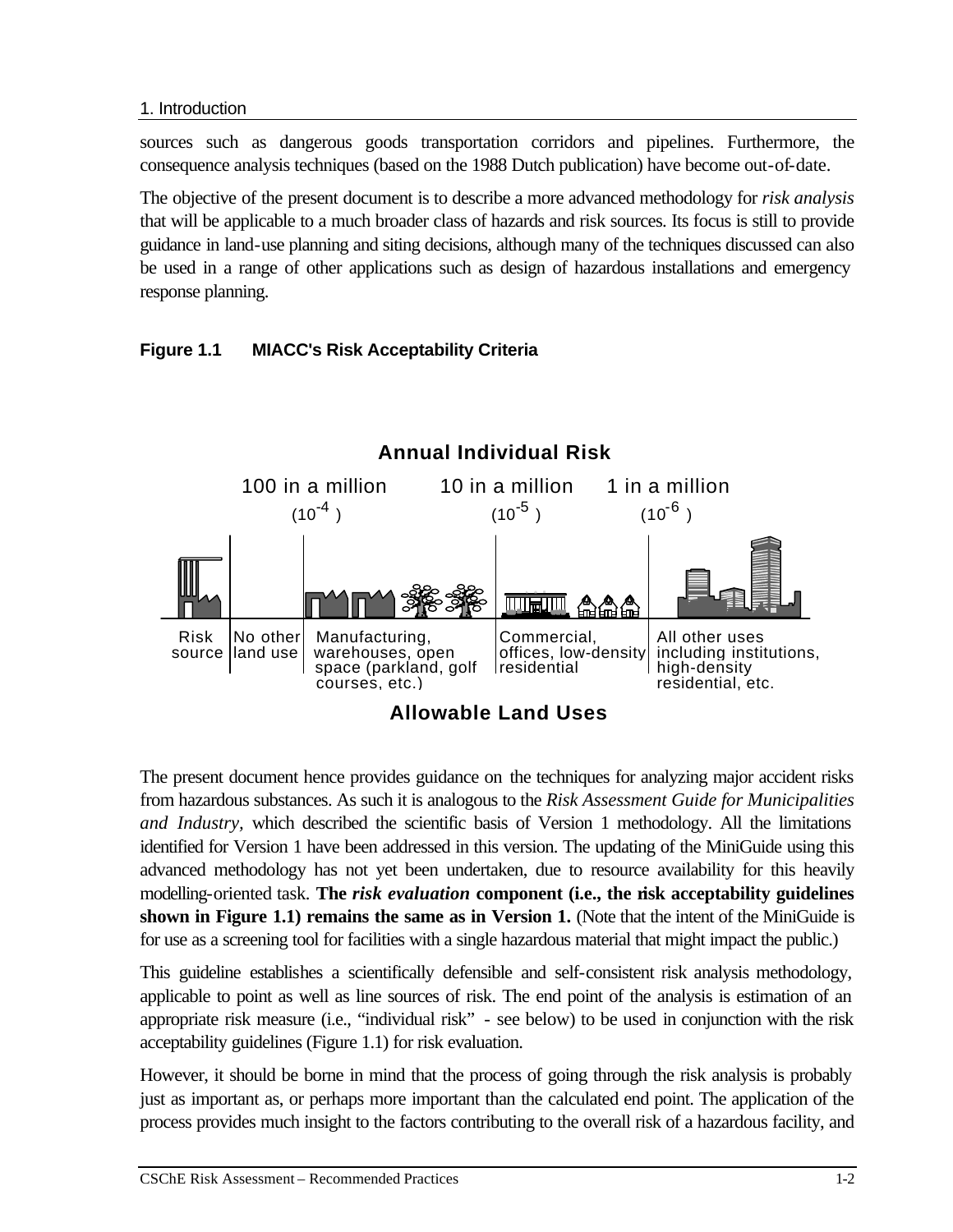thus points to effective risk control measures. The intermediate steps in the analysis can be used for identifying and prioritizing risks, and thus develop risk reduction measures, without the need to carry the quantitative analysis to its end point.

## **1.2 INTENDED USE OF THIS DOCUMENT**

This document is intended to guide municipalities and industry in *conducting* or *evaluating* the technical risk analysis portion of risk assessments. With reference to Section 2, the General Risk Management Framework, the stakeholder participation/risk communication component, which plays a crucial role in risk evaluation, is not covered by this guide.

For experienced risk analysts this is a working document or tool. For the layperson this document is a reference work and should enhance the ability of a layperson to judge when to enlist the advice of an experienced risk analyst. For example, a proponent would use the techniques recommended here for preparing a risk assessment for a proposed development. The decision-maker, often a layperson in technical risk analysis matters, would evaluate the *applicability* of the assessment by comparing the techniques used in the assessment against the techniques recommended here. Evaluation of the *quality* of the assessment should be done by an experienced risk analyst.

These risk assessments (or individual components of a risk assessment, such as consequence analysis) might be undertaken to assist decision-making in:

- Land use and route planning, e.g.,
	- − Hazardous facility siting or expansion,
	- − Hazardous material pipeline or transportation route planning,
	- − Approval of land developments near existing hazardous installations,
- Facility safety management, e.g.,
	- − Technology changes,
	- − Facilities improvement, or
- Incident management, e.g.,
	- − Emergency preparedness,
	- − Emergency response.

This document thus forms the basis of a national guideline to promote consistent application of risk assessment techniques across different industrial sectors and regions across Canada.

It should be borne in mind that quantitative estimates of risk carry with them large uncertainties, depending on the quality and detail in the analysis. It is the responsibility of the risk analysts to select the approaches appropriate to their situation and defend their work. The present document provides minimum requirements in conducting risk assessments to ensure a level of consistency in accuracy of risk estimates. Thus, when used with the risk acceptability guidelines, the set of risk analysis methods (hazard identification, frequency and consequence analysis, as well as risk estimation methods) recommended here form a complete and self-consistent set.

This document is *not* intended to replace the accepted practices of process safety management as described in other documents such as those published by the Canadian Society for Chemical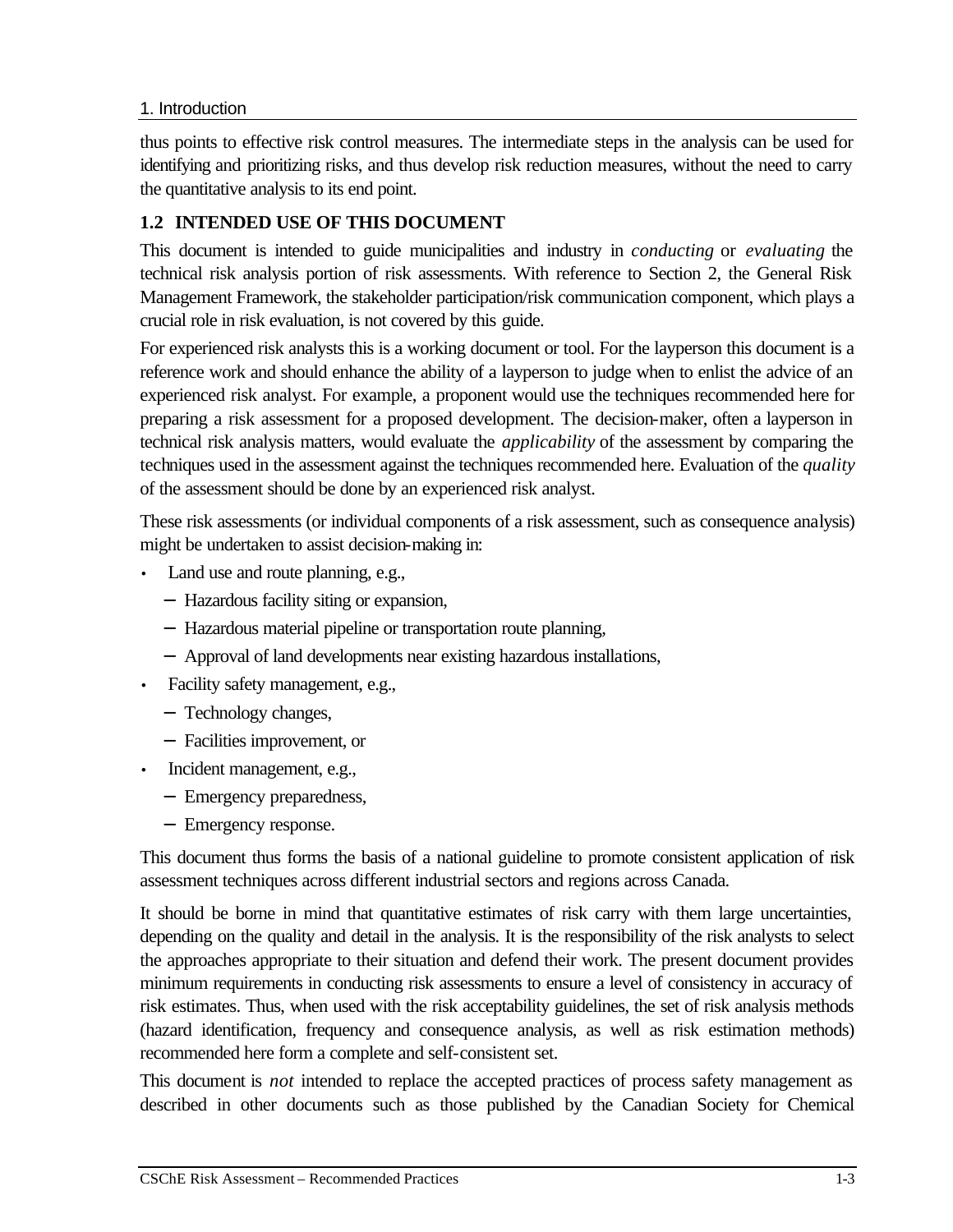Engineering, Canadian Chemical Producers' Association, American Petroleum Institute and Center for Chemical Process Safety.

The intent of the document is to provide guidance for quantitative estimation of the appropriate parameters characterizing risk of hazardous substance accidents to human populations.

Also, it should be understood that the MIACC risk acceptability criteria are not intended to replace any commonly used land-use practices (such as adequate emergency egress, fire hydrant density, road allowance, parks and open space, noise, and other environmental considerations). They should be applied as an additional consideration, to take into account the special hazards of a given facility.

## **1.3 SCOPE**

This document provides recommended practices on how to analyze risks of hazardous installations. It describes qualitative, semi-quantitative and quantitative methods of risk analysis and evaluation.

There are many different types of risk, such as individual versus societal risk, acute (safety) versus chronic (health) risk, and from a receptor perspective, such as risk to human receptors, other environmental receptors, equipment, or property. One can also consider risk in terms of financial impacts.

This document focuses on:

- Individual risk as the calculation end-point (see the previous section and Section 2.1), although societal risk considerations are built into the risk assessment methodology through the risk acceptability guidelines (see Section 2.2), and the methods recommended here can be readily extended to estimation of societal risk (see Appendix A4),
- Acute risk of fatality from hazardous material accidents in terms of their immediate safety impact on human populations, as opposed to:
	- injury or long-term impacts of such accidents, or
	- long-term health impacts of routine hazardous materials releases into the environment,
	- $-$  immediate  $\alpha$  long-term impacts on environmental receptors or property (although many of the techniques presented are equally applicable or readily extendible to characterizing acute risks to property or the environment), or
	- property damage/business interruption.

For consistency with the intent of the risk acceptability guidelines, risk is estimated for a receptor that could be exposed to the hazards of the accident at the time that it occurs; probability of existence of that receptor at the time of the accident is not included in the calculation. This consideration is built into the definition of individual risk in Section 2.1. Thus, in health risk assessment terminology, the present methodology focuses on the estimation of the source, pathway, and vulnerability aspects of risk and not on exposure probability in terms of whether a receptor is present or not at the time of the accident.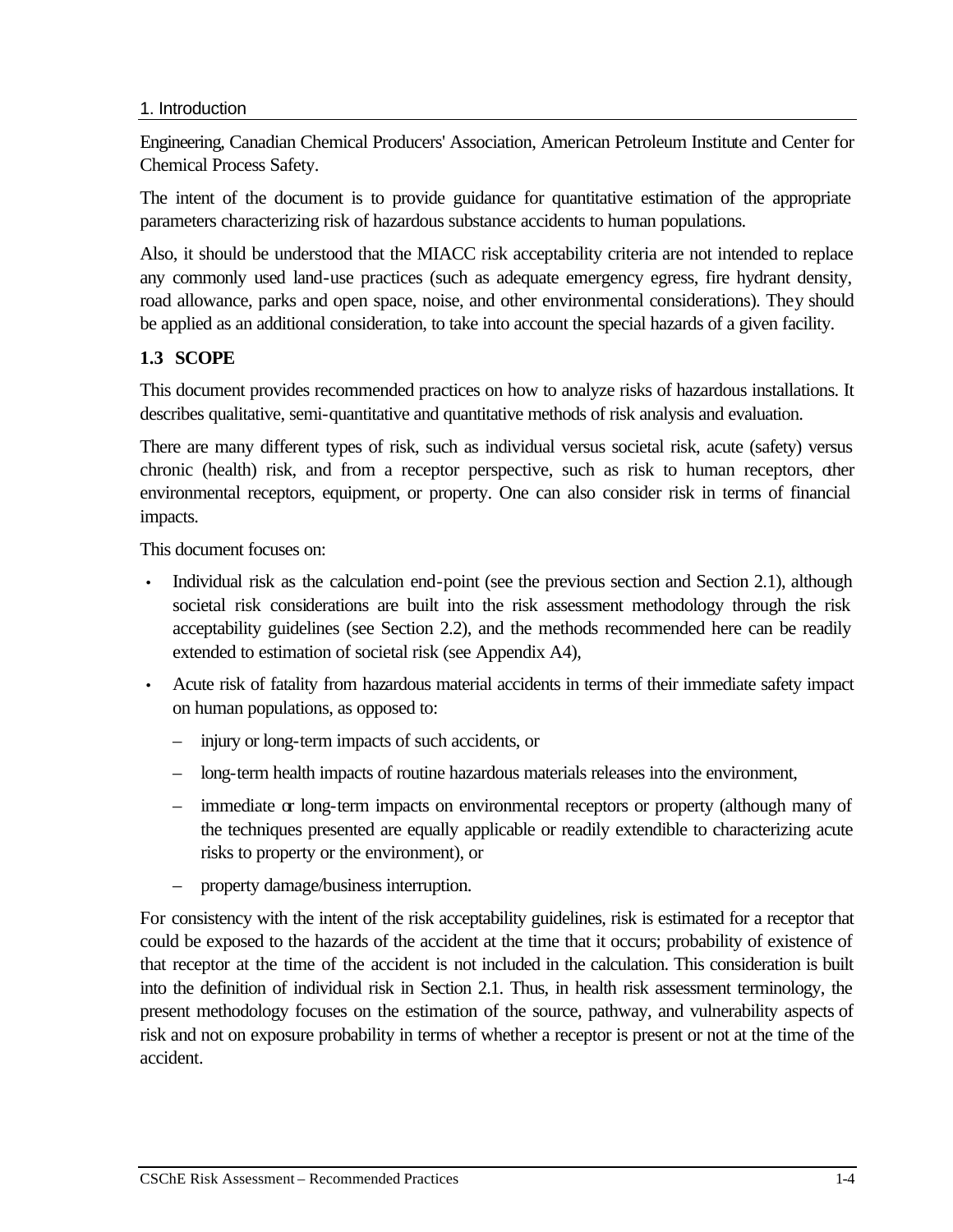The techniques described in this guide are generally applicable to point and line sources of risk. Point sources of risk include chemical plants, distribution terminals, storage facilities. Line sources of risk include transportation corridors for pipelines, rail, truck, air, and marine tanker routes.

The terminology used in the document is consistent with existing Canadian standards in the field of risk assessment and management (CAN/CSA-Q634, CAN/CSA-Q850).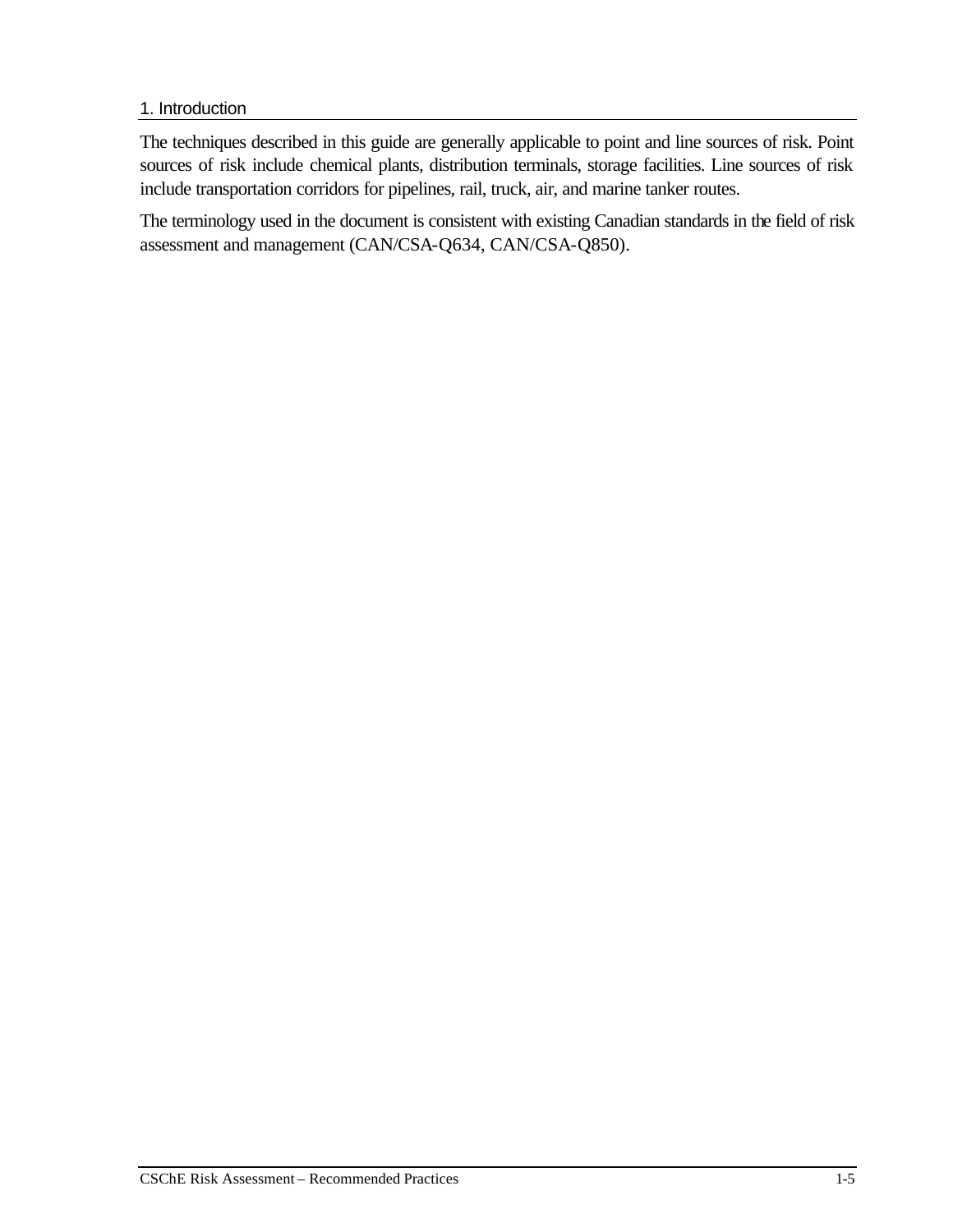## **2. THE GENERAL RISK MANAGEMENT FRAMEWORK**

## **2.1 DEFINING AND CALCULATING RISK**

*Risk is defined as a measure of frequency and severity of harm due to a hazard.* The hazard in our context is the presence of hazardous materials having toxic, explosive, and/or flammable characteristics with the potential to cause harm to humans (and property or the environment if a broader context is considered). In the context of public safety, risk is commonly characterized by fatalities (and injury) to members of the public.

*Safety is relative; it is a judgement of the acceptability of risk: an activity is considered safe if its risks are considered acceptable.* This definition of safety emphasizes the decision-making process. It recognizes that there is no such thing as "zero risk" because no matter what precautionary steps are taken, there is always some chance of an accidental release of a hazardous substance and a chance that someone will be adversely affected. The objective of risk management is to prevent or reduce the illness, injury or loss of life (or damage to property or the environment) due to the operation of facilities, such as chemical plants, which handle hazardous materials, or transportation corridors with dangerous goods traffic.

Risk, by definition, includes a consideration of both the likelihood and severity of an event. However, in dealing with sources of risk, discussion very often focuses only on the consequences of a major event such as a catastrophic release from a rail tanker, ignoring the frequency of the event. Although the consequences of a worst-case event may be high, the chance of this event happening must not be excluded from the decision making process.

The common and convenient measure of risk due to a specific hazardous event is calculated by:

Event Risk = Event Frequency x Event Consequence

There are many possible hazardous events for any facility, which depend on the quantity and nature of chemicals present, the type of vessels, piping, and valving, and loading/unloading operations, etc. Each possible hazardous event contributes its share to the overall "facility risk", which is calculated by summing the risks of all possible events that could occur in the facility. In order to simplify the risk analysis, events with similar consequences are usually considered in groups.

Public risk can be considered from an individual and a societal perspective.

*Individual risk of fatality is the chance (in any year) that a person near a hazardous facility might die due to potential accidents in that facility.* This person is usually assumed to remain at the same unsheltered location for purposes of analysis and comparison against the risk acceptability guidelines of Figure 1.1. Hence, individual risk is also sometimes referred to as geographical or positional risk. Since the severity of impact of accidents usually decreases with distance from the risk source, the individual risk (of fatality) will decrease with distance. The variation of individual risk around a facility is usually presented on a map in terms of constant risk lines or contours. Other factors, depending on the nature of the accident, such as wind direction, topography, climatic conditions, all affect the risk zones and hence the risk lines.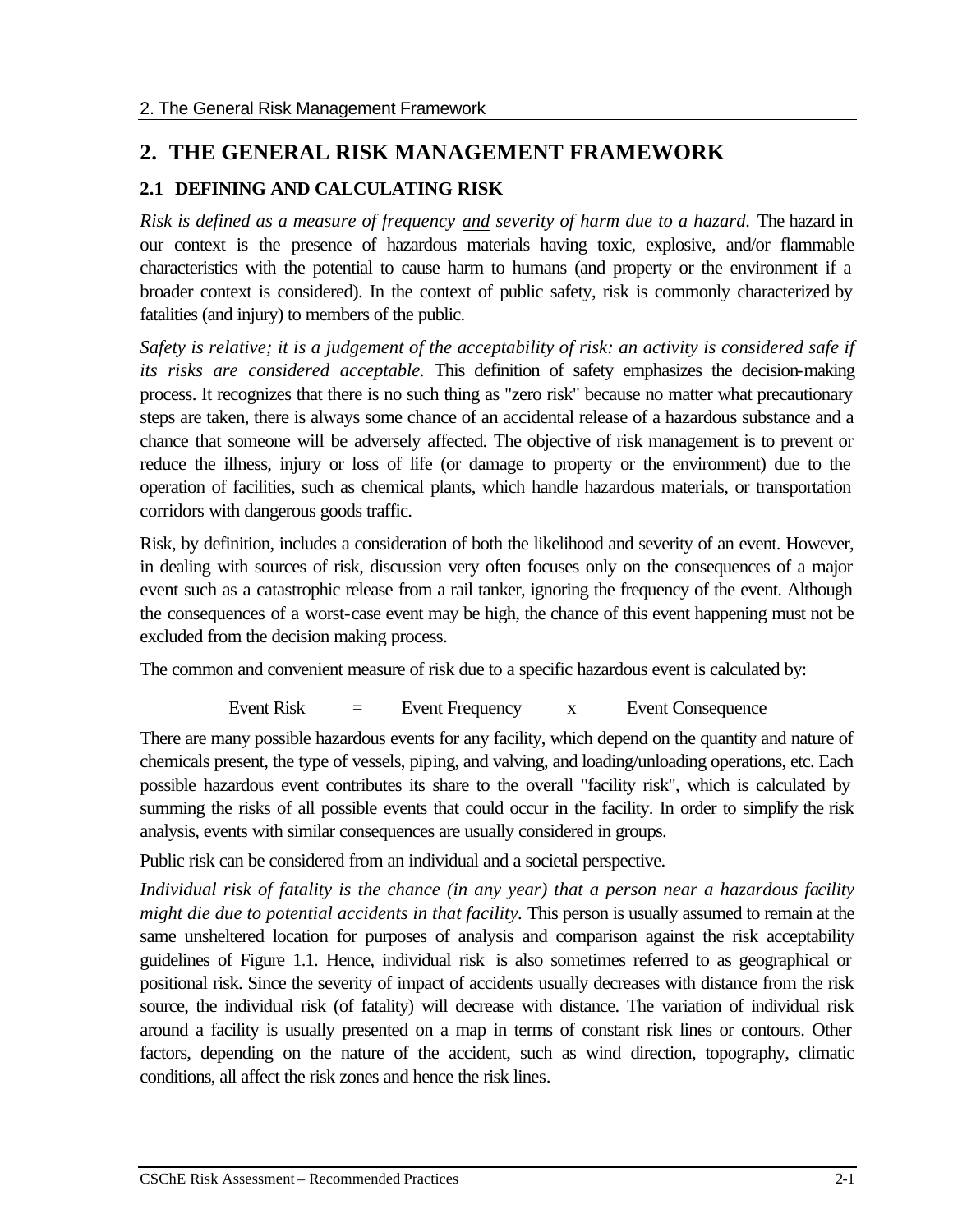The MIACC risk acceptability guidelines use individual risk of fatality as the basic risk measure. Societal risk is also used in some jurisdictions. A description of this parameter is provided here as general background information for Canadian readers.

*Societal (event) risk is the annual expected number of fatalities for the event (the product of event frequency and consequences in terms of the number of potential fatalities if that event occurs). Societal facility risk is the total expected number of fatalities in a year due to a hazardous facility and is estimated from all possible events that could take place at the facility.*

Whereas individual risk is not generally dependent on the actual number of people living in the area, societal risk is a function of population density, i.e., societal risk will increase with increasing number of people exposed to the risk source.

Societal risk can also be thought of as the number of people exposed to given levels of individual risk (i.e., the number of people within the individual risk contours). Societal risk information is sometimes presented graphically showing the relation between event frequencies and the number of people that could be affected by each event. These graphs are called "FN Curves", where N is the number of fatalities and F is the cumulative frequency of events with N or more fatalities. These graphs show the range of multi-fatality accidents possible.

## **2.2 EVALUATION OF RISK ACCEPTABILITY**

Acceptability of risk depends on the nature of the risk and on those who may bear it. Broadly, there are levels of risk that people will accept, and other levels that they will not. Every person faces risk in every aspect of their life, some voluntarily, some imposed. *Voluntary risks* are those we assume due to some perceived benefit, e.g., smoking, sky-diving. *Involuntary risks* are imposed on people by decisions made by others or by natural occurrence, e.g., second-hand smoke, violent storms. Generally, individuals will adjust behaviour or activities to reduce voluntary risks to an acceptable level, but for imposed risks they may have no degree of control or influence. Therefore, acceptable levels for involuntary risks are usually lower than voluntary risks.

Adjusting risk levels often implies costs (of risk reduction activities) that may be borne by persons other than those who bear the risk. As well, benefits (of reduced risk) are often attributed to persons other than those who bear the costs. The levels of costs and benefits as well as who bears or receives them will affect the acceptability of risk.

The judgement of risks means that "acceptable" risk levels will vary with the benefits and costs no matter how they are calculated and by whom. "Acceptable" risk levels include levels of risk which are considered "negligible" as well as those which are considered "tolerable." Generally, risks considered to be negligible do not require control measures. Tolerable risk levels are higher than negligible risk levels, but are accepted only if all reasonable and practicable (cost-effective as judged by stakeholders) control measures are implemented to reduce risk.

Risk acceptability criteria are often based on the premise that the risk being evaluated should not make a substantial addition to existing risk of everyday life. An increase of 1% in the individual risk of death due to a specific hazardous activity is the basis of many criteria of not-acceptable or intolerable risk. Acceptable or tolerable risk criteria are factors of 10 to 100 less than for not-acceptable risk. Between "not-acceptable" and "tolerable" risk levels, risk reduction is *required*. Between the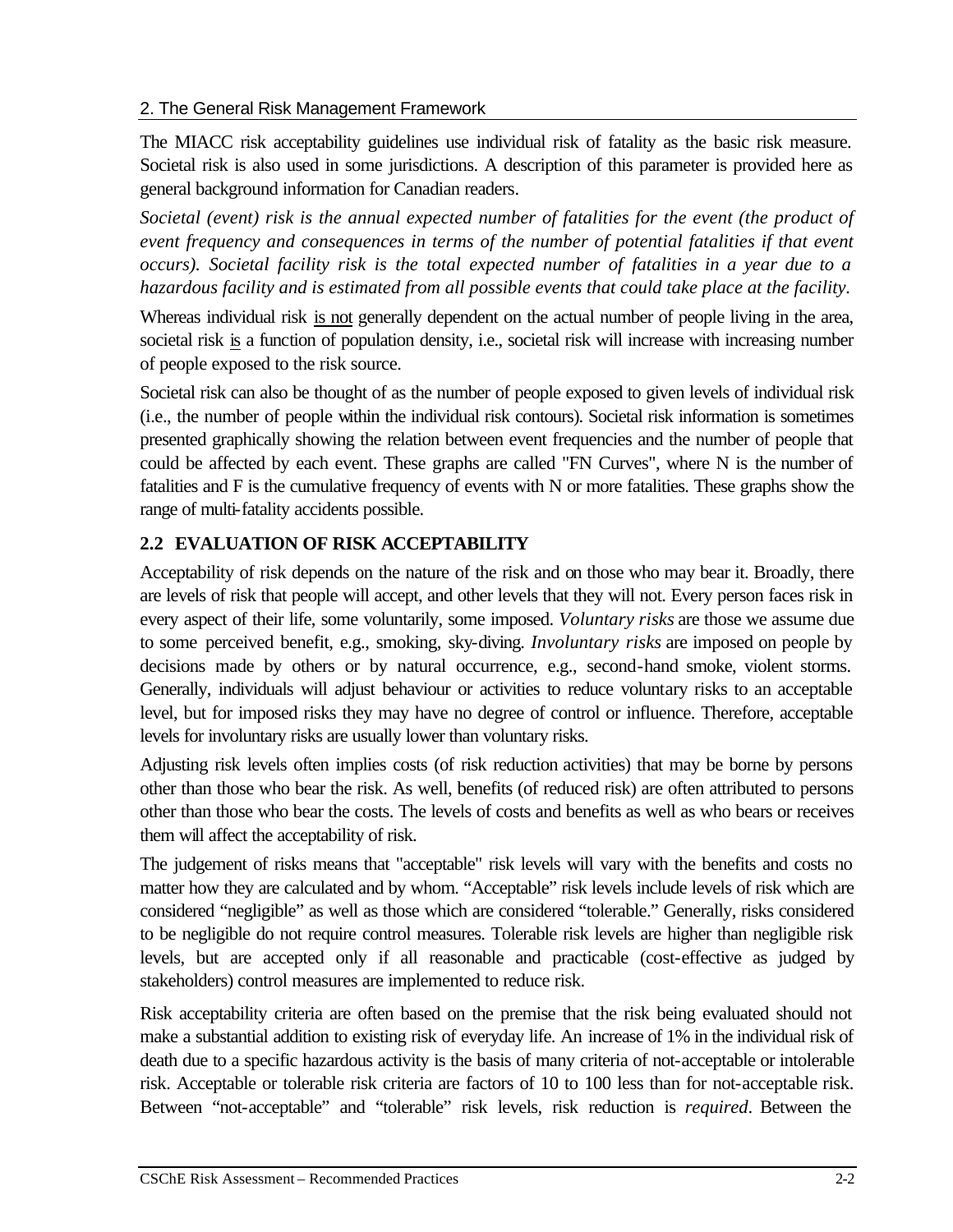"tolerable" and "negligible" risk thresholds, risk reduction is desirable and should be implemented if deemed cost-effective by the stakeholders. The reduction in risk levels is achieved by taking risk control measures (see below).

Individual risk is often expressed in terms of an annual probability of death for the exposed person. An annual probability (or chance) of death of one in a million is often taken as an acceptable level this value is generally written as  $10<sup>-6</sup>$  per year. A commonly used level for unacceptable annual probability of death is one in 10,000 (or 100 in a million)—which is written as  $10<sup>4</sup>$  per year. Some jurisdictions have also developed acceptability criteria for societal risk. These are commonly based on the use of FN curves.

In Canada, the Major Industrial Accidents Council of Canada (MIACC) developed the risk acceptability criteria presented in Figure 1.1. These criteria are specified in terms of allowable landuses for specified levels of individual risk. Existence of adequate emergency response plans and ease of evacuation should be considered in addition to these guidelines. Note that this approach also implicitly provides a guideline for allowable societal risk in one simple statement, and does not require the use of separate societal risk acceptability guidelines using FN curves.

The MIACC criteria do not have any regulatory status and can be used as guidelines only. As such, it is important to involve the stakeholders who are risk receptors for a given hazardous installation in land-use decisions around that risk source (see the discussion below on Risk Management Process).

According to the MIACC criteria, no other land use other than the risk source (i.e., facility, pipeline, corridor) should be allowed within the 100-in-a-million  $(10^4)$  annual individual risk zone. By implication, for on-site personnel, higher risks are acceptable. Between 100-in-a-million  $(10<sup>4</sup>)$  and 10-in-a-million  $(10^{-5})$ , uses involving continuous access and the presence of limited numbers of people but easy evacuation, e.g., manufacturing facilities, warehouses and open spaces, are allowed. Between 10-in-a-million  $(10^{-5})$  and 1-in-a-million  $(10^{-6})$ , uses involving continuous access but easy evacuation, e.g., commercial uses, offices, and low-density residential areas, are permitted. Below 1 in-a-million  $(10<sup>-6</sup>)$ , development is not restricted in any way, including institutional uses and highdensity residential areas.

In order to put these numbers into perspective with respect to everyday experience, information on some common risks is provided in Appendix A1.

It is understood that all these neighbourhoods should be designed in accordance with all the common land-use planning practices in terms of emergency egress, fire hydrant density, road allowance, parks and open space, noise, and other environmental considerations. MIACC criteria are not intended to replace any of these practices, but to be applied as an additional consideration.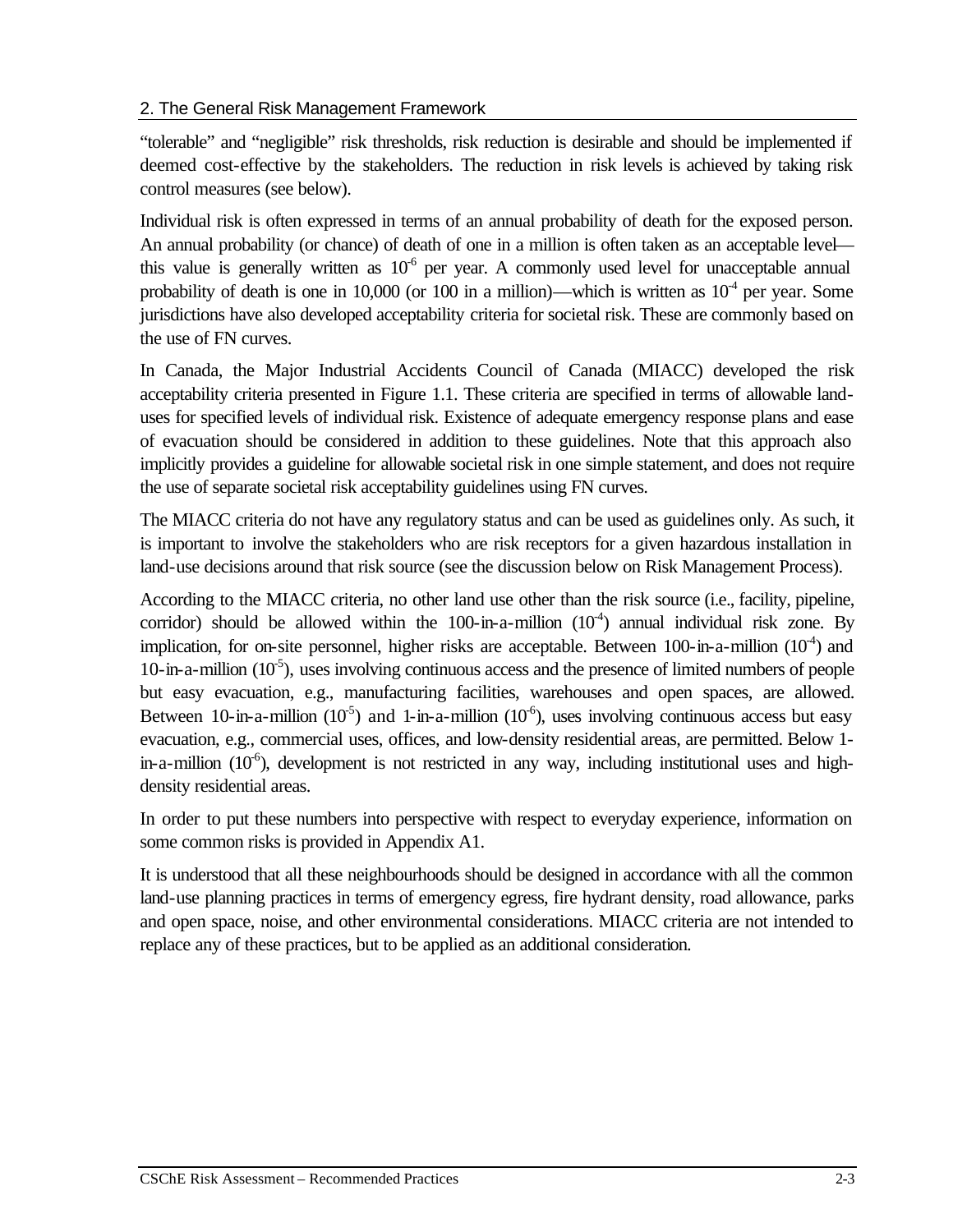#### **2.3 THE RISK MANAGEMENT PROCESS**

The process of estimating the risks of a facility, judging its safety, and developing risk control measures if required, comprise the risk management process. The steps in the risk management process are shown in flow chart form in Figure 2.1.

*System description* consists of understanding the components of the facility and how it operates, establishing an inventory of hazardous substances used, transported, and manufactured, and being familiar with the surrounding area that might be affected by hazardous events in the facility, in terms of population, land-use, and climate, etc. Examples of hazardous facilities are chemical plants, refineries, and transportation corridors such as rail corridors, pipelines or waterways where dangerous goods are transported.

Other important components of the *system* that must be understood by the risk assessors and decision-makers include the applicable health, safety, and environmental laws and regulations, and the values of the stakeholders. The latter can only be accomplished by early involvement of the stakeholders in the decision-making process.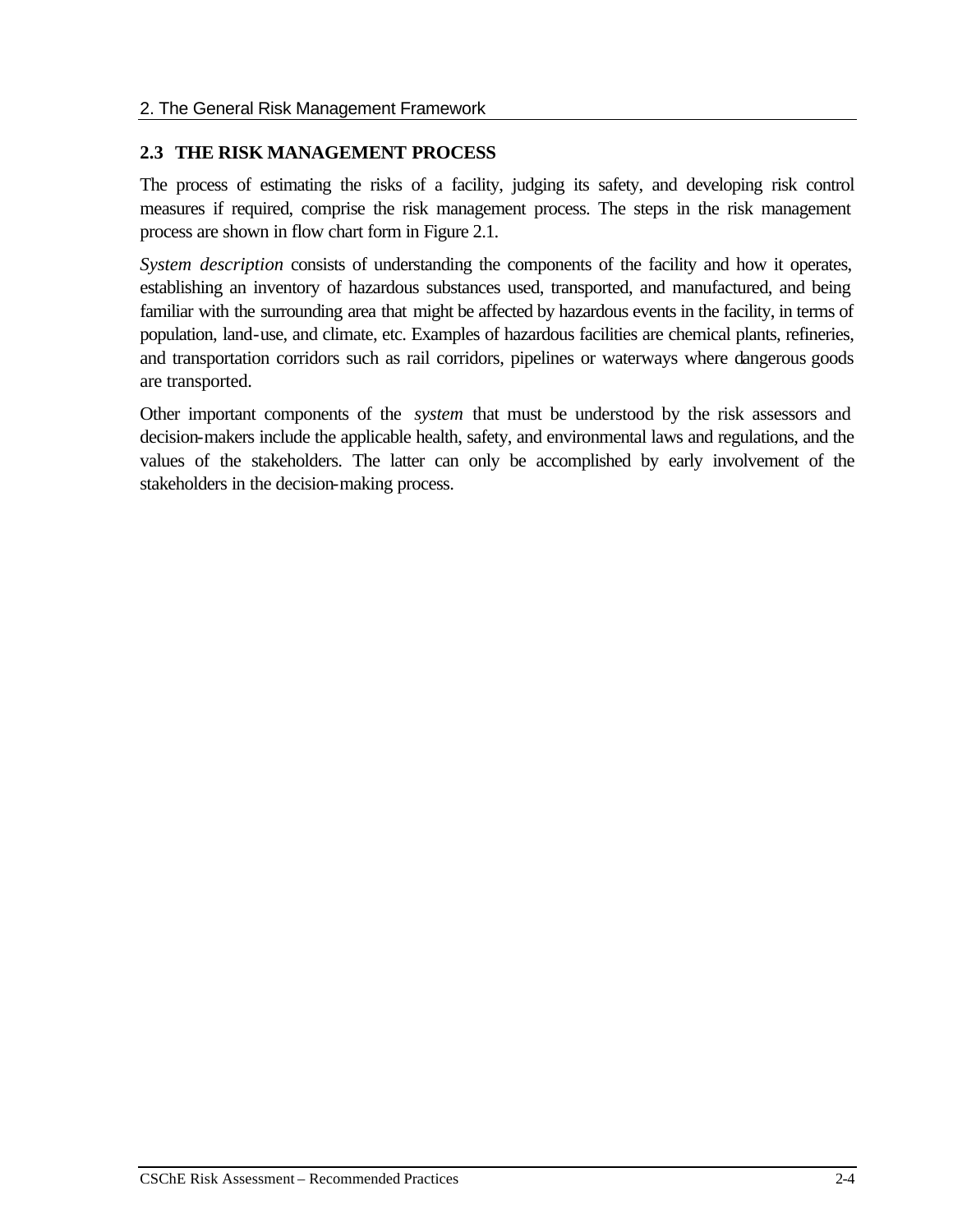*Hazard identification* answers the question: *What can go wrong?* Potentially hazardous events are identified and defined in this step. For example, the realization that one can get hit by a car while crossing a street, and that one could die or become injured as a result of this accident, constitutes the hazard identification step.

## **Figure 2.1 The Risk Management Process**



Before risk can be managed, it must be understood. *Risk analysis* helps to understand the risk of a hazardous facility and the reductions in risk achievable given certain risk control measures. It answers the following questions for the identified events: *How often is the event expected to occur?* (frequency analysis) and, if it occurs, *What are the consequences of the event?* (consequence analysis).

*Frequency analysis* makes use of *historical data* in similar facilities. Fault and event trees are also commonly used in frequency analysis to assist in keeping track of cause-effect relationships, and system and material behaviour characteristics.

*Consequence analysis* consists of modelling the behaviour of releases of hazardous substances, and their impact on critical receptors making use of *dose/response (vulnerability) data* and models.

*Risk estimation* is the process by which the frequencies and consequences of events are combined to quantify risk. The results of risk analysis are used extensively in risk management decisions throughout the world.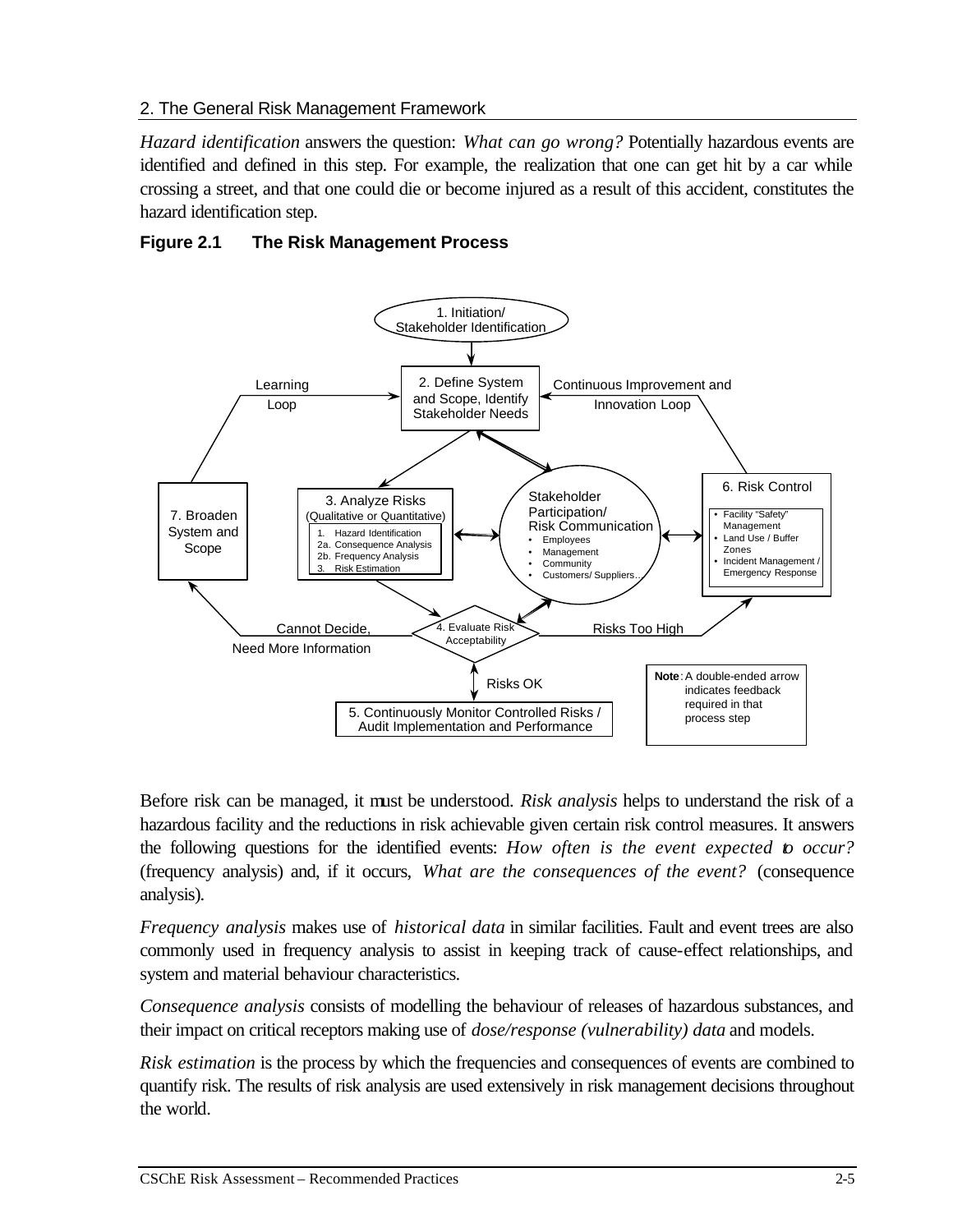The uncertainties in estimating the likelihood of rare events, and in projecting the effects on human populations, are considerable. However, high uncertainty does not mean high risk. Typically, conservative assumptions are made to avoid underestimation of risk. Estimation of uncertainties in risk estimates is currently an area of active research.

*Risk evaluation* answers the questions: *Is the risk judged by the stakeholders to be acceptable?*, and, *Do we need to do anything about it?* Whether we judge a risk to be small or large, acceptable or unacceptable depends on many factors. A hazardous facility is often seen as posing an involuntary risk to someone living nearby (especially if the facility is built after the person starts living there) but it might be seen as a voluntary risk if someone chooses to live near an existing facility provided that the person is aware of the risks before moving there. The MIACC risk acceptability criteria are designed for cases of involuntary risk resulting from hazardous facilities. They are intended to be used as public safety guidelines.

The combined process of risk analysis and risk evaluation is usually called *risk assessment*.

If the risks are judged to be acceptable, then further risk control measures, or system changes, will not be required. However, it is then essential to develop programs to *monitor* the situation so that it does not deteriorate over a period of time. *Safety audits* are among the tools used for this purpose.

If it is judged that further safety improvements are required, risk control options introducing system modifications need to be examined.

*Risk control* answers the question: *What can be done to reduce the risks if we need to?* Risk can be reduced by decreasing the likelihood and/or consequences of hazardous events. Risk control measures can be broadly classified into:

- Safety management of the hazardous facility; this includes process safety management practices, such as technological measures (e.g., design changes and inventory reduction), risk elimination (avoidance), risk transfer (insurance), and management measures (e.g., auditing, inspection, maintenance, training and work practices),
- Incident management, such as emergency response, emergency response plans and exercises, and
- Land-use restrictions.

The "facility safety management" type of risk control measures can generally only be taken by the company operating the hazardous facility. In our context of major industrial accidents, process safety management is probably the most important component of "facility safety management". Incident management issues are generally addressed by municipal fire departments or hazardous materials teams in co-operation with the operators of the facility. The third type of risk control measures are addressed by municipal planners, often in consultation with all stakeholders, including operators of the hazardous facilities. (More detailed guidance on various risk control measures is beyond our present scope and can be found in other MIACC publications).

Risk control measures will have certain costs associated with them. By estimating the risk reduction possible for each option, it is possible to assess the costs and benefits for each option, and informed decisions on which option should be selected can be made on this basis.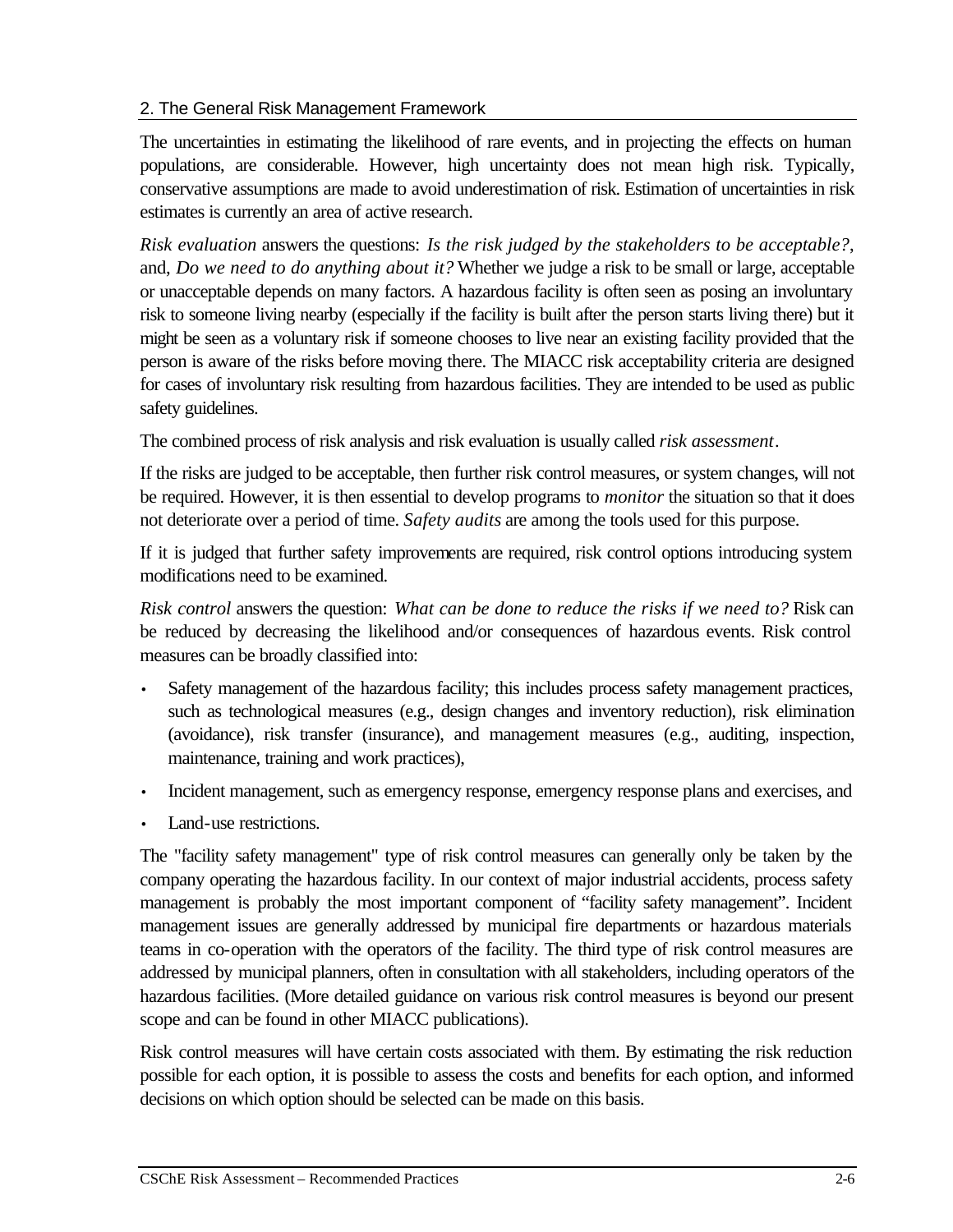*Risk management* is the process by which the risks associated with hazardous activities are estimated, evaluated for acceptability, and, if required, reduced using risk control measures. The importance of s*takeholder participation/ risk communication* in the risk management process cannot be overemphasized. Identification of the stakeholders in any given situation, communication of the risks to employees, the public, and other stakeholders exposed to these risks and their participation in understanding the risks and commenting on risk control measures, are essential to ensure buy-in from the stakeholders regarding the acceptability of the risks and risk control measures that would be implemented.

Industrial operators and developers are strongly encouraged to learn more about risk communications and its role in the risk management process. Project acceptability will depend as greatly on stakeholder analysis/ involvement as the technical analysis.

More detailed guidance on how to identify the relevant stakeholders, understand their needs, and how to ensure their participation in the decision-making process is beyond the scope of this technical guidance document which focuses on the risk analysis component of the process. The MIACC Safer Communities initiative<sup>2</sup> is aimed at developing a forum for this purpose.

At the MIACC Annual General Meeting in October 1997, the membership supported the launching of the "Partnerships Toward Safer Communities" initiative. A Safer Community is one where all stakeholders within a community are working together in partnership to continuously reduce the risk form major industrial accidents involving hazardous substances. This is achieved through facilitating co-operative efforts by all partners towards the delivery of joint industry-community programs for public safety, plant safety, and environmental protection at the community level.

The goal of the Partnerships Toward Safer Communities Initiative is to establish Joint Coordinating Committees (JCCs) in MIACC List 1 communities to implement major hazard measures, and to instil sound Process Safety Management practices in these sites. The MIACC publication "Guiding Principles on Joint Community and Industry Emergency Preparedness" provides guidance on establishing a JCC within a community.

## **2.4 UNCERTAINTY IN RISK ESTIMATES**

Risk analysis results are derived from the processing of large quantities of information obtained from numerous scientific fields. Some of these can be highly subjective, incorporating numerous assumptions. In addition, they are based on limited and "imperfect" data. There are many uncertainties in the process. These can be described as:

- Uncertainties due to inherent variabilities in the physical systems that we study
- Modelling uncertainties
- Input data uncertainties

 $\overline{a}$ 

<sup>&</sup>lt;sup>2</sup> now the Partnerships Toward Safer Communities initiative of the Canadian Association of Fire Chiefs – see the website www.ptsc-program.org for current information on this initiative and related activities.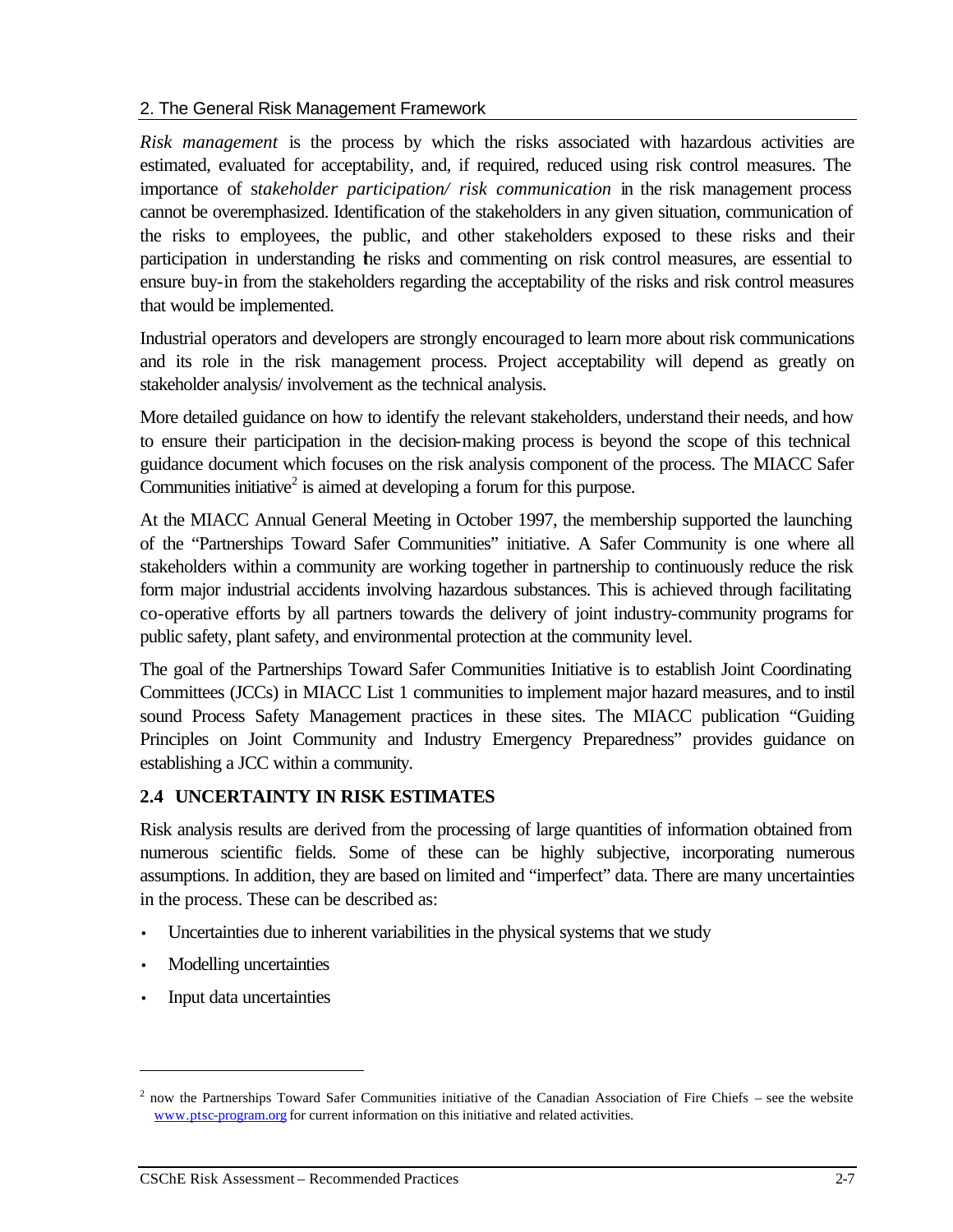- Uncertainties pertaining to the degree of detail more detail requires more effort and therefore greater cost
- Uncertainties pertaining to the analyst(s)' lack of experience or lack of knowledge in one or more areas of the risk analysis

Typically, conservative assumptions are made to reduce the level of effort required and to err on the safe side (i.e., have confidence that risk is overestimated). However, if uncertainties are too large, the results of the analysis may be meaningless. The best risk analyses are those that yield results from which meaningful conclusions can be drawn, but completed for the lowest possible cost. These studies require a comprehensive understanding of the factors that affect the results and the strategic use of realistically conservative assumptions.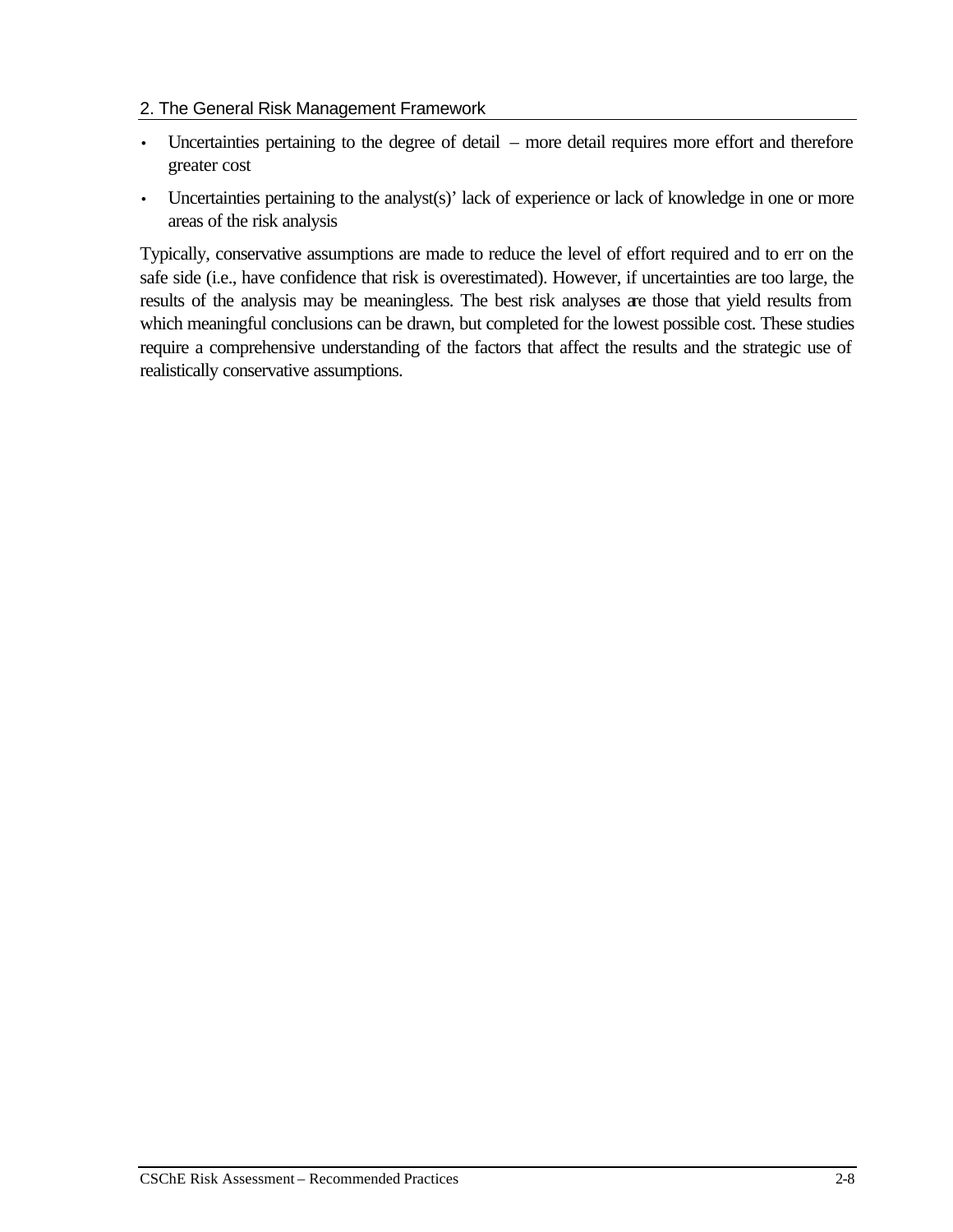## **3. HAZARD IDENTIFICATION - "What can go wrong?"**

## **3.1 INTRODUCTION**

The process of **Hazard Identification** answers the fundamental question, "What can go wrong?". Hazard Identification is the first of several elements in the process of **risk analysis**. Its prime purpose is to identify hazardous events which can lead to undesirable consequences.

The output of the Hazard Identification phase of a risk analysis should be a list of unique accident scenarios for which both scenario frequency and scenario consequences can be estimated. Each scenario will represent a range of conditions. The "finer" the analysis, the more accident scenarios that will be identified. This will reduce the uncertainties but increase the cost.

When selecting the hazardous events for quantifying risks, it is important to include a range of scenarios, from a worst possible case to more realistic scenarios. The significance of these scenarios within the risk context is then put into perspective by analyzing the frequency of these events.

In order to identify hazardous events it is necessary to:

- Establish the undesirable consequences of interest, and
- Identify the material, system, process and facility characteristics that can produce these undesirable consequences.

Undesirable consequences may include human, environmental and economic impacts. One must consider not only the potential for hazardous events to occur but also the existence and location of receptors.

For the purposes of this guideline, the undesirable consequences are defined in terms of fatality of a member(s) of the public from hazardous events such as fires, explosions and toxic gas clouds.

Using fatalities as the measured consequence provides a consistent basis for:

- Analysis, and
- Comparison against the MIACC risk acceptability criteria, which are stated in terms of annual chance of fatality due to potential hazardous events in a nearby facility.

In addition to the consequence of public death, hazardous events could have wider ranging consequences. These could include human impacts other than public fatality (such as public or on-site personnel injuries) and impacts associated with environmental (such as contaminated drinking water resulting in long term health effects, e.g., cancer) and economic factors (such as lost production, equipment damage, loss of resource use).

Although the main focus of this guide is public safety, many of the techniques described here are generally applicable to these broader risks.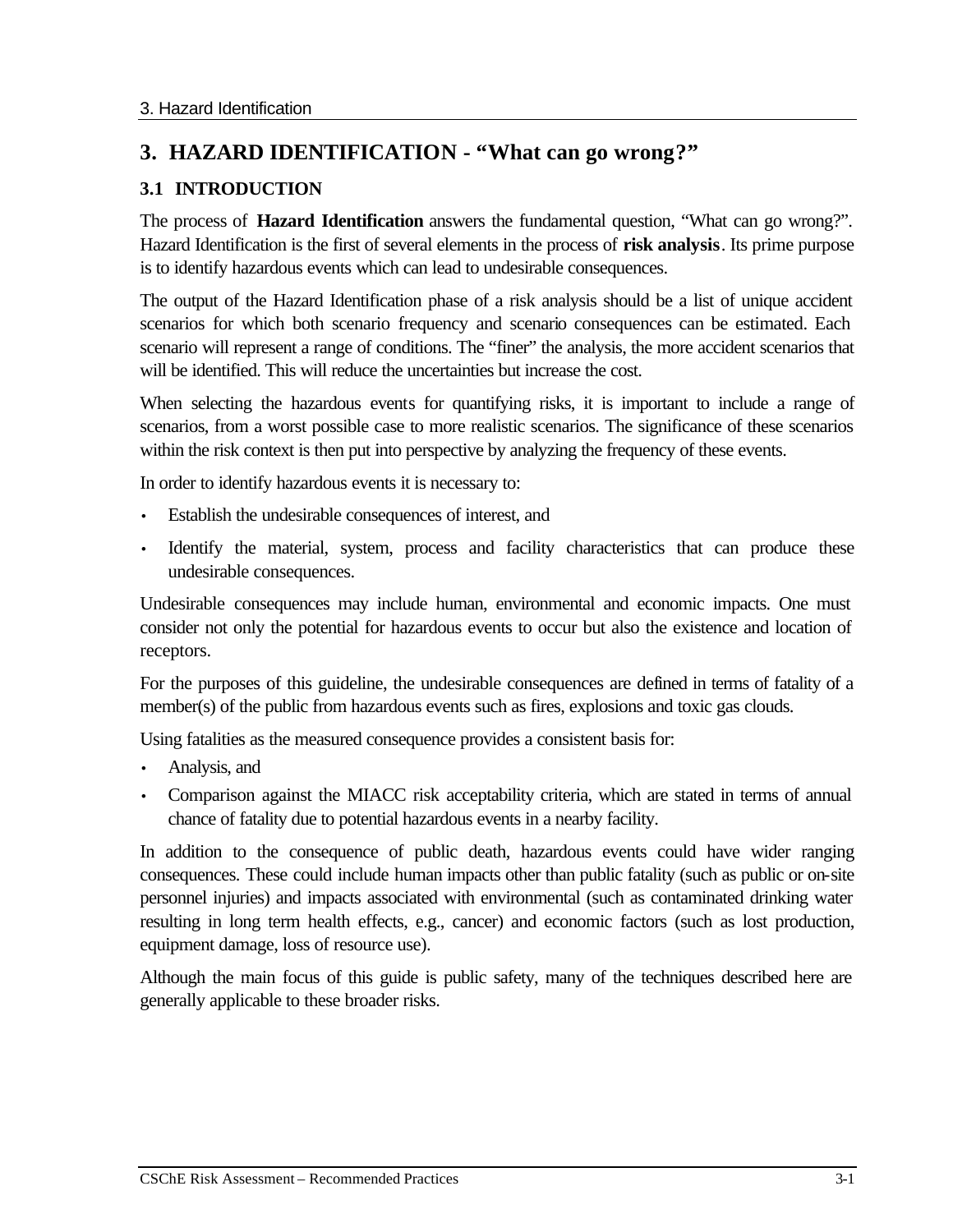## **3.2 IDENTIFICATION OF MATERIAL, SYSTEM, PROCESS AND FACILITY CHARACTERISTICS THAT CAN PRODUCE THE CONSEQUENCES OF CONCERN**

Once the undesirable consequences of interest are established, the next stage of the Hazard Identification process is to identify the material, system, process and facility characteristics that could produce these undesirable consequences.

A three-step process is recommended for this purpose:

- Step One Identify the hazardous substances (and their location)
- Step Two Gather hazardous substance information
- Step Three Identify specific events which can lead to hazardous substance release

## **Step One - Identify hazardous substances**

MIACC has developed a list of hazardous substances and threshold quantities at, or above which, a risk assessment is recommended as a matter of priority (MIACC, 1994**) 3** . The list was developed from the collective experience of a MIACC Technical Working Group focused upon the release of hazardous substances which could endanger the public.

As described in the MIACC Lists, the presence of a substance at an industrial site in a greater quantity than its stated threshold quantity does not necessarily indicate the existence of an unacceptable risk to the public. It simply signifies that the presence of the given quantity of the substance merits an assessment to estimate the risk. Equally, the identification of a site with a substance (or substances) below the threshold quantity does not indicate that the site necessarily presents an acceptable risk; it indicates that under typical circumstances the assessment of such sites can be a lower priority than sites with more than the threshold quantity, unless there is some other factor that would suggest an earlier risk assessment should be done (e.g., a history of releases, spills or accidents at the site).

The MIACC Lists are categorized into Priority Hazardous Substances, Hazardous Substances and Environmentally Hazardous Substances. The listing of these substances and their threshold quantities is intended to help local authorities and industry identify sites which represent the greatest potential risk to the community. This will provide a basis for the prioritization of accident prevention activities and emergency response planning. It is recommended therefore that, in order to efficiently identify the highest risks, the MIACC Lists be used in the following priority:

- Priority One: Sites at which substances of MIACC List 1 (Priority Hazardous Substances) exist in quantities at, or exceeding, the threshold quantities shown therein.
- Priority Two: Sites at which substances of MIACC List 2 (Hazardous Substances) exist in quantities at, or exceeding, the threshold quantities shown therein.

 $\overline{a}$ 

 $3$  the lists developed by MIACC are being currently revised and incorporated into regulation under section 200 of the Canadian Environmental Protection Act 1999 – for more information see the website www.ec.gc.ca/CEPARegistry/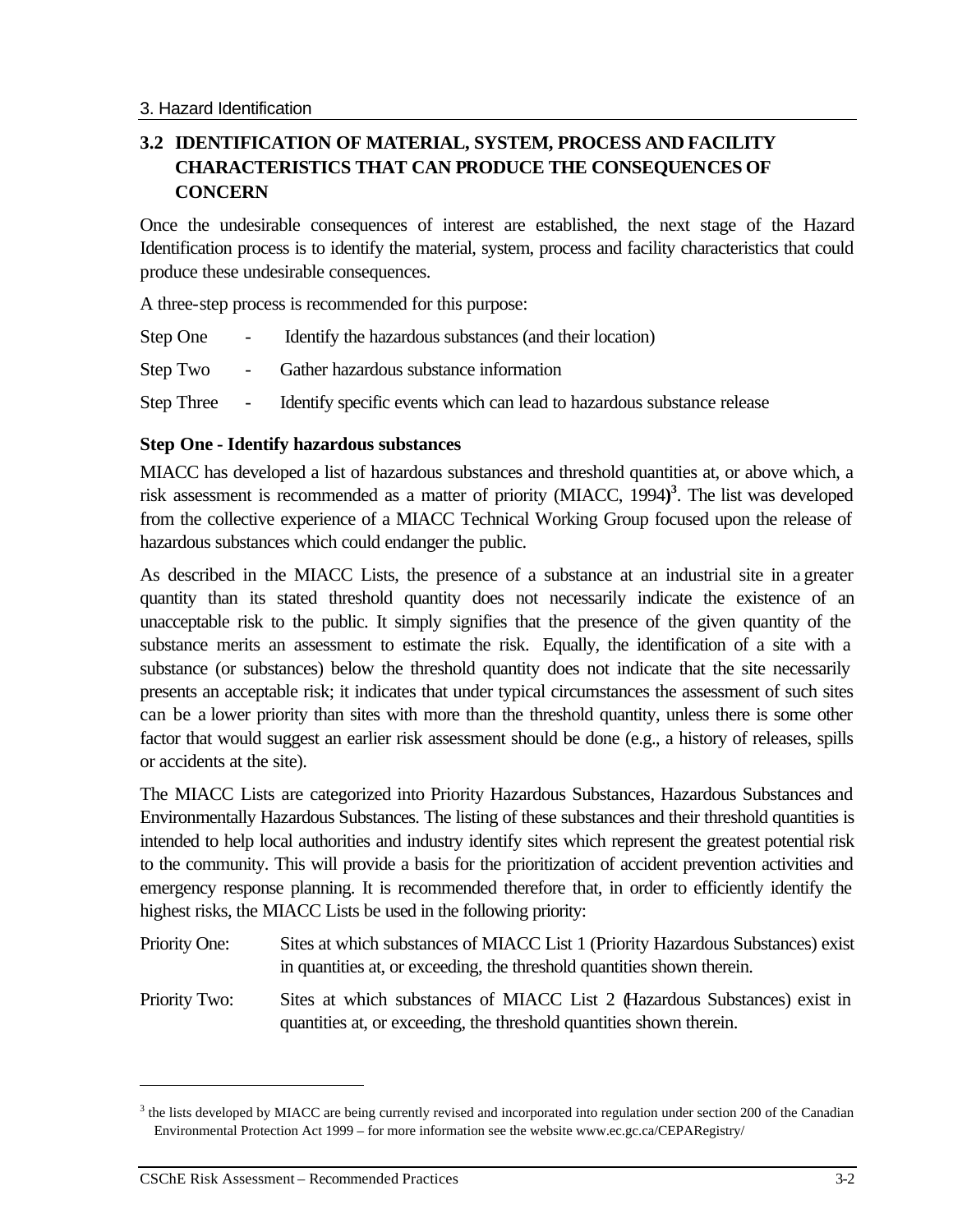| Priority Three:       | Sites at which substances of MIACC List 2 (Hazardous Substances) exist in any<br>other quantities.                                                                   |
|-----------------------|----------------------------------------------------------------------------------------------------------------------------------------------------------------------|
| <b>Priority Four:</b> | Sites at which substances of MIACC List 3 (Environmentally Hazardous<br>Substances) exist in quantities at, or exceeding, the threshold quantities shown<br>therein. |
| Priority Five:        | All other sites at which potentially hazardous substances are handled.                                                                                               |

Though such a list is not comprehensive, nor could it ever be, it should provide an initial guide to those seeking locations of hazardous substances which present a potential risk.

## **Step Two - Gather hazardous substance information**

Once the hazardous substance and the location have been identified, all information relevant to the materials, systems, process and facility characteristics should be gathered. The typical information required includes:

- **Material properties**
- **Quantities**
- Operating conditions
- Storage, transportation and processing facility design details (including mechanical features, metallurgy, etc., which could lead to failure, and special safety features which could reduce the risks associated with the facility)
- Operating and maintenance instructions and procedures

It is strongly recommended that all of this data be collected and documented before analysis of the material, system and facility release characteristics begins.

*Material Properties*. Material properties consist of physical, thermodynamic, and health effects properties of materials. The are required to characterize the release, atmospheric transport/combustion, and health effects. The information should include the usual physical state of the substance (solid, molten, liquid, gaseous or liquefied gas), and hazardous properties such as autoignition temperature, exposure limits, etc. The MIACC Lists contain some of this information and references to other sources. The Material Safety Data Sheets (MSDS) required by the Workplace Hazardous Materials Information System (WHMIS) regulations will also provide a source of material data.

*Quantities.* The capacity to store and process hazardous substances is determined by assessing the physical characteristics of the storage, transportation and processing facilities. The quantities of hazardous substances therein are determined by operating conditions and practices. It should be recognized that in assessing risk, the potential to have greater than normal operating quantities during upset conditions should be identified. The data may be obtained from visiting the site, reviewing storage and transportation records, and reviewing the physical facility design characteristics.

*Operating Conditions.* The operating conditions must be known in order to characterize the release. Age of the facility is an important characteristic to consider at this stage, since it may influence frequency of releases. Operating conditions of pressure and temperature (and phase), in combination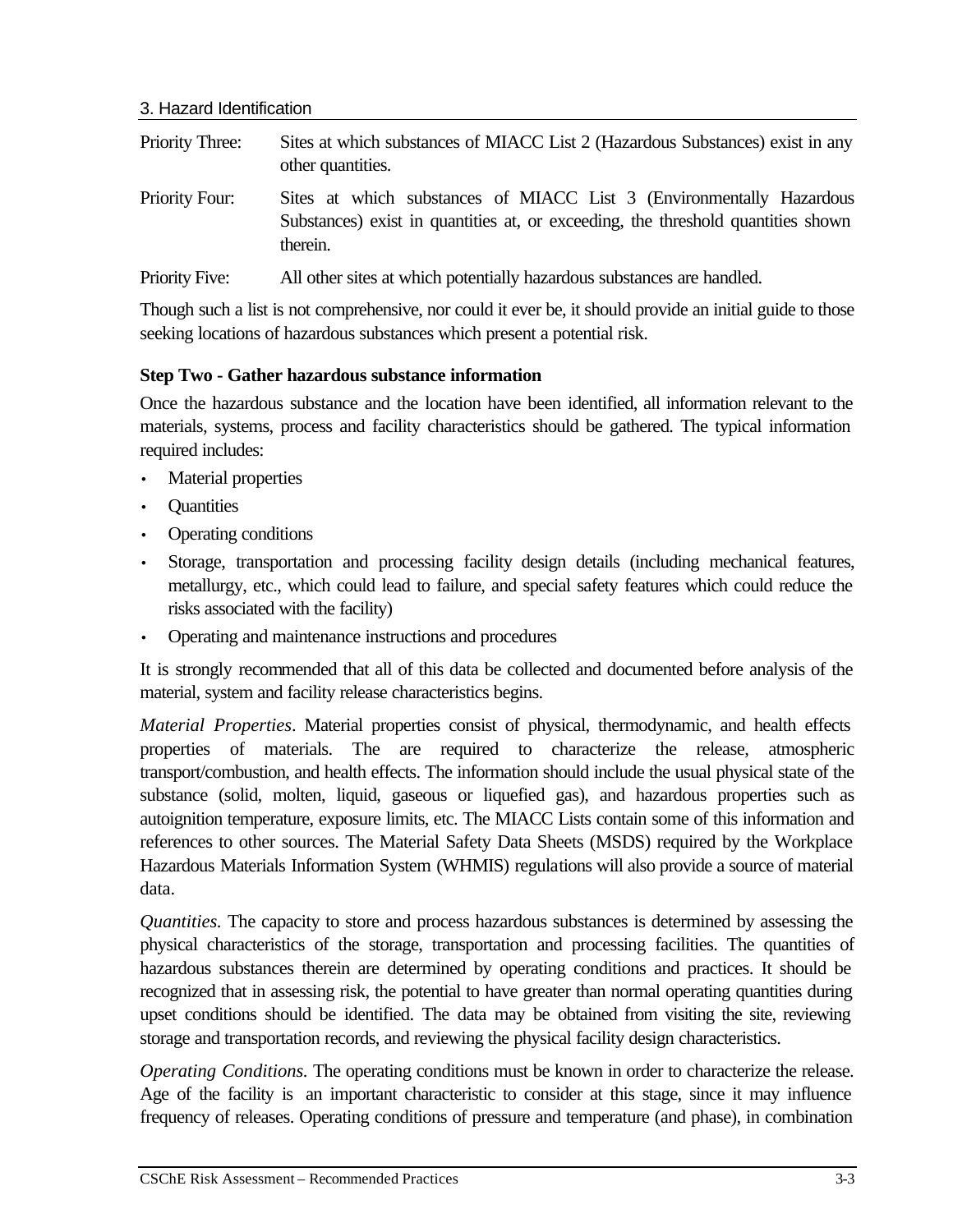with the fundamental physical material properties, will influence the release and dispersion characteristics of the substance. For continuous production and transportation (e.g. pipelines), transfer rates should also be documented.

For manufacturing and processing facilities, the quantities and operating conditions may be obtained from the process flow diagrams, material balance sheets, and operating manuals/ procedures.

*Facility and transportation system design details.* This data is required to analyze the mechanical, electrical, structural, control and other physical characteristics which can lead to a release. For processing facilities, such as chemical plants or oil refineries, much of this data may be found on the Piping & Instrumentation Drawings (P&ID's). This type of drawing may also provide information on the normal process flows and operating conditions.

The quantity and nature of design information required will be influenced by the technique selected to identify specific release events (see step four). For example, if it is determined that a Hazard and Operability (HAZOP) echnique is to be used, then P&ID's will be mandatory. If, however, a Checklist technique is to be used, P&ID's may not be required.

The data pertaining to the design of storage, transportation, and processing facilities will help in the analysis and identification of the physical characteristics which can lead to a hazardous substance release.

*Operating, testing and maintenance instructions and procedures.* The data identified above places emphasis upon the physical conditions which can lead to a release. However, consideration must also be given to the human aspects of operations and maintenance. Historical data, supported by research, indicates that the root causes of many releases are founded upon human errors. It must also be recognized that releases can have multiple causes.

Systemic influences, such as management systems and safety culture, can manifest themselves in operating, testing and maintenance procedures and practices and thus significantly influence the frequency of hazardous substance releases. In order to establish the influence of these factors upon the potential for a hazardous substance release, it is essential that documented operating and maintenance practices be reviewed, in conjunction with an assessment of the manner in which these practices are implemented on a routine basis through interviews with operating and maintenance staff. There may also be value in reviewing management audits.

## **Step Three - Identify specific events which can lead to a hazardous substance release**

After identification, location, and data gathering of hazardous substances, the final step is to identify the specific events which can lead to the release of a hazardous substance. This is the last analysis required to answer the question "What can go wrong". There are a number of well established techniques that can be applied to systems, processes, and facilities in order to identify specific events which could lead to the release of a hazardous substance. The following techniques are the most common:

- **Safety Reviews**
- Checklist Analysis
- What-if Analysis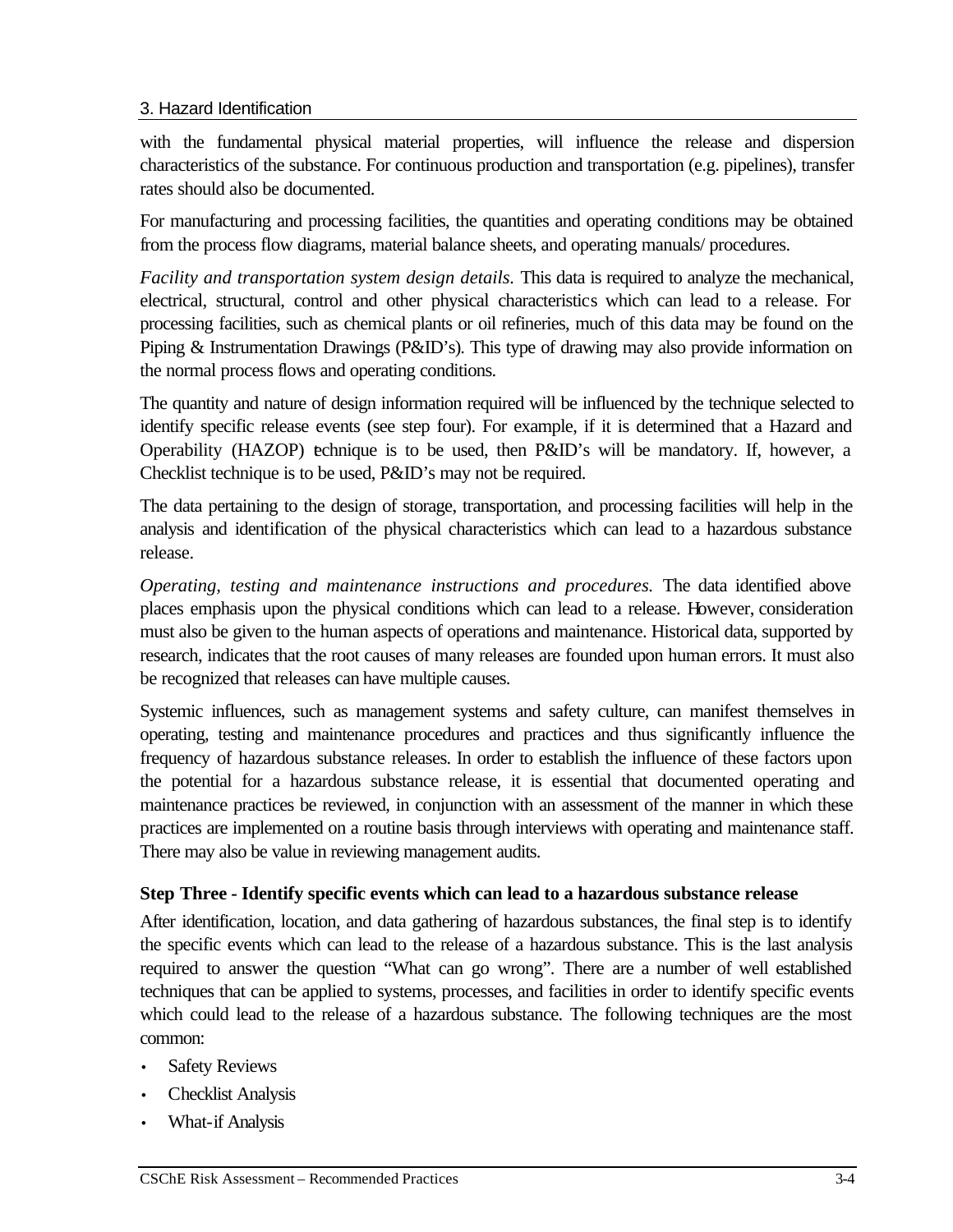- Failure Modes and Effects Analysis (FMEA)
- Hazard and Operability Analysis (HAZOP)

These methods are described in more detail in numerous references (e.g., CCPS, 1992). Each method has characteristics which make it more, or less, appropriate to specific hazard circumstances. After consideration of the specific hazardous substances and the nature of the facilities, the most appropriate technique should be selected. The various techniques with an evaluation of their advantages and disadvantages as hazard identification tools are reviewed in the following pages.

It should be noted that fault and event trees (without quantification of frequency or probability of each branch) could also be used as detailed hazard identification techniques. Specifically, fault trees are used for understanding possible causes of a release, and event trees are used for developing possible hazard outcomes following a release. Since their use is more commonly associated with frequency analysis, they will be covered as part of that topic later in this document.

## **Safety Review**

The purpose of a Safety Review is to identify facility conditions or operating practices or procedures that could lead to an accident. It is the simplest of the hazard evaluation techniques and has historically been the first used. It has also been referred to as a Process Safety Review, Design Review, or Loss Prevention Review. The scope of a Safety Review may vary from an individual, informal walk-through of a facility to a formalized, team examination. Reviews may be applied to both existing facilities and proposed new facilities. Reviews should be conducted by skilled and experienced personnel.

The technique can be readily adapted to identify specific events which can lead to the release of hazardous substances. The typical review includes interviews with staff functions, including operations, maintenance, engineering and management.

| <b>Safety Reviews</b>    |                                                    |                          |                                                |                          |                                                         |
|--------------------------|----------------------------------------------------|--------------------------|------------------------------------------------|--------------------------|---------------------------------------------------------|
|                          | <b>Advantages</b>                                  |                          | <b>Limitations</b>                             |                          | <b>Applicability to Hazard</b><br><b>Identification</b> |
| $\overline{\phantom{a}}$ | Easy to use                                        | -                        | Limited by team experience                     | $\overline{\phantom{a}}$ | High level review                                       |
|                          | Flexible to needs                                  | $\overline{\phantom{a}}$ | Lack of rigor                                  |                          | Identification of obvious<br>hazards                    |
| $\overline{\phantom{a}}$ | Resources as needed                                | $\overline{\phantom{0}}$ | Minimum level of hazard<br>identification      |                          |                                                         |
| $\overline{\phantom{a}}$ | Can include staff from<br>various functional areas | -                        | identifies<br>Generally<br>only<br>major risks |                          |                                                         |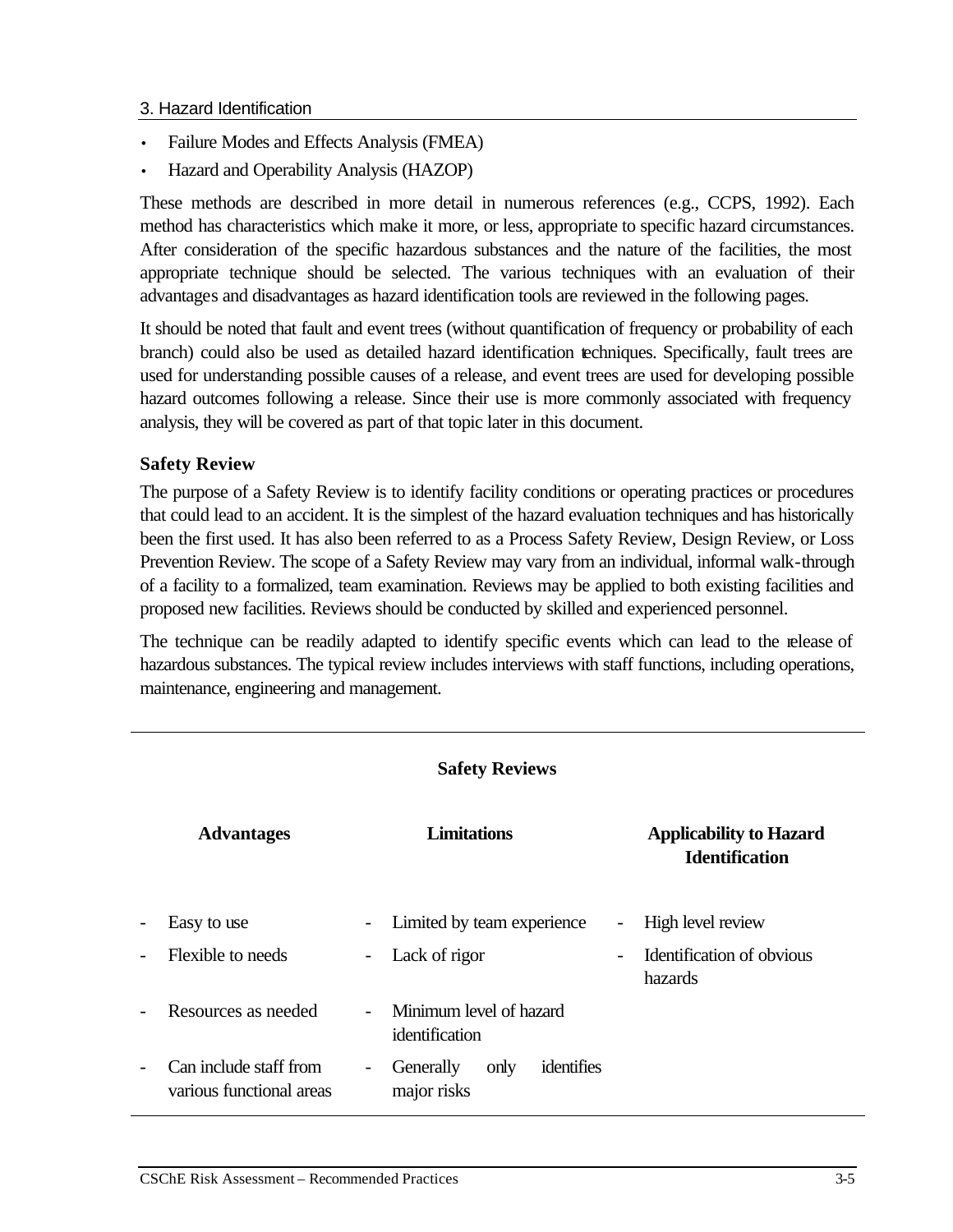#### **Checklist Analysis**

A checklist analysis uses a pre-defined documented list of items or questions to assess the integrity of systems, processes, procedures, or facilities. The checklist questions are typically answered yes or no. Using checklists is a very prescriptive technique which is frequently applied to test for compliance with standards or regulations.

Checklists provide an opportunity to effectively take advantage of previous experience. Questions may be structured based on previous incident data to seek out the potential for specific events which can lead to a release of hazardous substances. The corollary to this is that the questions are only formulated based upon previous experience. Checklists are therefore limited by their author's experience and knowledge. The technique is not particularly effective in identifying new, or previously unrecognized, events which can lead to a release. Also, checklists may not apply to new or unique facilities or processes.

The rigor and thoroughness of checklists is directly proportional to their length. Unfortunately, the longer the checklist, the more tedious is its application.

Checklists by their very nature tend toward being facility- or process-specific. They do, however, have the advantage that they can be prepared by experienced staff but implemented by those with less experience, providing the user understands the technical basis of the checklist. They can be customized to specific industries, processes, or companies. A specific example of this would be the development of a checklist relating to the use of chemicals, particularly chlorine, in the treatment of water for swimming pools.

Within the limitations described above, particularly the potential to miss new hazards, Checklists can be a powerful, cost effective hazard identification technique<sup>4</sup>.

|                          | <b>Checklist Analysis</b> |                                              |                          |                                                                          |  |  |
|--------------------------|---------------------------|----------------------------------------------|--------------------------|--------------------------------------------------------------------------|--|--|
|                          | <b>Advantages</b>         | <b>Limitations</b>                           |                          | <b>Applicability to Hazard</b><br><b>Identification</b>                  |  |  |
|                          | Easy to use               | Still somewhat limited by team<br>experience |                          | Custom checklists for<br>specific industries, processes<br>and companies |  |  |
|                          | - Can be quick            | Repetition may lead to errors                |                          |                                                                          |  |  |
|                          | - May be customized       | - Minimum level of hazard<br>identification  |                          |                                                                          |  |  |
| $\overline{\phantom{0}}$ | Cost effective            |                                              |                          |                                                                          |  |  |
|                          | - Less experienced but    | May not identify new hazards                 | $\overline{\phantom{a}}$ | Best applied to processes                                                |  |  |

<sup>&</sup>lt;sup>4</sup> a good example of such a checklist can be found in CCPS (1992) Appendix B.

 $\overline{a}$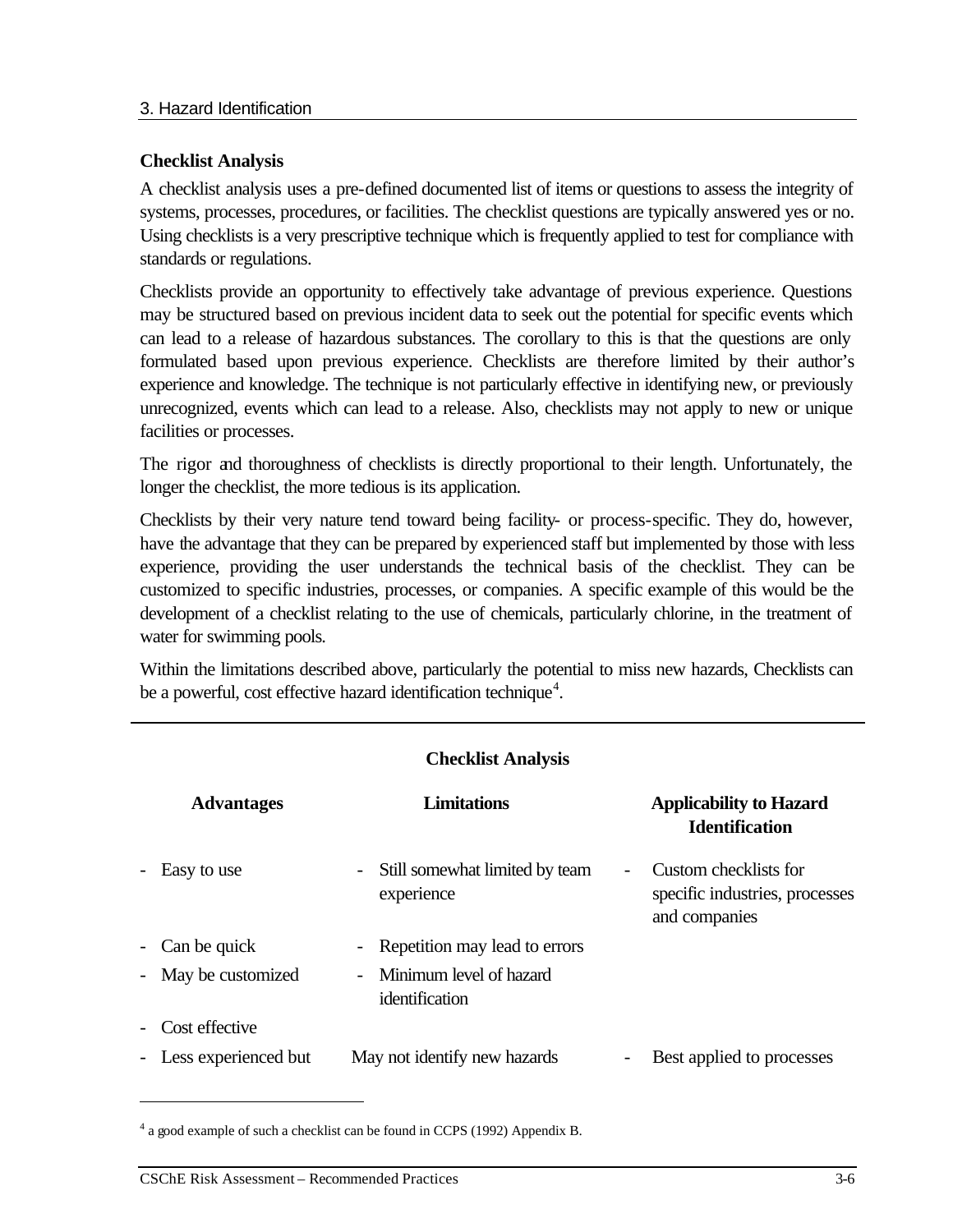still knowledgeable users where hazards are well understood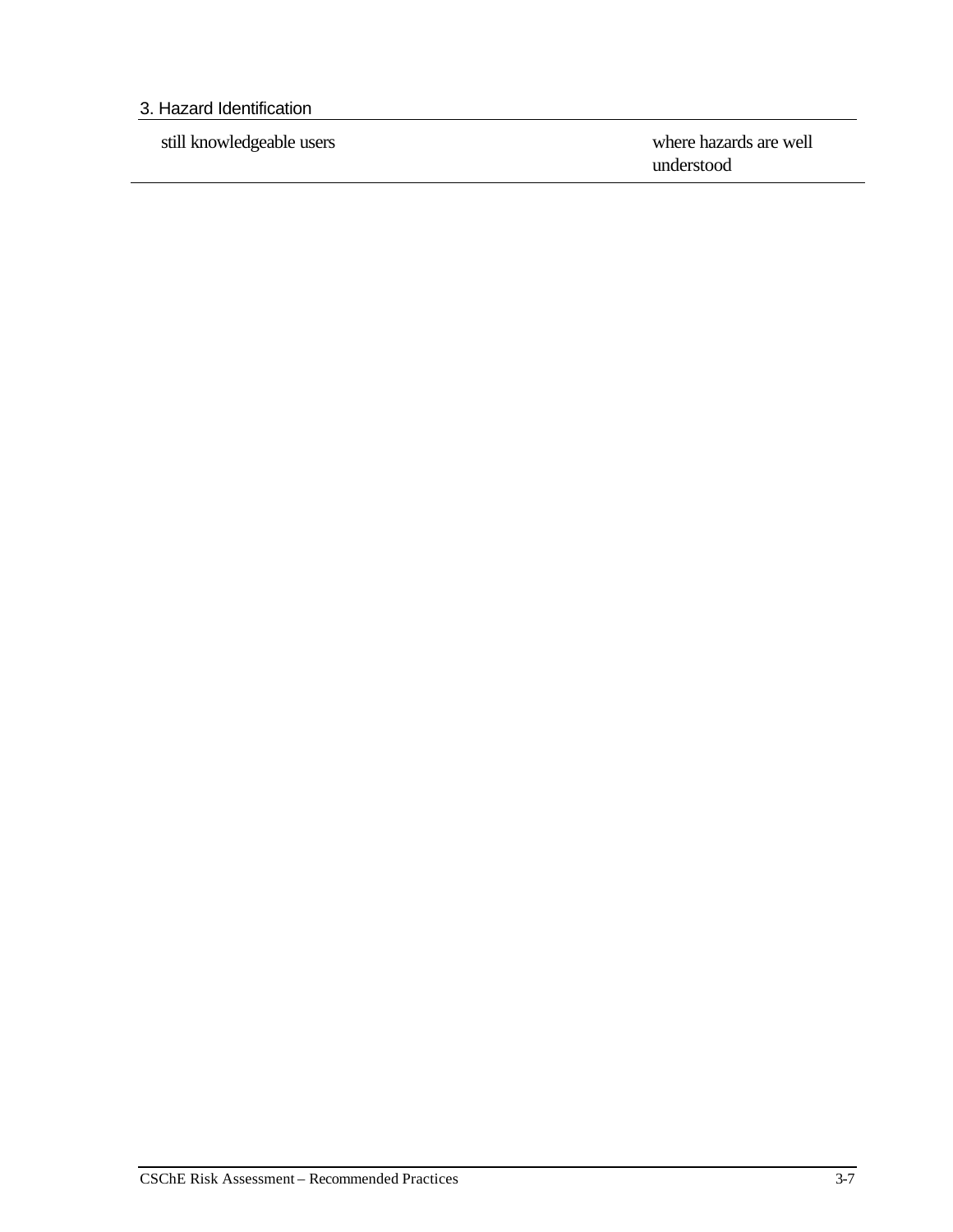## **What-If Analysis**

The What-If analysis is appropriate to apply to new and unusual circumstances as well as existing operations. It is essentially a brainstorming approach in which the participants review the process or facility and repeatedly ask the question "what-if?". Through their imagination and experience, and through asking questions of themselves and voicing concerns to their peers, the participants identify events which may lead to undesirable consequences. It is preferable that the participants are both experienced with, and knowledgeable of, processes or facilities at least similar to those under review.

As a hazard evaluation technique, the strength of a What-If analysis is its ability to identify hazards, particularly those in new or unusual circumstances. It may be used to specifically target the consequences defined in the scope of this guide, that is, releases of hazardous substances which can lead to the death of a member of the public.

What-If analysis can therefore be a powerful procedure for identifying specific events which can lead to hazardous substance releases. It is, however, an analysis technique which is constrained by the knowledge, capability, and experience of the participants. If the participants do not have the appropriate knowledge or experience, they may not have the ability to identify events which have not yet occurred.

A What-If analysis is less structured than other techniques. The lead analyst may open the session with a few generic questions, however, other questions will be developed and new scenarios explored as the brainstorming progresses. The What-If approach works well for evaluating procedures.

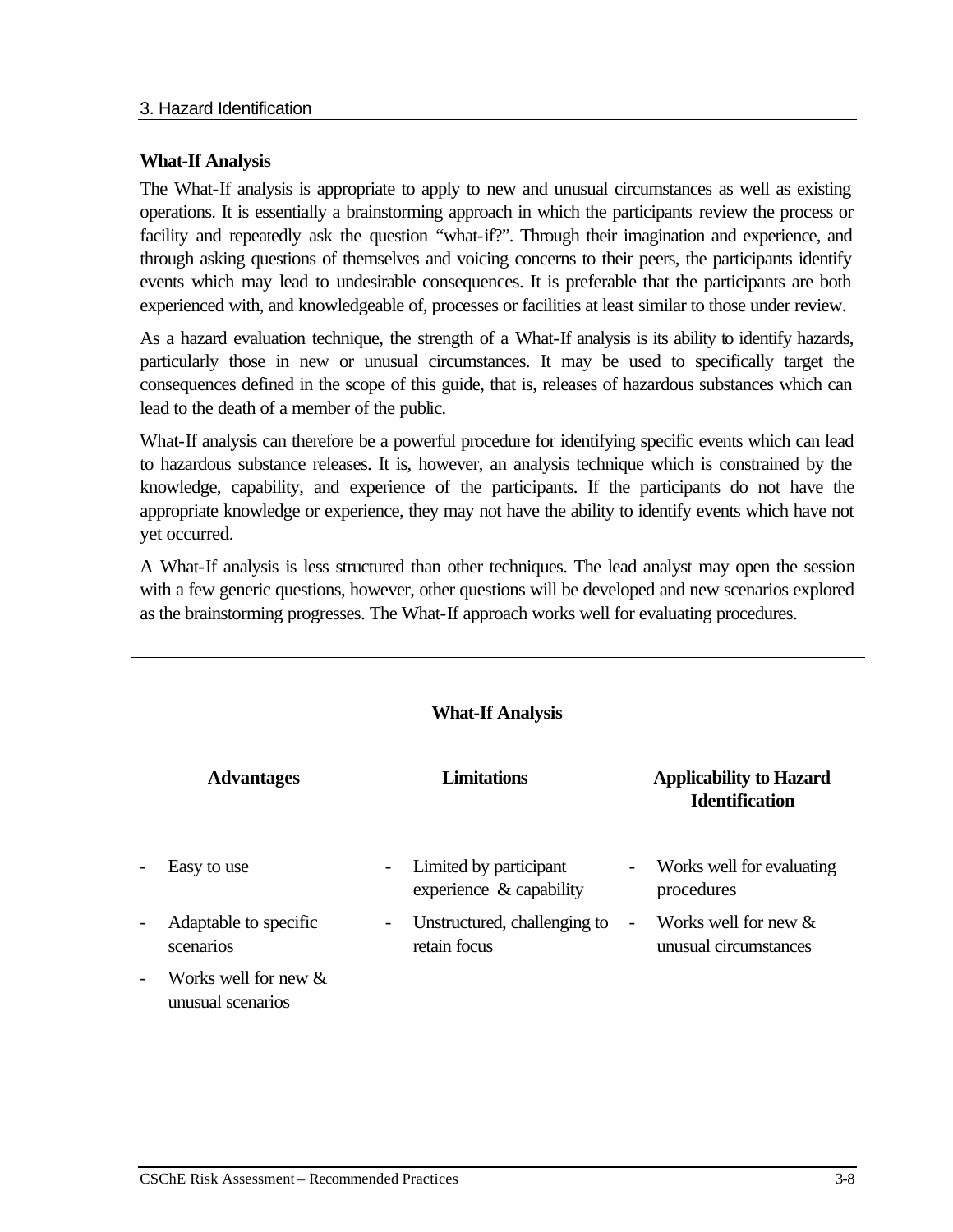#### **Failure Modes and Effects Analysis (FMEA)**

A Failure Modes and Effects analysis (FMEA) is more structured than a What-If analysis. The technique provides for a rigorous analysis of equipment to identify single failure modes which can lead to an effect or incident. The Failure Mode provides a description of how the equipment failed (e.g., open, closed, stopped, running, on, off). The Effects provide a description of the undesired consequence or incident. As a hazard evaluation technique it may also be used to relatively rank the criticality of each effect.

This technique is adaptable to identify the undesirable consequences within the scope of this guide. That is, an analysis can be undertaken on equipment pertinent to hazardous substances. The effects analyzed can be limited to releases which will lead to potential for fires fuelled by flammable liquids and flammable liquefied gases, the release of toxic liquefied gases, and the evaporation of volatile toxic liquids.

The technique focuses upon single failures of equipment. Its weakness is that it does not recognize multiple failures or multiple causes of incidents. It is also inadequate to identify failures resulting from human error or procedural weaknesses.

| <b>Advantages</b>         | <b>Limitations</b>                                                                | <b>Applicability to Hazard</b><br><b>Identification</b>                                                            |
|---------------------------|-----------------------------------------------------------------------------------|--------------------------------------------------------------------------------------------------------------------|
| - Structured $&$ rigorous | Limited to identification of<br>$\overline{\phantom{a}}$<br>single failures       | Works well for evaluating specific<br>$\qquad \qquad \blacksquare$<br>items of equipment for physical<br>integrity |
|                           | Does not recognize multiple<br>$\qquad \qquad \blacksquare$<br>causes             |                                                                                                                    |
|                           | Does not examine human<br>$\overline{\phantom{a}}$<br>factor or procedural causes |                                                                                                                    |

## **Failure Modes and Effects Analysis (FMEA)**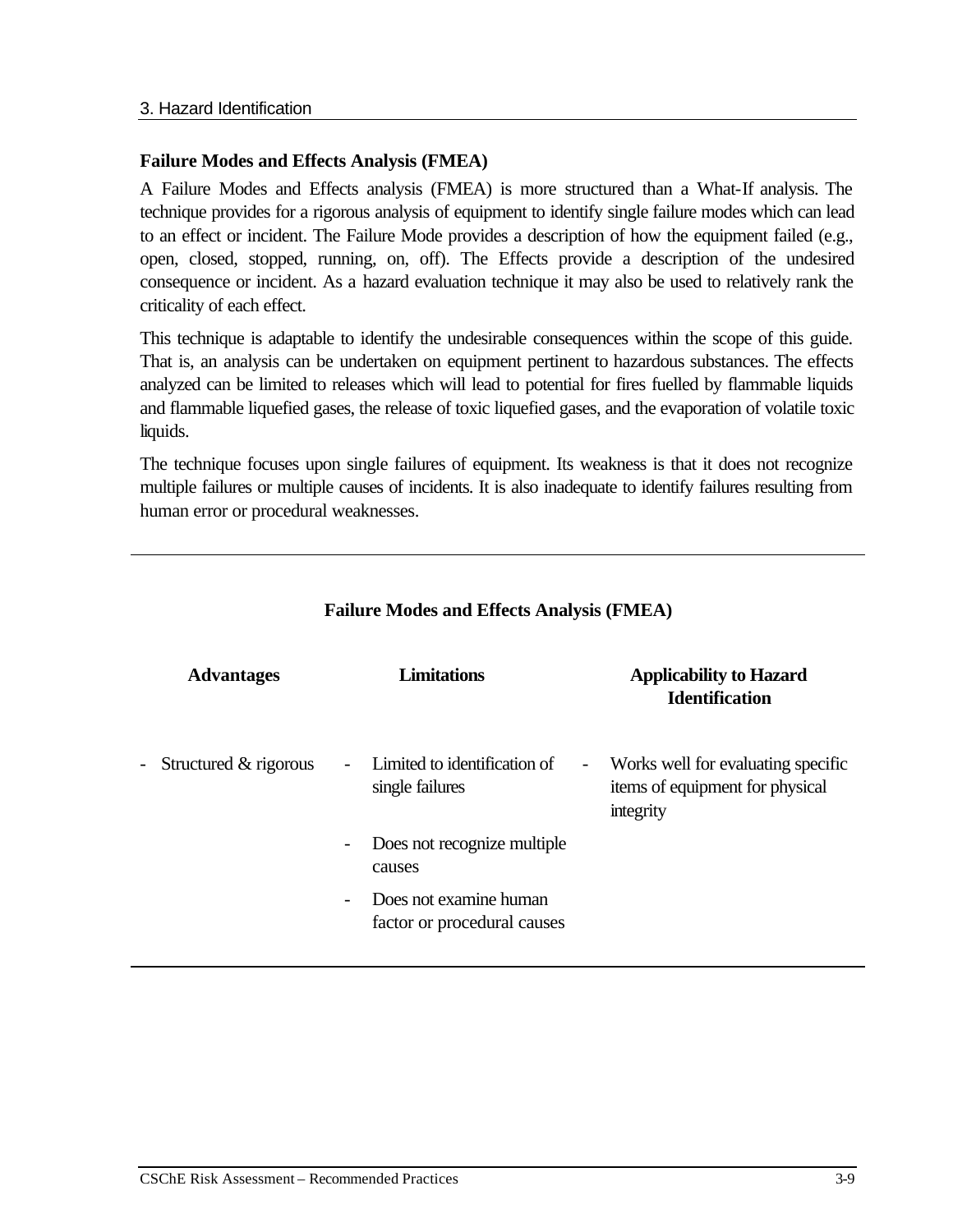## **Hazard and Operability Study (HAZOP)**

The hazard and operability study (HAZOP) uses rigorous analytical methods to identify deviations from the design intent through a detailed analysis of the facility design. A multi-disciplined team, lead by a risk specialist, rigorously analyzes the design, normally using Piping & Instrumentation Diagrams (P&ID's). The analysis is structured around a systematic review of the design using "guidewords" applied to pre-selected system nodes. The "guidewords" (no, more, less, as well as, part of, reverse, other than) are applied to parameters such as flow, level, or pressure at the specific design nodes. The "guidewords" provide structure to ensure a systematic approach. The HAZOP technique can be viewed as a structured brainstorming session.

Since the original "guideword" HAZOP technique was developed, some companies have developed the "knowledge-based" HAZOP technique. It relies on the knowledge of team members to identify hazards with the design or operation of the facility, and as such can be considered more of safety review/checklist technique. We shall focus on the "guideword" technique in the remainder of this document.

The outcome of a HAZOP study includes the identification of hazards and operability problems. A study may lead to recommendations to change the design or operating procedures or identify the need for further information and study. It is important to note that the prime purpose of the study is to identify hazards, not to redesign the process and develop solutions.

Although originally conceived as a process for identifying hazards and operability problems in new, untested designs, HAZOP has been shown to be an effective method to review existing operations. It should be recognized that a HAZOP study is a rigorous review of detailed design, and, as such, requires extensive resources, both manpower and time. A typical study team may comprise five to seven multi-disciplined specialists for a number of weeks.

|                | <b>Hazard and Operability Analysis (HAZOP)</b>                         |                                                                                                                                    |                                                                                   |  |  |
|----------------|------------------------------------------------------------------------|------------------------------------------------------------------------------------------------------------------------------------|-----------------------------------------------------------------------------------|--|--|
|                | <b>Advantages</b>                                                      | Limitations                                                                                                                        | <b>Applicability to Hazard</b><br><b>Identification</b>                           |  |  |
| $\overline{a}$ | Structured brainstorming                                               | Time consuming and has large<br>$\overline{\phantom{a}}$<br>manpower needs                                                         | Works well for multi-<br>discipline evaluation of detail<br>design and procedures |  |  |
|                | Applicable to existing $\&$<br>especially novel or<br>untested designs | Normally assumes initial<br>design intent was correct (the<br>team could also identify that<br>the design intent was<br>incorrect) |                                                                                   |  |  |
|                | Addresses design $\&$<br>procedures in multi-<br>disciplined manner    | Potential to be tedious, may<br>$\overline{\phantom{a}}$<br>lead to errors                                                         |                                                                                   |  |  |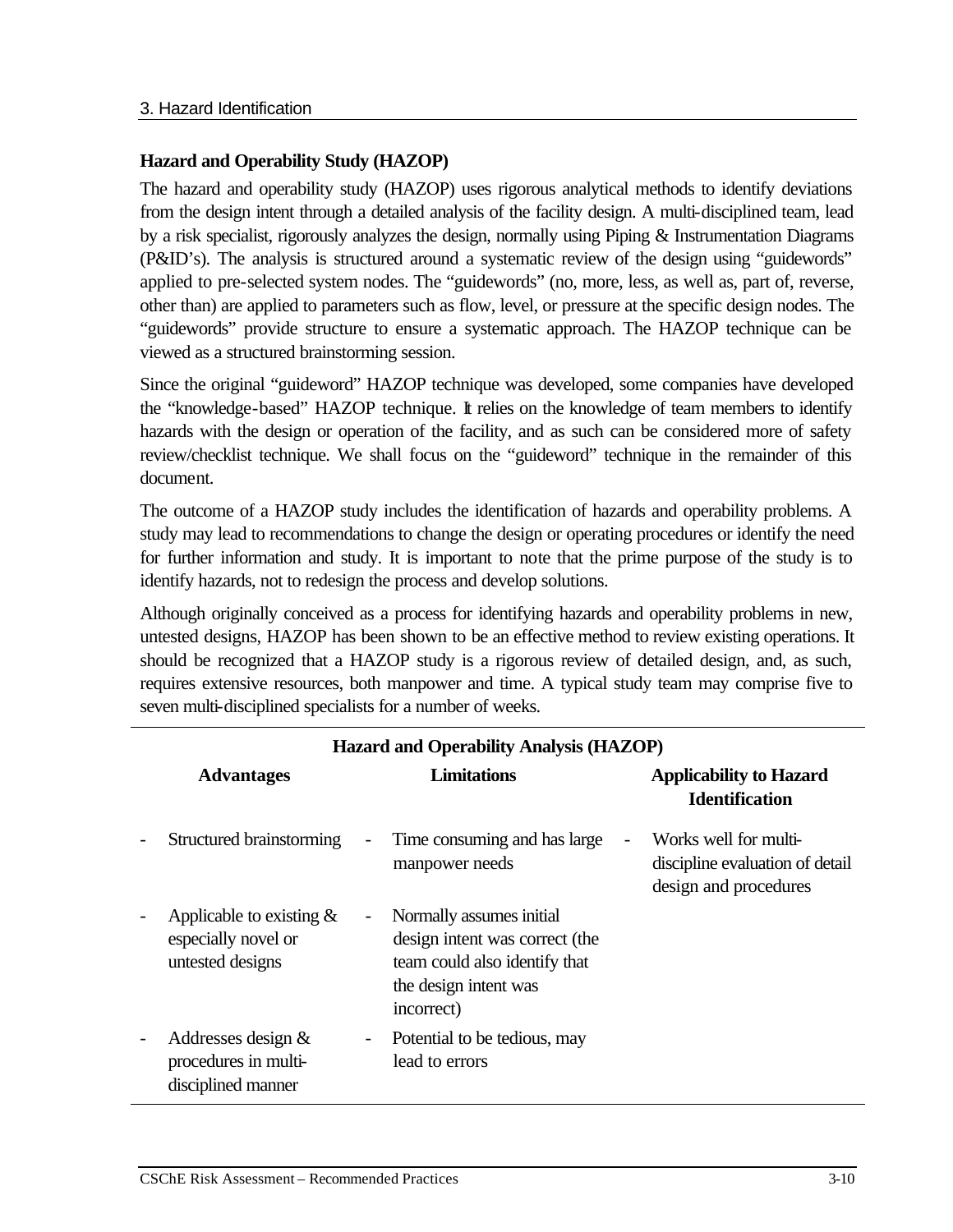## **3.3 SELECTION OF TECHNIQUES FOR HAZARD IDENTIFICATION**

All of the hazard identification techniques including Safety reviews, Checklist analysis, What-If analysis, FMEA and HAZOP can be adapted to identify hazards within the scope of the MIACC guide. All are recognized and accepted techniques for which reference texts, papers, and training are available. Checklist analysis, What-If analysis, FMEA and HAZOP are recognized in the United States as techniques which meet legislated OSHA needs. Computer software to support and document all of these analysis techniques is available commercially. These include:

- PHA-PRO (Dyadem International)
- PHA Works (Primatech)
- HAZSEC (DNV Technica)

The selection of a specific technique will be primarily driven by four criteria:

- What is the subject of the analysis?
- What resources are available?
- What are the expected outcomes?
- At what stage of a project is the analysis being applied?

The nature of the subject will have a large influence upon which technique is selected. For example, if the process or facility is well understood and standards and regulations are well established, a Checklist technique may be chosen. If the process is new with many unknowns, one of the brainstorming techniques, such as What-If or HAZOP, may be chosen. If the subject of analysis is essentially physical in nature and limited to specific items of equipment the FMEA technique may be the most appropriate. If, on the other hand, the subject is procedural, the What-If technique could be used. If the scope of the analysis includes both equipment and procedures, then a HAZOP study could be used. HAZOP or FMEA will be the most appropriate for detailed design reviews.

The second criteria, the availability of resources, will also influence the selection of a specific technique. It is important, however, to ensure that due diligence is demonstrated. The most appropriate technique must be selected without the selection being unduly constrained by the availability of resources.

There is significant flexibility with respect to the resources required to undertake What-If analysis and Safety reviews. For these techniques the resources are essentially determined by the pre-defined scope of the analysis. Because of the brainstorming nature of What-If analysis experienced, knowledgeable staff are required.

For a Checklist analysis, once a Checklist has been established, the technique may be executed by less experienced, but still knowledgeable staff. Under such circumstances, potential for overlooking significant issues must be borne in mind. Under certain circumstances, a Checklist analysis may be undertaken by only one person; in general however, the resources required will vary with the depth of evaluation expected.

An FMEA analysis may be undertaken by one experienced specialist, however, the analyses should be reviewed by others to ensure completeness. For larger and more complex analyses, several multidisciplined team members may be used.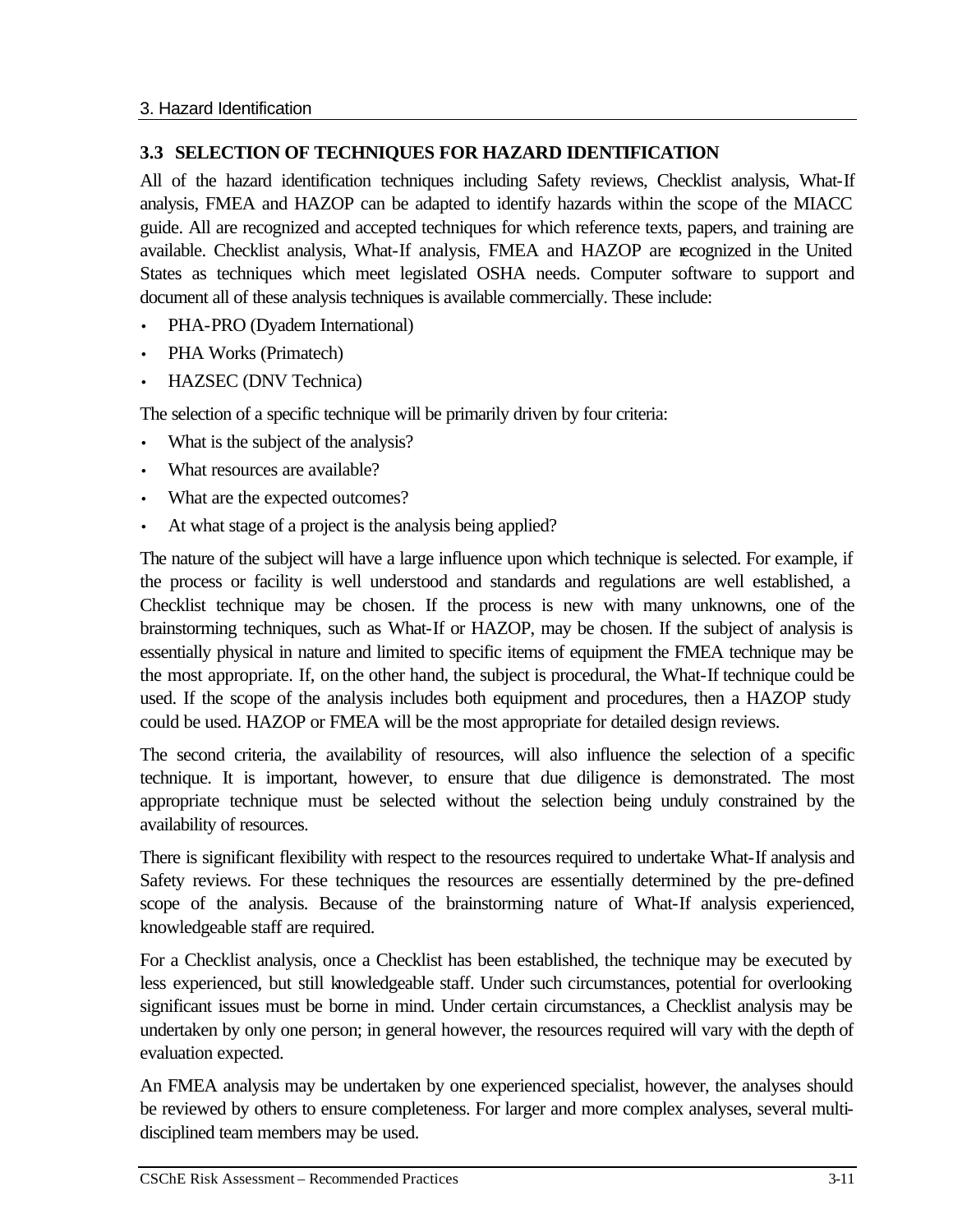The HAZOP process is a rigorous detailed approach which requires a multi-disciplined team of typically five to seven members. The duration will vary with the complexity of the study. For large process plants, studies lasting several weeks are not unusual.

The next criteria for the selection, the expected outcome, will be influenced by the scope of the analysis. It should be emphasized that the prime purpose for utilizing any of the techniques is to identify and document specific events which can lead to a hazardous substance release, although some of these techniques also lend themselves to identifying operability issues.

If the expectation is to provide a high level view of major areas of risk, a Safety Review or What-If analysis may be the most appropriate. For example, to identify "worst case" scenarios, these simpler techniques will be more appropriate. If the expectation is to identify risks associated with deviations from known standards and regulations for well understood operations, the Checklist analysis would be the most appropriate. For identification of risk exposure resulting from single failures of individual components within specific equipment, an FMEA analysis would be appropriate. If the expected outcome is a rigorous analysis of all aspects of both design and operating procedures then a HAZOP study should be undertaken.

At the conceptual design stages of a project, a knowledge-based HAZOP would be suitable. At detailed design stages and for existing facilities, guideword HAZOP or What If/Checklist techniques would be suitable.

In addition to the formal methods identified above, the benefit of utilizing the existing knowledge and experience base of operating and engineering staff cannot be overemphasized. The success of any of the methods is to a large extent a function of the knowledge and experience of the participants. Caution, however, must be always exhibited when utilizing existing knowledge and experience. Participants must be vigilant that they do not fall into the trap of assuming that a hazardous situation cannot develop simply because it has not previously occurred.

Once the hazard identification technique has been selected, the next stage of this step is to implement the technique, identify the hazardous events that can occur, and document the results.

## **3.4 UNCERTAINTIES IN HAZARD IDENTIFICATION**

The objective of the hazard identification phase of a risk assessment is to identify a finite list of hazardous scenarios that will be modelled for frequency and consequences. For each hazard scenario, there is an initiating event that results in the release of material from the containment envelope. The initiating event could be a containment breach that directly results in the release or it could be a process upset that, due to subsequent process/operator events, develops into a containment breach. In addition, there are post-release factors (e.g., atmospheric stability) that shape the hazardous event.

A large number of hazard scenarios can be postulated. Analyzing even a large number is generally not feasible. In a risk assessment, a limited number of scenarios are identified. Each scenario will be representative of a range of events. This simplifying approach introduces uncertainty. Decreasing the number of scenarios selected reduces the cost of the study, but increases the uncertainty in the results. Conversely, use of more scenarios, each of which covers a smaller range of events, increases the cost of the risk assessment but improves the accuracy.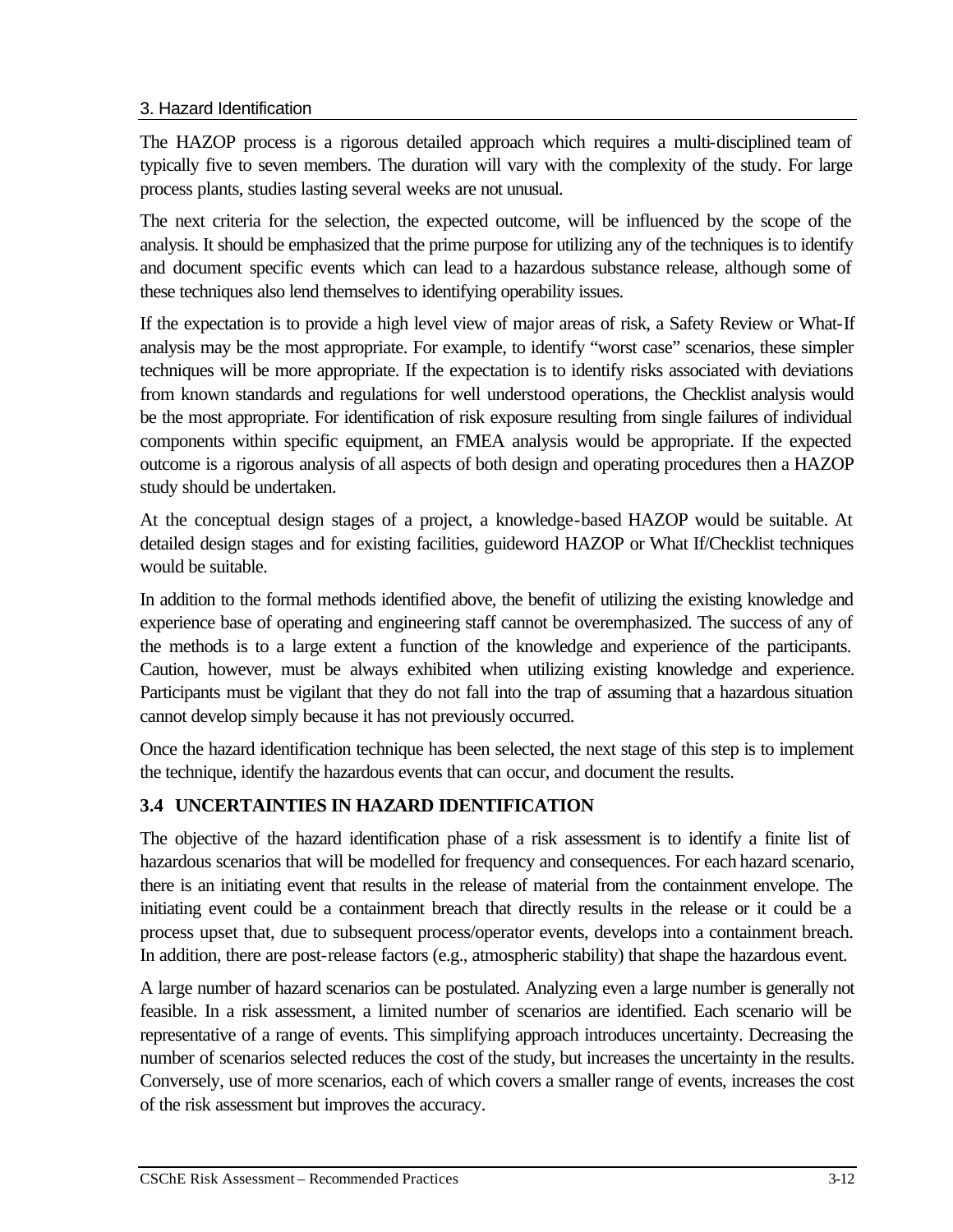In order to ensure that these uncertainties do not lead to insufficient risk control decisions that would result in unacceptably high risk exposures, conservative assumptions are made. For example, a hazardous scenario representative of a range may be defined by the highest release rate within that range of release rates, whereas the frequency of that hazardous scenario includes the frequencies of all releases within the range. Additionally, it is conservative to postulate that all material is released from containment even though this is not always the case.

A major source of uncertainty that could be considered as part of hazard identification, is the selection of characteristics of a containment breach (size of hole, location, shape, orientation). More discussion on these uncertainties is provided in the section on consequence modelling (source term).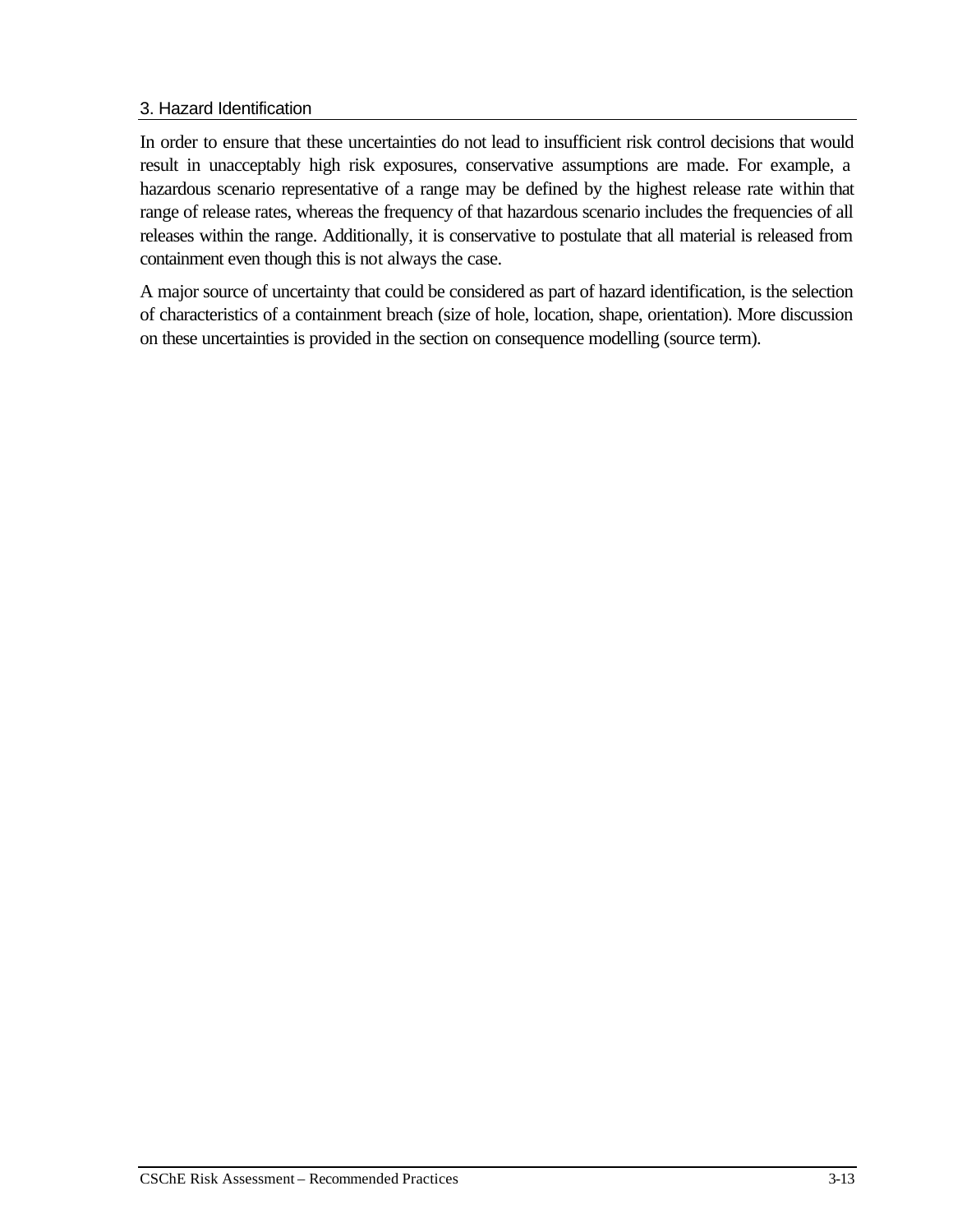## **4. CONSEQUENCE ANALYSIS**

## **4.1 INTRODUCTION**

Once the hazardous events are identified, the next step in the risk analysis is to analyze their consequences, i.e., estimate the magnitude of damage to the receptors of interest should those hazardous events occur.

Consequence estimation can be accomplished by:

- Comparison to past incidents,
- Expert judgement, or
- Using mathematical models (consequence modelling), which can be at various levels of detail and sophistication.

Consequence Modelling is an analytical approach used to determine the possible physical effects resulting from the release of a hazardous substance. The inputs to this analysis include the physical, chemical and toxicological characteristics of the hazardous substance and the characteristics of the system in which it is contained (e.g., pressurized vessel, pipe, reactor, bulk carrier container).

The decision on the level of sophistication of the consequence analysis depends on the desired objective and accuracy of the results. If the results and the insight gained from the modelling will be used for emergency response planning, siting of critical plant units within an industrial facility, or in complex land use decisions, then detailed modelling should be preferred. If a quick assessment is all that is required, for example, for deciding whether to put an additional risk control measure such as an isolation valve, then use of sophisticated models may not be necessary (especially if the cost of the risk control measure is not large compared to the cost of the analysis). The rule of thumb is to *undertake detailed modelling if the cost of the risk control measure under consideration by the decision maker, or the potential consequence cost of not implementing the risk control measure, is much larger than the cost of the modelling.*

The credibility of any given modelling result depends upon the credibility of the release scenario (hazardous event) chosen, the supporting assumptions made in the analysis and the technical merits of the model itself. Numerous studies have attempted to develop comprehensive consequence models for the hazards of interest; however, due to the wide range of variables that may affect the behaviour of hazardous releases, there is no single model that will satisfy all situations. There is a wide range of available models that may be based on simple or complex equations, state-of-the-art research and actual field test results. *When the intent of the modelling exercise is to use the results to support decisions, it is important that the decision makers or at least their advisors understand the key considerations which have gone into the development of these models.* This knowledge will help with the model selection and establish confidence in the final results. Considerable judgement is required to assess which models are appropriate and relevant to a particular situation. *A good understanding of the underlying physics of the scenario is essential to the success of model selection.*

Since modelling results are highly sensitive to supporting assumptions, consistency is best achieved by having the **same** person(s) carry out the modelling calculations. The assumptions are generally left to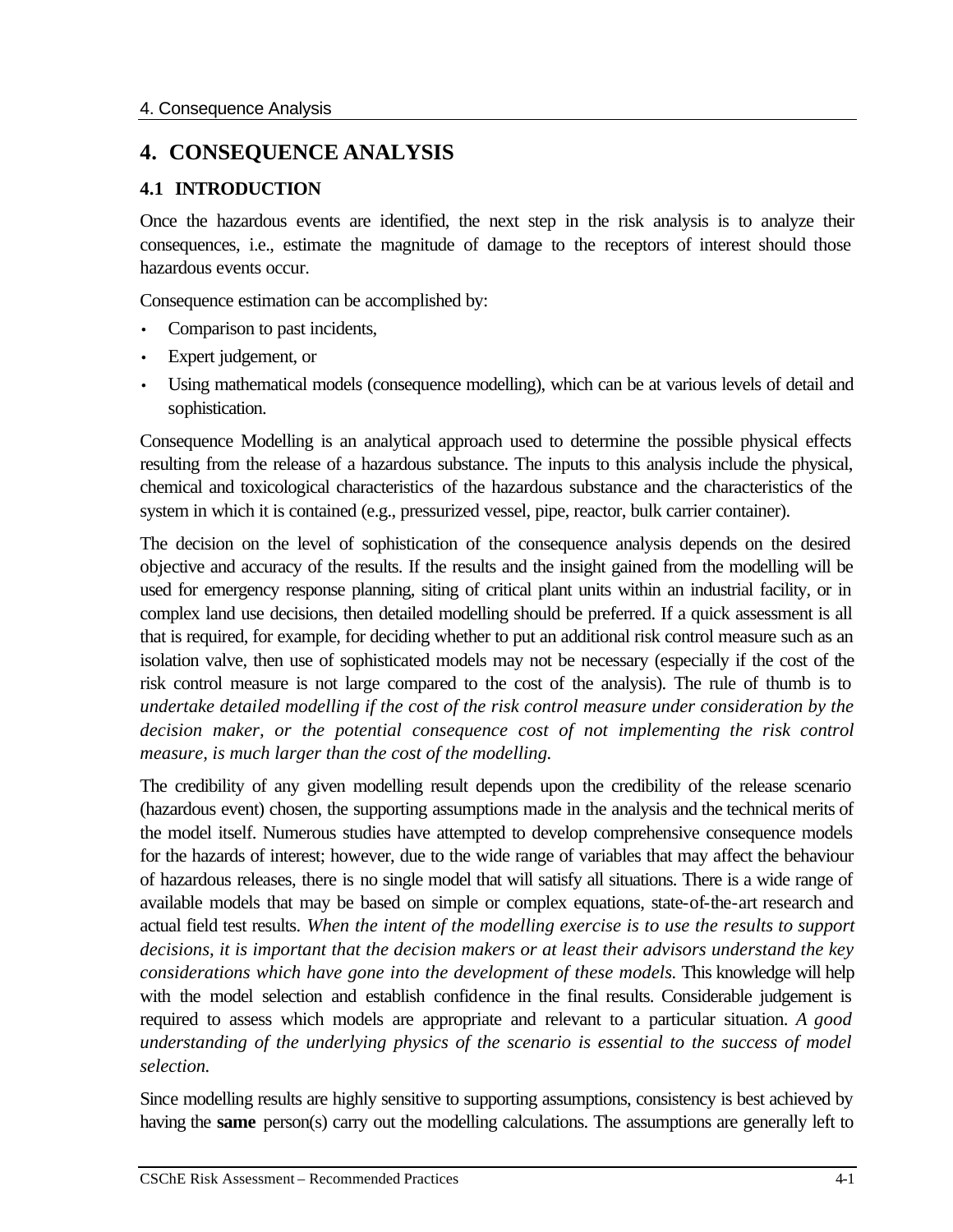## 4. Consequence Analysis

the discretion of the modeller; they must be consistent with the laws of physics and should reflect experience for the system or location under study. They should also recognize the broader experience gained from the history of previous events.

This section of the guide describes the important underlying physical mechanisms for some of the more common types of hazardous material releases, and gives guidance on the type of models that should be used to provide an acceptable level of accuracy in estimates of event consequences (and hence individual risk, which is the desired end point for comparison against the MIACC Risk Acceptability guidelines).

The focus is on estimation of concentrations of toxic or flammable gases in the atmosphere, thermal radiation (heat intensity) levels from fires, and explosion overpressures. Each of these effects is capable of causing serious injuries or fatalities. Results are normally expressed at selected receptor locations and, for time-varying hazards, as a function of time.

Consequence modelling generally involves three distinct steps:

- 1. Estimation of the source term (**source term modelling**), i.e., how much material in what form (gas/liquid/two-phase) is being released from containment as a function of time, and development of the release scenarios or possible hazard outcomes (toxic cloud, fire, explosion, etc.) following the release (a powerful tool to develop and keep track of possible outcomes following a release is an event tree; event trees are commonly used in quantifying the frequency of these various outcomes and therefore will be described in the section on Frequency Analysis),
- 2. Estimation of the hazard level (**hazard modelling**) as a function of time and at selected receptor locations, i.e., estimation of:
	- Ambient concentrations for a toxic or flammable gas release (for modelling the effects of a toxic cloud or flash fire),
	- Thermal radiation flux for fires (for a jet fire, pool fire, or fireball),
	- Overpressure for explosions (for a confined explosion, boiling liquid expanding vapour explosion [BLEVE], or vapour cloud explosion [VCE]),
- 3. Estimation of damage level on the selected receptor, based on the hazard level at the receptor location (**vulnerability modelling**).

In scenario development, usually only minimum allowance is made for active hazard mitigating factors such as emergency shutdown or isolation devices, alarms or emergency response plans, especially in initial stages of analysis to reduce the complexity of the analysis, thereby saving costs. This is the approach suggested in the 1996 US EPA Risk Management Program Legislation and will tend to build a degree of conservatism in the results (i.e., overestimation of risk). When communicated appropriately, this approach may give additional comfort to the stakeholders in making any decisions if even these overestimates are within acceptable limits. If, however, the risks estimated using this assumption turn out to be unrealistically high, further detailed analysis which would take into account active mitigation systems and their failure frequencies is then recommended.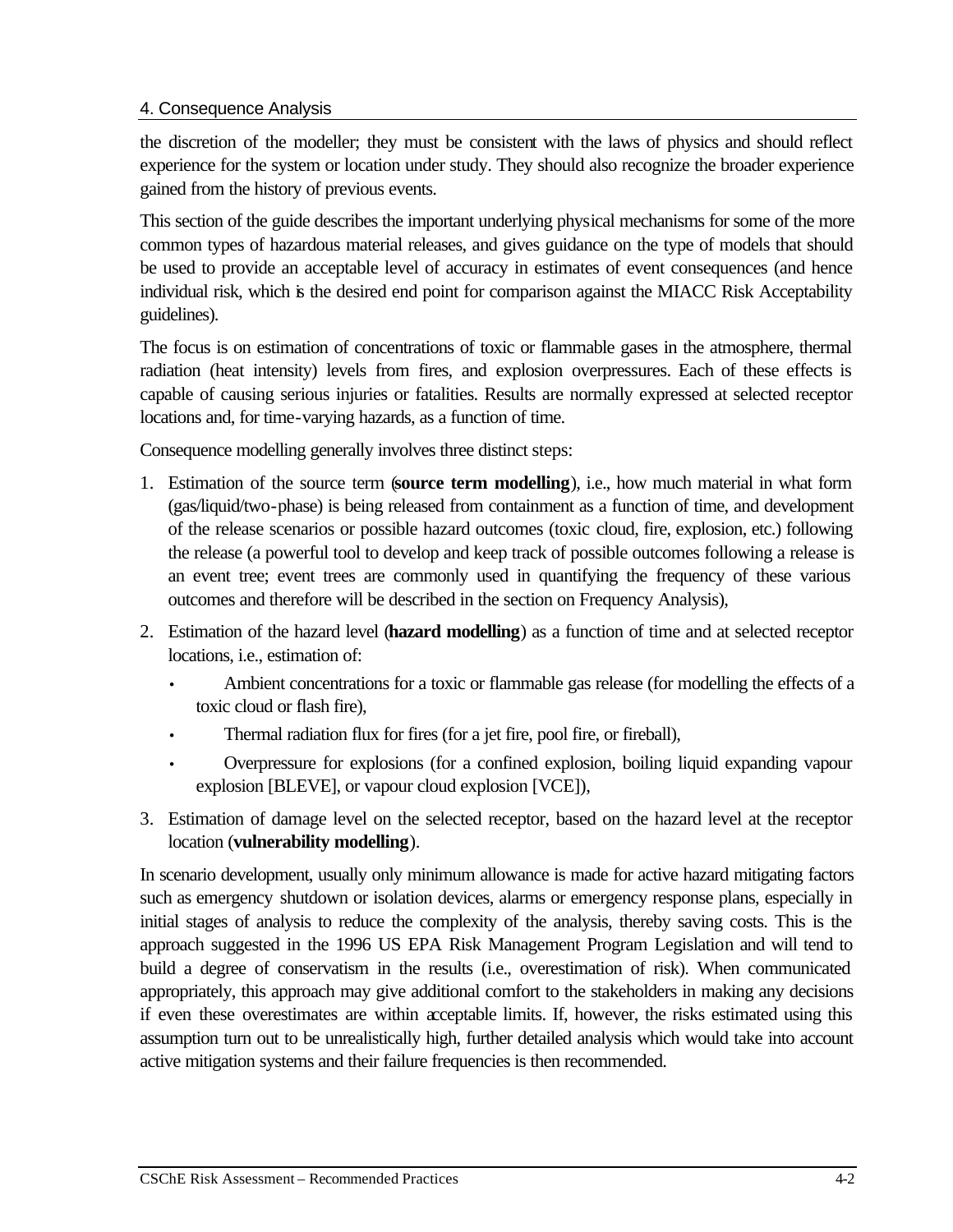## **4.2 PHYSICAL MECHANISMS AND PARAMETERS IMPORTANT FOR DETERMINING SOURCE TERMS AND OUTCOMES OF HAZARDOUS MATERIAL RELEASES**

The total mass of the release and its rate of release are probably the most important parameters that influences the hazard zone associated with a release.

A release rate will normally vary with time and as a function of hole size and location, containment conditions, system inventory, and external conditions. If a mixture is involved, the composition of the release may also vary with time.

It is important to establish the initial release rate (over the first 10 seconds or so) for releases of highpressure gases or liquefied gases from pipelines and vessels, because very often it is these initial release rates which control the maximum extent of the hazard zone. One of the major difficulties is in dealing with two phase flow since there is a high degree of variability in how various models predict these release rates.

In the case of an instantaneous release, the source strength is specified in terms of the total mass released. For a "continuous" release, the source strength is a function of outflow expressed in terms of mass per unit of time. In order to determine the strength of the source, the physical state of a contained substance must be defined and described. The physical properties of the substance, together with containment pressure and ambient temperature, determine the physical state.

In the case of a continuous release, it is necessary to determine whether it is a gas, a liquefied gas or a liquid that is being released. The release rate from a breach in the containment wall will generally be proportional to the square root of the pressure difference between the containment and outside pressures and the area of the opening. If there is no liquefied gas in the system, and if no new material is being supplied from within the system, the containment pressure will start decreasing as soon as the breach takes place. As a result, the strength of the source will decrease as a function of time.

If the release point is located above the liquid level in the vessel, vapour outflow will occur. In the case of a pressure-liquefied gas, the liquid in the vessel will start boiling as a result of the drop in pressure, as the liquid-vapour system tries to reach equilibrium at saturated vapour pressure. The necessary heat of evaporation will be drawn from the liquid in the vessel, the liquid thus cooling down to its boiling point at the (dropping) vessel pressure. The source strength of the releasing vapour, being a function of the vessel pressure (unless it is choked flow at the hole, in which case it is a function of temperature), is controlled by a balance between the amount of material escaping the vessel and heat transfer from the surroundings. For relatively large release rates (large hole sizes), the temperature of the liquid will quickly reach its boiling point at near-atmospheric pressure; after this occurs, the source strength will be controlled primarily by heat transfer from the surroundings and will remain relatively constant until all liquid is depleted. Also for large hole sizes, the boiling inside the vessel will be rapid, possibly resulting in frothing of the material; this may lead to release of some liquid along with the vapour, even when the hole is located above liquid level.

If the release point is located below the liquid level, liquid outflow will occur. In the case of a pressure-liquefied gas, the escaping liquid will rapidly flash. As the pressure of the escaping material drops to atmospheric as it is going through the hole, some of the material will become vapour,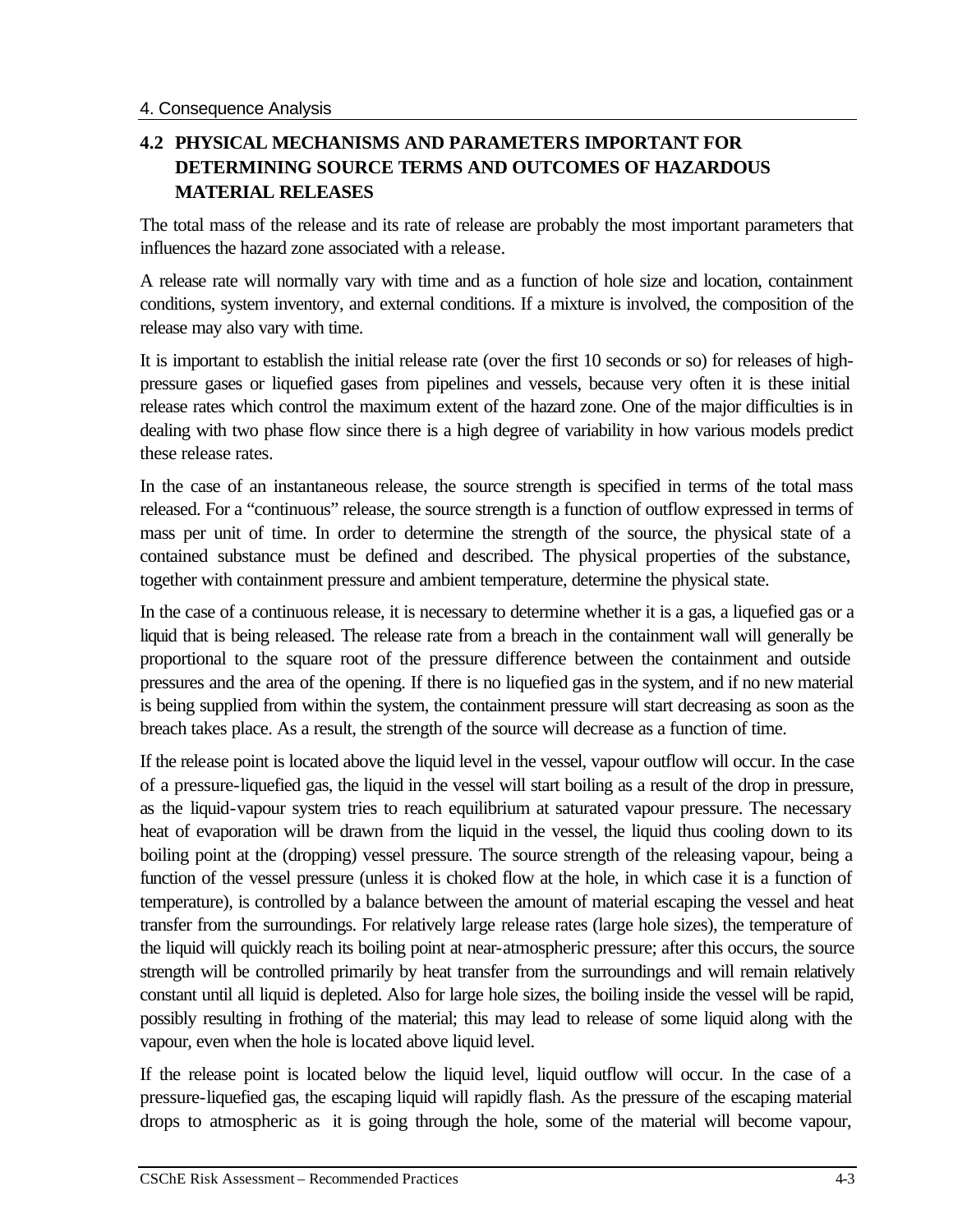## 4. Consequence Analysis

absorbing heat from the liquid and cooling it to its boiling point at atmospheric pressure (or even below its boiling point as the droplets further evaporate), resulting in a cold two-phase jet. Depending on the liquid content of the two-phase jet, some of the liquid may fall to the ground and form a liquid pool. However, under most situations, the rapidly expanding vapour, as it is formed, will break up any adjacent liquid particles into very small droplets (flash atomization), commonly referred to as aerosol. Thus, assumption of no rain-out is recommended in modelling such conditions.

The aerosol (droplets which do not fall to the ground), together with the vapour, will form a cloud which is colder and denser than the air around it. This heavy cloud will spread laterally under the influence of gravity, and takes much longer to disperse than a buoyant gas cloud. The cold liquid from the liquid pool and from the droplets within the cloud will continue to evaporate and will continue contributing to the cloud. "Quasi-adiabatic" evaporation of the aerosols will tend to reduce the cloud temperature to below the normal boiling point. Any humidity in the air that gets entrained into the cloud may condense, forming small water or ice droplets, and then re-evaporate further downwind. This humidity may also react with the hazardous material, thus influencing the behaviour of the cloud through, for example, heat of reaction effects.

If the cloud is flammable and it ignites, it could result in a flash fire or vapour cloud explosion, depending on the degree of confinement, the degree of turbulence and mixing, and the total flammable mass within the cloud.

When a refrigeration-liquefied gas is quickly released, it will boil off and will generally form a cold heavy gas cloud. A liquid pool may also form. The boil-off is primarily controlled by heat transfer from the surfaces that the liquid contacts. The gas cloud will contain less aerosol than the case of a release from pressure-liquefied state.

A flammable gas cloud, if ignited at a distance from its release location, may burn back to its source and result in a jet fire and/or a pool fire, depending on the conditions at the source.

The source modelling for the above situations should consider the thermodynamics and dynamics of what happens inside the vessel and to the released material once it is outside containment, the heat transfer between the vessel and its surroundings, and the heat transfer between the released material and its surroundings, along with the appropriate chemical/ physical reactions and mass balances.

A fire-induced BLEVE is a physical explosion which can occur when flame impingement locally overheats the vapour space of a storage vessel containing a liquefied material under pressure. As a result of the increased temperature, the vessel pressure will increase due to the higher vapour pressure. For vessels that lack adequate pressure relief, rupture can occur due to local overheating because the metal may be sufficiently weakened so that it is unable to withstand even the normal vessel design pressures. When contents are non-combustible (e.g., water), a mechanical explosion (liquid expanding rapidly into vapour) will occur. When flammable, as with hydrocarbons, a fireball will also follow.

Missiles and projectiles may also cause injuries or fatalities at considerable distances from source depending upon the energy of an explosion and the mechanical integrity of the system in which it occurs. Missiles are more likely to occur as a result of a BLEVE. The risk of direct impact at any specified location is primarily a function of the frequency distribution of ranges of missiles.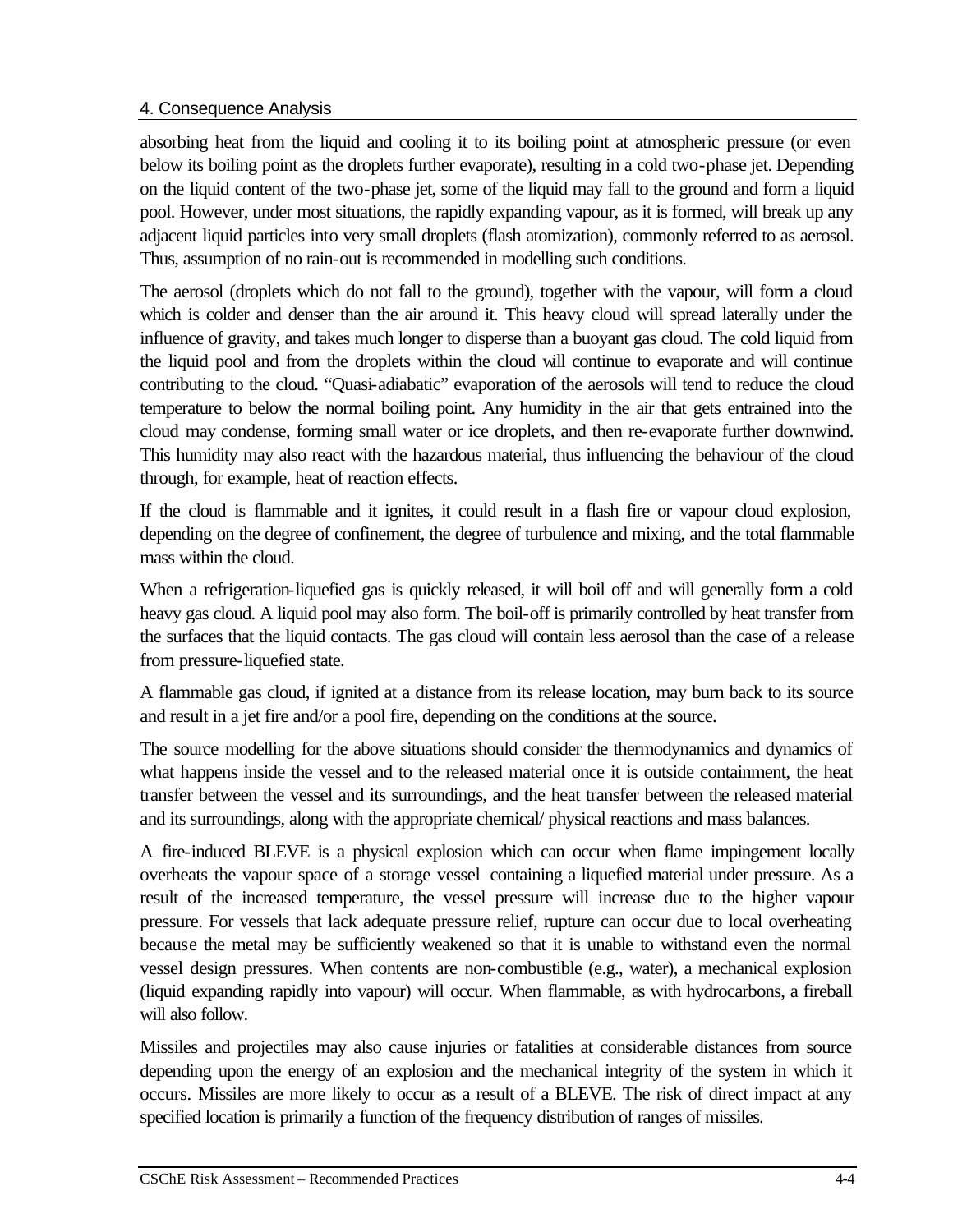## 4. Consequence Analysis

It is important to recognize that some fire hazards also produce toxic combustion products, which may require modelling. This will involve estimation of the source strength followed by dispersion modelling, plume rise being an important factor. Estimation of the source strength for such incidents present particular challenges due to uncontrolled conditions of such fires.

For releases into water bodies, the modelling of spread and trajectory of liquids should take into account not only evaporation, but also dissolving and sinking of the hazardous materials.

For liquid releases, the modelling of evaporation should take into account evaporative cooling, since this will affect the evaporation rate.

Table 4.2.1 summarizes the outcomes of events resulting from the release of hazardous substances and the types of models required for their consequence analysis.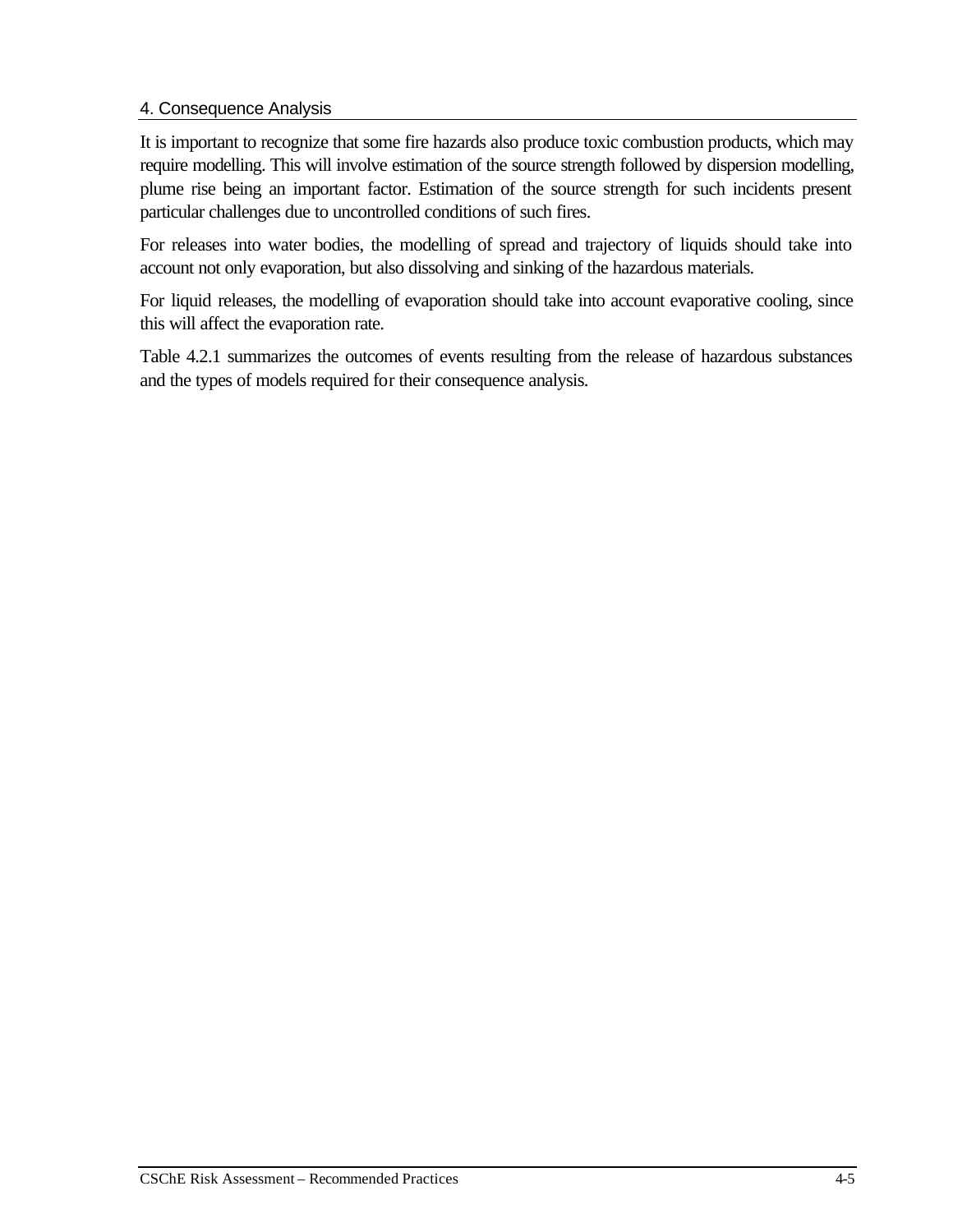| <b>HAZARD</b>                                                       | <b>POTENTIAL</b>                                            | <b>MODEL</b>                                                                                   |
|---------------------------------------------------------------------|-------------------------------------------------------------|------------------------------------------------------------------------------------------------|
| <b>CATEGORY</b>                                                     | <b>OUTCOME</b>                                              |                                                                                                |
|                                                                     |                                                             | <b>REQUIRED</b>                                                                                |
| Flammable liquids,<br>including those liquefied<br>by refrigeration | Pool fire                                                   | Liquid discharge, liquid spread, pool<br>fire                                                  |
|                                                                     | Flash fire                                                  | Liquid discharge, liquid spread,<br>evaporation/boil-off, (passive or<br>heavy) gas dispersion |
| Flammable gases,<br>liquefied by compression                        | <b>Boiling Liquid Expanding</b><br>Vapour Explosion (BLEVE) | <b>BLEVE</b>                                                                                   |
|                                                                     | Fireball                                                    | Fireball                                                                                       |
|                                                                     | Jet fire                                                    | Two-phase discharge, jet fire                                                                  |
|                                                                     | Vapour cloud explosion<br>(VCE)                             | Two-phase discharge, heavy gas<br>dispersion and/or VCE                                        |
|                                                                     | Flash fire                                                  | Two phase discharge, rain-out,<br>evaporation/boil-off, heavy gas<br>dispersion                |
|                                                                     | Pool fire                                                   | Two phase discharge, rain-out, liquid<br>spread, pool fire                                     |
| Flammable gases, gas<br>under pressure                              | Fireball                                                    | Gas discharge, fireball                                                                        |
|                                                                     | Flash fire                                                  | Gas discharge, (passive or heavy)<br>gas dispersion                                            |
|                                                                     | Jet fire                                                    | Gas discharge, jet fire                                                                        |
| Toxic liquids, including<br>those liquefied by<br>refrigeration     | Toxic vapour cloud from<br>liquid pool                      | Liquid discharge, liquid spread,<br>evaporation/boil-off, (passive or<br>heavy) gas dispersion |
| Toxic gases liquefied by<br>compression                             | Toxic gas cloud                                             | Two phase discharge, rain-out, liquid<br>spread, evaporation/boil-off, heavy<br>gas dispersion |
| Toxic gases, gas under<br>pressure                                  | Toxic gas cloud                                             | Gas discharge, (passive or heavy)<br>gas dispersion                                            |
| Toxic combustion<br>products                                        | Toxic gas cloud                                             | Model for the combustion process,<br>gas dispersion                                            |

## **Table 4.2.1 Required Models for Different Hazards**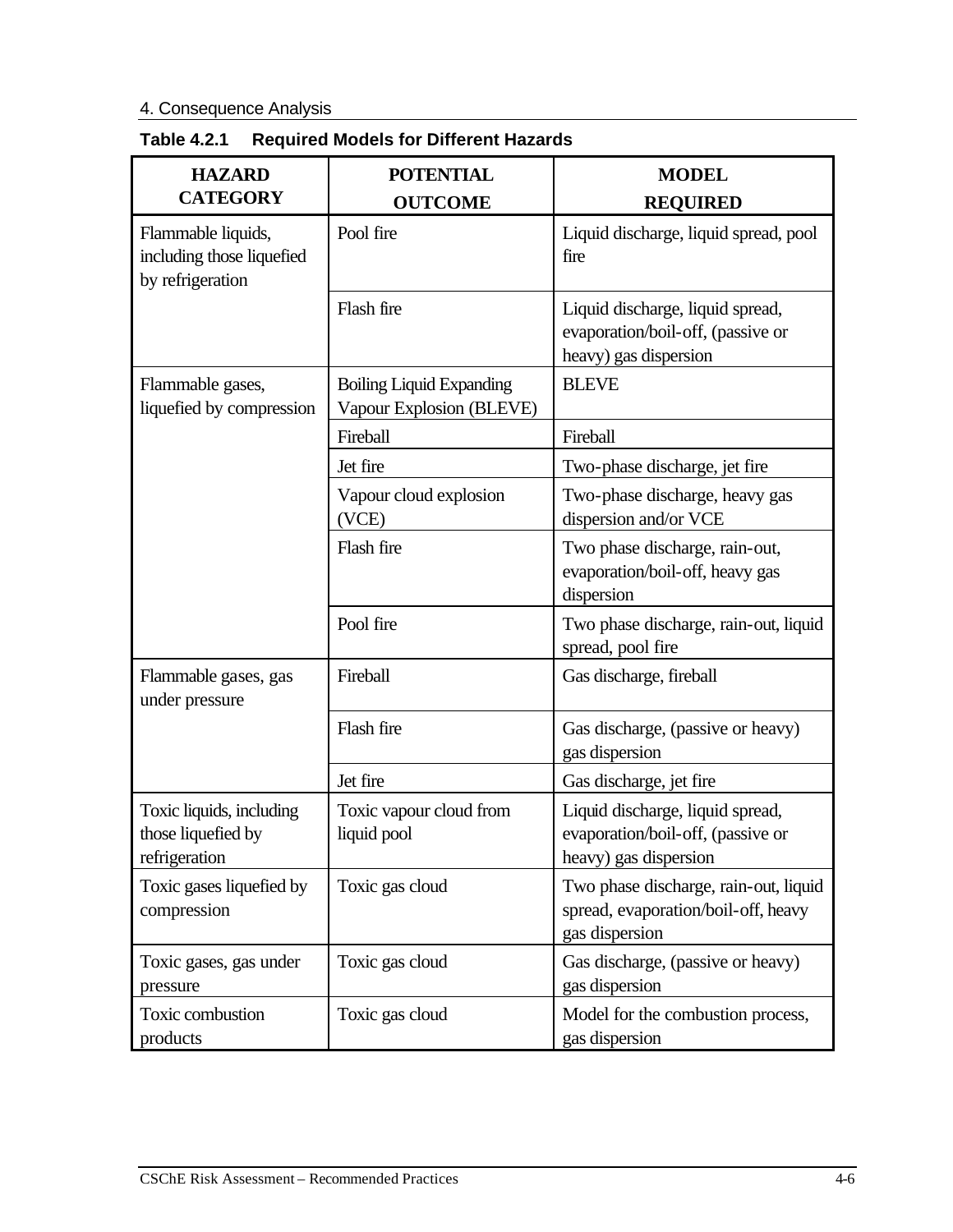### **4.3 GAS DISPERSION**

This group of models describes the atmospheric dispersion of clouds of gases and gas/aerosol mixtures. The objective of these models is to estimate the variation of concentration in air of the released material as a function of time and distance from release location.

Dispersion calculations should take into consideration the time varying rates of gas release (source strength), as well as atmospheric turbulence conditions.

Atmospheric turbulence is primarily a function of:

- 1. Solar heating/radiative cooling (determined by cloud cover, surface cover, latitude from the equator, time of day, and time of year),
- 2. Wind speed,
- 3. Surface roughness,
- 4. Terrain,
- 5. Height from ground.

In general, less information is required about site source details to calculate consequences of a given release scenario at larger distances from the release location.

For toxic materials, hazard level end-points are generally on the order of a fraction of a percent of material by volume in air. Thus, the assessment of toxic hazards involves modelling large dilutions in the atmosphere, typically on the order of 1000:1 or larger. Such high dilutions require cloud travel over relatively large distances from the source, and it is atmospheric dispersion (and total emitted gas) which primarily controls the extent of the hazard zone; source characteristics such as height, geometry and release velocity are generally not significant.

For flammable materials, hazard level end-points are generally on the order of several percent. The assessment of flammable hazards typically involves modelling dilutions on the order of 10:1 or 100:1. For the same amount of material released, the hazard zones are therefore much smaller than for toxic clouds and source characteristics will play a more important role along with atmospheric dispersion. A knowledge of momentum jet and buoyant versus dense gas plume mixing is important to these dispersion calculations. Key variables include site source details such as:

- 1. Source diameter;
- 2. Initial jet density, velocity, and orientation;
- 3. Proximity and shape of impeding obstacles and confining structures;
- 4. Initial chemical reactions, droplets, aerosols, and initial fallout.

In modelling the behaviour of gas clouds, it is very important to select between passive/ buoyant and dense gas dispersion as appropriate for the situation.

The passive gas dispersion models are usually based on the Gaussian plume model. In Gaussian models, atmospheric dispersion is taken into account through empirical dispersion coefficients which vary by atmospheric turbulence class (stability class) and distance from source. Dilution by the wind is taken into account through division by wind speed. No consideration, however, is given to the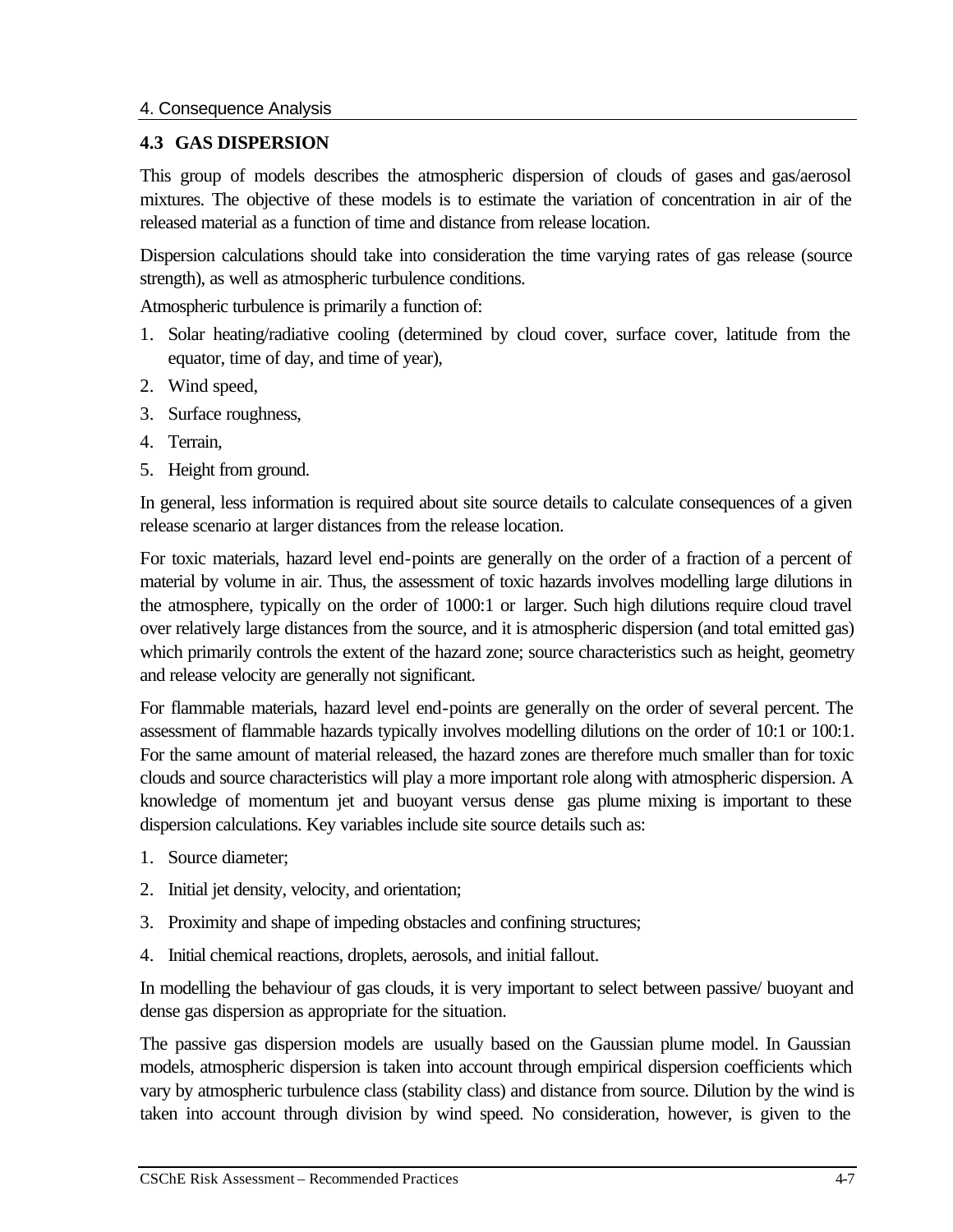difference of the density between the ambient air and the gas, other than to calculate an initial plume rise if the release is hot (buoyant plumes rise according to relatively well established approximations and then behave as a plume characterized by Gaussian concentration profiles). Because of this, these models must only be used for gas mixtures with a density approximately the same as air.

The Gaussian model is based on analytical solutions of the general transport equation for a point source. Steady continuous and instantaneous releases ("plumes" and "puffs") can be modelled. For time-varying continuous releases, time-integrated puff models should be used. For area sources, such as a liquid pool, two approaches are possible. In the first approach, an imaginary point source is assumed upwind of the actual source, so that the width of the cloud matches the source dimensions at the site of the actual source. The second approach is based on an area integration of the point source equations over the source area.

Heavy gas dispersion models are used if the gas is expected to exhibit heavy gas behaviour upon release. Not all gases with a density greater than that of the surrounding air will exhibit heavy gas behaviour. In order to establish whether a release will exhibit heavy gas behaviour, empirical formulations taking into account the density difference, release rate, source diameter, and wind speed are available.

Heavy gas clouds tend to slump, flow down sloping ground, and spread in a radial direction because of gravity, even on flat ground. In contrast to a passive gas, the gas released may spread against the direction of the wind. Downwind from the source area, a dense gas will lead to a wide low lying cloud, which is more difficult to disperse than a passive gas cloud. Eventually, the dispersion of the cloud becomes passive due to dilution. The cloud may also lift off and rise depending on the material and atmospheric conditions.

Most releases are influenced by buildings or structures either at the source or during the dispersion of the plume. Most available models are unable to handle these complexities well; they are suitable only for dispersion over flat homogeneous terrain.

Since most model formulations contain a division by wind speed to account for dilution by the wind, they become increasingly conservative and unreliable for calm situations with wind speeds less than 1 - 1.5 m/s.

### **Recommended Atmospheric Conditions for Use in Risk Analysis**

The main input parameters used in dispersion models for estimating the downwind extent of hazard zones are atmospheric stability, wind speed, and wind direction. For any location in Canada, joint frequency distribution for these variables can be obtained from Environment Canada, Atmospheric Environment Service, in terms of:

- The six Pasquill-Gifford stability classes (A-F);
- A selected number of wind speed classes, including calms (typically five);
- 36 or 16 wind direction classes.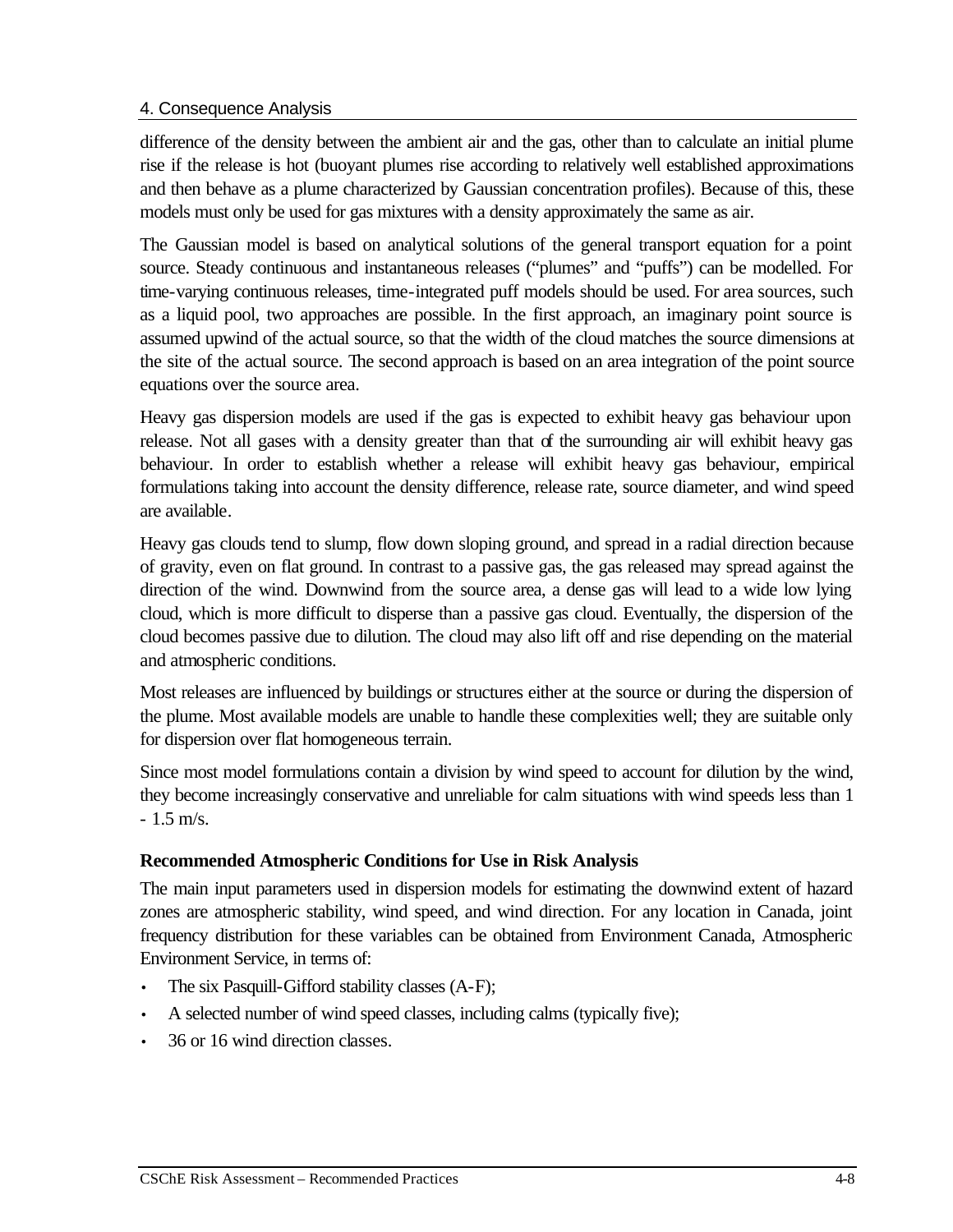Full treatment of the range of these inputs requires a large number of modelling runs and this is often unnecessary for arriving at risk estimates with reasonable accuracy. Thus, the following approach is recommended for a simplified analysis:

- Use only two meteorological conditions for modelling purposes:
	- − Stability D and wind speed 5 m/s (D5), with an associated probability of 0.7;
	- − Stability F and wind speed 1.5 m/s (F1.5), with an associated probability of 0.3.

These two conditions are consistent with the requirement of the 1996 US EPA Legislation on the Risk Management Program (not the associated probabilities – the RMP does not include probabilistic concepts).

• Use a uniform wind rose (equal probability in all directions), unless certain wind directions are significantly different, such as in a deep valley situation. In this case, use of the local wind rose appropriate for each grouping of stability classes is recommended.

# **4.4 TOXIC EFFECTS**

Toxic substances can have immediate and severe physiological effects on people and may ultimately cause death. Toxic effects are derived from a wide range of concentration and exposure time combinations. A relatively short term, high level exposure to a highly hazardous substance such as methyl isocyanate is very different from a long term exposure to low concentrations of benzene. In consequence modelling exercises for accidents, the usual focus is on highly toxic substances which can kill or cause serious injury over a relatively short time frame of minutes or hours. Such substances are normally referred to as acutely toxic. Experience has shown that the types of acute toxicity most likely to result in human fatalities in an industrial emergency are highly irritating or corrosive substances like chlorine, ammonia or hydrogen fluoride, or fast acting nervous system toxins like hydrogen sulphide.

The relationship between concentration and effects on humans is highly non-linear, i.e., a doubling of concentration will generally result in more than a doubling of the damage. This non-linearity requires the estimation of peak and time-mean concentrations through modelling of concentration fluctuations for improved accuracy in predicted toxic effects.

For rapid releases of toxic materials into the atmosphere, such as a sour gas pipeline burst or rupture of a chlorine vessel, the passage time of the toxic cloud over a receptor point may be relatively short. This affords an opportunity for sheltering within buildings until the cloud passes over the receptor. During the passage of the cloud, the infiltration rate into a building will be a function of the type of building, whether the windows are open or closed and whether the air exchange fans are operational. The build-up of concentration within the building will be slower than outside. Once the cloud passes, however, the concentration within the building will remain higher than outside for a period of time. Modelling of these situations will provide critical input to emergency response planning near areas where large releases of hazardous materials are possible.

### **4.5 THERMAL RADIATION EFFECTS**

Thermal radiation effects arise from flash fires, pool fires, jet fires, or fireballs. These involve the combustion of flammable mixtures.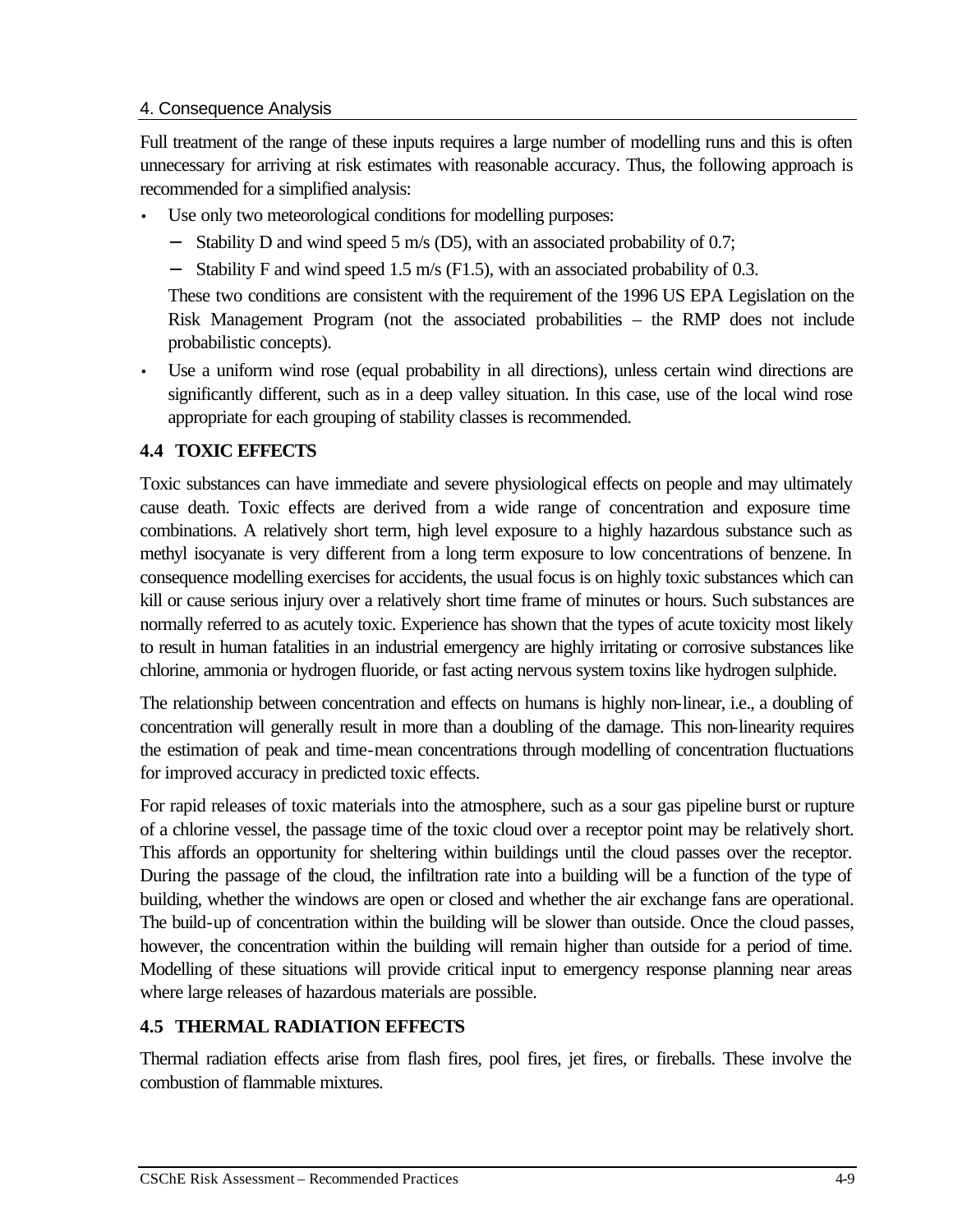Intensity of thermal radiation (measured in terms of thermal radiation flux or energy per unit area and time) at a receptor outside a fire depends on its distance from the fire, the flame height, flame emissive power, and atmospheric transmissivity.

# **Flash Fires**

For flash fires, the controlling factor for the amount of damage that a receptor will suffer is whether the receptor is physically within the burning cloud or not. This is because most flash fires do not burn very hot and the thermal radiation generated outside of the burning cloud will generally not cause significant damage due to the short duration. Thus, modelling of flash fire consequences consists of primarily an exercise in dispersion modelling, the hazard zone being essentially the extent of the flammable zone of the cloud.

# **Other Types of Fires**

For the other types of fires, available models are broadly classified as either point source models (simple or with multiple sources), or view factor models based on either an equivalent radiator or a solid flame approach. They differ in their required input parameters according to the type of fire and to the level of detail and complexity inherent in the inputs and submodels needed to describe the physical event.

Point source models are generally less complex than the view factor models. They are appropriate when the receptor is sufficiently separated from the fire that the specific shape and size of the fire is no longer important. In contrast, view factor models allow the geometry of the flame, as well as the receptor configuration, to be taken into account in the estimation of thermal flux. These are therefore more applicable to cases where the receptor is close to the fire and/or when the geometric details of the fire are important (e.g., wind effects, receptor orientation).

# **4.6 EXPLOSION EFFECTS**

Explosion overpressure effects that are of interest here result either from the rapid combustion of a fuel/air mixture (confined explosion or VCE), or a sudden release of pressure energy (BLEVE).

# **BLEVE**

For BLEVEs, the available models are based on the similarity of the blast waves in the far-field to those generated by high-explosive detonation. The compressed gas' stored energy is first calculated based on pressure at the time of burst. The energy of explosion is obtained as the difference between the initial and final states, assuming isentropic expansion. This energy contributes primarily to the production of a blast wave and of missiles. The fraction of pressure energy that contributes to the blast wave can be taken to be about 40%. Overpressure and impulse are then read from charts which relate detonation-blast parameters to charges of high explosive with the same energy. In the near field, this similarity to high explosives is not valid, and correction factors based on numerical simulations should be used.

Missile damage from BLEVEs is more difficult to model and of relatively little importance in risk assessments. A statistical account of the extent of missile damage from actual BLEVEs involving primarily LPG is described in Lees (1996).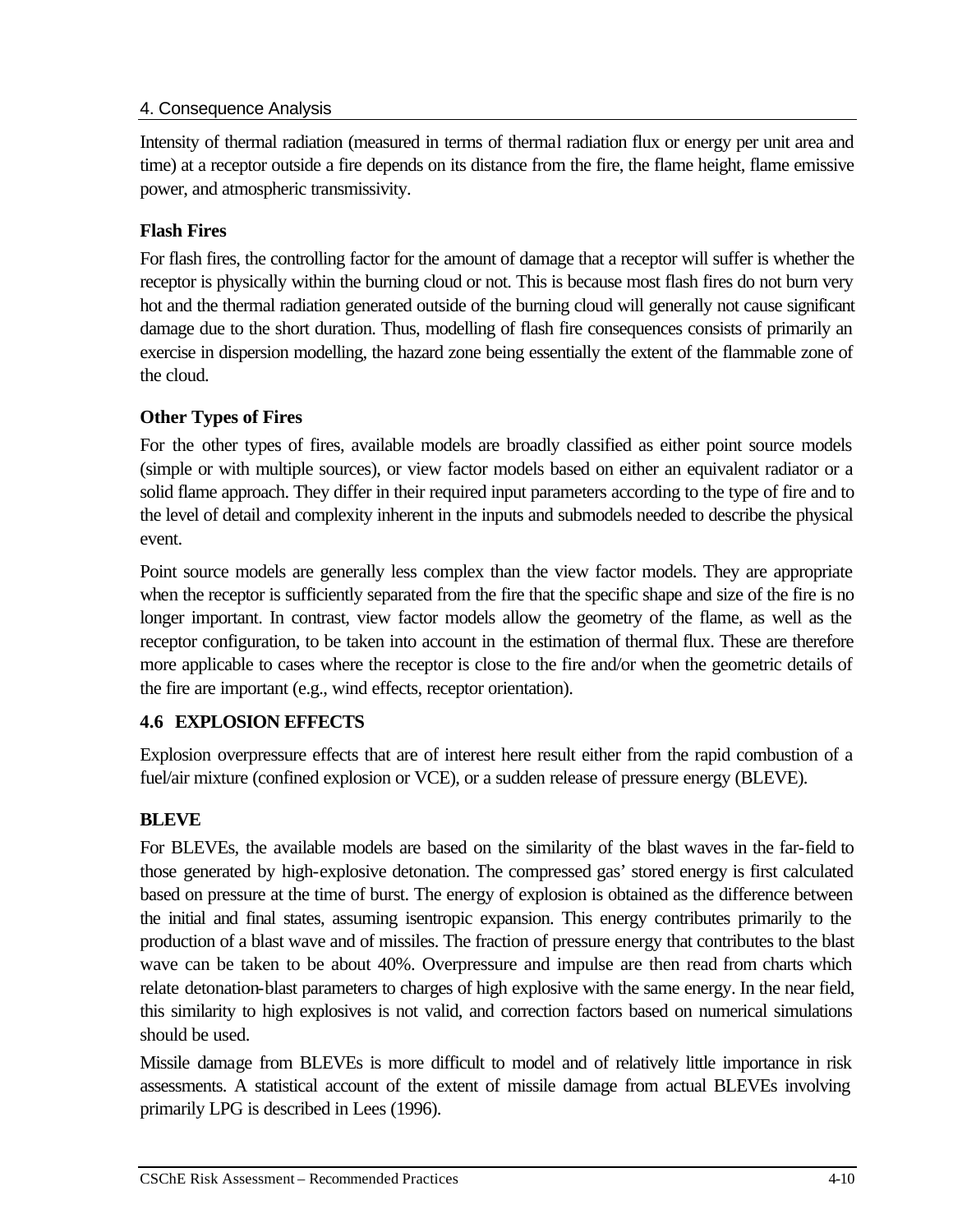### **Confined Explosions**

Confined explosions occur when a flammable mixture in a confined space is ignited. A typical example is the case of a flammable liquids tank. When these tanks are emptied, residual liquid may evaporate and form a flammable mixture in the tank. If ignited, a confined explosion would be produced. The modelling of confined explosion effects is analogous to the modelling of BLEVEs. Here the explosion energy released is obtained from the enthalpy of combustion.

# **VCE**

For a fuel/air mixture outside containment, conditions favouring a VCE as opposed to a flash fire include:

- 1. The mass of the cloud (e.g., 5 tonnes appears to be a lower limit for propane vapour cloud explosions outside containment)
- 2. Flame speed
- 3. Degree of confinement
- 4. Degree of turbulence in the cloud.

A rapid violent release, if not ignited immediately, may result in sufficient mixing through self-generated turbulence for explosive conditions to occur. The portion of the vapour cloud within the explosive range at the time of ignition will contribute directly to the explosion. The resulting overpressure at a given point is a function of :

- 1. The distance from source
- 2. Fuel properties
- 3. Mass of the cloud
- 4. Degree of confinement (affected by the presence of obstacles).

Two different types of models are generally used in practice for estimating VCE overpressures at a distance from a source.

1. The TNT equivalency method relates the explosive potential of a release to the total quantity of fuel in the vapour cloud, whether or not it is within flammable limits. The explosive power of the vapour cloud is expressed as an energy equivalent amount of TNT located at the centre of the cloud. The value of the proportionality factor is determined from damage patterns observed in a large number of similar vapour cloud explosion incidents. Calculated blast overpressures tend to be high near the cloud centre (regardless of physical surroundings) and a gradual decay is observed as distance from the cloud centre increases. This translates into a localized high damage zone with low to moderate damage in outlying areas.

It is important to apply conservative values to the proportionality constants used for the TNT method. An explosion efficiency of 0.06 to 0.10 should be used even in areas which are not tightly confined. Scaling factors should be averaged among several literature sources and used to calculate overpressure profiles. These data are often material specific and, if not averaged, could introduce additional errors.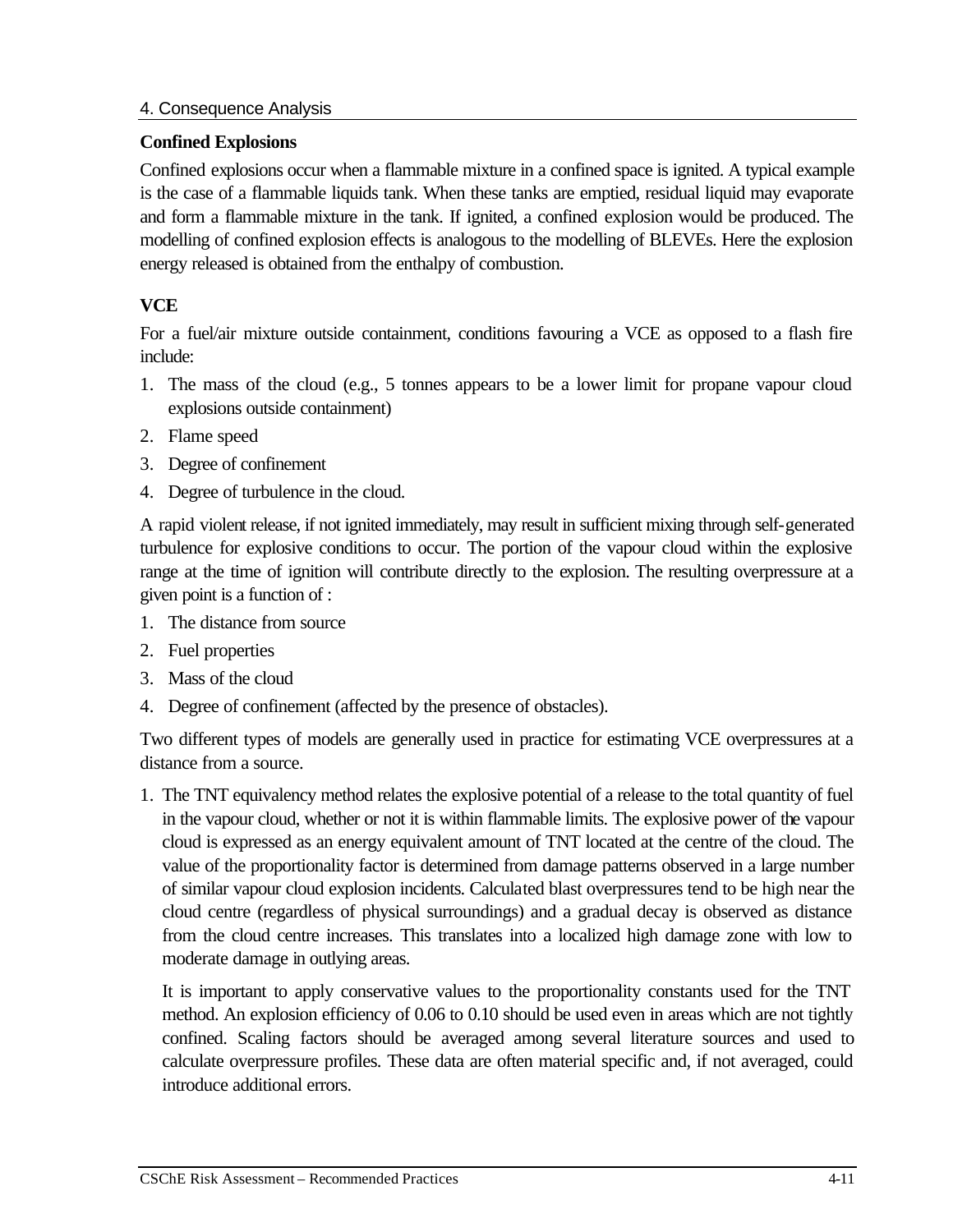2. The multi-energy method reflects current consensus that one of the controlling factors of severe explosions is turbulence. One source of such turbulence is the high velocity flow of fuel being ejected from a pressurized system. Explosive combustion rates may develop in such a turbulent fuel air mixture. Another source of turbulence is combustion within a partially confined / physically obstructed environment. The expansion of combustion gases against a confining structure can cause exponential increases in the combustion rate and an overall increase in overpressure. The explosive power of a vapour cloud is determined primarily by the energy of fuel present in the confined areas of a vapour cloud.

It should be noted that, in cases where VCEs may be possible, the footprint of the flash fire zone (the zone within the lower flammability limit [LFL] of the material) should also be estimated and used in the overall risk estimation with its corresponding frequency.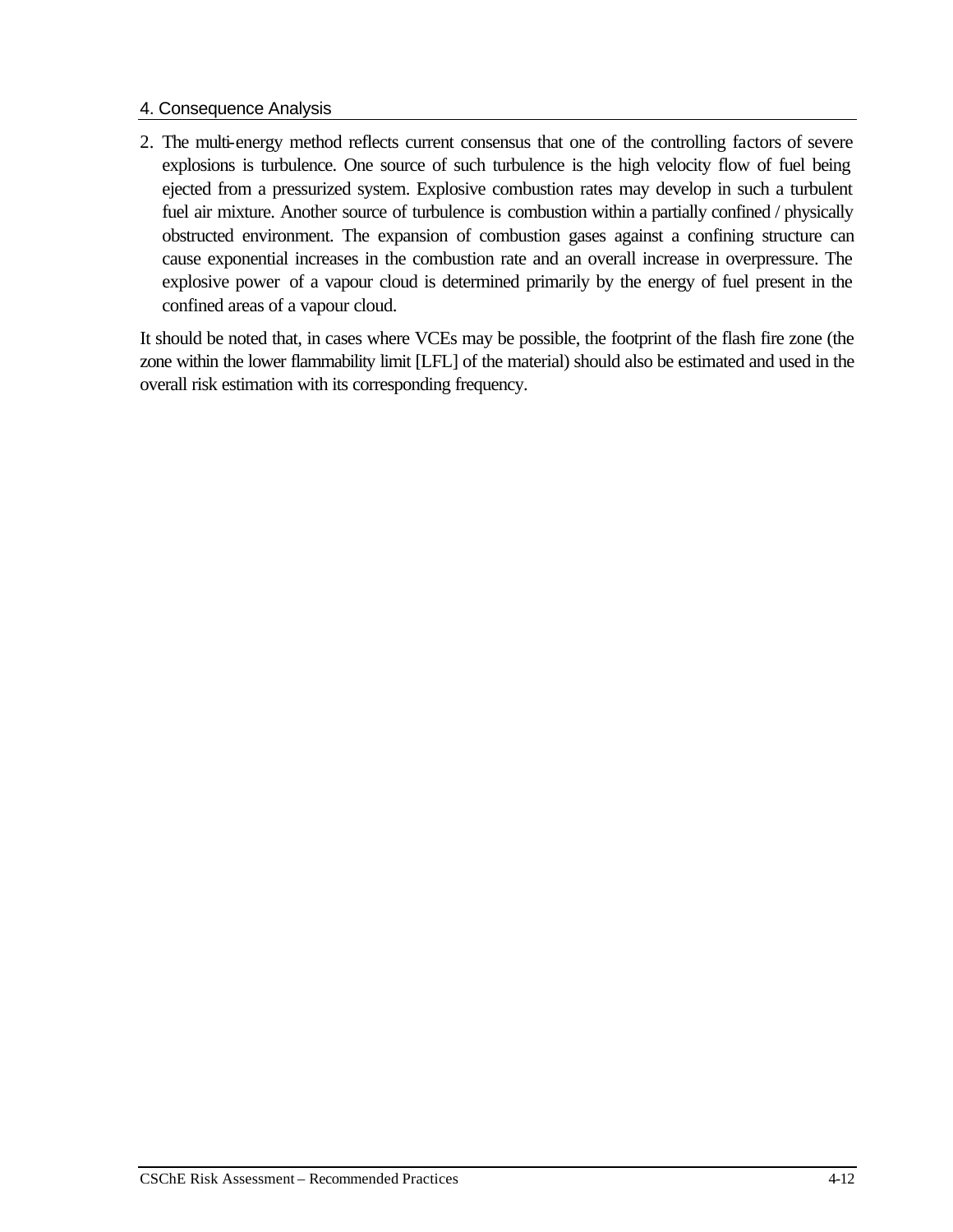## **4.7 RECOMMENDED SOURCE TERM AND HAZARD MODELS**

It is difficult to specify the use of any model for a particular application without assessing all the features of each model and establishing the end purpose for which the modelling will be used. Table 4.7.1 provides a list of public domain model references which are suitable for modelling hazardous releases.

| Discharge models, liquid                 | Bernoulli equation                                |
|------------------------------------------|---------------------------------------------------|
| Discharge models, two phase              | Fauske and Epstein (1988)                         |
| Discharge models, gas                    | Sonic discharge equations (for choked flow)       |
| Heavy gas dispersion models              | Britter and McQuaid (1988)                        |
|                                          | SLAB, (Ermak, 1990)                               |
|                                          | HGSYSTEM (Post, 1994)                             |
| Passive gas dispersion models            | Gaussian plume, puff or integrated-puff equations |
| Concentration fluctuations in atmosphere | <b>Wilson</b> (1986)                              |
| Building infiltration models             | Basic mass balance with air exchange              |
| Liquid pool spread models                | Cavanaugh, et al. (1994)                          |
| Liquid pool evaporation models           | Cavanaugh, et al. (1994)                          |
| Rainout models                           | SUPERCHEMS (1998)                                 |
| Jet fire models                          | CCPS (1994), Lees (1996), Baker et al. (1983)     |
| Pool fire models                         | Crocker and Napier (1986)                         |
| <b>BLEVE</b> models                      | CCPS (1994)                                       |
| <b>VCE</b> models                        | TNT (see Baker, et al., 1983)                     |
|                                          | Multi-Energy (Van den Berg, 1985)                 |
| Toxic combustion products models         | TNO (1997, Yellow Book)                           |

**Table 4.7.1 Recommended Source Term and Hazard Models**

Other excellent references on consequence modelling techniques are CCPS (1989a), CCPS (1994), CCPS (1995a, c), Lees (1996) and TNO (1992 Green Book, 1997 Yellow Book).

The following are some of the available computer models which attempt to combine a number of the above (and other) models in an attempt to provide complete modelling packages for users.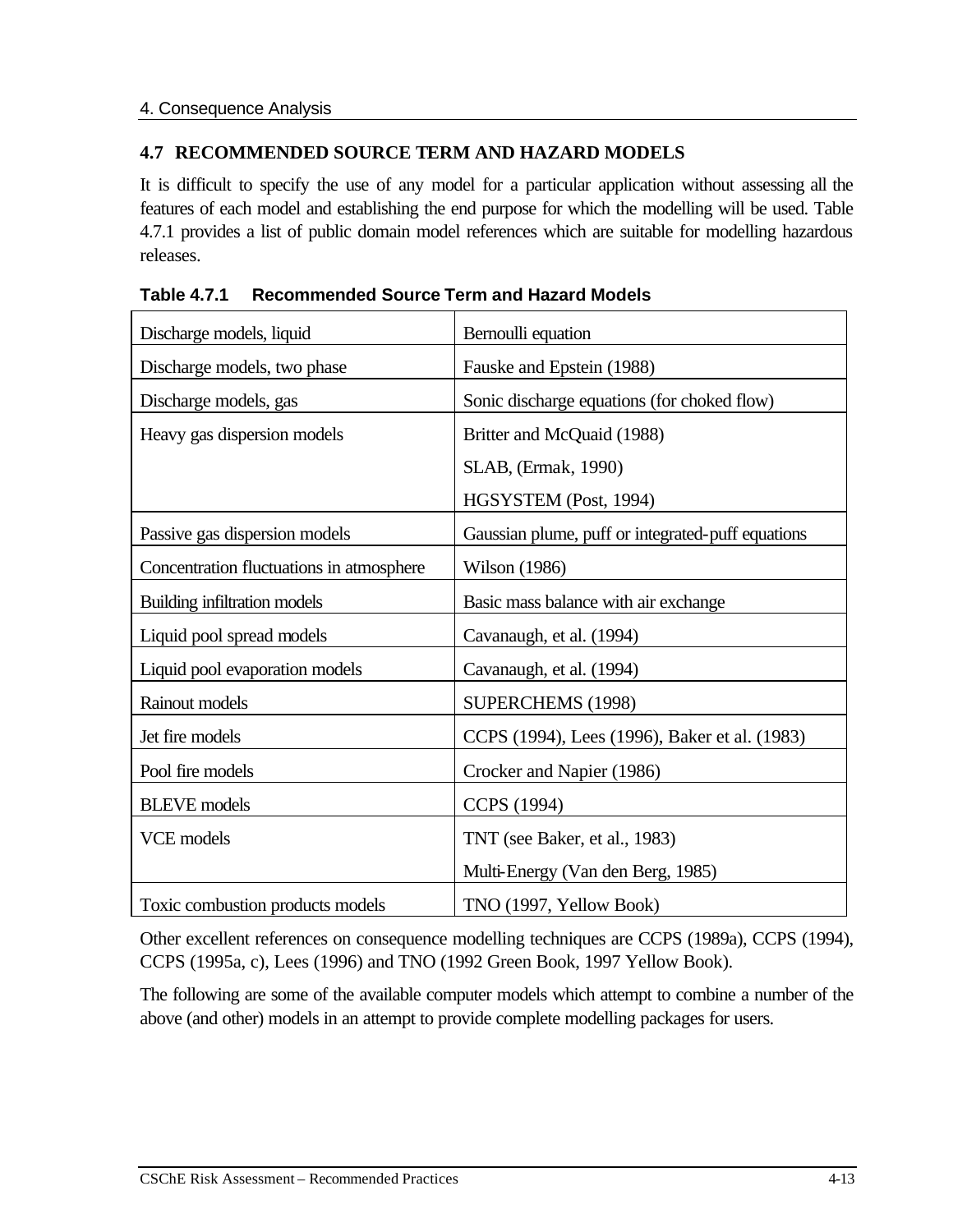| <b>Public Domain Models</b> |                             |  |  |
|-----------------------------|-----------------------------|--|--|
| ALOHA                       | <b>NOAA</b>                 |  |  |
| <b>HGSYSTEM</b>             | Shell Research (Post, 1994) |  |  |
| <b>Proprietary Models</b>   |                             |  |  |
| <b>CHARM</b>                | Radian Corp.                |  |  |
| <b>PHAST</b>                | DNV Technica Ltd.           |  |  |
| <b>SUPERCHEMS</b>           | iMosaic                     |  |  |
| <b>TRACE/SAFER</b>          | <b>SAFER</b>                |  |  |

### **4.8 VULNERABILITY MODELLING**

Once the hazard level (i.e., concentration, thermal radiation flux, or overpressure) is estimated at a receptor point following a hazardous event, the next and final step in consequence modelling is estimation of the level of damage on the receptor. For all hazards except flash fires, there are two commonly used methods for this:

- Fixed-limit methods, and
- The PROBIT method.

The fixed-limit method consists of comparing the estimated average (or maximum) hazard level to which a receptor is exposed, against fixed limits which are available from the literature. For example, for toxic clouds, estimated concentration levels can be compared to IDLH (immediately dangerous to life and health) levels to establish whether fatality or serious injury might occur at a receptor point. Appendix A2 contains the commonly used fixed-limit values for some toxic materials and for fires and explosions.

The advantage of the fixed-limit method is its simplicity. *Its disadvantage is that it can be very misleading for time-varying hazards, which is generally the case under major accident conditions*.

For example, a short duration toxic release may be over in a matter of minutes, with exposure duration of receptors not much longer than that. The time variation of concentration at a given receptor point may look like that shown in Figure 4.1. Typical dispersion models will output what is shown as the "time average" in this figure.

If one compares the maximum in this curve to a fixed-limit value, such as the IDLH (which is a 30 minute exposure limit for exposed persons to be able to leave the area unaided, but could nevertheless lead to severe injuries), this could *lead to severe overestimates of fatality risk*, since the actual exposure to these levels could be only a few minutes as opposed to 30 minutes.

Any use of the ERPG (Emergency Response Planning Guide) values will be even more conservative and will not be appropriate for estimating fatalities. This information is provided in Appendix A2 only for reference purposes and completeness.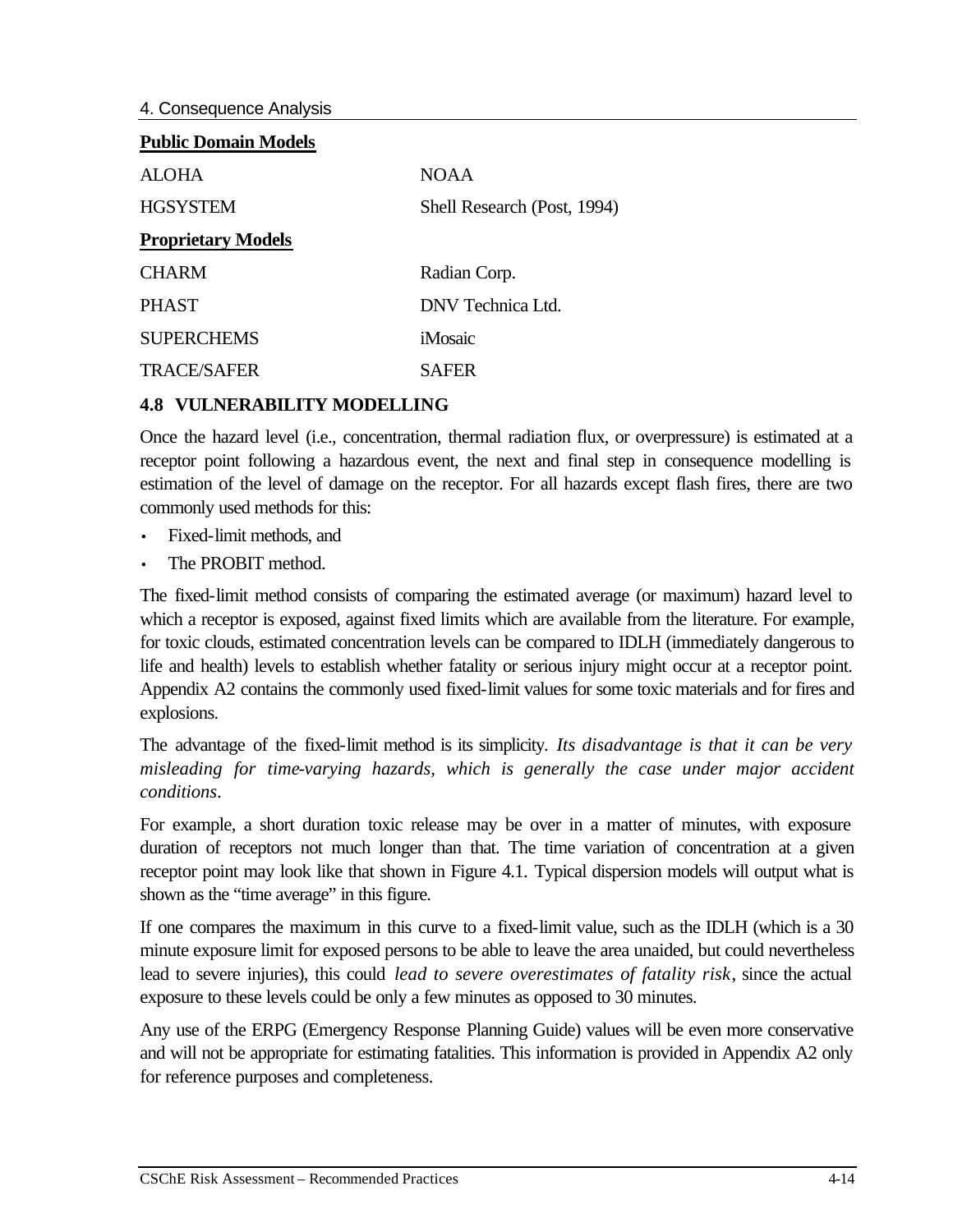### **Figure 4.1 Typical Time Variation of Concentration at a Down-wind Receptor Following a Short-Duration Release**



A more appropriate and the recommended method is to use the PROBIT method, which can readily handle time-varying situations, including concentration fluctuations (Alp, et al., 1990).

To apply this method, a "hazard load" L is estimated at each receptor point,

- $L = \int C^n dt$  for toxic clouds (C is the time varying concentration at the receptor point, estimated by the dispersion model);
- $L = \int I^n dt$  for thermal radiation hazards (I is the time varying thermal radiation flux resulting from the fire);
- $L = P_0$  for explosion hazards ( $P_0$  is the overpressure resulting from the explosion).

Here, the integration essentially represents the total amount of contaminant or thermal energy received by the receptor (weighted by the power n), and n is an empirical PROBIT parameter appropriate for the chemical and type of hazard. The integration is performed over the time of exposure during the hazardous event. (Effect of evacuation or sheltering in a building can thus be incorporated into the results if desired).

We then estimate the PROBIT (probability unit) Y:

$$
Y = k_1 + k_2 \; In \; L,
$$

where  $k_1$  and  $k_2$  are additional empirical PROBIT parameters.

The values of the PROBIT parameters for some common toxic chemicals are given in Appendix A3. Information for some other toxic chemicals and description of an approximate method for estimating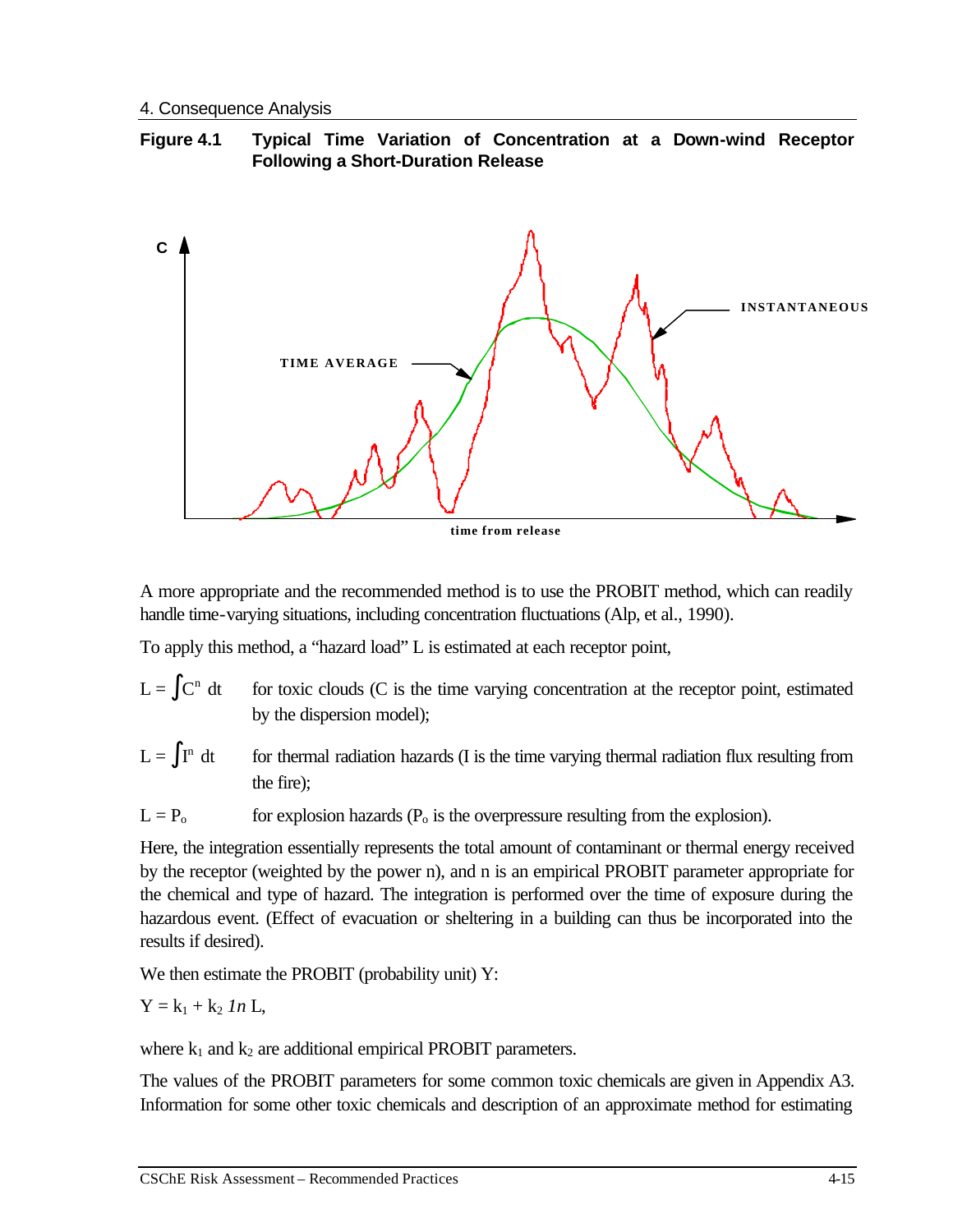these parameters from LC50 data can be found in TNO (1992, Green Book). PROBIT constants for fire and explosion effects are also given in Appendix A3.

Y can then be related to the level and type of hazardous effect in terms of "% probability of death, injury, or damage occurring"  $(P_{e,h})$  using Table A3.3.

# **Flash Fires**

For flash fires, the maximum extent of the hazard zone is generally based on the lower flammable limit (LFL) of the material. Sometimes, LFL/2 is also used to take into account the possibility of having high-concentration pockets of gas which might result from concentration fluctuations in the atmosphere. However, this is not the whole story. Ignition of a gas cloud can occur as the leading edge of the cloud reaches an ignition source and the cloud will burn towards the source. Hence, the flash fire will only affect the area between the ignition point and the release location. By estimating the probability of ignition as the cloud reaches each ignition source, one can estimate the probability of affecting any receptor as a function of distance from the release point.

A common assumption for probability of fatality for people caught in a flash fire is 10% for those having protective (fire-retardant) clothing (such as NOMEX suits), and 90% for those without such protection. Both are somewhat on the conservative side and include major injury, which will lead to overestimates of risk of fatality.

# **4.9 UNCERTAINTIES IN CONSEQUENCE MODELLING**

Uncertainties in consequence estimation arise due to uncertainties in modelling the sources term, the migration of a hazard away form the hazard source (hazard modelling), the effects of a level of hazard on receptors (vulnerability modelling), and due to assumptions made with respect to the degree of protection afforded to receptors. As discussed below, these uncertainties are for the most part treated conservatively.

In the estimation of consequences, a major source of uncertainty is the modelling of the source term. The source term describes the rate of release of material from containment and into the carrying medium (e.g., atmosphere). In effect, the source term determines the amount of the material released.

There are a number of uncertainties related to source term. These include:

- $Hole characteristics size, location, shape$
- Orientation of the release vertical, horizontal
- Degree of pooling of flashing two-phase discharges
- Degree and size of confinement release outdoors/indoors, into a diked area
- Amount of material involved

With the above, conservative assumptions can usually be made to avoid underestimation of consequences. For example, one can assume that a tank/system is full when the accident happens and that all of the inventory is released. Also, pooling of liquid from a two-phase release can be neglected. These conservative assumptions, however, need to be made with care. Take the case of a release of a toxic gas released indoors. The release indoors will likely result in a substantial hold-up of material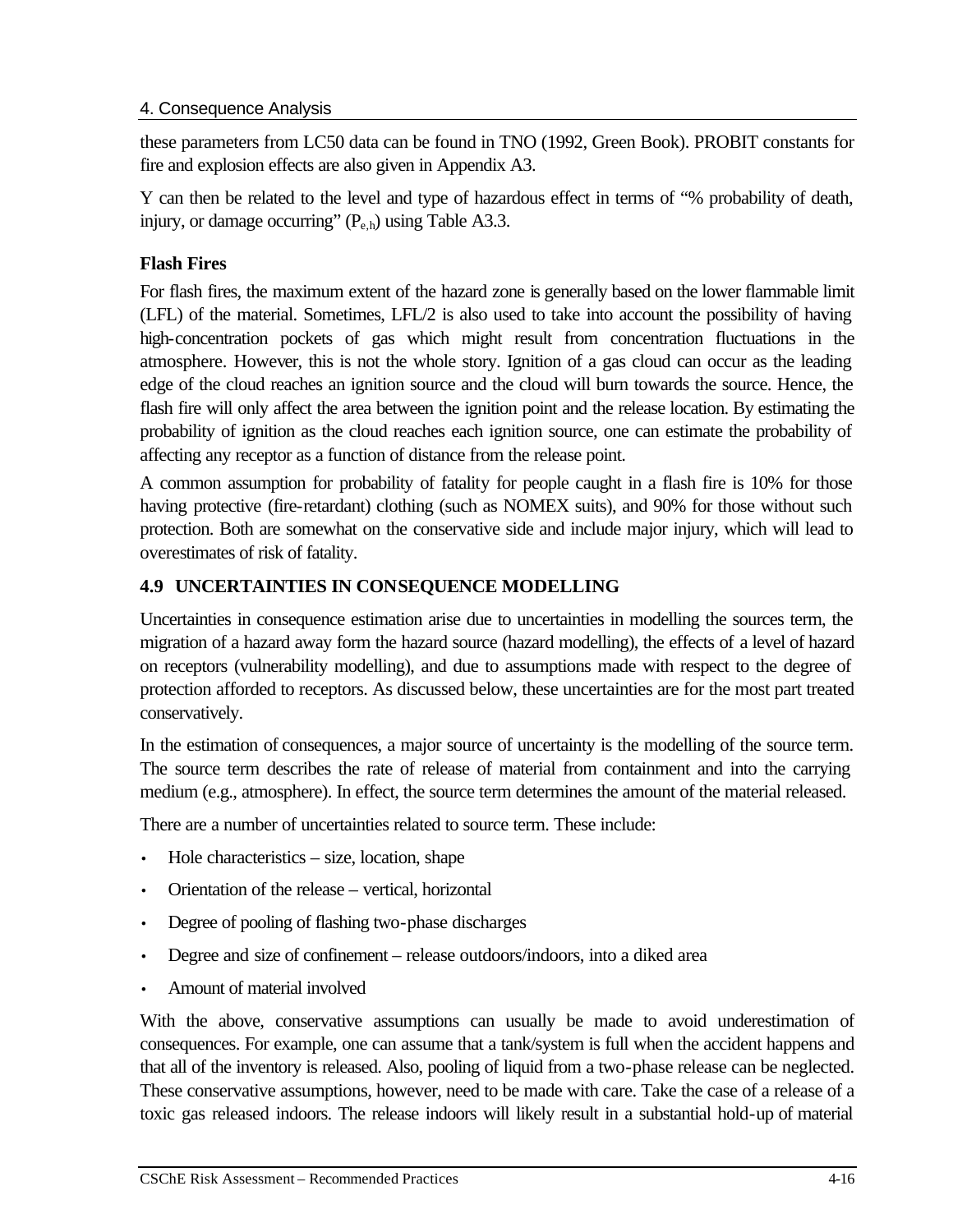within the indoor volume. Generally, this material will subsequently be vented relatively slowly to the outdoors. If an indoor release is assumed to occur as if it were outdoors, the consequences may be substantially overestimated.

In consequence modelling, it is also important that appropriate hazard migration models be used. An error often made is that use of a Gaussian dispersion model for gas clouds that are initially heavier than air. This would lead to the underestimation of hazard distances. State-of-the-art models have undergone various degrees of validation. However, due to the vast number of atmospheric, terrain, and material factors which complicate the prediction of hazard levels, these models are not capable of predicting experimental observations with accuracy over a large range of conditions. In fact, models that predict experimental observations within a factor of two are considered reasonably good.

Also, due care must be taken in specifying model input parameters. Factors such as atmospheric transmissivity in fire models, or ambient temperature in modelling cold heavier-than-air gas clouds affect model results. They are typically specified conservatively to avoid a large number of model runs.

Modelling health effects from various hazard levels is a difficult task. Risk assessments are typically based on the risk of death or serious injury. Obviously there is no experimental data available on the dose-response relationship of material concentration and exposure duration, thermal radiation intensity or blast overpressures on humans. What little there is has been inferred from actual accidents. Models that predict the impact of exposure to hazardous materials are heavily influenced by animal experiments. Typically, they have large safety factors built in. It is believed that models based primarily on experimental animal exposures are conservative when applied to humans, especially when, on a body weight difference, the animals are much smaller than humans. In fact, many will argue that they are too conservative. These estimates are difficult to make and unfortunately little can be done to improve the degree of uncertainty.

Finally, in modelling the impact of a hazard level on a human, it is typically assumed that the exposed individual is outdoors and stationary (does not retreat nor take shelter). In reality, in Canada, individuals are indoors most of the time. This affords considerable protection from exposure to all types of hazards. Taking credit for sheltering in a risk assessment may improve the accuracy of the results by reducing the conservatism, but increases the cost of the assessment because additional consequence modelling runs are required.

### **4.10 CONSEQUENCE MODELLING SUMMARY**

Depending on the type of hazard, and at each receptor of interest,

- Estimate the hazard level, using mathematical models (selection of the appropriate model is critical for accuracy of risk assessment):
	- − Concentration, for gas clouds;
	- Thermal radiation flux, for fires:
	- − Overpressure or impulse, for explosions.
- Calculate load, PROBIT, and probability of "effect" ("fatality" in the present context) at each receptor point (also called event individual consequence);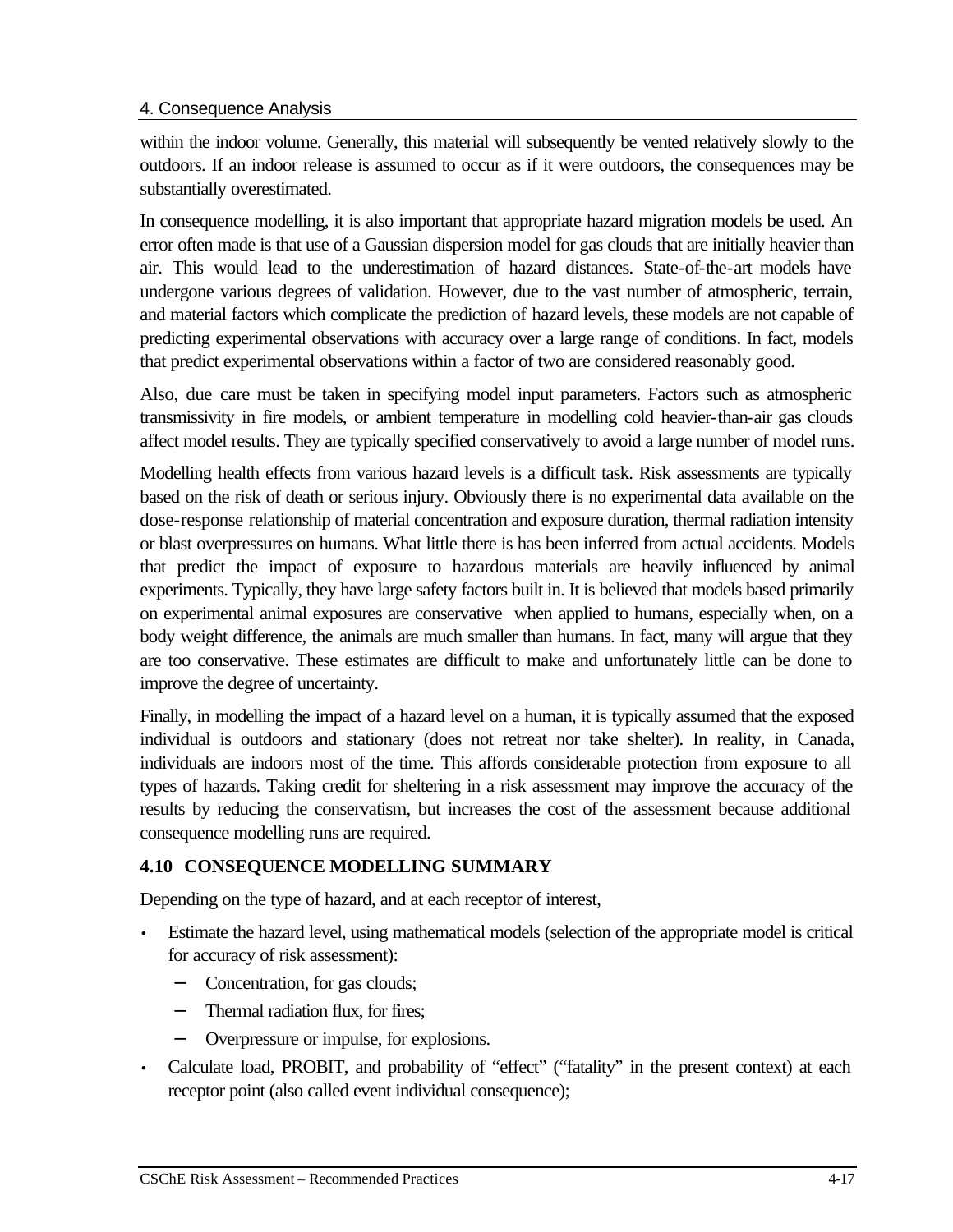- Alternatively, compare the hazard level to an appropriate fixed-limit, and thus estimate the probability of effect;
- For flash fires, estimate ignition probability as a function of ignition sources in the down-wind direction, and thus estimate the probability of effect;
- The number of receptors affected can then be calculated by integrating the product of individual consequence and population density over the exposed area, if an estimate of event societal consequences is within the scope of the analysis (Alp and Zelensky, 1996. Local municipal planning, land use and population maps should be considered as data sources when identifying receptors. In addition, local off-site surveys and reviews may be considered to assess the density of permanent inhabitation and the frequency of inhabitation by transient community members.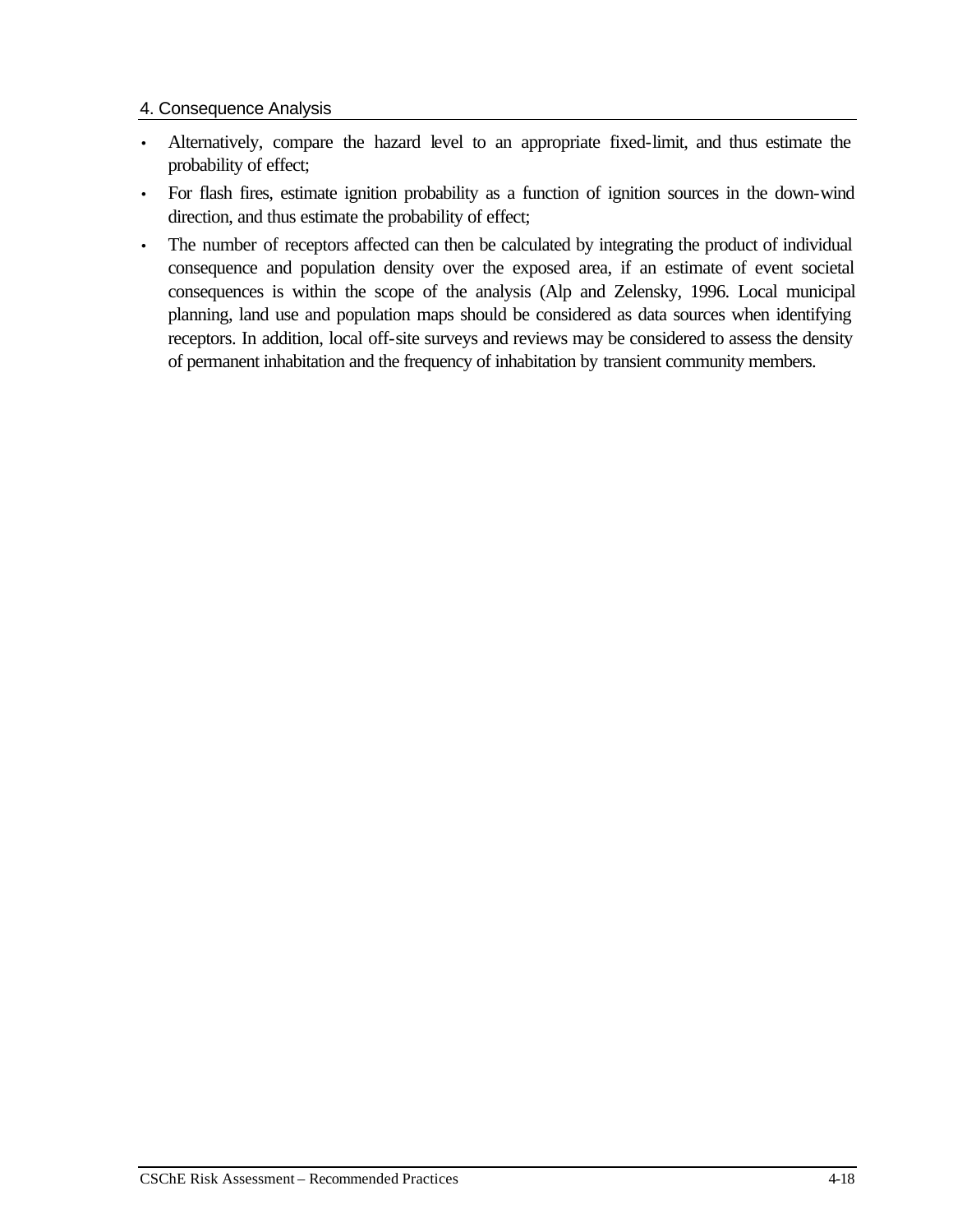# **5. FREQUENCY ANALYSIS**

# **5.1 INTRODUCTION**

The risk presented by a facility is dependent on the frequency at which an undesired event can be expected to occur and the adverse consequences which could result from the event. The undesired events which were identified using the techniques outlined in the Hazard Identification section must be analyzed to determine their expected frequency.

A number of different techniques are available to estimate the frequency of a given type of major hazardous event occurring at a specific facility, on a transportation corridor, or along a pipeline. These vary in complexity and type of information they yield. Their selection depends on the desired outcome, amount of time, and effort available. The techniques we will consider are:

- Historical data analysis,
- Fault tree analysis,
- Event tree analysis,
- Human reliability analysis,
- External events analysis.

All of these techniques rely on past experience to a certain extent. Fault and event trees are the most common frequency modelling techniques for complex situations that require tracking of chains of events. Human reliability analysis and external events analysis can be considered essentially as components of fault and event tree analysis, the information generated from their application to be fed into the fault and event trees.

An important factor to be considered in deciding the amount of effort to spend in improving the accuracy of event frequencies is whether the numbers will be used in an absolute sense or for a comparative exercise. For complex land use decisions regarding pipelines, dangerous goods transportation corridors or industrial plants, accuracy of the frequencies is important because the end result will be compared to the established risk acceptability guidelines for land use. This may not be the case for the addition of controls or mitigation for the specific purpose of reducing overall risk. In such a study, it may be more important to be consistent in approach rather than seek high levels of accuracy in the frequency estimates.

Also, accuracy implies rigor both in the determination of failure rates and in ferreting out possible failure paths.

Less rigorous (and therefore less accurate) analyses are acceptable if based on conservative assumptions, and possibly upper bound failure rates. Frequency estimates will then err on the safe side. These estimates can be "fine-tuned" by improving accuracy if necessary.

Here it will be worthwhile to make a distinction between frequency and probability. Probability is expressed as a fraction between 0 and 1 (0 to 100%), and is dimensionless. It represents the chance of a given outcome from a large number of trials under similar circumstances. Frequency, on the other hand, represents the number of events in a given time duration and is expressed in units such as events per year.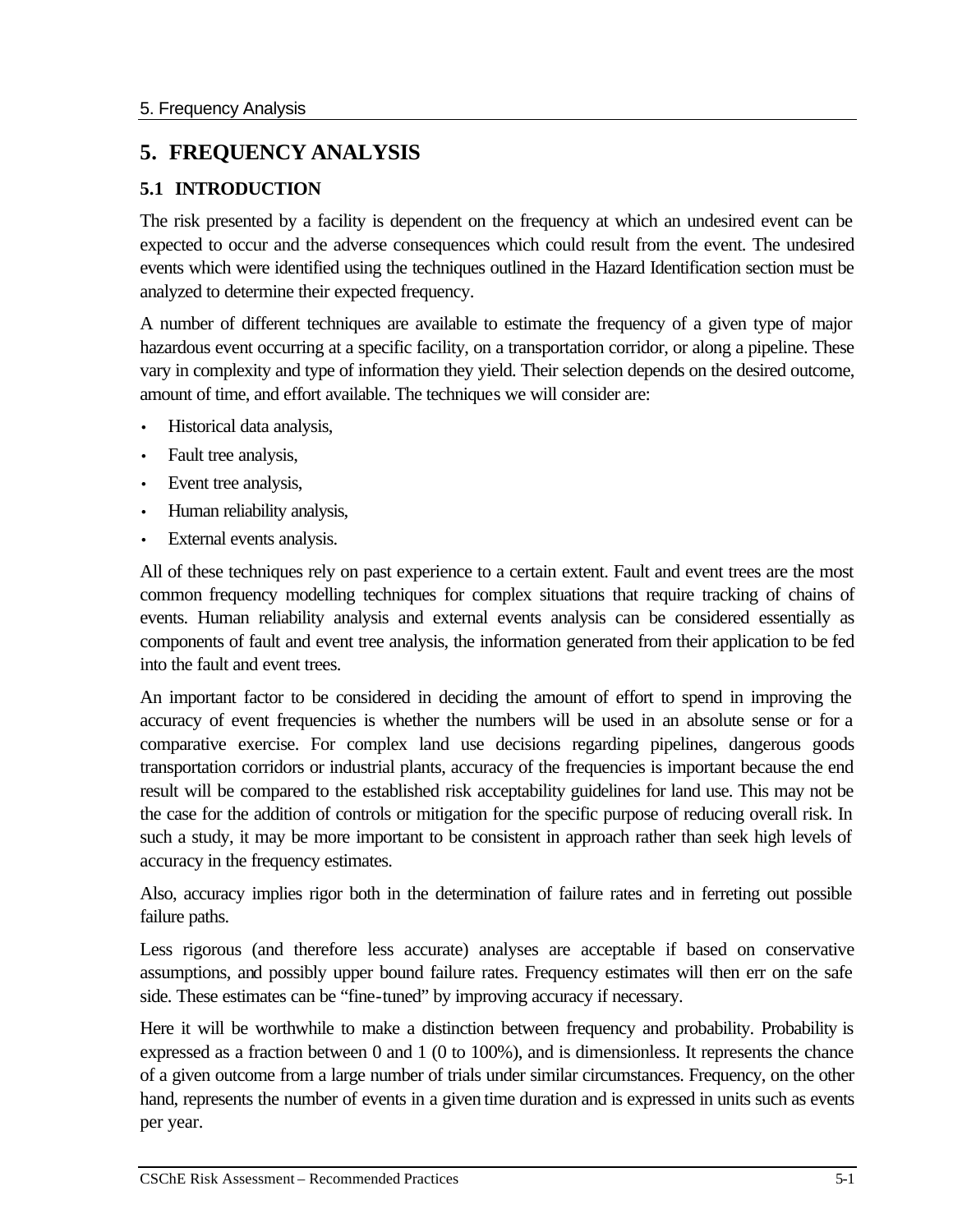## **5.2 HISTORICAL DATA ANALYSIS**

Use of historical data in the estimation of hazardous event frequencies is a suitable approach if the operating experience of the equipment is sufficient to produce a statistically meaningful database.

Historical data can be used in two different ways:

- To estimate directly the frequency of the hazardous event of interest ("top event") identified in the Hazard Identification step of the risk analysis;
- To estimate frequency of events or causes that contribute to the occurrence of the top event.

The latter is generally used in conjunction with fault trees.

There are common types of equipment that are used in the various industries (e.g., pumps, valves, pipelines). Industry average failure frequency rates are available for these pieces of equipment. However, not all facilities experience failures at the same rate. These rates can vary considerably depending on site or company conditions such as:

- Management practices;
- Operating practices;
- Appropriateness of design, plant layout, and construction materials;
- Level of testing, inspection and maintenance;
- Equipment age;
- Severity of operating conditions; and
- Nature of the materials handled.

Therefore, it is best to use site- or company-specific release data if it is available. However, any given site or company will not generally experience a significant number of major events to form a statistically significant database. In this case, it will be necessary to use general industry data for overall failure rates as a first approximation.

When using general industry data, it is common practice to adjust the data up or down by up to an order of magnitude based on engineering judgement, depending on the specific site or company conditions.

A common problem in generating frequency information for hazardous events is lack of "*divisor*" information. In a risk analysis, the units of frequency needed for estimating annual risk is "events/year". For example, for a hydrocarbon storage tank fire in a facility containing three independent tanks, we would need base frequency information in terms of "tank fires/tank-operating-year", and multiply this quantity by three to obtain the frequency of the event we are looking for in terms of "tank fires/year in that three-tank facility". Historical data from government or industry sources may be available in terms of "tank fires/calendar year in Canada or in the world" but not in terms of "tank fires/tank-operatingyear". In order to estimate the base frequency information "tank fires/tank-operating-year" from "tank fires/calendar year in Canada or in the world", one would need to *divide* it by the "number of operating tanks in that calendar year in Canada or in the world" (hence the term "*divisor*"), but this parameter is generally not easily obtainable. The same situation generally exists for all industries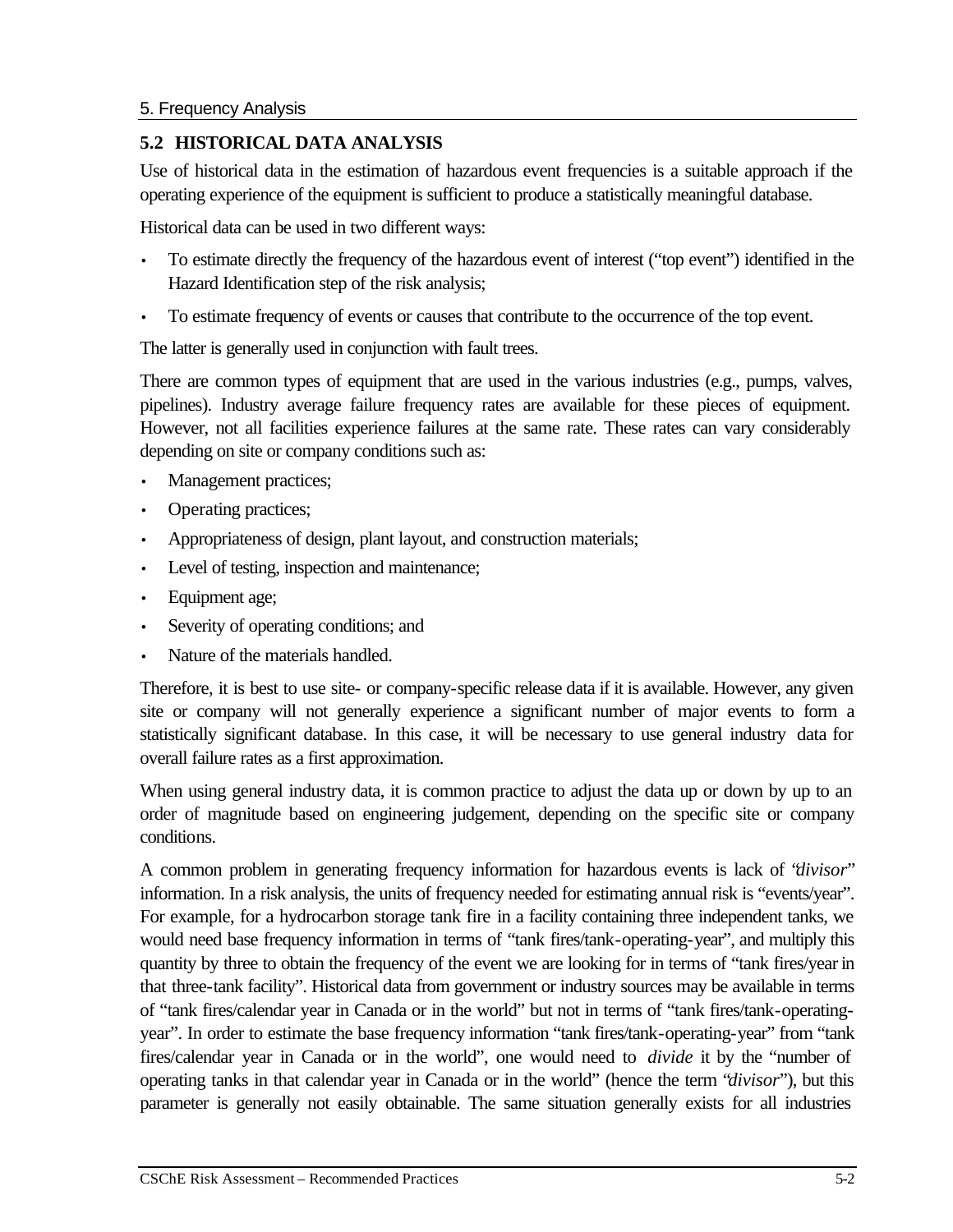including rail transportation, pipeline transportation, chemical industries and others. Some industries and government agencies have commissioned special studies to resolve this issue and provide base frequency information that can be directly used in risk analyses. Examples of such data are presented in this guide in Section 5.7.

*In any case, use of fault and event trees is strongly recommended instead of such approaches in all quantitative risk assessments.*

# **5.3 FAULT TREE ANALYSIS**

When failure rate data is not available for the undesired event or the top event, or its accuracy is not judged to be sufficient, it is possible to estimate the event frequency using analytical methods, specifically Fault Tree Analysis. Fault Tree Analysis uses a "backward logic" which begins with an undesired event (e.g., a release of a hazardous material from containment), analyzes the system to determine the basic cause(s) of the undesired event, and enables the user to quantify the likelihood of the top event. This is done through a "top down" tree whose branches identify the main causes and influencing factors contributing to the top event. The tree-like or branching investigation of each scenario gives rise to the name 'fault trees'. Since the method is deductive, it focuses attention on the particular event in question, thereby eliminating time spent following trains of thought which do not lead to hazardous situations.

Fault Tree Analysis (FTA) is a tool employed in the analysis of complex systems. It has been applied, for example, in safety evaluations of nuclear power plants, space missions, air, rail, highway, marine and pipeline transport, liquefied natural gas, chemical manufacturing, and other hazardous material facilities. With this method, all material, personnel, and environmental factors of a complex system can be systematically presented. A well-developed fault tree identifies the combination of failures which would not normally be discovered, and provides for both qualitative and quantitative evaluation.

# **5.3.1 Construction of Fault Trees**

Fault Tree Analysis is used to estimate the likelihood of an accident scenario. This technique starts with a particular undesired top event, such as a flammable material release and fire or explosion from a particular system. It then breaks down the causes of an accident into all the identifiable contributing sequences, and each sequence is separated into all necessary components or events. The presentation of all this information is facilitated by the use of a logic diagram, or 'fault tree'. The fault trees are generally developed only as far as necessary down to a level where failure or event frequencies are known with a reasonable degree of accuracy from past experience or historical data. The elemental parts of a fault tree at the bottom level are known as "basic events".

Figure 5.1 illustrates the symbols used in developing fault trees.

To quantify a fault tree, failure rates are assigned to the basic events at the bottom levels of the tree. The occurrence rates for human error and equipment failure used in the fault trees are based either on information reported in the literature, specific facility or company history, or on analyst estimates which combine information supplied by the company (operating procedures, personnel organization and experience, and design information) with information from other sources in the literature. If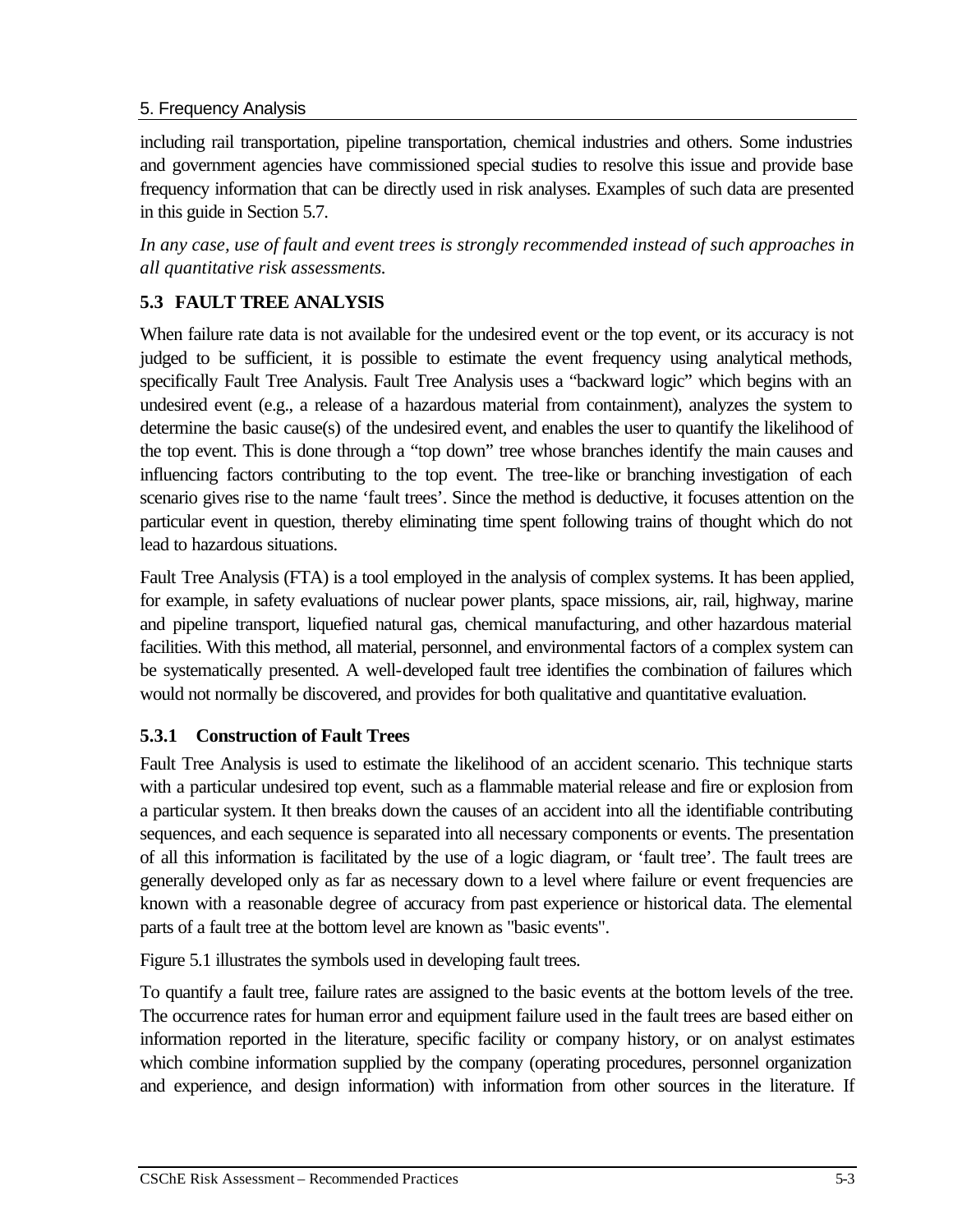available, it is best to use site-specific failure data when quantifying the tree. This data is often available from preventive maintenance records or from a review of incident reports.

The sequence of events forms pathways, along which are found 'AND' or 'OR' gates. These gates connect the basic initiating event and contributing events to the higher-order events. When the occurrence of all of a set of lower-order events is necessary for the next higher order event to occur, they are joined by an 'AND' gate. By multiplying together the probabilities of each event in the set, the probability of the next higher event is obtained. When the occurrence of any one of the set of lower order events is sufficient for the next higher order event to take place, the events in the set are joined by an 'OR' gate, and their probabilities are added. Probabilities of the top events are expressed as a yearly rate, e.g.,  $10<sup>4</sup>$  chance of occurrence per year (once in every 10,000 operating years on average).

Since the probability of each top event (accident scenario) is to be expressed as a yearly rate, no more than one event leading into an 'AND' gate can be a frequency. Otherwise, the overall rates will be in terms of something similar to 'occurrence rate per year squared' - a meaningless concept. Thus, at most one event leading into an 'AND' gate can be expressed as a frequency; the remaining events are expressed as conditional probabilities, or failures per demand.

At 'OR' gates it is essential that all the events entering the gate be quantified in the same units, i.e., as either frequencies or probabilities, since they are to be added. The next higher-order event will be in the same units as the events preceding it. One of the most common mistakes is to multiply two or more frequencies together, yielding meaningless results.

Figure 5.2 gives an example of a simple fault tree. The resulting fault tree provides a visual understanding of the basic causes of the undesired event and a structure which can be quantified to arrive at the expected frequency of the undesired event.

The literature contains several examples of fault trees which have been developed for specific situations. For example, the Health and Safety Executive of the UK has developed a Fault Tree for the BLEVE of a butane storage bullet (Blything and Reeves, 1998). They consider the ways in which a leak may occur and progress to a BLEVE, and assign failure data to arrive at a top event frequency in the range of  $10^{-8}$  to  $10^{-6}/v$  essel-year. Other examples can be found in CCPS (1989a).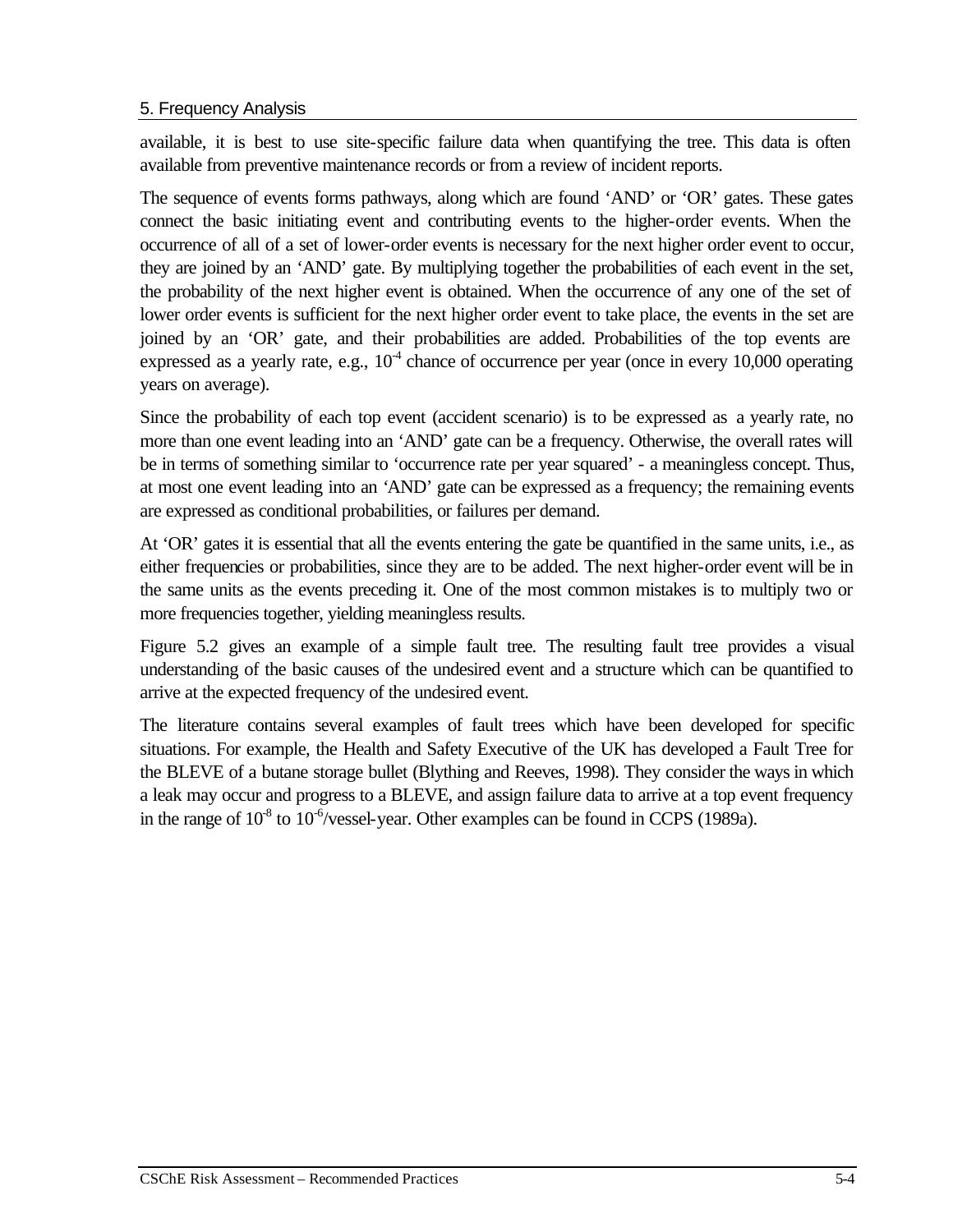## **Figure 5-1 Fault Tree Logic Symbols**



**Basic Event**: Circles or ovals represent basic events. These are basic initiating faults requiring no further development. They include initiating events having yearly rates of occurrence, and response (demand) events having failure rates of occurrence per demand, i.e., conditional on the prior initiating and contributing events having taken place.

**Undeveloped Event:** Diamonds represent events that are not developed further either because the event makes an insignificant contribution to the top event or because information relevant to further development is unavailable.



Rectangles represent states which are the product of several initiating and/or contributing events through an "AND" or "OR" gate and may therefore have rates of occurrence either yearly or per demand.



"AND" gate – the rates of occurrence on the incoming branches are multiplied.



"OR" gate – the rates of occurrence on the incoming branches are added.



Hexagons represent numbers of components and serve as multipliers.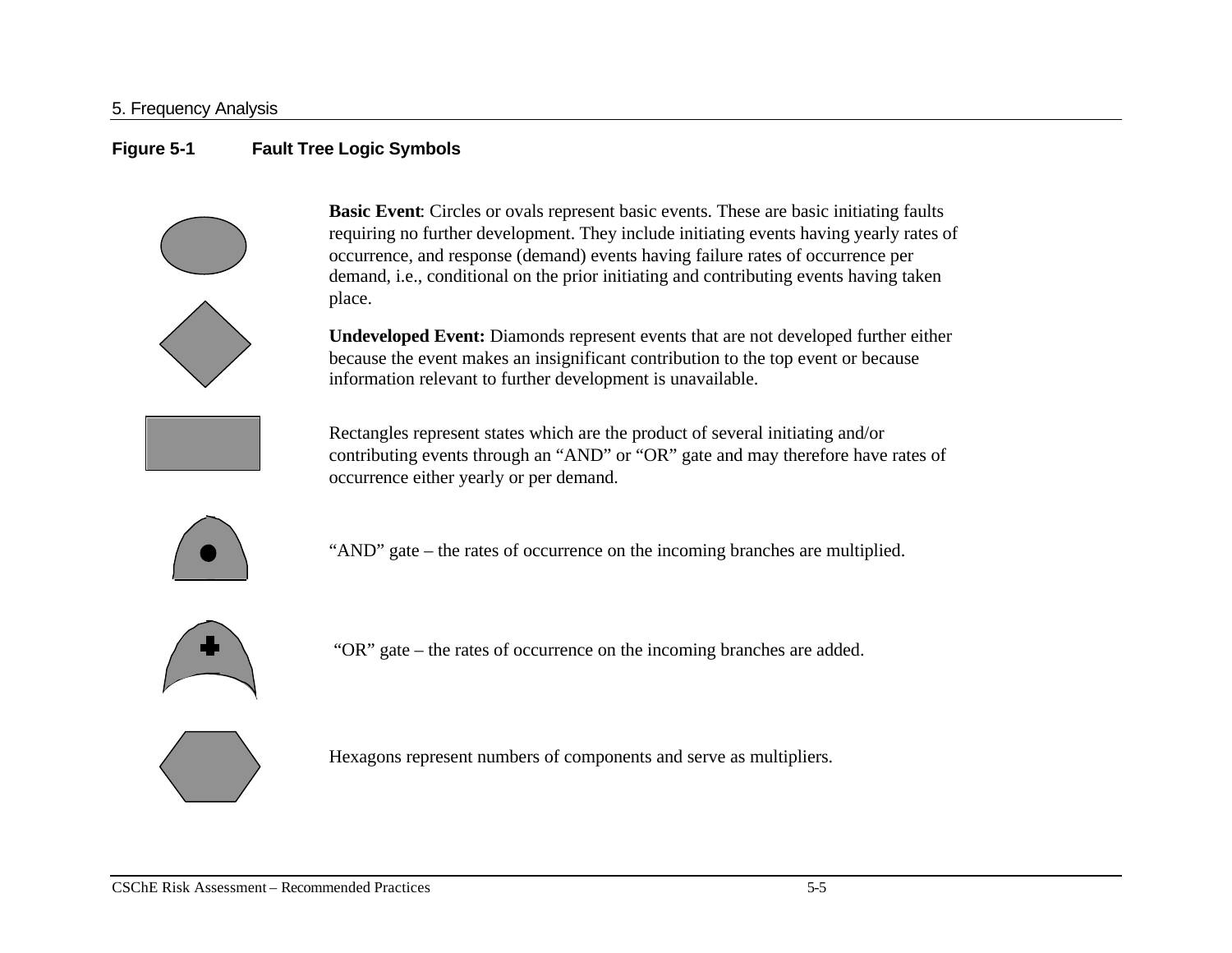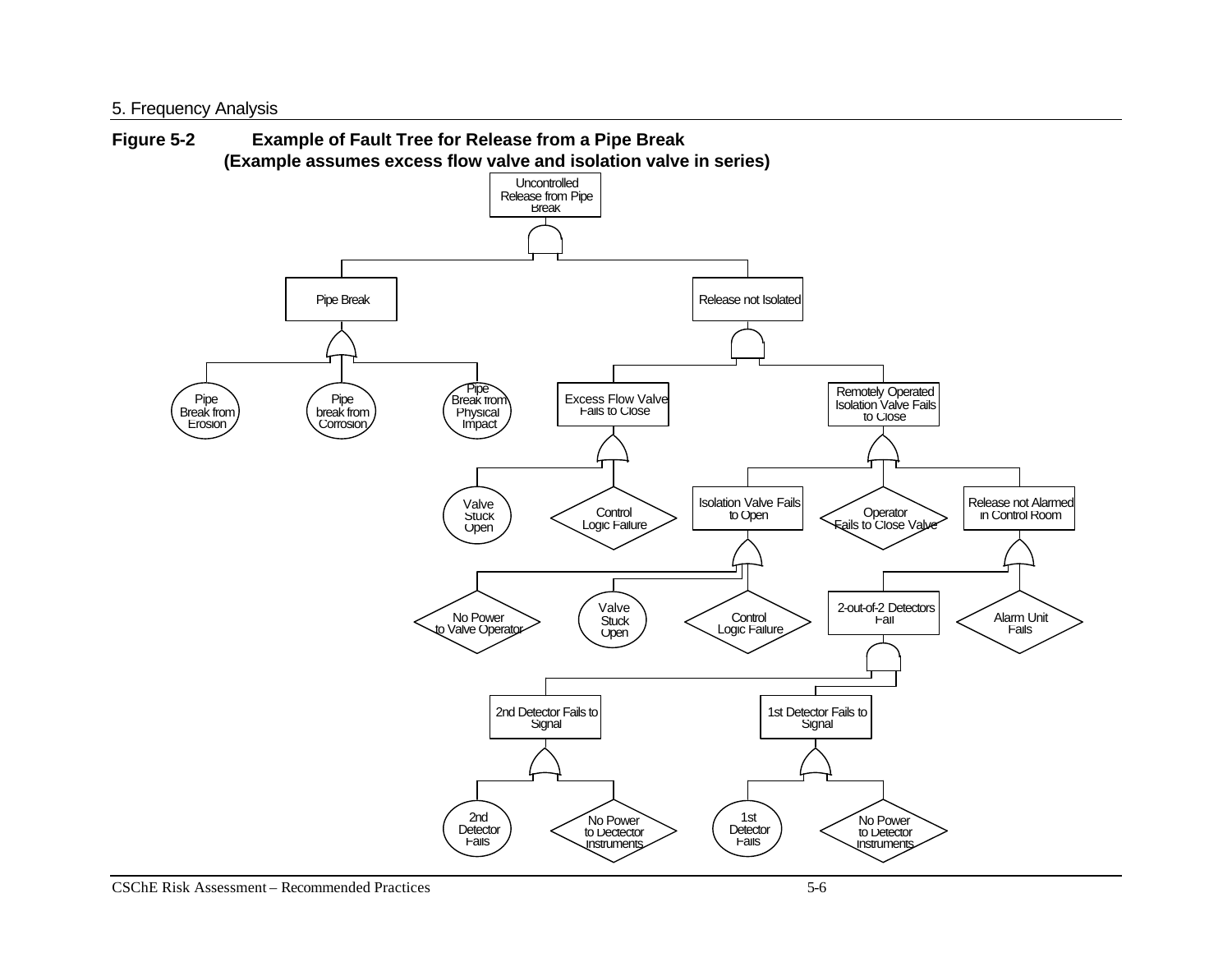## **5.4 EVENT TREE ANALYSIS**

Event tree analysis is a "forward looking" method that takes an initiating event, identifies postinitiating-event influencing factors, and combines the information into a logic tree in which the occurrence of each influencing factor is either "true" or "false."

Two types of event trees are commonly used in risk assessments. These are referred to as pre- and post-incident event trees.

Pre-incident event trees are generally used to develop and track the responses of a control system after failure of that control system, this failure being the initiating event. A typical example is shown in Figure 5-3. Each possible outcome following the initiating event is tracked with a series of positive or negative branches, examining what would happen if the next line of defense functions as designed or fails to function, each with its associated probability of failure. In this way, probabilities of undesirable outcomes such as hazardous material releases, can be estimated.

Post-incident event trees are used to track possible outcomes following hazardous material release on other "top events" examined by a fault tree, and to estimate the frequencies of these outcomes. A typical example is shown in Figure 5-4, which shows the possible outcomes of a propane release from pressure-liquefied storage.

Use of event trees during the hazard identification step in a risk analysis for scenario development is attractive in that it helps organize the thinking process and helps the analyst see how all the parts fit together. The conditional probabilities used in quantifying the branches of the event trees are commonly based on engineering judgement, historical data, and fault trees, also taking into account the types of ignition sources in the surrounding area for flammable releases.

# **5.5 HUMAN RELIABILITY ANALYSIS**

This component of frequency analysis refers to quantitative examination of human responses to given routine and emergency situations which require human intervention. The information is generally in the form of conditional probability of "failure to respond in the appropriate manner to a given signal" or "failure to perform a certain task correctly." Failure rates will be higher for high-stress situations, and also depend on environmental conditions, timing of events, experience, availability of written procedures and training levels. In risk analyses, this information is used in fault and event trees.

Human reliability analysis is an important component of risk analysis. Reviews of past accidents show that human error accounts for the vast majority of these events. The technique most widely used for estimating human error probabilities is called THERP (Swain and Guttman, 1983). The method uses event trees drawn in a different format (see Figure 5.5 for an example) to arrive at a human error probability. In these event trees failure paths branch right and success paths branch left.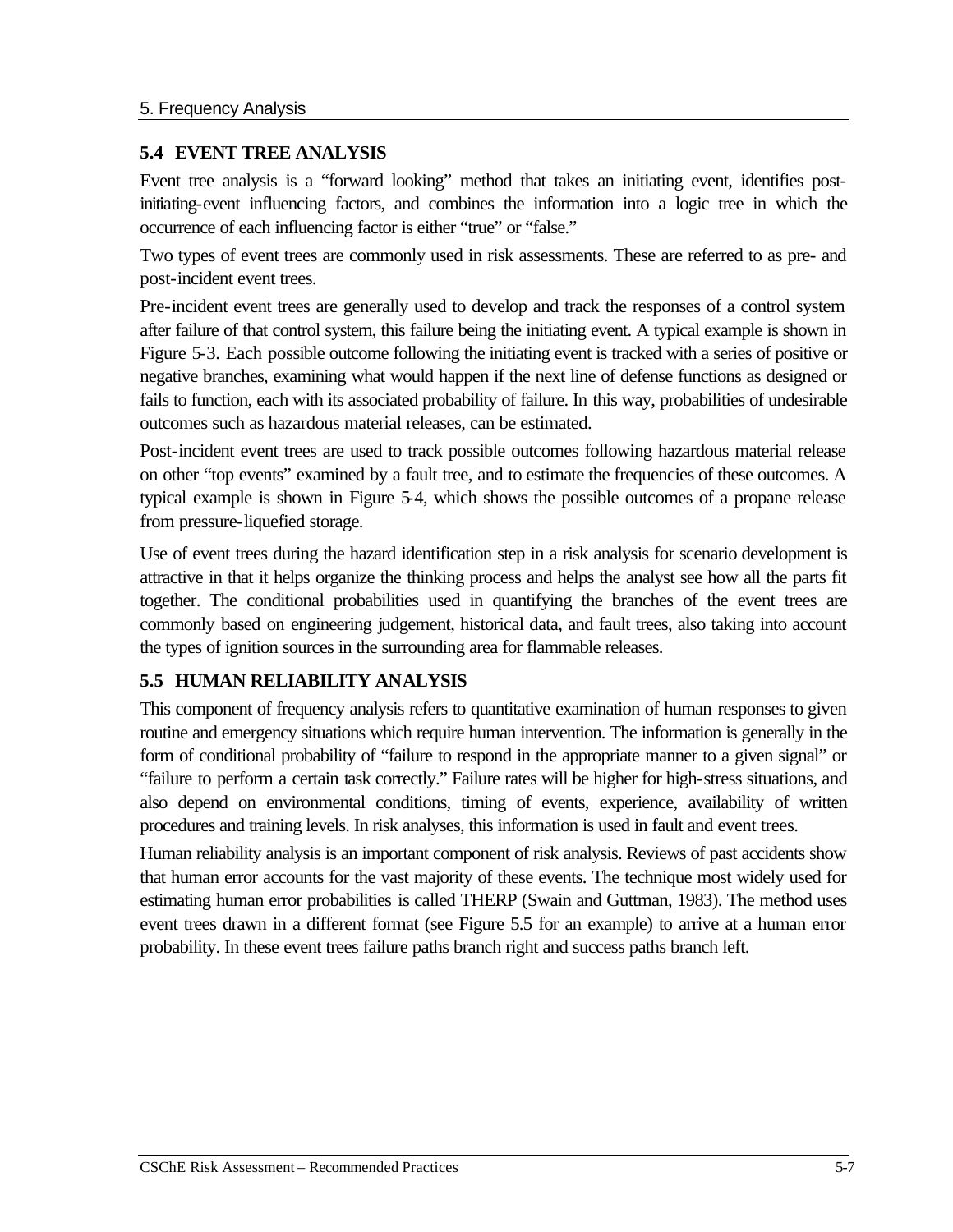**Figure 5-3 Example of a Pre-Incident Event Tree (for failure of a Chlorine storage vessel pressure control system)**

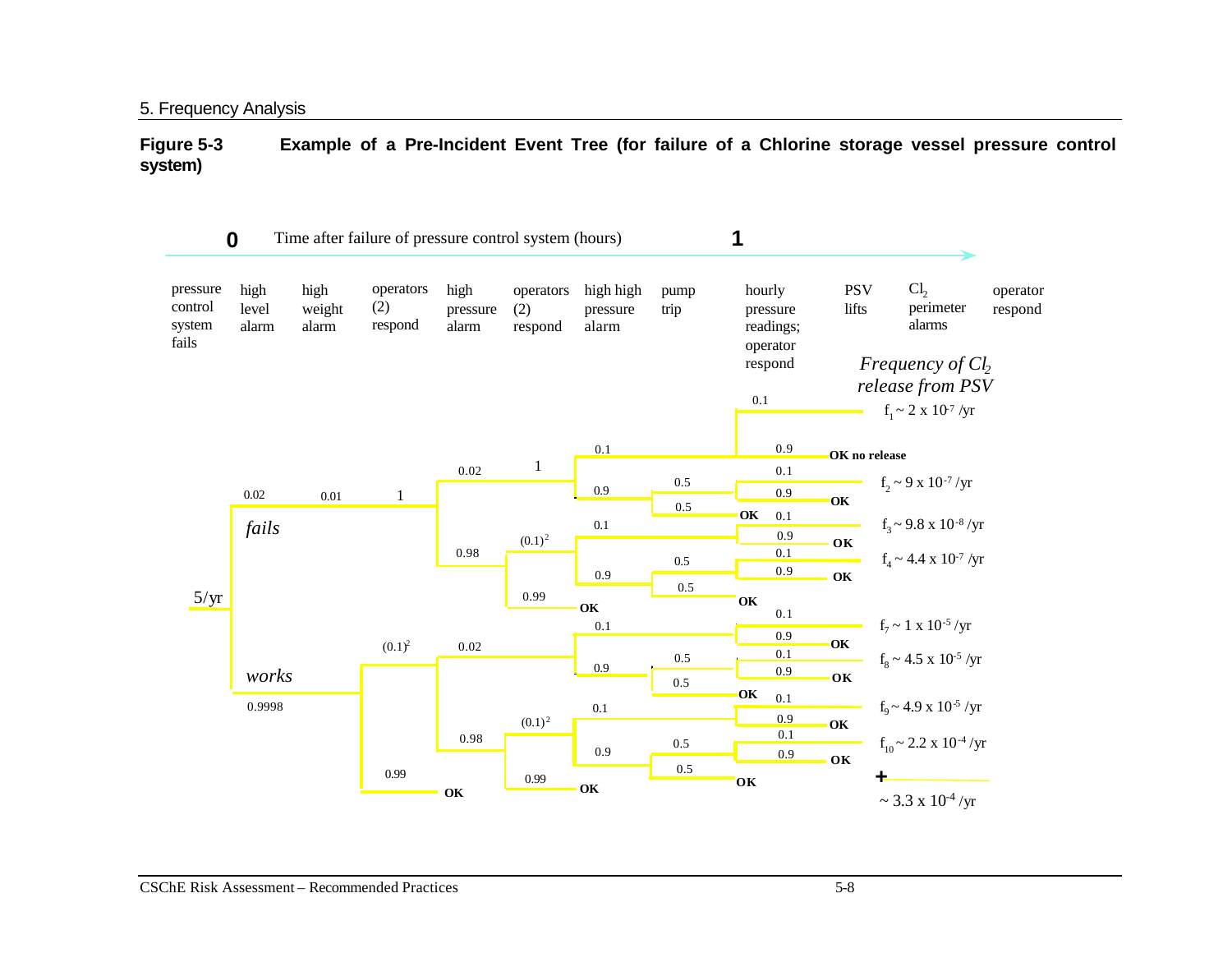| Figure 5-4 | <b>Example of a Post-Incident Event Tree</b> |  |
|------------|----------------------------------------------|--|
|            |                                              |  |



\* Example for Suburban Population Density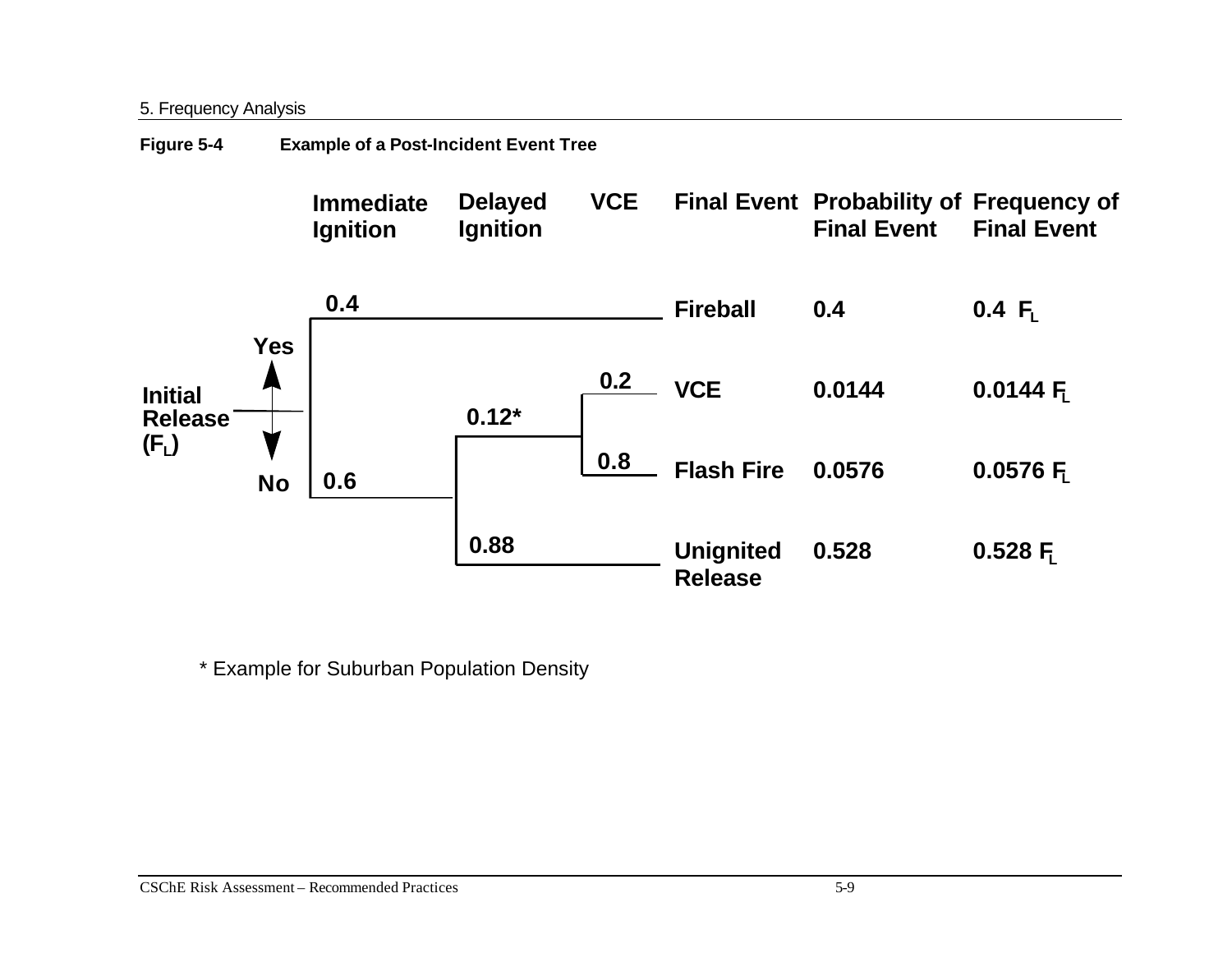### **Figure 5-5 Example of a Human Reliability Event Tree (for failing to close a remotely operated isolation valve given a field gas detector alarm)**



 $\boxtimes$  Recommended Human Error Probability = 0.02 (round up)

# **5.6 EXTERNAL EVENTS ANALYSIS**

This component of frequency analysis considers the impact of external events (such as earthquakes, tornadoes, floods, aircraft crashes, terrorism, and vandalism) as initiating events to undesirable event scenarios. Quantitative frequency information is then used in fault and event trees.

# **5.7 QUANTIFICATION BASED ON EXPERIENCE**

The availability of concrete failure data is rare for most operations, although there are standard data bases available. The best data to use for plant fault trees are those which refer directly to the site in question. Equipment failures can often be determined from maintenance records; component failures can often be determined from warehouse records which show the use of a given product, e.g., solenoid valves, over a period of time.

If such information is not readily available, it is still possible to quantify a given cause by asking other staff members how often they would expect a failure to occur using a Delphi technique. Such an estimate is often accurate enough, especially for an initial evaluation.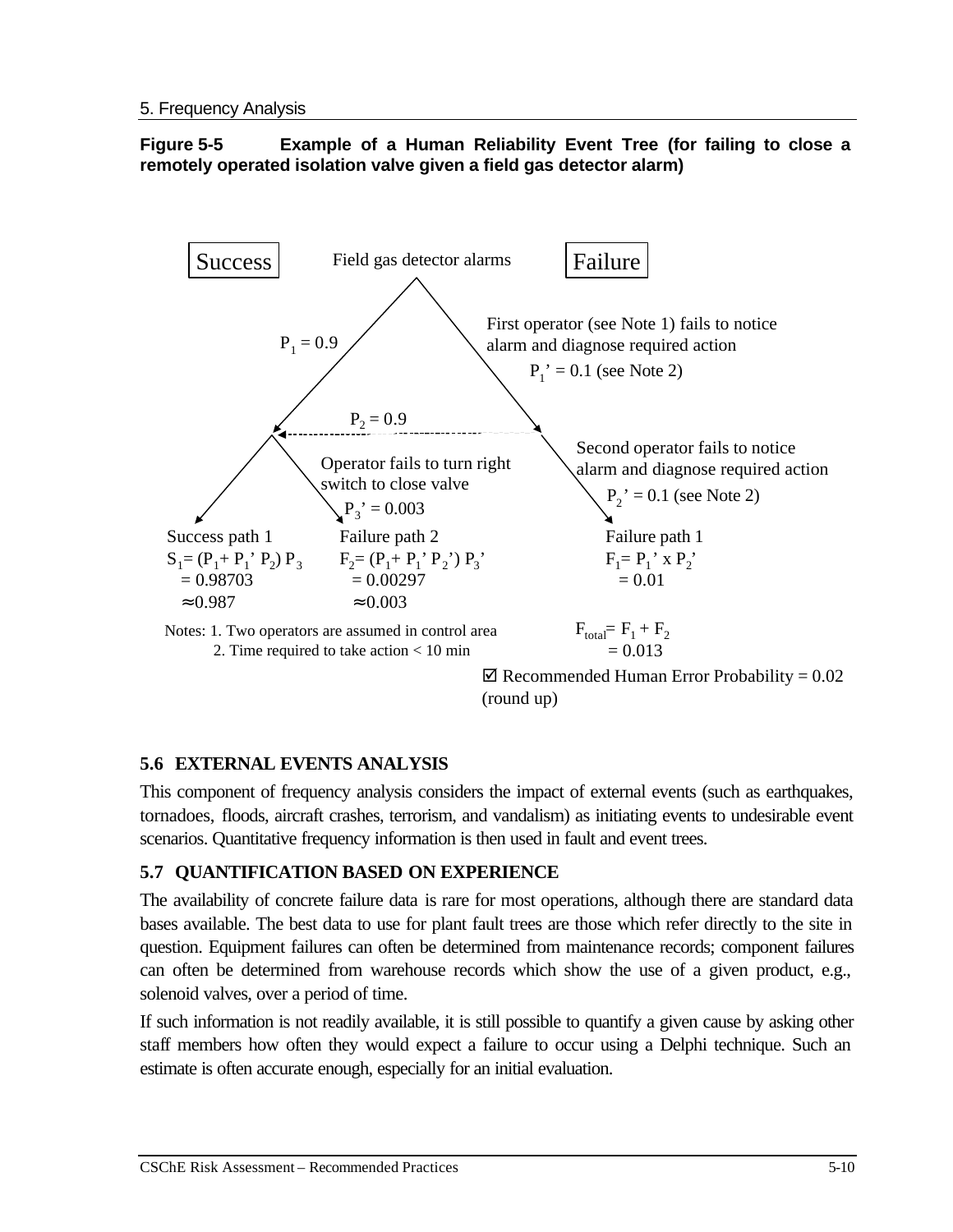One possible procedure for obtaining this data would be as follows:

- 1. Select a group of experts (usually three or more)
- 2. Solicit, in isolation, their independent estimates on the value of a particular parameter and reasons for their choice.
- 3. Provide initial results to all experts and allow revisions to the initial estimates. In some cases, the experts are brought together and allowed to discuss the basis for their estimates in order to try to reach a consensus.
- 4. Use the average of the final estimates as the best estimate of the parameter. Use the standard deviation of the estimates as a measure of the uncertainty.

If it is determined that the estimated event plays a critical part in the undesired event frequency, then time can be spent to obtain more detailed data from records, from supplier data, or by testing the components.

# **5.8 AVAILABLE DATA ON EVENT FREQUENCIES**

A number of sources are available where historical data on undesirable event frequencies can be found. These data sources can be grouped into three:

1. Component failure rate and human error data

These sources provide generic data on failure rates of components such as valves, flanges, pipes on a per unit time or per demand basis as appropriate. Commonly used references include CCPS (1989b), Lees (1980, 1996), Rijnmond (1982), EPRI (1981), CONCAWE (1982), GRI (1981), IEEE500 (1983), OREDA (2002), TNO Red Book (1997), WASH-1400 (1975), CR-1278 (1980).

2. Industry top event frequency data

These data sources provide information on industry-average frequencies of "top-events" that could be used directly in risk analyses. They are published:

- As part of industry guidelines or recommended practices (e.g., API 752, 1995),
- By government agencies, e.g., Alberta EUB annual, sour gas incident data reports, Transportation Safety Board annual reports containing air, marine, rail accident statistics, HSE annual reports containing offshore accident and release statistics, others such as:
	- The National Transportation Safety Board (US),
	- The Federal Railroad Administration (FRA, US),
	- The Federal Transit Administration (FTA, US),
	- The Federal Highway Administration (FHWA, US),
	- The Research and Special Programs Administration (RASP, US),
	- The Office of Pipeline Safety (US, part of the RSAP),
	- The Bureau of Transportation Statistics (US),
	- The Office of Hazardous Materials Safety (US),
	- The Transportation Research Record (National Research Council, Transportation Research Board, US),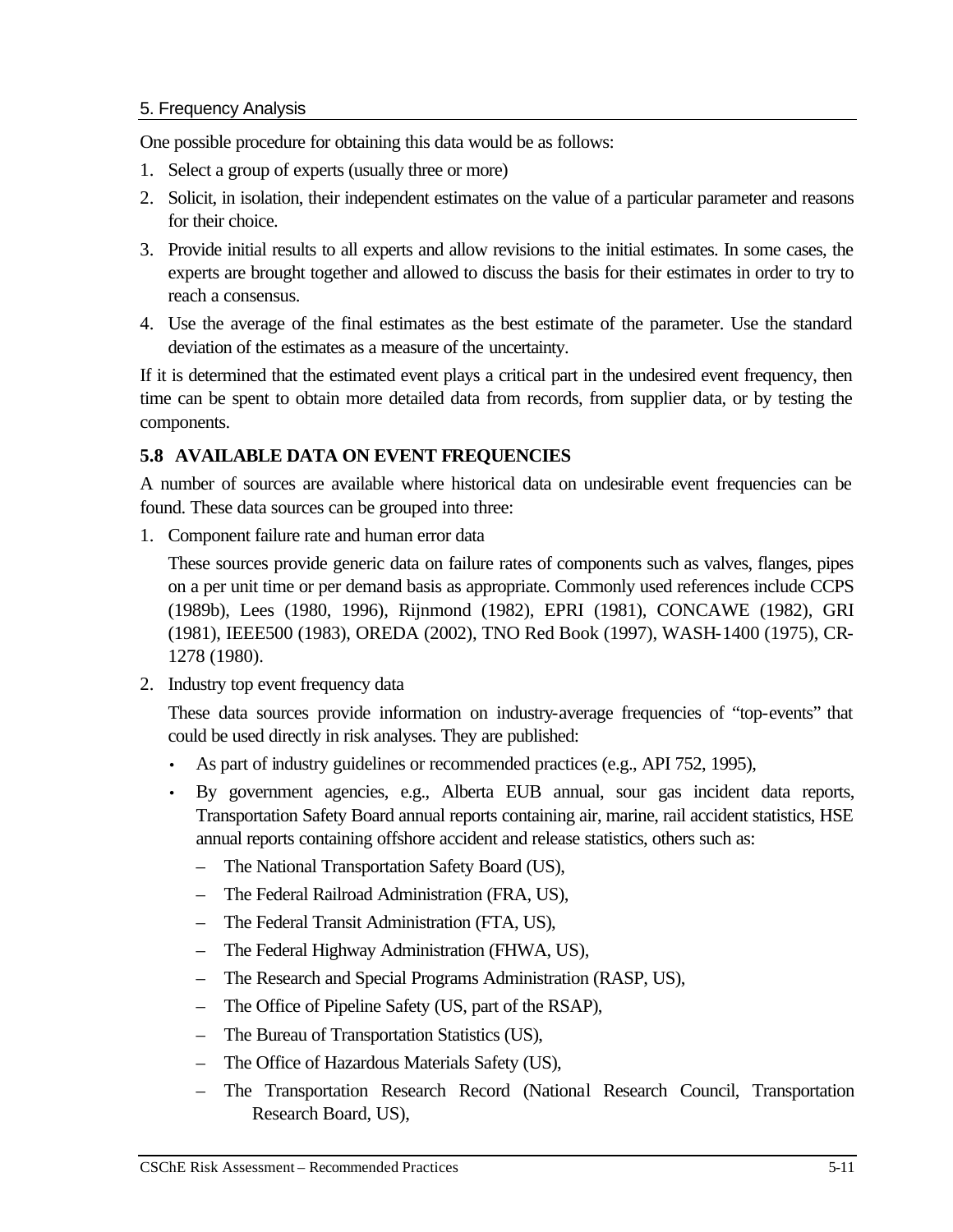- The International Transportation Safety Association (ITSA),
- The Railroad Commission of Texas.
- By consulting companies under contract to government agencies (e.g., Worldwide Offshore Accident Databank—WOAD, 1999), or
- As occasional research papers or reports (e.g., papers on rail and truck accident rates, reports on pipeline accident rates from groups such as the Institute for Risk Research, University of Waterloo).

Selected industry-average information from various sources can be directly used in risk analyses. Due to the large variability in actual experience from facility to facility and from company to company, extreme caution should be exercised in use of such industry-average data. Use of facility-specific data in combination with fault and event trees is recommended wherever possible.

3. Government of Canada accident data

Various government agencies in Canada collect and report information on accidents. These provide country-wide incident information on a yearly basis, but are not directly useful in risk analyses as they do not include appropriate "divisor" data (See Section 5.2). These include:

• National Analysis of Trends in Emergencies System (NATES) Database

The NATES database was established in 1973 by Environment Canada to record information from voluntary reporting of pollution incidents involving hazardous substances.

The database contains spill information entered under a number of data fields, including location, material spilled, quantity, cause, source, and sector.

NATES captures the most significant of the spill events reported each year. For the sake of clarity, the name 'NATES' is used to encompass all of the data sources for various analyses of trends undertaken by Environment Canada. However, NATES is only one of the data sets used; data are also obtained through the Department's co-operative agreements with the provincial and territorial reporting agencies and other government departments.

• National Pollutant Release Inventory (NPRI)

In addition to NATES, Environment Canada also maintains a national database called the National Pollutant Release Inventory (NPRI). It is designed to collect and make available to the public, on a yearly basis, comprehensive national data on releases to air, water and land, transfers in waste, and ongoing emissions of specified substances. Under the authority of the *Canadian Environmental Protection Act*, owners or operators of facilities that manufacture, process or otherwise use one or more of the 176 specified substances under prescribed conditions are required to report to the NPRI. The NPRI reports for the years 1994 and 1995 can be found on the Environment Canada web site (http://www.ec.gc.ca/pdb/npri/).

One of the main differences between NATES and NPRI is that reporting to NATES is voluntary, while reporting to the NPRI is mandatory. Also, NPRI covers all emissions including spills, whereas NATES covers only spills. In addition, the thresholds and reporting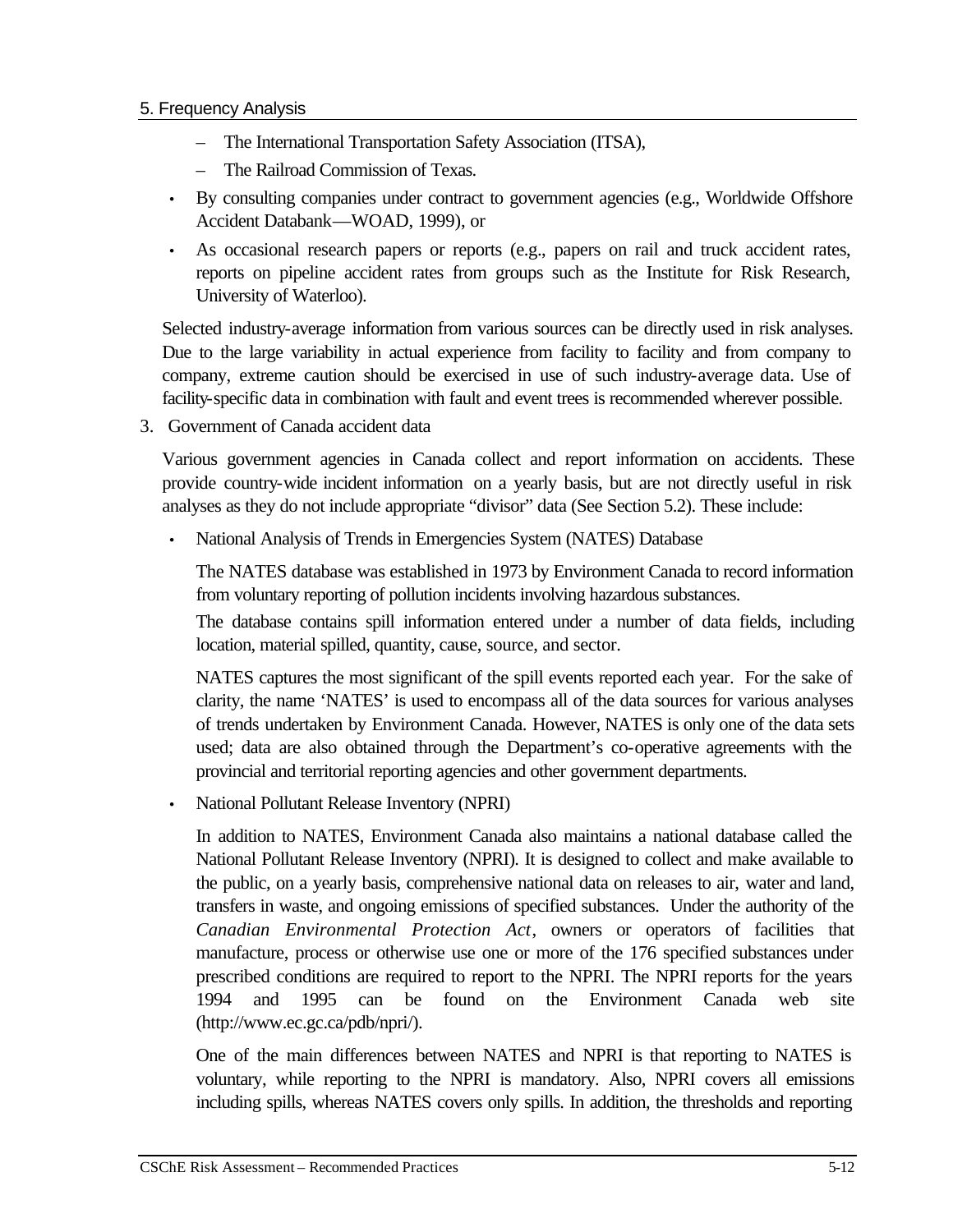criteria exempt many fixed facilities from reporting to NPRI, whereas all spills may be reported to NATES.

• Dangerous Goods Accident Information System (DGAIS)

Transport Canada maintains the Dangerous Goods Accident Information System (DGAIS). All transportation incidents resulting in spills must be reported to the Transport Dangerous Goods Directorate by the person responsible for the dangerous goods consignment at the time of the incident. Since July 1985, dangerous goods incident information has been submitted under the reporting requirements of Section IX of the Transportation of Dangerous Goods Regulations.

• National Environmental Emergencies System (NEES)

Recognizing the incompatibilities among the various Environment Canada regional spill databases, the Environmental Emergencies Program began developing the National Environmental Emergencies System (NEES) in the fall of 1993.

The NEES incorporates historical data tables from the regional systems, as well as the NATES database and data from various contributing agencies.

# **5.9 UNCERTAINTIES IN FREQUENCY ESTIMATION**

The greatest influence on uncertainty in risk results can be attributed for uncertainties in frequency estimates.

They arise from:

- Uncertainties in modelling,
- Errors in modelling,
- Omissions in modelling of safety features, and
- Uncertainties in failure data.

Each of these can cause the estimated frequency to deviate from the "true mean" frequency.

Uncertainties in modelling occur due to a variety of reasons. The analyst may not have sufficient design, layout, or operating information to enable the development of accurate logic tree models. For example, the total length of pipeline in a plant may not be known with confidence. Another type of uncertainty may arise from taking short cuts in the modelling in order to simplify the effort required. Usually conservative assumptions can be made for the above factors.

Errors in modelling may arise if due care is not taken in developing fault/event tree models or in the identification of appropriate failure data. An example would be the case where an area has two toxic gas detectors, either of which can close an emergency isolation valve. In the fault tree, both detectors would have to fail for leak detection failure to occur and the events would be "ANDed" together. The fault tree should be described down to the power supply level. This would ensure that the Boolean solution to the fault tree would capture the case where power is supplied to the detection equipment from the same power bus. Another example is the case of sour gas pipeline failure rates. Because of the corrosive nature of sour gas, these failure rates are significantly higher than for sweet gas pipelines. Using a sweet gas pipe failure rate for sour gas service will underpredict the frequency of releases.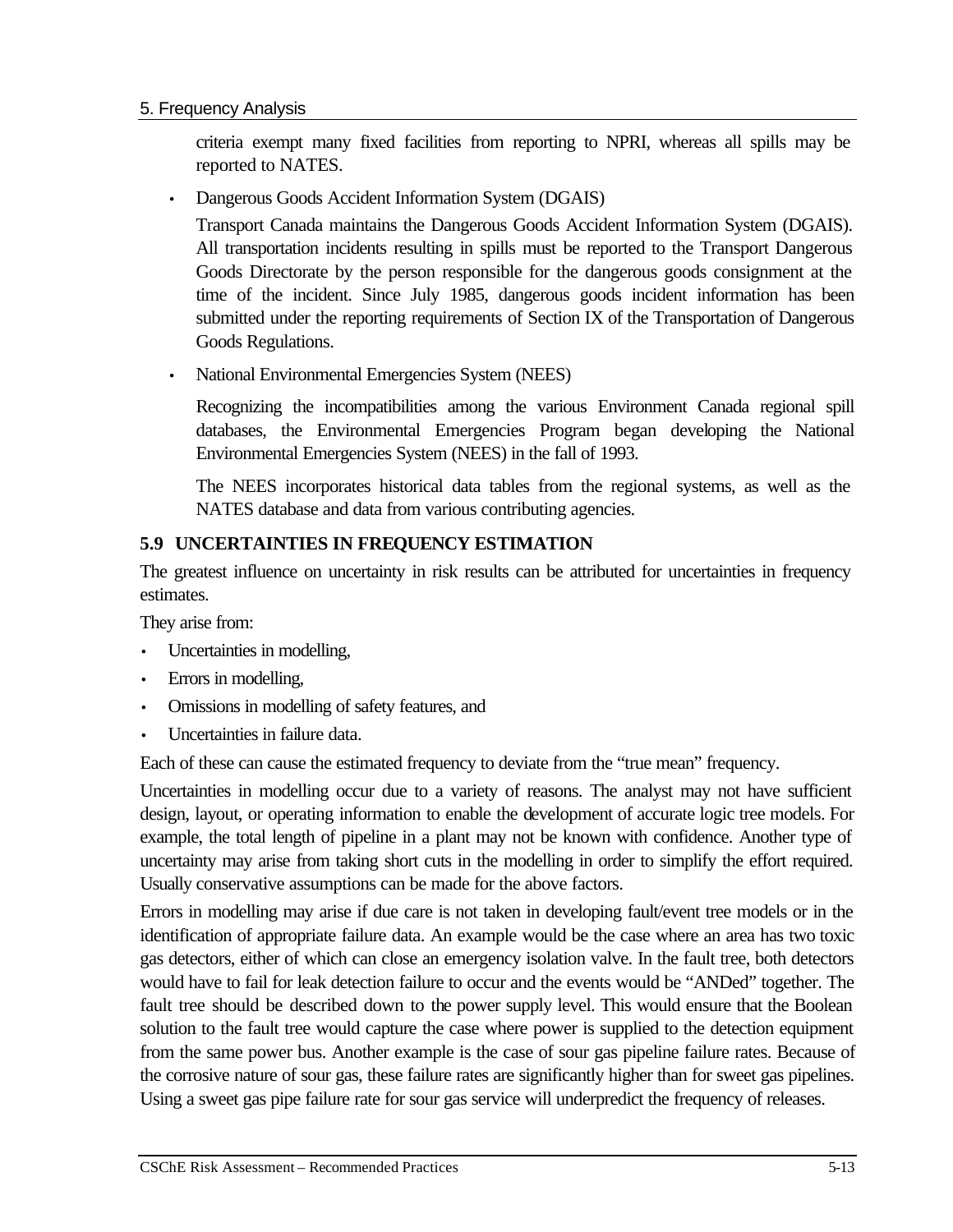Omission in taking credit of safety features can cause a hazardous event frequency to be overestimated significantly (by up to two orders of magnitude or more). The magnitude of this uncertainty alone may be greater than the cumulative uncertainties in all other assessments. If the results are acceptable, then there is no need for a second iteration and the analyst would have confidence that frequency and risk have not been underestimated.

In the above factors, the analyst has control over the uncertainties. However, when it comes to failure data based on historical observations, the analyst has little control over the uncertainties. This data tends to be generic (i.e., "average") and limited. The unique conditions at a specific plant (e.g., component service, age, or environmental conditions) may not be captured in the data. In addition, not all components or component failure modes may have data available. Inevitably, approximations are made; these should be made conservatively. Failure rates that are available will also have significant uncertainties—divisors (i.e., component years of service) may not be well known or the number of component failures in the database may be under-reported. This is particularly important if using generic hazardous event frequencies (i.e., BLEVEs per tank-year) in that they are unlikely to capture the design, layout, operational and mitigation features of a particular plant. Here, the uncertainty in the frequency estimates may be so significant to render the risk results meaningless.

In summary:

- As described above, there are a number of different factors that may result in uncertainties in frequency estimates.
- In most situations, uncertainties in frequency estimates have the greatest contribution to uncertainties in risk estimates.
- Analysts experienced in frequency estimation can minimize these uncertainties and ensure, where possible, that they err on the safe side (i.e., overestimating frequency without going overboard).
- In choosing the method for delivering frequency estimates, the use of fault/event logic trees is superior to deriving hazardous event frequency from generic historical data; however, it is also more costly.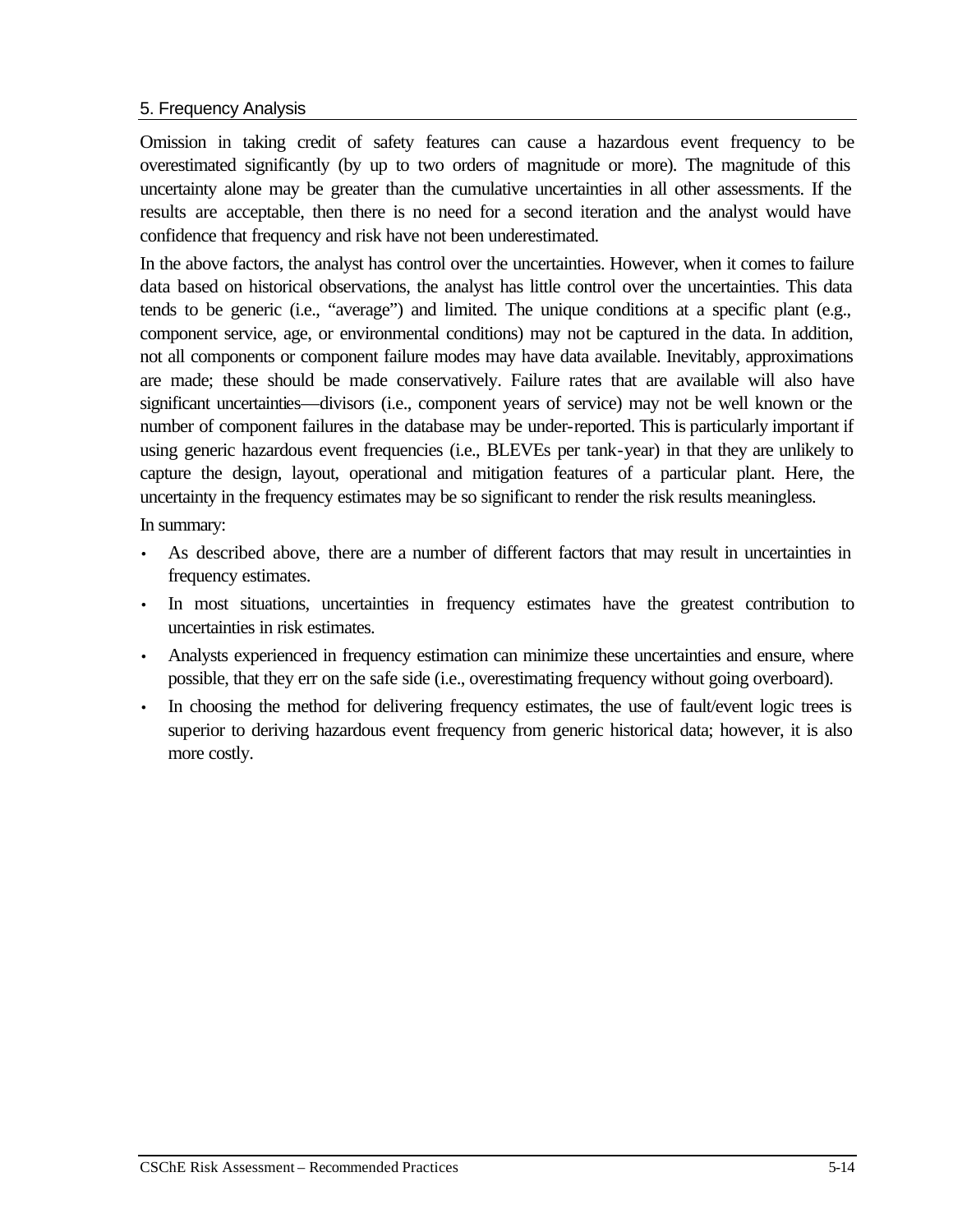# **6. RISK ESTIMATION AND EVALUATION - MATRIX METHODS**

Once the consequences and frequencies of representative hazardous events are estimated, a very useful step for evaluating the significance of these specific events is to rank them using a matrix method.

Note that the results of matrix evaluation *may* provide sufficient justification and guidance for action plans and decision making on an event basis, especially for facility safety management decisions (i.e., actions that can be undertaken by the operator of the hazardous facility). However, for situations that have public safety and land use implications, full quantitative estimation of the total facility risk, and comparison against public risk acceptability guidelines, become necessary for decision making.

In the matrix method, each hazardous event identified as part of the hazard identification step is first categorized using broad categories of frequency and consequence. Commonly used definitions of these categories are presented in Tables 6.1 and 6.2. In these tables, Category 1 indicates a "low" frequency or consequence; Category 4 indicates a "high" frequency or consequence.

By progressively changing the definitions for different categories, an operating company can gradually make the criteria for risk acceptability more stringent. The matrix approach can therefore be used by an operator as a tool for continuous improvement of its safety culture and performance.

Three different frequency categorization schemes are provided in Table 6.1. The first scheme is considerably less stringent than the second, which in turn is considerably less stringent than the third. The first scheme is useful for companies who might be in their early stages of development in terms of their safety culture and performance. One can then gradually start using the second and third schemes for continuous improvement. Another way of looking at these different frequency categorization schemes is from the perspective of application focus. If the application of the method is focusing on maintenance and reliability, the first scheme would be appropriate. If the focus is on very rare but potentially very high consequence events for public safety, the second or third scheme would be more appropriate.

Consequences may be treated in many different categories, such as: consequences to the public, the employees, the environment, consequences in terms of production loss, capital loss, and finally in terms of loss of market share due to loss of goodwill on the part of the markets. The category that is the focus of this guideline is 'public' and hence only an example ranking scheme for this consequence category is given in Table 6.2. Further information can be found in Alp (1996).

Each hazardous event, once categorized, can then be represented on a risk matrix such as the one shown in Figure 6.1, and prioritized with respect to the urgency of risk control measures that should be implemented to reduce the risk from that particular type of event. A commonly used set of definitions for each risk category on this matrix is given in Table 6.3.

# **Table 6.1 Example Frequency Categories and Categorization Schemes**

CCPS (1992, adapted)

| <b>CATEGORY</b> | <b>DESCRIPTION</b>                                                    |  |
|-----------------|-----------------------------------------------------------------------|--|
|                 | $1 < 0.02$ /year (Not expected to occur during the facility lifetime) |  |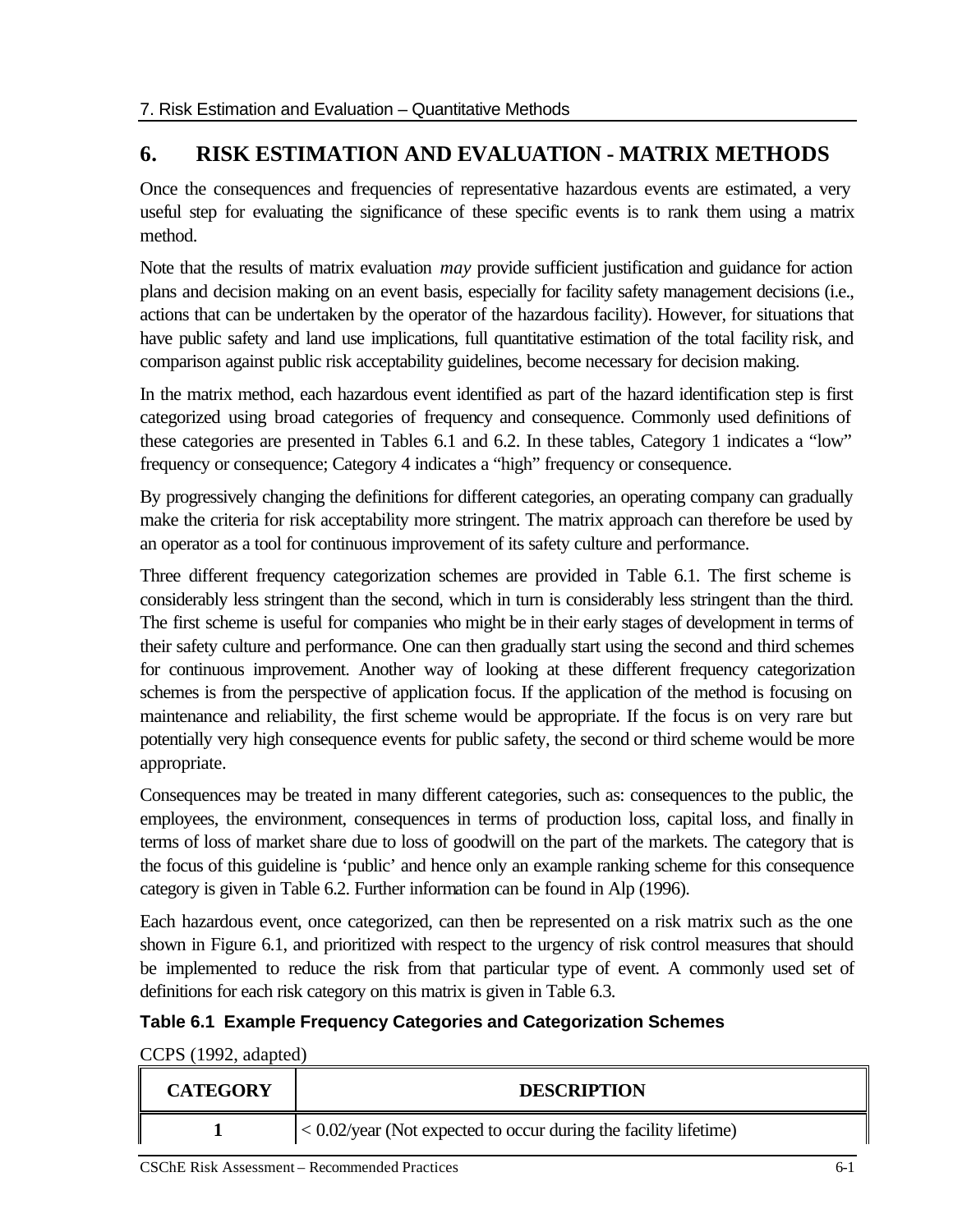### 7. Risk Estimation and Evaluation – Quantitative Methods

| $0.02$ - 0.05/year (Expected to occur no more than once during the facility<br>lifetime) |  |
|------------------------------------------------------------------------------------------|--|
| $(0.05 - 1$ /year (Expected to occur several times during the facility lifetime)         |  |
| $\geq$ 1/year (Expected to occur more than once in a year)                               |  |

from (Alp, 1996)

| <b>CATEGORY</b> | <b>DESCRIPTION</b>                                                |  |
|-----------------|-------------------------------------------------------------------|--|
|                 | $\langle 0.001/\text{year}$ (Less frequent than 1 in 1,000 years) |  |
|                 | $0.001 - 0.01$ /year (Between 1 in 1,000 and 1 in 100 years)      |  |
|                 | $0.01 - 0.1$ /year (Between 1 in 100 and 1 in 10 years)           |  |
|                 | $> 0.1$ /year (More frequent than 1 in 10 years)                  |  |

## CCPA (1992, adapted)

| <b>CATEGORY</b> | <b>DESCRIPTION</b>                                                                    |  |
|-----------------|---------------------------------------------------------------------------------------|--|
|                 | $10^{-6}$ /year (Less frequent than 1 in 1,000,000 years) (Remote)                    |  |
|                 | $10^{-6}$ - $10^{-4}$ /year (Between 1 in 1,000,000 and 1 in 10,000 years) (Unlikely) |  |
| 3               | $104$ - 0.01/year (Between 1 in 10,000 and 1 in 100 years) (Moderately Likely)        |  |
|                 | $> 0.01$ /year (More frequent than 1 in 100 years) (Likely)                           |  |

## **Table 6.2 Example Consequence Categories**

| <b>CATEGORY</b> | <b>PUBLIC CONSEQUENCES</b>        |  |
|-----------------|-----------------------------------|--|
|                 | No injury or health effects       |  |
|                 | Minor injury or health effects    |  |
|                 | Injury or moderate health effects |  |
|                 | Death or severe health effects    |  |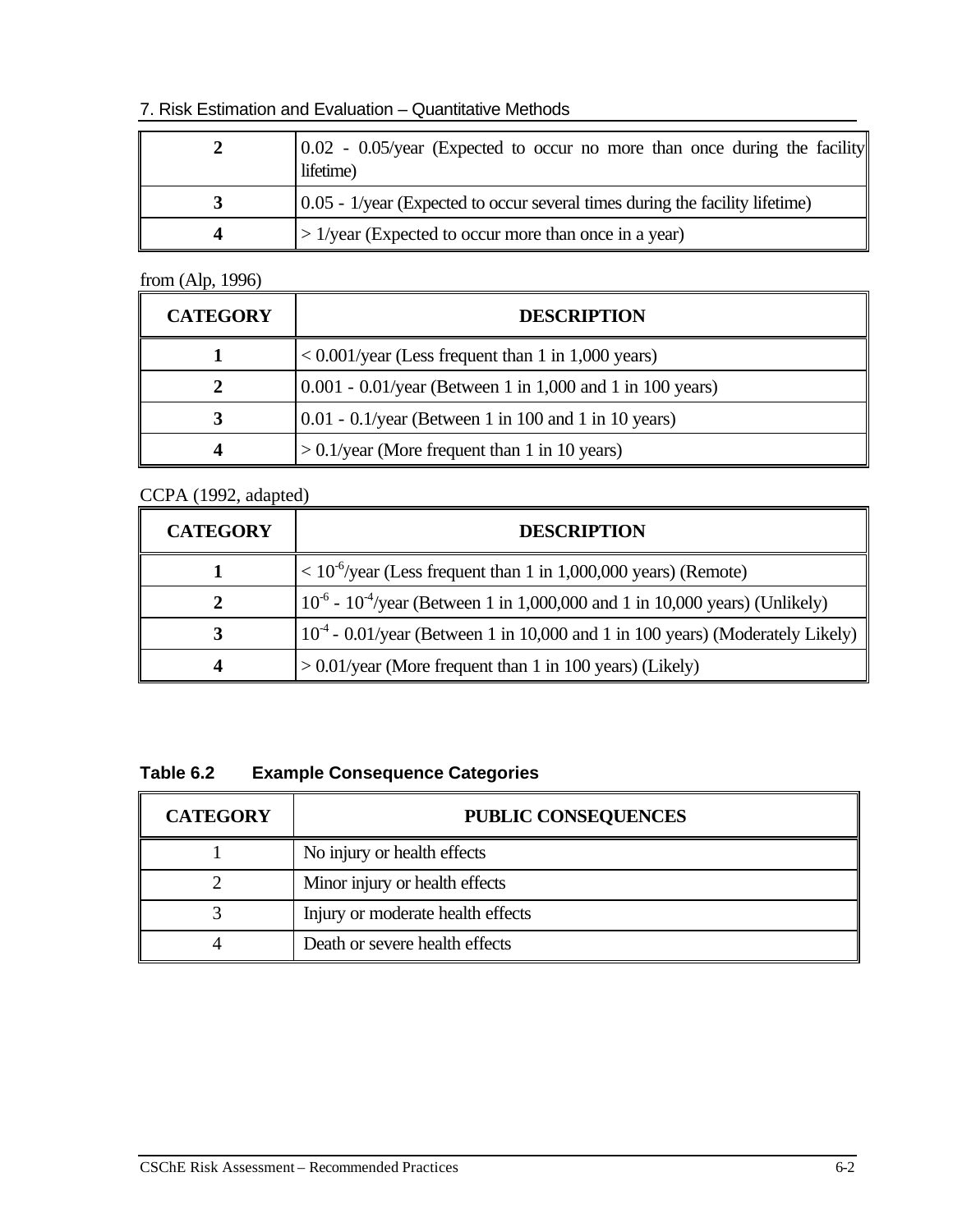#### 7. Risk Estimation and Evaluation – Quantitative Methods

A summary table showing all the hazardous events and their assigned frequency/ consequence categories is useful for presentation purposes and decision making. In such a table, it is recommended that the different consequence categories be kept separate, and not combined to a single overall risk ranking by assigning weights to each consequence category. Combining of the different risks into a single risk ranking may be warranted in some applications as long as the detail is not lost to the decision-maker.

For the purposes of the present guidelines, which focuses on public safety, the events with significant off-site consequences should then be analyzed using the quantitative techniques presented in the other sections of this document.

Other matrix schemes are also widely used. Some examples are the schemes provided in CAN/CSA-Q634-91, and in CCPA (1992).



### **Figure 6.1 Example Risk Matrix (adapted from CCPS, 1992)**

Increasing Severity

| Table 6.3 | <b>Example Risk Ranking Categories (adapted from CCPS, 1992)</b> |  |  |  |
|-----------|------------------------------------------------------------------|--|--|--|
|-----------|------------------------------------------------------------------|--|--|--|

| Code          | <b>Category</b>               | <b>Description</b>                                     |
|---------------|-------------------------------|--------------------------------------------------------|
| U             | Unacceptable                  | Should be mitigated with engineering and/or            |
|               |                               | administrative controls to a risk ranking of C or less |
|               |                               | within a specified period such as six months.          |
| N             | Not desirable                 | Should be mitigated with engineering and/or            |
|               |                               | administrative controls to risk ranking of C or less   |
|               |                               | within a specified time period such as 12 months.      |
| $\mathcal{C}$ | Conditionally acceptable with | Should be verified that procedures or controls are     |
|               | controls                      | in place.                                              |
| A             | Acceptable as is              | No mitigation required.                                |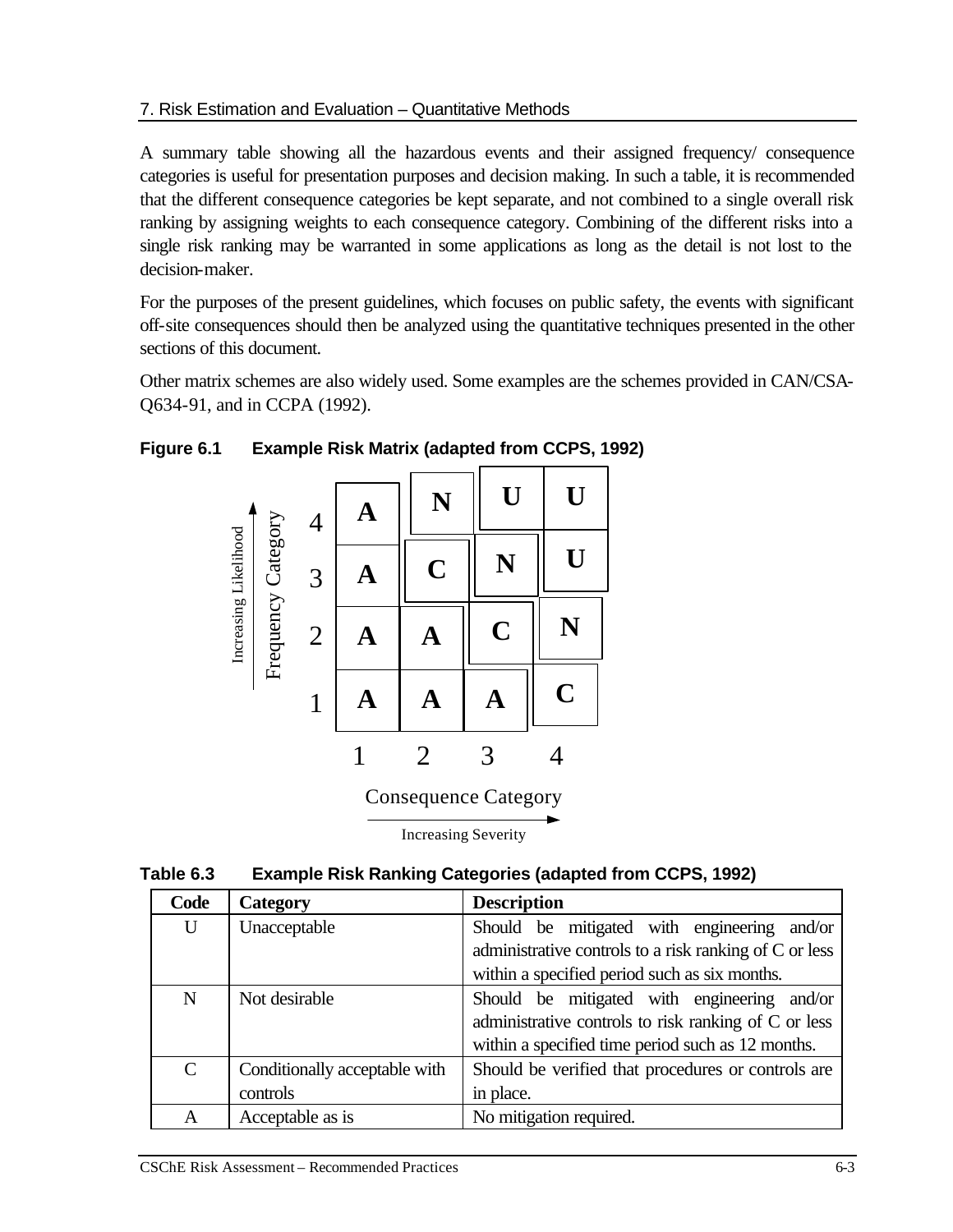# **7. RISK ESTIMATION AND EVALUATION - QUANTITATIVE METHODS**

Following estimation of frequencies and consequences of representative hazardous events, if there is a need for estimation of total individual risk for the facility from a land use perspective, such as in the case of exploring acceptability of the facility (or a residential development *near* the facility), then the next step is to fully quantify the risk. We use the commonly accepted measure of risk for this purpose:

*Event Individual Risk at a receptor point = Event Frequency x Event Individual Consequence at that receptor point*

The total facility risk is then the sum of all the event risks at a receptor point. Repeating the process at different receptor points will generate a risk curve where generally risk decreases with increasing separation distance from the risk source (see Figure 7-1). The units of this risk measure can be expressed as "the annual chance that a person living near the hazardous facility might die due to potential accidents in that facility." (The MIACC risk acceptability guidelines are for a specific receptor location and not for a receptor who may spend some of his or her time away from that receptor location. Hence, the risk calculation should also assume continuous exposure of the receptor).

In the calculation of the total facility risk, it is important that all significant representative accident scenarios are identified. Due to the large number of potential scenarios in complex installations, events with similar consequences are normally grouped together to reduce the amount of effort required to quantify their consequences. *Then a representative scenario is selected for each event category and is assigned the total frequency of all events falling into that category of events.*

# *The implications of this effort-saving step must be understood and evaluated very carefully by all stakeholders:*

*In public risk assessments, the representative scenario selected for each event category is generally the worst credible case in that category of events. This is done to ensure that the risk estimates are conservative (i.e., risks are over-estimated) so that public safety is not compromised. If the number of event categories used in the assessment is too small, this standard practice of risk analysis may lead to unrealistically high risk estimates, thus losing their usefulness in decision-making. A balance, therefore, must be sought between the amount of effort spent (which is proportional to the number of event categories used) and the degree of over-prediction tolerable in the risk estimates.*

For events with little or no dependence on meteorology and wind direction (such as explosions) in facilities that can be considered as point sources (such as chemical plants and storage facilities), the mathematical expression for the total individual risk is relatively straightforward:

$$
I(P;P') = \sum F_h P_{e,h}(P;P').
$$

Here P<sub>e,h</sub>(P;P<sup>'</sup>) denotes the probability of hazardous *e*ffect (e.g., fatality) at receptor location P due to the risk source at P<sup> $\prime$ </sup> and hazardous event  $h$ ,  $F_h$  denotes the annual frequency of the hazardous event *h*, the multiplication of the two gives the event individual risk at receptor point P, and the sum is over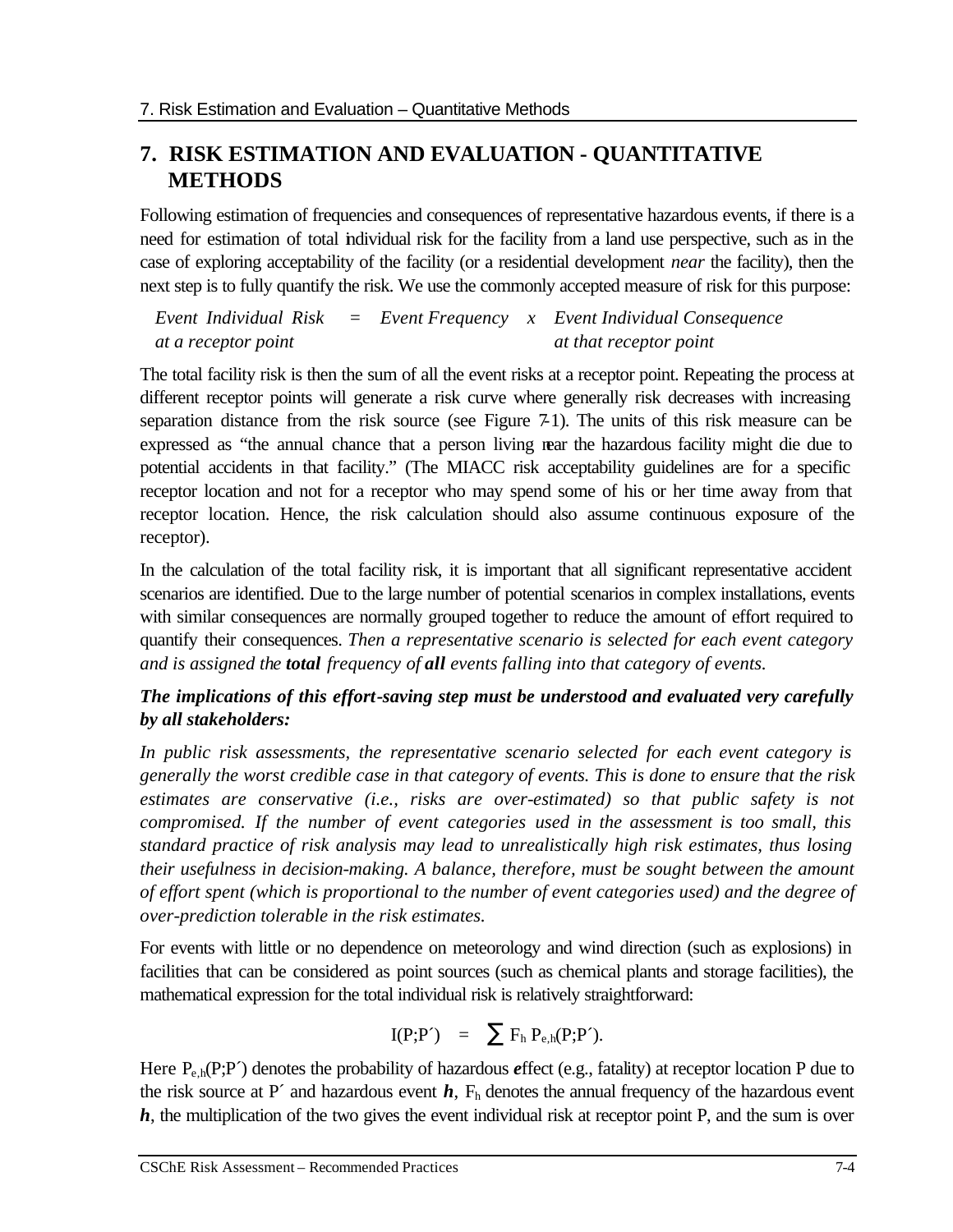### 7. Risk Estimation and Evaluation – Quantitative Methods

all the event categories. This process is described in graphical form in Figure 7-1 where risk from two events, each with its own risk distribution, is added together at each distance from the event location to arrive at the total risk at that distance.

For meteorology- and wind direction-dependent events (such as gas clouds), the treatment is more complex, requiring consideration of joint frequency of occurrence of different weather conditions with wind direction.

For hazardous installations of a linear nature, such as pipelines and rail, truck, and marine tanker transportation corridors, the estimation of individual risk also involves an integration along the corridor. For multiple sources, the sum of the individual risk from all sources at a given receptor location must be considered before comparison to the risk acceptability criteria.

Complete formulations for these situations are given in a recently published paper in the international literature (Alp and Zelensky, 1996) and are summarized in Appendix A4. Other simplified formulations are given in TNO (1999, Purple Book), CCPS (1989a) and CCPS (1995b).

# **Figure 7-1 Estimation of Total Facility Risk (for events with little or no dependence on meteorology and wind direction – explosions, pool fires, simple jet fires)**

#### **Individual Consequences**

‰ Assume Event *a* and Event *b* represent all the events that can take place at the risk source

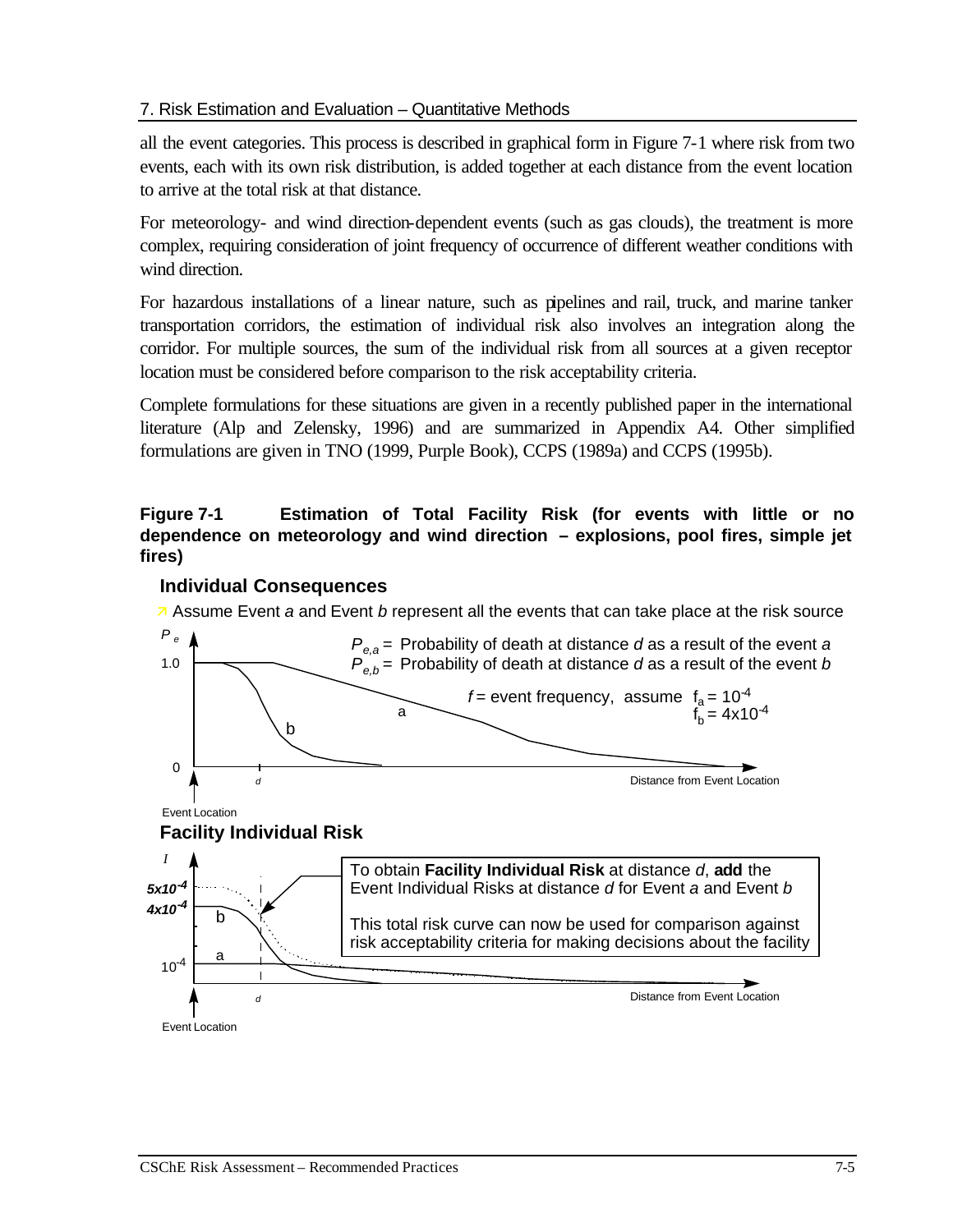### 7. Risk Estimation and Evaluation – Quantitative Methods

Once the total facility risk profile is calculated, then this curve can be compared to the MIACC risk acceptability guidelines (Figure 1-1), and distances from the risk source to  $10^{-4}$ ,  $10^{-5}$ , and  $10^{-6}$  risk levels can be established.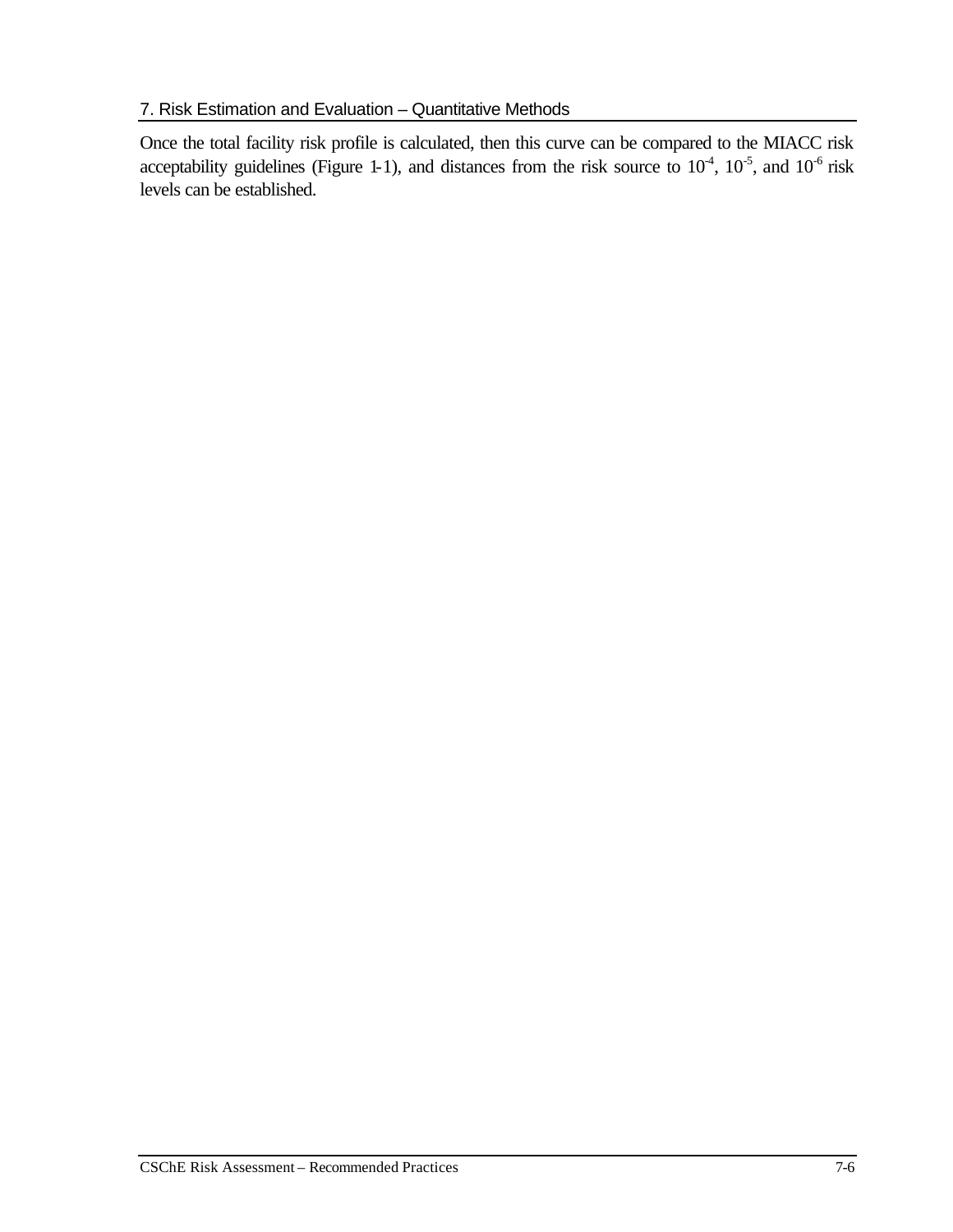# **8. DOCUMENTATION OF RISK ASSESSMENTS**

Adequate documentation of the risk analysis methodology and results is essential for success of any risk assessment. This is important for communicating the methodology of the results to both the stakeholders and the decision-makers.

The documentation for describing the risk assessment should include as a minimum the following:

- Objectives of the analysis.
- Description of the physical system, the surrounding land-use including adjacent hazardous facilities, and stakeholders.
- Description of the methodology for hazard identification and resulting hazardous events selected for detailed quantitative analysis; justification for selection of these events.
- Description of the methodology for consequence analysis, including all significant modelling assumptions and models used with justification, with references to technical publications as appropriate.
- Description of the methodology for frequency analysis, including all significant assumptions and data sources; justification for selection of the methodology and data sources used.
- Description of the risk estimation methodology, including all significant simplifying assumptions.
- A discussion on the sources of error, sensitivity of the results on the assumptions used, and level of uncertainty in the quantitative results.
- Comparison of the quantitative results to the MIACC risk acceptability criteria, if appropriate, with reference to any existing land use and adjacent hazardous facilities in the area.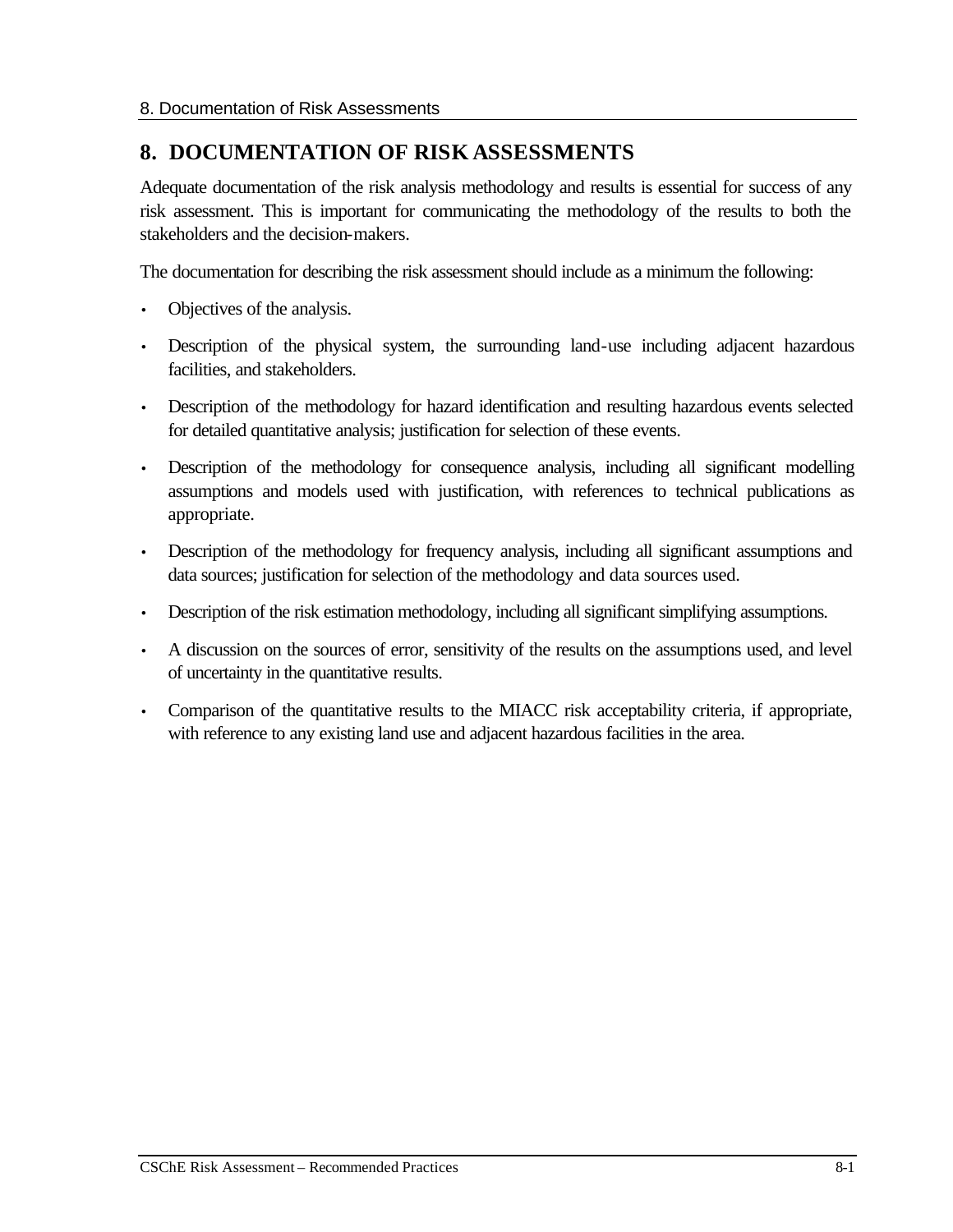#### **9. REFERENCES**

- Alp, E. (1996). Risk Assessment Methodologies for Pipelines. Paper presented at the ASME International Pipeline Conference, June 10-14, Calgary, Alberta.
- Alp, E. and Zelensky, M.J., (1996). Risk Quantification for Meteorology- and Direction-Dependent Hazards due to Point and Linear Risk Sources. J. Loss Prev. Process Ind., v. 9, pp. 135- 145.
- Alp, E., Davies, M.J.E., Huget, R.G., Lam, L.H., Zelensky, M.J., (1990). GASCON2 A model to Estimate Ground-level  $H_2S$  and  $SO_2$  Concentrations and Consequences from Uncontrolled Sour Gas Releases. Concord Environmental Report CEC.J1692 prepared for the Alberta Energy Resources Conservation Board, October.
- API 752 (1995). Management of Hazards Associated with Location of Process Plant Buildings. API Recommended Practice 752, CMA Manager's Guide, First Edition American Petroleum Institute, Washington, D.C.
- API 521 (1997). Guide for Pressure-Relieving and Depressuring Systems. API Recommended Practice 521, 4th Edition. American Petroleum Institute, Washington, D.C.
- Baker, W.E., Cox, P.A., Westine, P.S., Kulesz, J.J., Strehlow, R.A. (1983). Explosion Hazards and Evaluation. Elsevier, NY. ISBN 0-444-42094-0.
- Blything, K.W., and A.B. Reeves, (1988). An Initial Prediction of the BLEVE Frequency of a 100 Te Butane Storage Vessel. Her Majesty's Stationery Office, London, UK.
- Britter, R.E., McQuaid, J. (1988). Workbook on the Dispersion of Dense Gases. Health and Safety Executive, UK.
- CAN/CSA-Q634-91 (1991). Risk Analysis Requirements and Guidelines. Canadian Standards Association, ISSN 0317-5669.
- CAN/CSA-Q850 (1997). Risk Management: Guideline for Decision-Makers. Canadian Standards Association.
- CCPA (1992). Manufacturing Code of Practice, Site Acute Risk Assessment, Implementation Aid. Canadian Chemical Producers' Association.
- CCPS (1989a). Guidelines for Chemical Process Quantitative Risk Analysis. A.I.Ch.E., Center for Chemical Process Safety, NY. ISBN 0-8169-0402-2.
- CCPS (1989b). Guidelines for Process Equipment Reliability. A.I.Ch.E., Centre for Chemical Process Safety, N.Y. ISBN 0-8169-0422-7.
- CCPS (1992). Guidelines for Hazard Evaluation Procedures. A.I.Ch.E., Center for Chemical Process Safety, N.Y. ISBN 0-8169-0491-X.
- CCPS (1994). Guidelines for Evaluating the Characteristics of Vapor Cloud Explosions, Flash Fires, and BLEVEs. A.I.Ch.E., Center for Chemical Process Safety, N.Y. ISBN 0-8169-0474- X.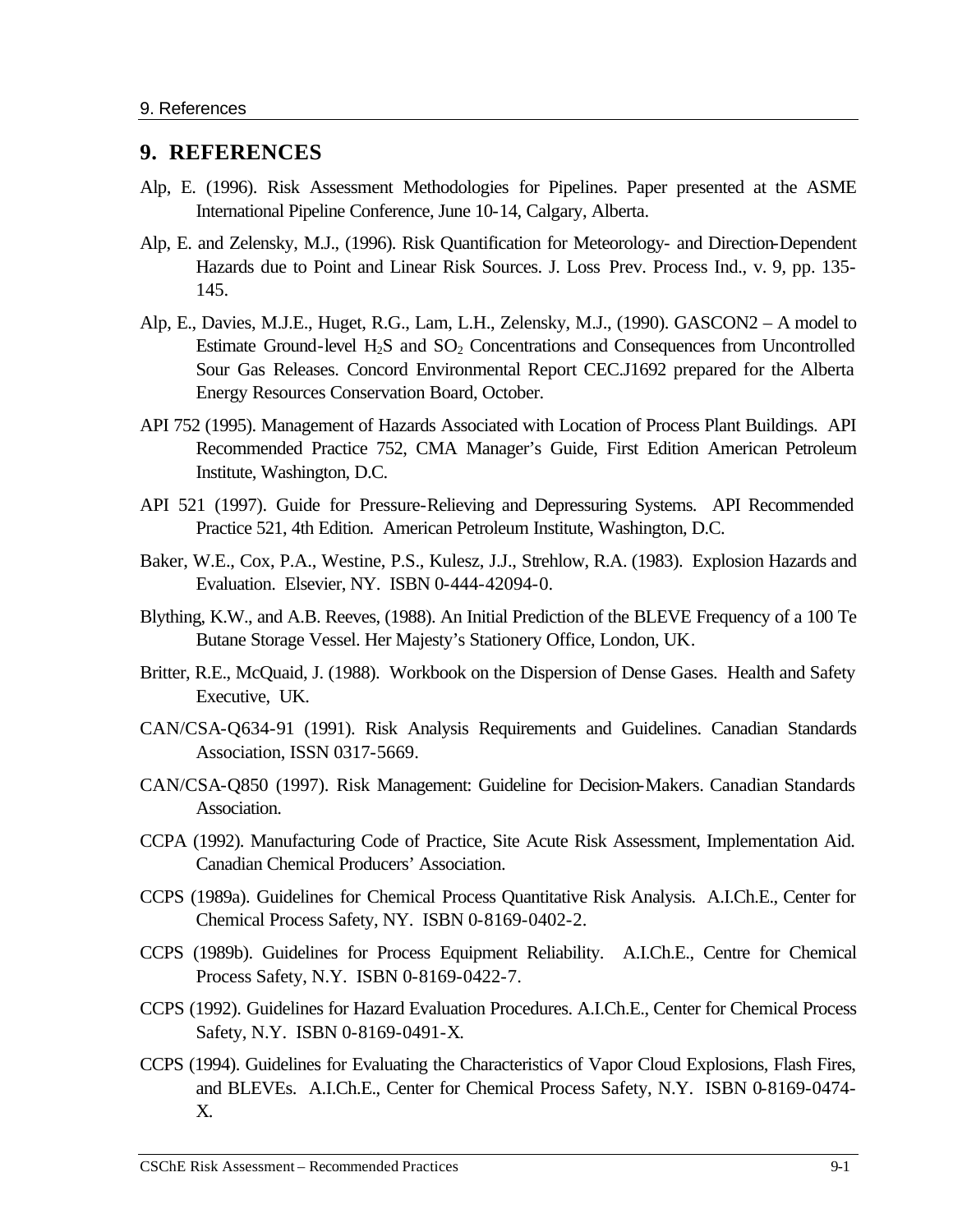- CCPS (1995a). Understanding Atmospheric Dispersion of Accidental Releases. A.I.Ch.E., Center for Chemical Process Safety, N.Y. ISBN 0-8169-0681-5.
- CCPS (1995b). Guidelines for Chemical Transportation Risk Analysis. . A.I.Ch.E., Center for Chemical Process Safety, N.Y. ISBN 0-8169-0626-2.
- CCPS (1995c). Concentration Fluctuations and Averaging Time in Vapor Clouds. A.I.Ch.E., Center for Chemical Process Safety, N.Y. ISBN 0-8169-0679-3.
- Cavanaugh II, T.A., Siegell, J.H., Steinberg, K.W. (1994). Simulation of Vapour Emissions from Liquid Spills. J. Hazardous Materials, v. 38, pp. 41-63.
- CONCAWE (1982). Methodologies for Hazard Analysis and Risk Assessment in the Petroleum Refining and Storage Industry. Prepared by CONCAWE's Risk Assessment Ad-hoc Group, Report No. 10/82, Den Haag, December 1982.
- CR-1278 (1980) Handbook of Human Reliability Analysis with Emphasis on Nuclear Power Plant Applications. U.S. Nuclear Regulatory Commission, NUREG/CR-1278, October 1980.
- Crocker, W.P., Napier, D.H. (1986). Thermal Radiation Hazards of Pool Fires and Tank Fires. Hazards in the Process Industries: Hazards IX (I. Chem. E. Symp. Series No. 97), UMIST, Manchester, England, pp. 159-184.
- Dutch Guide (1988). Guide to Hazardous Industrial Activities. Ministry of Home Affairs. The Hague, Netherlands.
- EPRI, (1981). Component Failure and Repair Data for Coal-Fired Power Units. Prepared by Fluor Power Services, Inc., EPRI AP-2071, RP239-2, Topical Report, October 1981, Electric Power Research Institute.
- Ermak, D.L. (1990). User's Manual for SLAB: An Atmospheric Dispersion Model for Denser-than-Air Releases. Lawrence Livermore National laboratory.
- Fauske, H.K., Epstein, M. (1988). Source Term Considerations in Connection with Chemical Accidents and Vapour Cloud Modelling. J. Loss Prev. Process Ind., v. 1., pp. 75-83.
- GRI (1981). D.W. Johnson and J.R. Welker. Development of an Improved LNG Plant Failure Rate Data Base. GRI-80/0093, Final Report, Gas Research Institute, September 1981.
- HSE (1996a). Offshore accident and incident statistics report 1996 (Ref. OTO 96 955). HSE Information Centre, Broad Lane, Sheffield S3 7HQ.
- HSE (1996b). Offshore hydrocarbon releases statistics 1996 (Ref. OTO 96 954). HSE Information Centre, Broad Lane, Sheffield S3 7HQ.
- HSE (1997). Offshore hydrocarbon releases statistics 1997 (Ref. OTO 97 950). HSE Information Centre, Lord Cullen House, Fraser Place, Aberdeen AB25 3UB.
- IEEE Std 500, (1983). Guide to the Collection and Presentation of Electrical, Electronic, Sensing Component, and Mechanical Equipment Reliability Data for Nuclear Power Generating Stations. Institute of Electrical and Electronic Engineers, NY.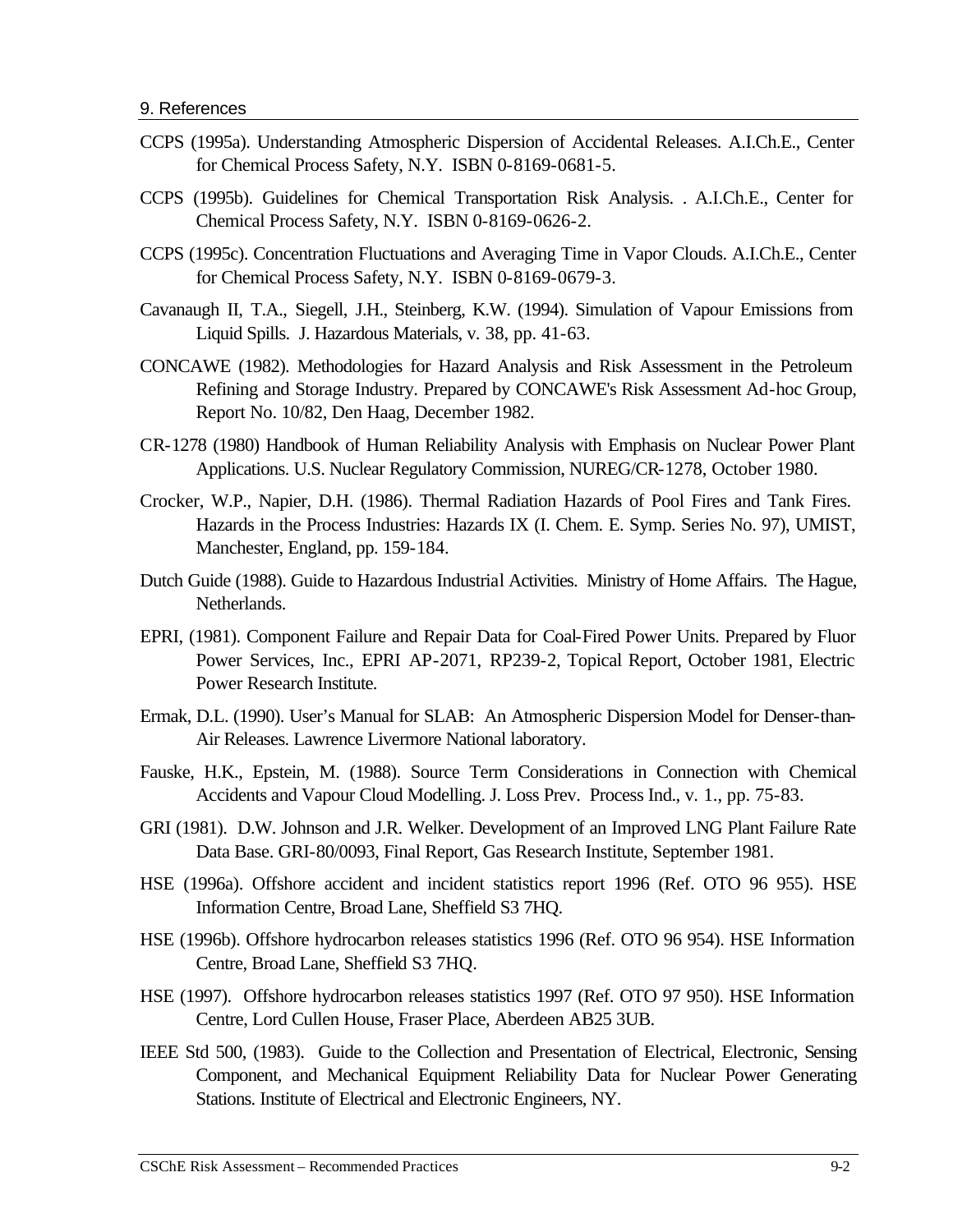- Lees, F. P., (1986). Loss Prevention in the Process Industries. Butterworth, London. ISBN 0-408- 10604-2.
- Lees, F.P., (1996). Loss Prevention in the Process Industries, Second Edition, Butterworth-Heinemann, London. ISBN 0-7506-1547-8.
- MIACC (1994). Hazardous Substances Risk Assessment: A MiniGuide for Municipalities and Industry. MIACC publication. ISBN 1-89 5858-06-2.
- MIACC (1997). Risk Assessment Guide for Municipalities and Industry. MIACC publication.
- OREDA (2002). Offshore Reliability Data. 4<sup>th</sup> edition. Det Norske Veritas, Veritasveien 1, N-1322 Hovik, Norway.
- Post, L., (1994). HGSYSTEM3.0: User's Manual. Shell Research Limited, Thornton Research Centre, TNER.94.058, P.O. Box 1, Chester, U.K.
- Rijnmond (1982). Risk Analysis of Six Potentially Hazardous Industrial Objects in the Rijnmond Area, A Pilot Study. A Report to the Rijnmond Public Authority, report presented by COVO Steering Committee, 1982, Dordrecht, Holland: D. Reidel Publishing Co.
- Swain, A.D., and Guttmann, H.E. (1983). Handbook of Human Reliability Analysis with Emphasis on Nuclear Power Plant Applications. NUREG/CR-1278, U.S. Nuclear Regulatory Commission, Washington D.C., August.
- TNO (1992, Green Book). Methods for the Determination of Possible Damage to People and Objects Resulting from Releases of Hazardous Materials. Committee for the Prevention of Disasters. CPR 16E. The Director-General of Labour, The Netherlands.
- TNO (1997, Yellow Book). Methods for the Calculation of Physical Effects. Committee for the Prevention of Disasters. CPR 14E, 3<sup>rd</sup> edition. The Director-General of Labour, The Netherlands.
- TNO (1997, Red Book). Methods for Determining and Processing Probabilities. Committee for the Prevention of Disasters Caused by Dangerous Substances. CPR 12E,  $2<sup>nd</sup>$  edition. The Labour Inspectorate, The Netherlands.
- TNO (1999, Purple Book). Guidelines for Quantitative Risk Assessment. CPR 18E . The Director-General of Labour, The Netherlands.
- Van den Berg, A.C. (1985). The Multi-Energy Method A Framework for Vapor Cloud Explosion Blast Prediction. J. Haz. Mat., v. 12, pp. 1-10.
- WASH-1400, (1975). Reactor Safety Study, An Assessment of Accident Risks in U.S. Commercial Nuclear Power Plants, Appendix III - Failure Data. WASH-1400 (NUREG-75/014), United States Nuclear Regulatory Commission, October 1975.
- Wilson, D.J. (1986). Plume Dynamics and Concentration Fluctuations in Gas Emissions. Alberta Environment Report, Contract No. 840702. Edmonton. April.
- WOAD (1999). Worldwide Offshore Accident Database. Developed and operated by Det Norske Veritas (DNV). Web site: www.dnv.com.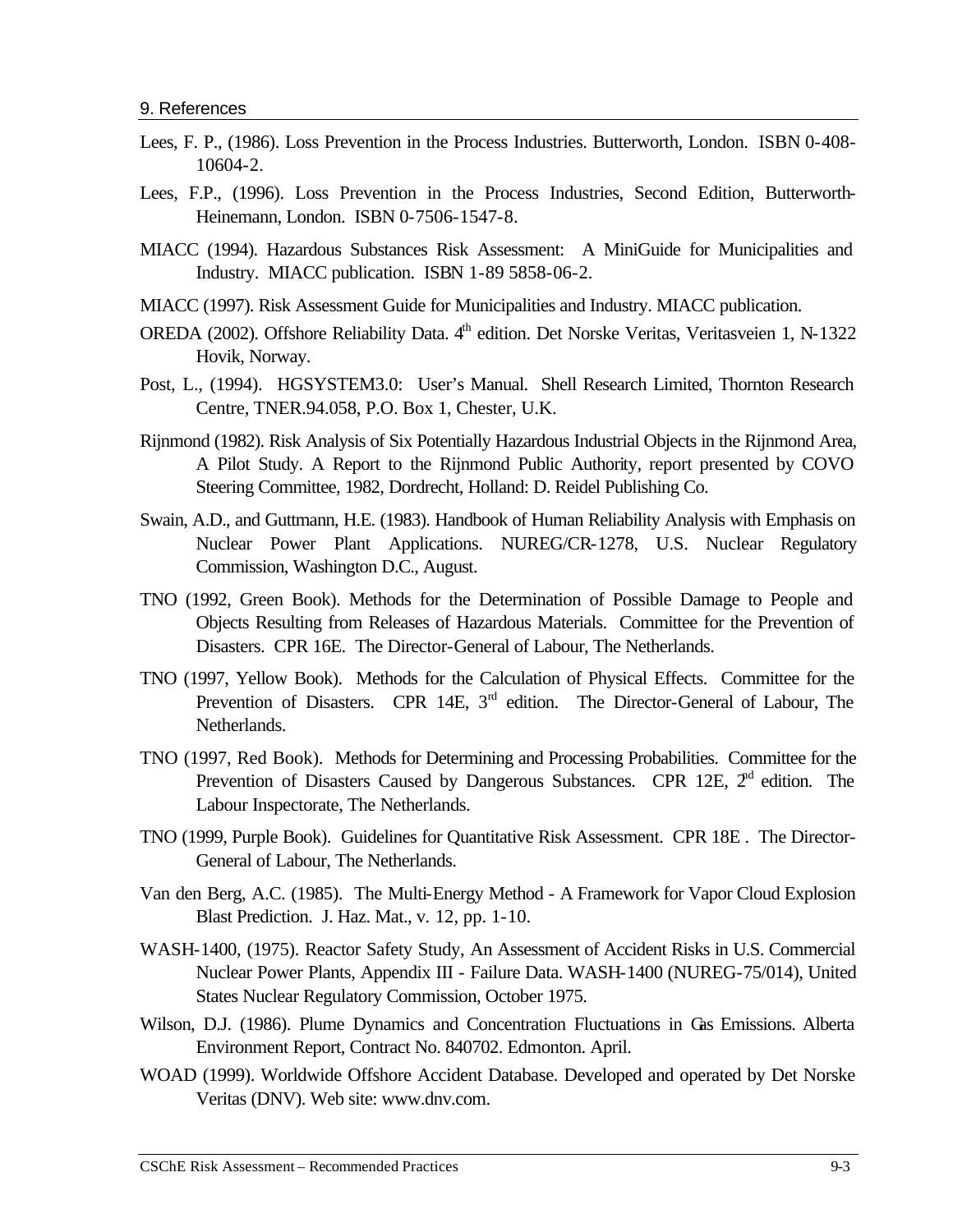# **APPENDIX A1 – COMMON RISKS**

In evaluating levels of individual risk, and putting the risk acceptability criteria into perspective, it is useful to keep in mind the risk levels encountered in other activities. Some common risks are presented in Table A1.1 for this purpose.

| Individual Risk <sup>(b)</sup><br><b>Cause</b> |                                          |
|------------------------------------------------|------------------------------------------|
|                                                | (Chances in a million of death per year) |
| Motor Vehicle Accident                         | 109                                      |
| Falls                                          | 82                                       |
| Poisoning <sup>(c)</sup>                       | 25                                       |
| <b>Dwelling Fires</b>                          | 7.9                                      |
| <b>Water Transport Accidents</b>               | 3.6                                      |
| Air & Space Transport Accidents                | 3.2                                      |
| Excessive Cold                                 | 3                                        |
| Electrical Current                             | 1.1                                      |
| Railway Accidents                              | 1.1                                      |
| Drowning in Bathtub                            | 0.8                                      |
| <b>Earth Movements</b>                         | 0.4                                      |
| Lightning                                      | 0.2                                      |
| Cataclysmic Storm                              | 0.03                                     |

**Table A1.1 Common Risks in Canada(a)**

 (a) Data are Canada-wide and were derived from information in "Causes of Death" Statistics Canada Publication #84-208 (1995).

(b) These are average individual risk values, based on a population of ~29,600,000. Data are rounded.

(c) Poisoning includes accidental poisoning due to poisonous and other substances, surgical complications and misadventures to patients.

The data in this table indicate that some of the risks that we are familiar with range from 109 chances in a million ( $\sim$ 1.1x10<sup>-4</sup>) per year (chance of death due to a motor vehicle accident) to 0.03 chances in a million  $(3x10<sup>8</sup>)$  per year (cataclysmic storm). While not directly comparable, these values are presented to put into perspective the risk acceptability guidelines presented in Figure 1.1, where it is indicated that, above 100 chances in a million  $(10<sup>4</sup>)$  no land use other than the risk source would be allowed, and no restrictions to land use would apply below an individual risk level of 1 in a million  $(10<sup>-6</sup>)$  per year. It should be noted that, the risks shown in Table A1.1 are different in character from the risks due to a hazardous facility. (For example, dying in a motor vehicle accident is usually considered to be a voluntary risk, i.e., one chooses to get into the vehicle. Dying as a result of lightning may or may not be considered voluntary since one can try to avoid being in places susceptible to a lightning strike (such as being in the middle of a field during an electrical storm with a metal rod in one's hand). The distinguishing feature of these risks from risks due to a hazardous facility is that these are not considered "dread" hazards. Dread hazards usually have the following characteristics: potential for multiple fatalities, man-made, imposed on members of the public by others). Therefore, the numbers given in the table should not be used to justify a hazardous facility but rather only to put the risk numbers in perspective.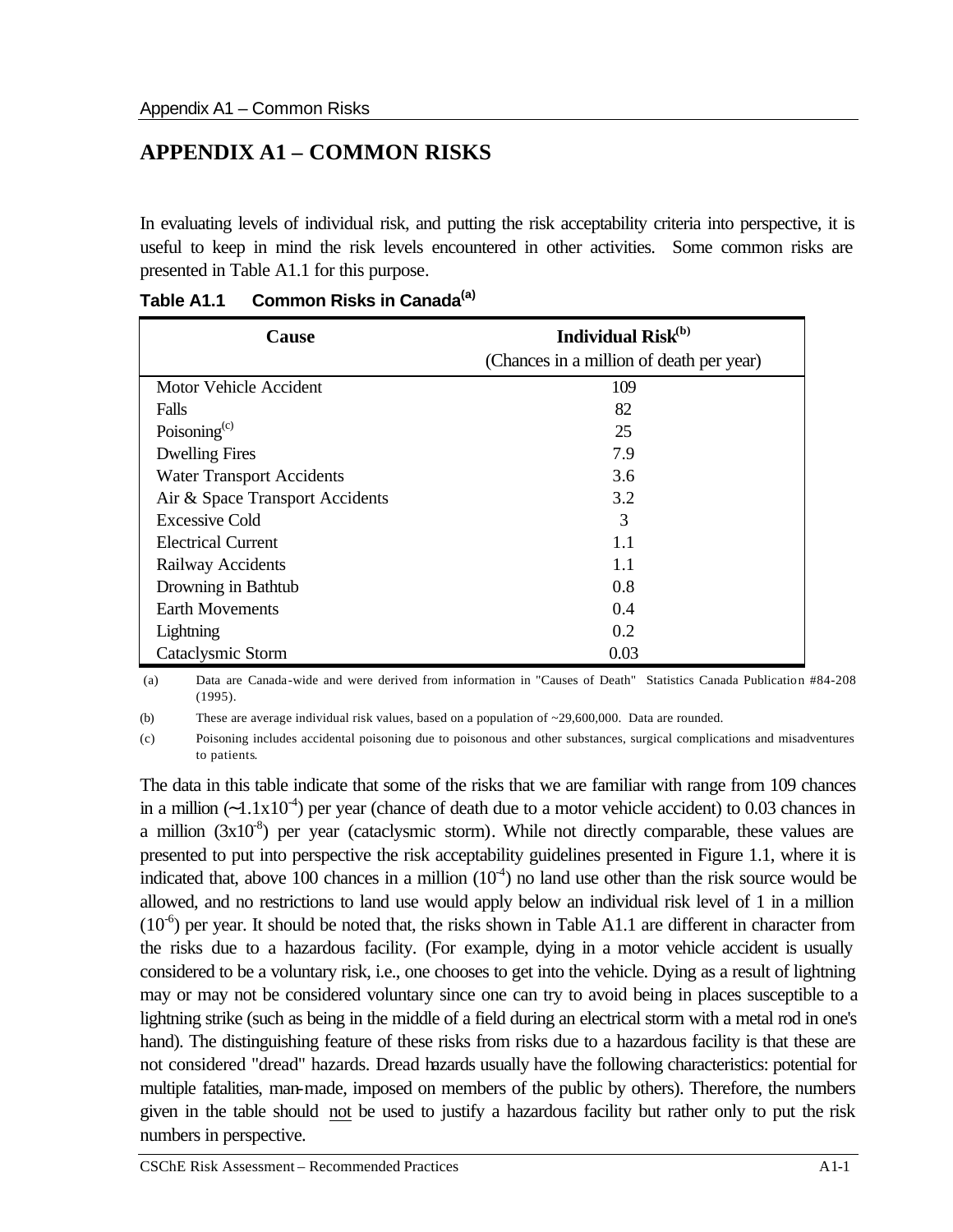## **APPENDIX A2 – HAZARD LIMITS FOR SELECTED MATERIALS**

| <b>MIACC LIST 1</b>                                                  | <b>IDLH</b> | ERPG (ppm)             |     |      | <b>LC50</b>             |
|----------------------------------------------------------------------|-------------|------------------------|-----|------|-------------------------|
| <b>Substances</b>                                                    | (ppm)       | 1<br>$\mathbf{2}$<br>3 |     |      | ppm at<br><b>30 min</b> |
| <b>ACETALDEHYDE</b>                                                  | CA (2,000)  | 10                     | 200 | 1000 |                         |
| <b>ACETYLENE</b>                                                     | N.D.        |                        |     |      |                         |
| AMMONIA, ANHYDROUS                                                   | 300         |                        |     |      | 11538.62                |
| AMMONIA SOLUTIONS with<br>more than 35% and less than<br>50% ammonia | 300         |                        |     |      |                         |
| AMMONIA SOLUTIONS with<br>more than 50% ammonia                      | 300         |                        |     |      |                         |
| <b>ARSINE</b>                                                        | CA(3)       |                        |     |      |                         |
| <b>BENZENE</b>                                                       | CA (500)    | 50                     | 150 | 1000 | 9206.85                 |
| <b>BROMINE &amp; BROMINE</b><br><b>SOLUTIONS</b>                     | 3           | 0.2                    | 1   | 5    | 376                     |
| <b>BUTANE &amp; BUTANE MIXTURES</b>                                  | N.D.        |                        |     |      |                         |
| <b>CHLORINE</b>                                                      | 10          | 1                      | 3   | 20   | 250.19                  |
| <b>CYCLOHEXANE</b>                                                   | 1,300 (LEL) |                        |     |      | 80                      |
| <b>ETHYLBENZENE</b>                                                  | 800 (LEL)   |                        |     |      | 32000                   |
| <b>ETHYLENE</b>                                                      | Not listed  |                        |     |      |                         |
| ETHYLENE DICHLORIDE                                                  | CA (50)     |                        |     |      | 14000                   |
| ETHYLENE OXIDE                                                       | CA (800)    | N/A                    | 50  | 500  | 12400                   |
| <b>FLUORINE</b>                                                      | 25          | 0.5                    | 5   | 20   |                         |
| <b>GASOLINE</b>                                                      | CA (N.D.)   |                        |     |      |                         |
| <b>HYDROGEN CHLORIDE/ACID</b>                                        | 50          | 3                      | 20  | 150  | 1851.59                 |
| <b>HYDROGEN FLUORIDE/ACID</b>                                        | 30          | $\overline{2}$         | 20  | 50   | 6530.59                 |
| <b>HYDROGEN SULPHIDE</b>                                             | 100         | 0.1                    | 30  | 100  | 440.75                  |

### **Table A2.1 Table of Inhalation Exposure Limits for Selected Hazardous Materials**

CSChE Risk Assessment – Recommended Practices A2-1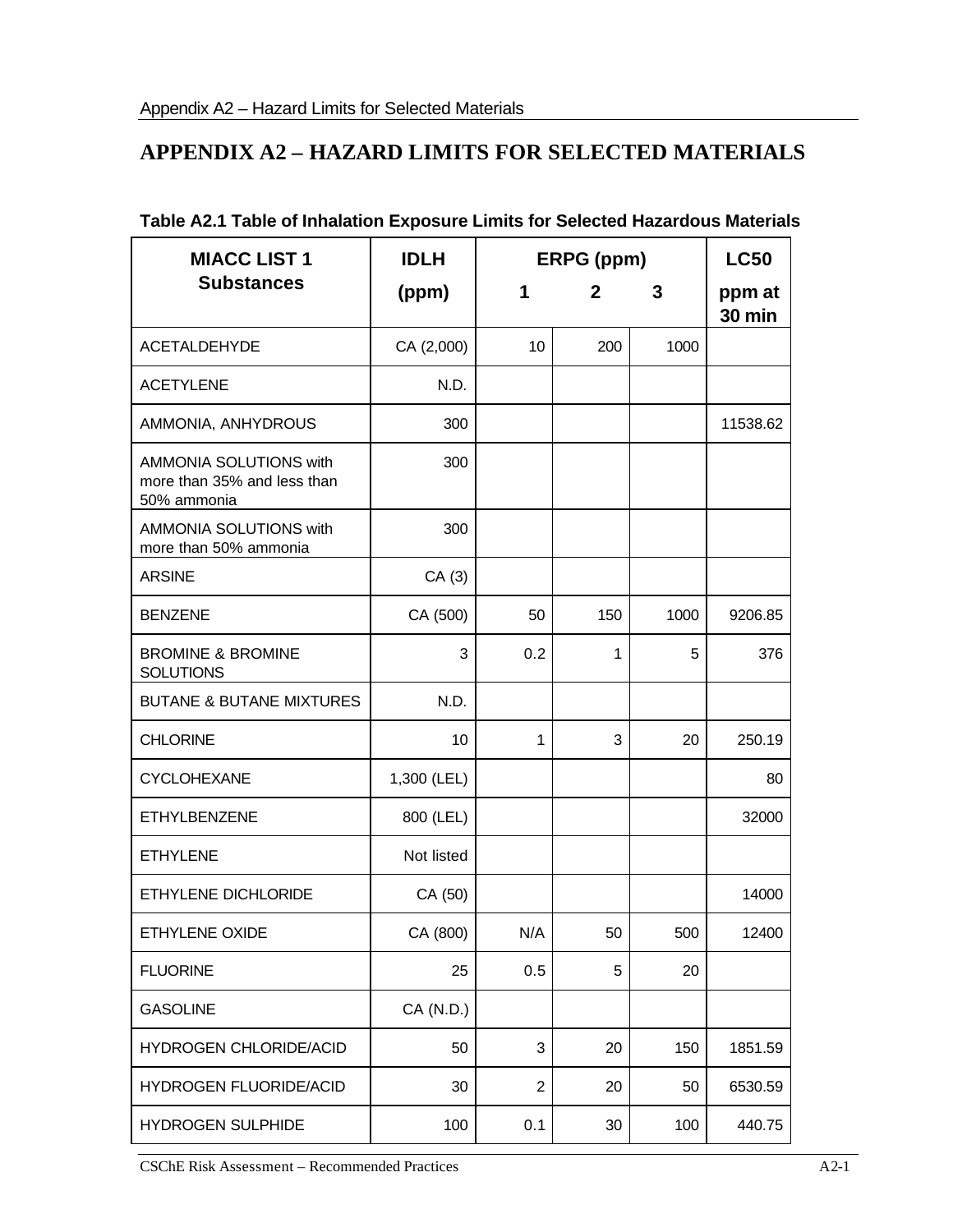|  | Appendix A2 - Hazard Limits for Selected Materials |  |  |  |  |  |
|--|----------------------------------------------------|--|--|--|--|--|
|--|----------------------------------------------------|--|--|--|--|--|

| <b>MIACC LIST 1</b>                            | <b>IDLH</b>           |              | ERPG (ppm)   |               | <b>LC50</b>             |
|------------------------------------------------|-----------------------|--------------|--------------|---------------|-------------------------|
| <b>Substances</b>                              | (ppm)                 | 1            | $\mathbf{2}$ | 3             | ppm at<br><b>30 min</b> |
| <b>LIQUEFIED PETROLEUM</b><br><b>GASES</b>     | 2,000 [LEL]           |              |              |               |                         |
| <b>MERCURY</b>                                 | 10 (mg/m3)<br>(as Hg) |              |              |               | 210                     |
| <b>METHANE</b>                                 | Not listed            |              |              |               | 128000                  |
| NAPHTHA, PETROLEUM<br>NAPTHA or NAPTHA SOLVENT | 1,000 [LEL]           |              |              |               | 19200                   |
| NITRIC ACID, FUMING or RED<br><b>FUMING</b>    | 25                    |              |              |               | 84                      |
| PROPANE, and PROPANE<br><b>MIXTURES</b>        | 21,000 [LEL]          |              |              |               |                         |
| PROPYLENE OXIDE                                | CA (400)              | 50           | 250          | 750           | 36130.14                |
| SODIUM CHLORATE                                | Not listed            |              |              |               | 9600                    |
| <b>SULPHUR DIOXIDE</b>                         | 100                   | 0.3          | 3            | 15            | 627.45                  |
| SULPHURIC ACID, FUMING                         | 15 (mg/m3)            | 2<br>(mg/m3) | 10           | 30<br>(mg/m3) | 275                     |
| <b>TETRAETHYL LEAD</b>                         | 40 (mg/m3)<br>(as PB) |              |              |               | 1064                    |
| <b>TOLUENE</b>                                 | 500                   | 50           | 300          | 1000          | 26964.22                |
| <b>VINYL CHLORIDE</b>                          | CA (N.D.)             |              |              |               | 128000                  |
| <b>XYLENE</b>                                  | 900                   |              |              |               | 50800                   |

**Notes:**

- IDLH: Immediately Dangerous to Life and Health. Data taken from NIOSH (National Institute of Occupational Safety and Health) Pocket Guide to Chemical Hazards, Washington, U.S. Government Printing Office, 1994. According to this Guide, the definition of IDLH exposure condition is a condition "that poses a threat of exposure to airborne contaminants when that exposure is likely to cause death or immediate or delayed permanent adverse health effects or prevent escape from such an environment". IDLH values are based on the effects that might occur as a consequence of a 30-minute exposure.
- ERPG: Emergency Response Planning Guidelines taken from the AIHA (American Industrial Hygiene Association) Emergency Response Planning Guidelines and Workplace Environmental Exposure Level Guides Handbook, Fairfax VA, American Industrial Hygiene Association, 1998.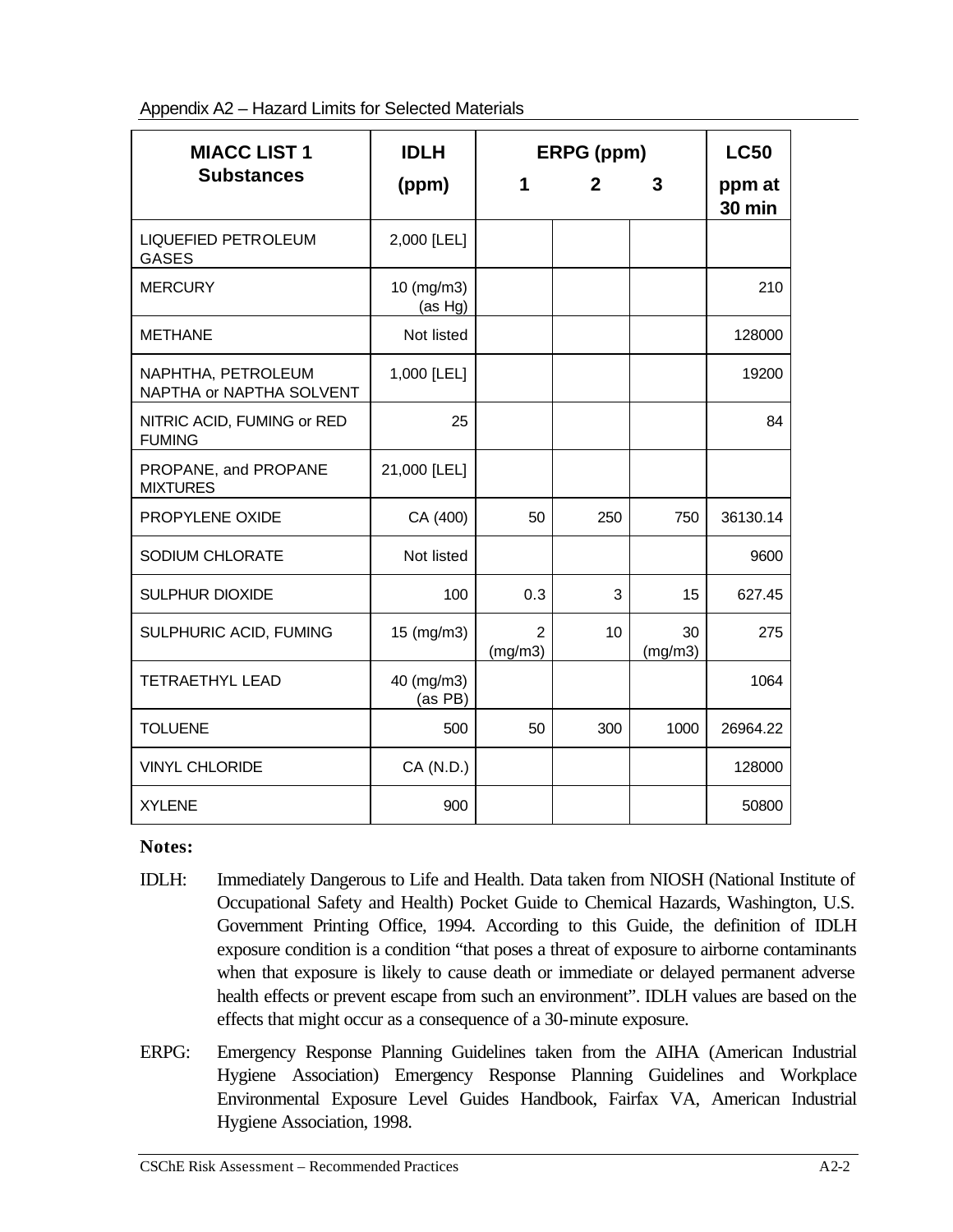#### Appendix A2 – Hazard Limits for Selected Materials

- ERPG-1: The maximum airborne concentration below which it is believed nearly all individuals could be exposed for up to 1 hour without experiencing other than mild transient adverse health effects or perceiving a clearly defined objectionable odour.
- ERPG-2: The maximum airborne concentration below which it is believed nearly all individuals could be exposed for up to 1 hour without experiencing or developing irreversible or other serious health effects or symptoms that could impair their abilities to take protective action.
- ERPG-3: The maximum airborne concentration below which it is believed nearly all individuals could be exposed for up to 1 hour without experiencing or developing life-threatening health effects.
- CA: Refers to substance NIOSH considers to be potential human carcinogen. Any IDLH values accompanying a 'CA' notation were determined before NIOSH began considering carcinogenic effects.
- LEL: Indicates that the IDLH was based on 10% of the lower explosive limit for safety considerations even though recent toxicological data indicated that irreversible health effects or impairment of escape existed only at higher concentrations.
- N.D.: IDLH has not yet been determined.
- LC50: Lethal concentration at 30 minutes exposure.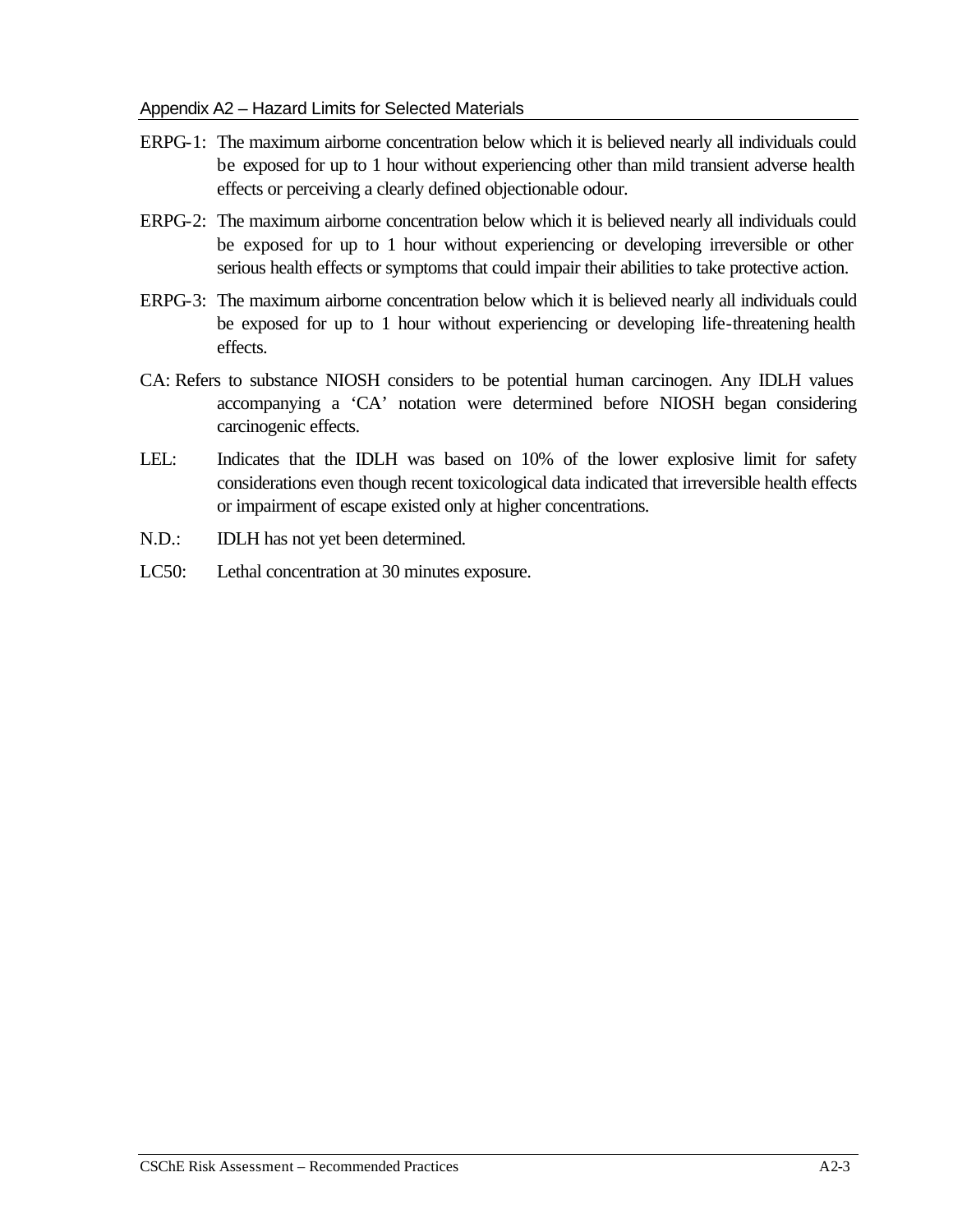| <b>Radiation intensity</b><br>$(kW/m^2)$ | Observed effect                                                                                                                                                 |
|------------------------------------------|-----------------------------------------------------------------------------------------------------------------------------------------------------------------|
| 37.5                                     | Sufficient to cause damage to process equipment                                                                                                                 |
| 12.5                                     | Minimum energy required for piloted ignition of wood, melting of<br>plastic tubing                                                                              |
| 9.5                                      | Pain threshold reached after 8 s; second degree burns after 20 s                                                                                                |
| 4                                        | Sufficient to cause pain to personnel if unable to reach cover<br>within 20 s; however, blistering of the skin (second degree burns)<br>is likely; 0% lethality |
| 1.6                                      | Will cause no discomfort for long exposure                                                                                                                      |

| Table A2.2 Effects of Thermal Radiation (CCPS, 1989a) |  |  |  |  |  |
|-------------------------------------------------------|--|--|--|--|--|
|-------------------------------------------------------|--|--|--|--|--|

| <b>Radiation intensity</b><br>$(Btu/hr/ft^2)$ | $kW/m^2$ | Time to pain threshold $(s)$ |
|-----------------------------------------------|----------|------------------------------|
| 500                                           | 1.74     | 60                           |
| 740                                           | 2.33     | 40                           |
| 920                                           | 2.90     | 30                           |
| 1500                                          | 4.73     | 16                           |
| 2200                                          | 6.94     | 9                            |
| 3000                                          | 9.46     | 6                            |
| 3700                                          | 11.67    | $\overline{4}$               |
| 6300                                          | 19.87    | $\overline{2}$               |

### **Table A2.3 Exposure Time Necessary to Reach the Pain Threshold (API 521)**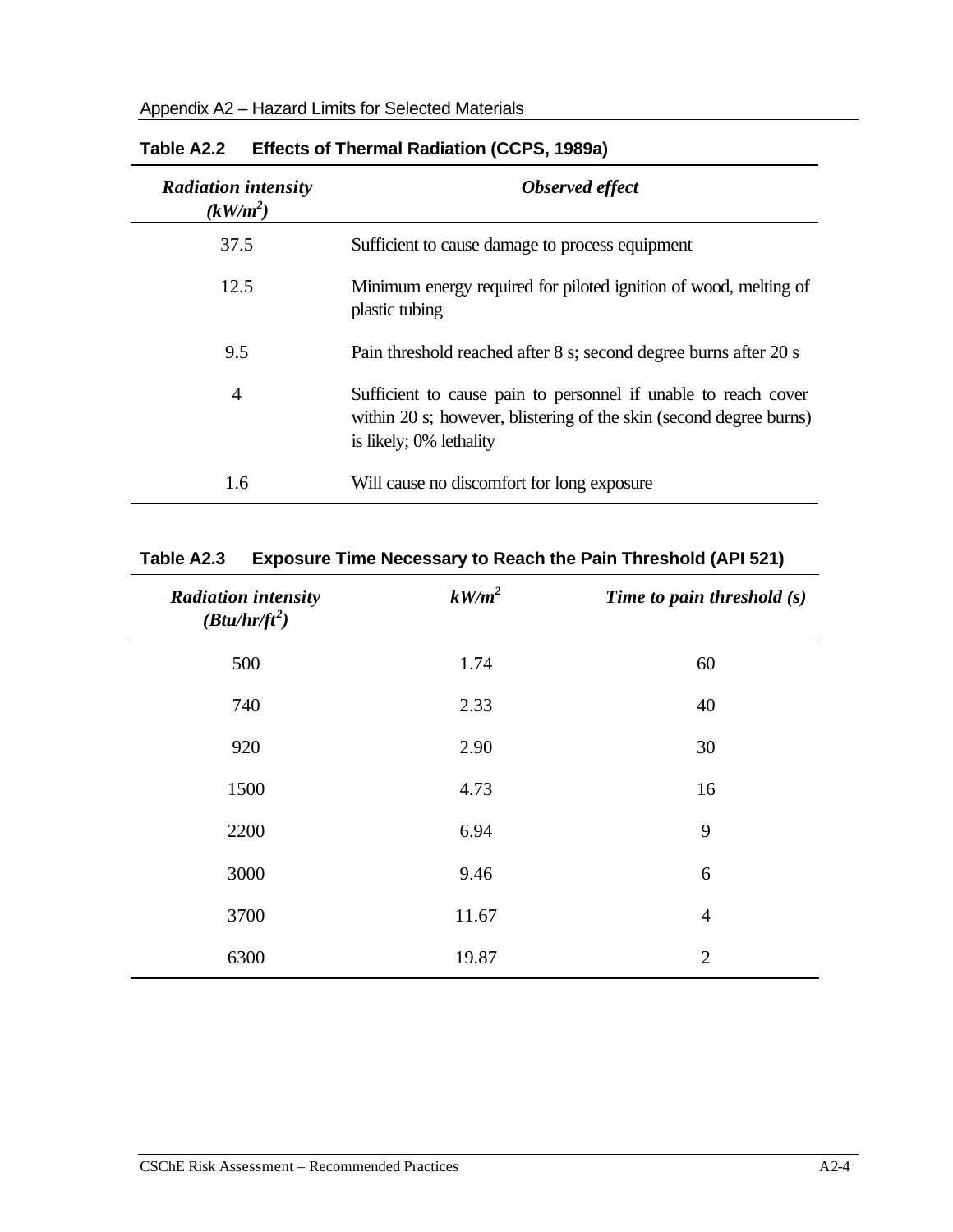|                 | Table A2.4 Table of Explosion Effects (Lees, 1986)                                                                                                                            |
|-----------------|-------------------------------------------------------------------------------------------------------------------------------------------------------------------------------|
| Pressure (psig) | Damage                                                                                                                                                                        |
| 0.02            | Annoying noise (137 dB), if of low frequency (10-15 Hz)                                                                                                                       |
| 0.03            | Occasional breaking of large glass windows already under strain                                                                                                               |
| 0.04            | Loud noise (143 dB), sonic boom glass failure                                                                                                                                 |
| 0.1             | Breakage of small windows under strain                                                                                                                                        |
| 0.15            | Typical pressure for glass breakage                                                                                                                                           |
| 0.3             | "Safe distance" (probability 0.95 no serious damage beyond this value); projectile<br>limit; some damage to house ceilings; 10% window glass broken                           |
| 0.4             | Limited minor structural damage                                                                                                                                               |
| $0.5 - 1.0$     | Large and small windows usually shattered; occasional damage to window frames                                                                                                 |
| 0.7             | Minor damage to house structures                                                                                                                                              |
| 1.0             | Partial demolition of houses, made uninhabitable                                                                                                                              |
| $1 - 2$         | Corrugated asbestos shattered; corrugated steel or aluminium panels, fastenings fail,<br>followed by buckling; wood panels (standard housing) fastenings fail, panels blowing |
| 1.3             | Steel frame of clad building slightly distorted                                                                                                                               |
| 2               | Partial collapse of walls and roofs of houses                                                                                                                                 |
| $2 - 3$         | Concrete or cinder block walls, not reinforced, shattered                                                                                                                     |
| 2.3             | Lower limit of serious structural damage                                                                                                                                      |
| 2.5             | 50% destruction of brickwork of houses                                                                                                                                        |
| 3               | Heavy machines (3000 lb) in industrial buildings suffered little damage; steel frame<br>building distorted and pulled away from foundations                                   |
| $3 - 4$         | Frameless, self-framing steel panel building demolished; rupture of oil storage tanks                                                                                         |
| $\overline{4}$  | Cladding of light industrial buildings ruptured                                                                                                                               |
| 5               | Wooden utility poles snapped; tall hydraulic press (40,000 lb) in building slightly<br>damaged                                                                                |
| $5 - 7$         | Nearly complete destruction of houses                                                                                                                                         |
| 7               | Loaded train wagons overturned                                                                                                                                                |
| $7 - 8$         | Brick panels, 8-12 in. thick, not reinforced, fail by shearing or flexure                                                                                                     |
| 9               | Loaded train boxcars completely demolished                                                                                                                                    |
| 10              | Probable total destruction of buildings; heavy machine tools (7000 lb) moved and<br>badly damaged, very heavy machine tools (12,000 lb) survived                              |
| 300             | Limit of crater lip.                                                                                                                                                          |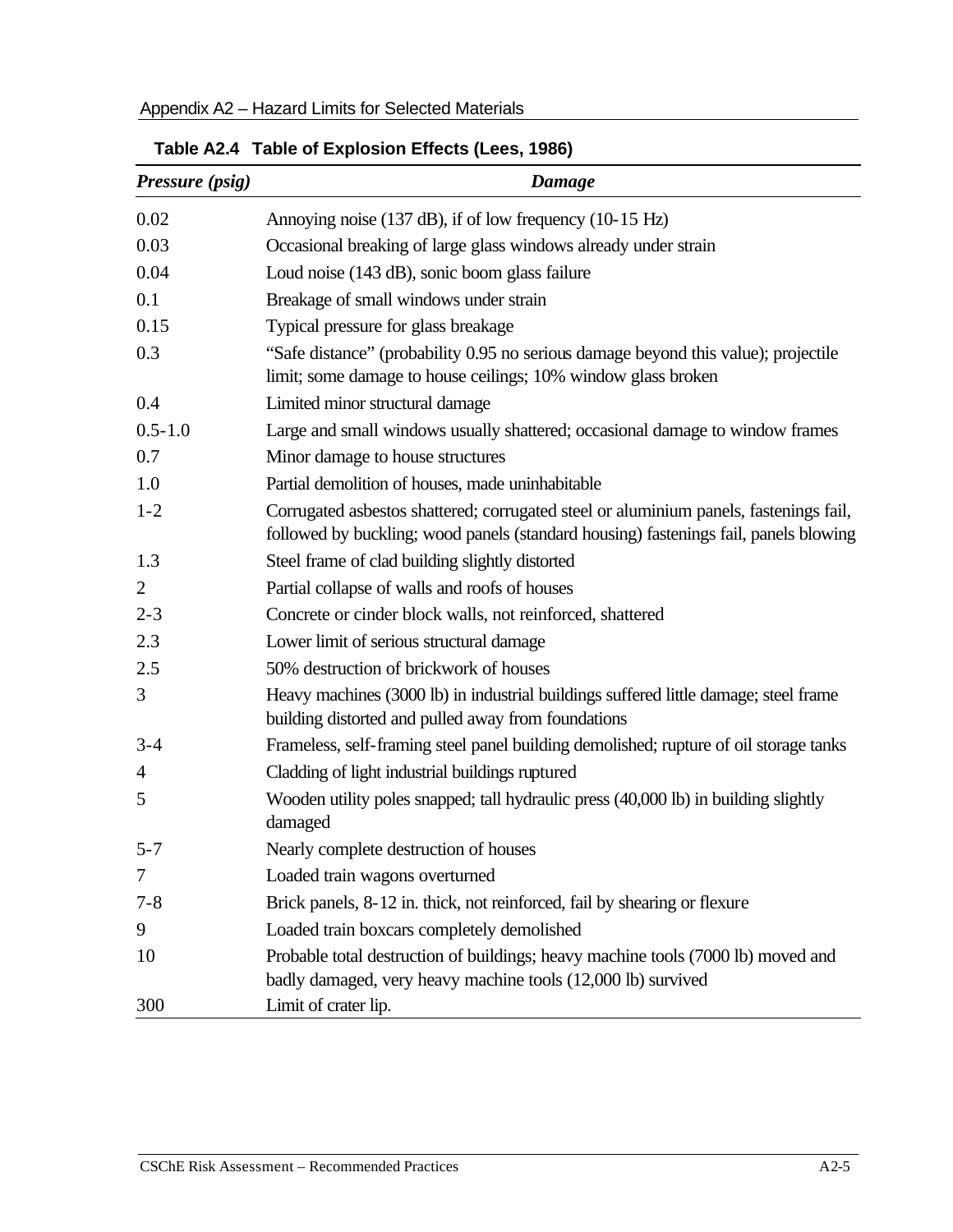## **APPENDIX A3 – PROBIT CONSTANTS FOR SELECTED MATERIALS AND HAZARDS**

| <b>Substance</b>     | $k_1$     | $k_2$ | $\boldsymbol{N}$ |  |
|----------------------|-----------|-------|------------------|--|
|                      | (ppm)     | (ppm) | (min)            |  |
| Acrolein             | $-9.931$  | 2.049 | $\mathbf{1}$     |  |
| Acrylonitrile        | $-29.42$  | 3.008 | 1.43             |  |
| Ammonia              | $-35.9$   | 1.85  | $\overline{2}$   |  |
| Benzene              | $-109.78$ | 5.3   | $\overline{2}$   |  |
| <b>Bromine</b>       | $-9.04$   | 0.92  | $\mathbf{2}$     |  |
| Carbon Monoxide      | $-37.98$  | 3.7   | $\mathbf{1}$     |  |
| Carbon tetrachloride | $-6.29$   | 0.408 | 2.50             |  |
| Chlorine             | $-8.29$   | 0.92  | $\overline{2}$   |  |
| Formaldehyde         | $-12.24$  | 1.3   | $\overline{2}$   |  |
| Hydrogen chloride    | $-16.85$  | 2.00  | 1.00             |  |
| Hydrogen cyanide     | $-29.42$  | 3.008 | 1.43             |  |
| Hydrogen fluoride    | $-35.87$  | 3.354 | 1.00             |  |
| Hydrogen sulfide     | $-31.42$  | 3.008 | 1.43             |  |
| Methyl bromide       | $-56.81$  | 5.27  | 1.00             |  |
| Methyl isocyanate    | $-5.642$  | 1.637 | $\overline{2}$   |  |
| Nitrogen dioxide     | $-13.79$  | 1.4   | $\mathbf{1}$     |  |
| Phosgene             | $-19.27$  | 3.686 | $\mathbf{1}$     |  |
| Propylene oxide      | $-7.415$  | 0.509 | 2.00             |  |
| Sulfur dioxide       | $-15.67$  | 2.10  | 1.00             |  |
| Toluene              | $-6.794$  | 0.408 | 2.50             |  |

**Table A3.1 Probit Constants for Lethal Toxicity (CCPS, 1989a)**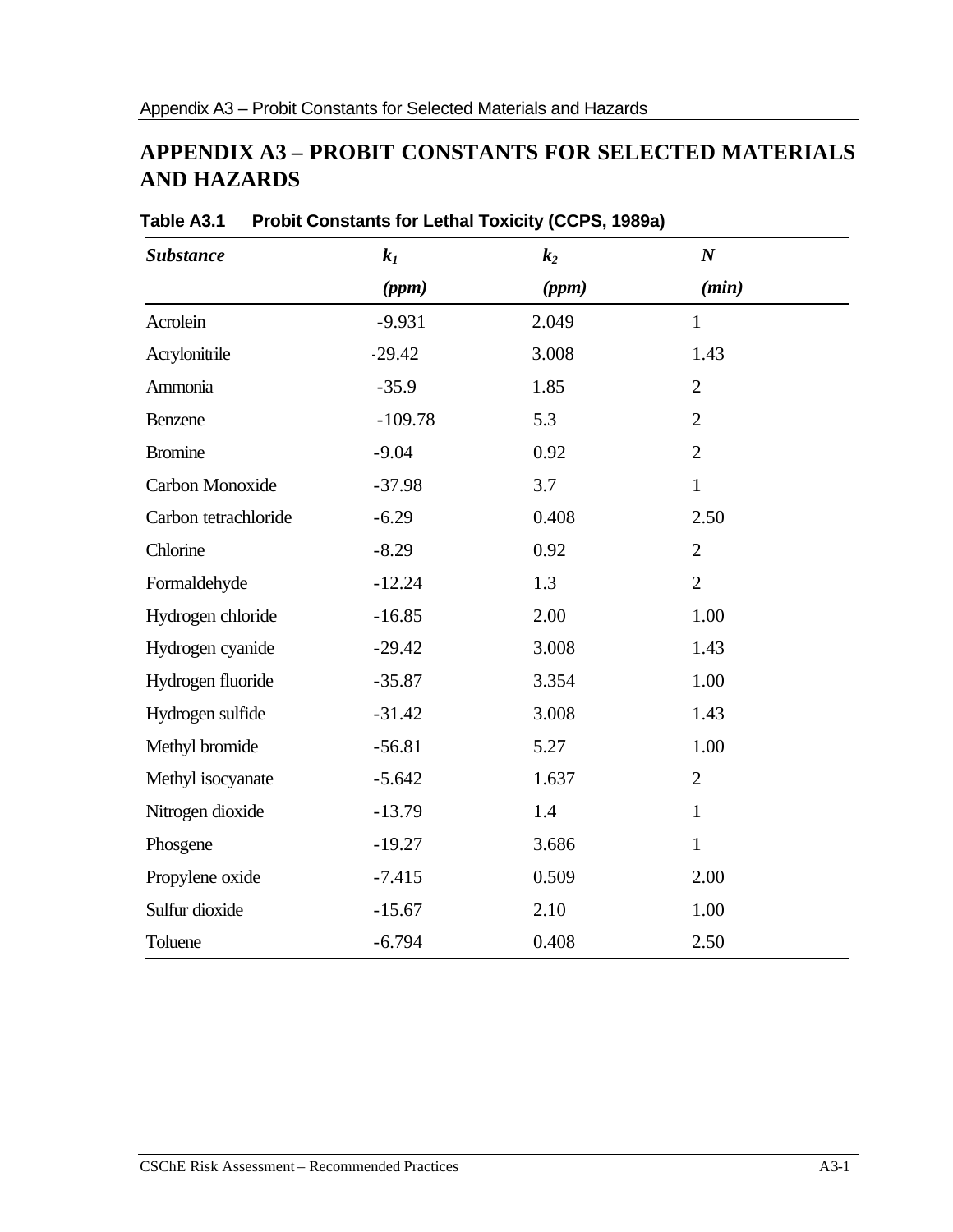| <b>Type of Injury or Damage</b> | Hazard Load L                    | $k_1$   | $\mathbf{k}_2$ |
|---------------------------------|----------------------------------|---------|----------------|
| <b>FIRE</b>                     |                                  |         |                |
| Burn deaths                     | $\frac{1}{10^4} \int I^{4/3} dt$ | $-14.9$ | 2.56           |
|                                 |                                  |         |                |
| <b>EXPLOSIONS</b>               |                                  |         |                |
| Death (lung haemorrhage)        | $P_{o}$                          | $-77.1$ | 6.91           |
| Eardrum rupture                 | $P_{o}$                          | $-15.6$ | 1.93           |
| Deaths from impact              | J                                | $-46.1$ | 4.82           |
| Injuries from impact            | J                                | $-39.1$ | 4.45           |
| Injuries from fragments         | J                                | $-27.1$ | 4.26           |
| Structural damage               | P <sub>o</sub>                   | $-23.8$ | 2.92           |
| Glass breakage                  | $P_{o}$                          | $-18.1$ | 2.79           |
|                                 |                                  |         |                |

### Appendix A3 – Probit Constants for Selected Materials and Hazards

|  | Table A3.2 Probit Constants for Fire and Explosion Damage (Lees, 1980) |  |  |  |
|--|------------------------------------------------------------------------|--|--|--|
|--|------------------------------------------------------------------------|--|--|--|

 $t =$  exposure time (s)

$$
I = radiation intensity (W/m2)
$$

$$
P_o
$$
 = peak overexposure (N/m<sup>2</sup>)

$$
J = \text{impulse (N s/m}^2)
$$

### **Table A3.3 Transformation of PROBITS to Percentages (CCPS, 1989a)**

| $\%$             | $\boldsymbol{0}$         | $\overline{2}$ | $\overline{4}$ | 6    | 8    |
|------------------|--------------------------|----------------|----------------|------|------|
| $\boldsymbol{0}$ | $\overline{\phantom{a}}$ | 2.95           | 3.25           | 3.45 | 3.59 |
| 10               | 3.72                     | 3.82           | 3.92           | 4.01 | 4.08 |
| 20               | 4.16                     | 4.23           | 4.29           | 4.36 | 4.42 |
| 30               | 4.48                     | 4.53           | 4.59           | 4.64 | 4.69 |
| 40               | 4.75                     | 4.80           | 4.85           | 4.90 | 4.95 |
| 50               | 5.00                     | 5.05           | 5.10           | 5.15 | 5.20 |
| 60               | 5.25                     | 5.31           | 5.36           | 5.41 | 5.47 |
| 70               | 5.52                     | 5.58           | 5.64           | 5.71 | 5.77 |
| 80               | 5.84                     | 5.92           | 5.99           | 6.08 | 6.18 |
| 90               | 6.28                     | 6.41           | 6.55           | 6.75 | 7.05 |
| 99               | 7.33                     | 7.41           | 7.46           | 7.65 | 7.88 |

For example, if PROBIT  $Y(x) = 5.00$  at location *x*, then the corresponding probability of effect level (e.g., fatality) at that location is 50 %. If PROBIT  $Y(x) = 5.99$ , then  $P_e(x) = 84$  %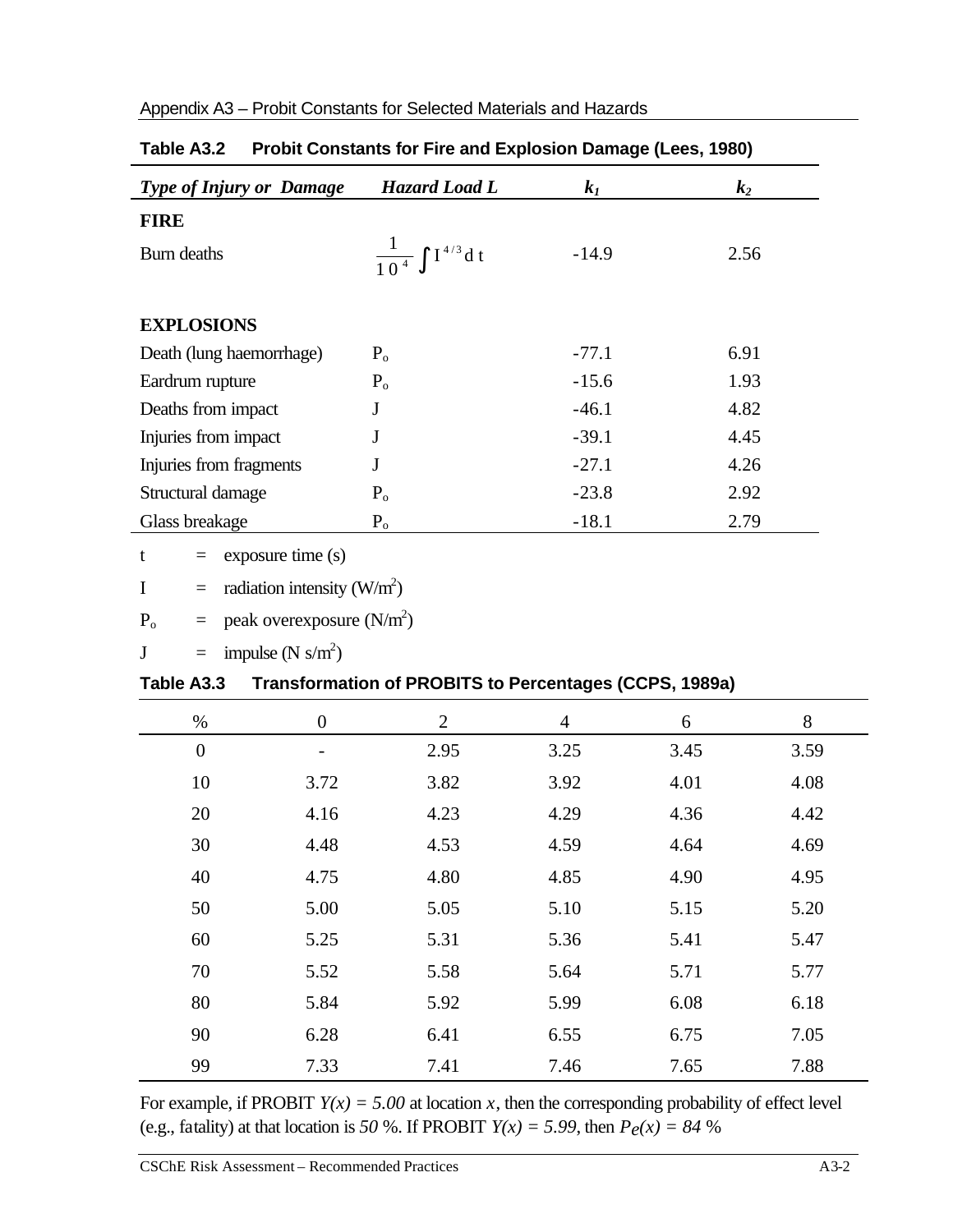### **APPENDIX A4 – RISK ESTIMATION**

#### **Summary of Detailed Formulations**

Figure A4.1 shows the coordinate system and the situation of interest. For full details, the readers are referred to Alp and Zelensky (1996).

**Figure A4.2 Coordinate System**



For a hazard which is not dependent on meteorology and wind direction (such as an explosion), the individual risk can be estimated by:

$$
I_{e,h}(R;R') = F_h \ P_{e,h}(R;R')
$$
\n(A4.1)

Where R is the receptor location,

*R´* is the risk source

 $I_{e,h}(R;R')$  is the individual risk at *R* due to the risk source at *R*<sup> $\prime$ </sup>

 $P_{e,h}(R;R')$  is the probability of effect *e* (e.g., death) at *R* due to event *h* taking place at *R*<sup> $\prime$ </sup>

*Fh* is the frequency of event *h*

For a hazard which depends on meteorology and wind direction (such as a toxic cloud), the individual risk can be estimated by:

$$
I_{e,h,m}(R;R') = \int_{o}^{2P} F_h \ P_{e,h,m}(R;R') \mathbf{j}_{i,m}(\mathbf{q}) d\mathbf{q}
$$
 (A4.2)

Where  $P_{e,h,m}(R,R^{'})$  is the probability of effect *e* (e.g., death) at *R* due to event *h* taking place at *R*<sup> $\prime$ </sup>